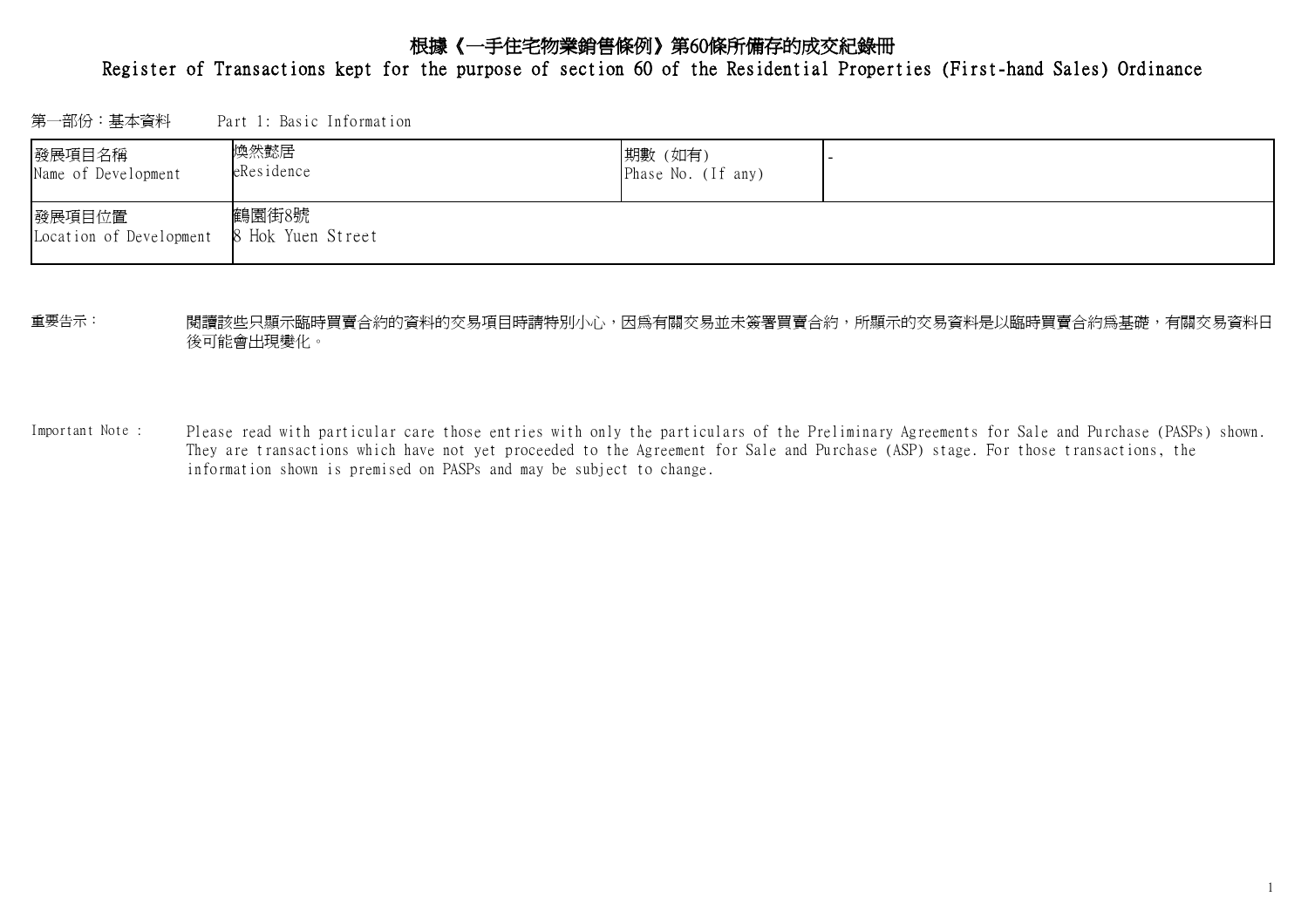| Part 2: Information on Transactions |  |  |  |  |  |  |  |
|-------------------------------------|--|--|--|--|--|--|--|
|-------------------------------------|--|--|--|--|--|--|--|

| (A)                                          | (B)                                                   | (C)                                                            |                                                                                                                                                    | (D)         |               |                                                 | (E)                          | (F)                                                           | (G)                                                                                       | (H)                                          |
|----------------------------------------------|-------------------------------------------------------|----------------------------------------------------------------|----------------------------------------------------------------------------------------------------------------------------------------------------|-------------|---------------|-------------------------------------------------|------------------------------|---------------------------------------------------------------|-------------------------------------------------------------------------------------------|----------------------------------------------|
| 臨時買賣<br>合約的<br>日期<br>(日-月-年)<br>Date of PASP | 買賣合約<br>的日期<br>(日-月-年)<br>Date of ASP<br>(DD-MM-YYYY) | 終止買賣<br>合約的日期<br>(如適用)<br>(日-月-年)<br>Date of                   | (如包括車位,請一併提供有關車位的資料)<br>Description of Residential Property<br>(if parking space is included, please also<br>provide details of the parking space) | 住宅物業的描述     |               |                                                 | 成交金額<br>Transaction<br>Price | 售價修改的<br>細節及日期<br>(日-月-年)<br>Details and date<br>(DD-MM-YYYY) | 支付條款<br>Terms of Payment                                                                  | 買方是賣<br>方的有關<br>連人士<br>The<br>purchaser      |
| (DD-MM-YYYY)                                 |                                                       | termination<br>of ASP<br>$(i$ f<br>applicable)<br>(DD-MM-YYYY) | 大廈名稱<br>Block Name                                                                                                                                 | 樓層<br>Floor | 單位<br>Unit    | 車位(如有)<br>Car-parking<br>space<br>$(i f \nany)$ |                              | of any<br>revision of price                                   |                                                                                           | is a<br>related<br>party to<br>the<br>vendor |
| $12 - 06 - 2019$                             | $19 - 06 - 2019$                                      |                                                                | Tower 1<br>第一座                                                                                                                                     | 5/F         | $\mathcal{C}$ |                                                 | \$3,171,000                  |                                                               | 價單第1號 Price List No. 1<br>- 付款計劃名稱 Payment Method Name: 建築期付款計劃 Stage Payment<br>Method   |                                              |
| 12-06-2019                                   | 19-06-2019                                            |                                                                | Tower 1<br>第一座                                                                                                                                     | 11/F        | $\mathcal{G}$ |                                                 | \$5,885,000                  |                                                               | - 價單第1號 Price List No. 1<br>- 付款計劃名稱 Payment Method Name: 建築期付款計劃 Stage Payment<br>Method |                                              |
| 12-06-2019                                   | 19-06-2019                                            |                                                                | Tower 1<br>第一座                                                                                                                                     | 12/F        | $\mathbb{D}$  |                                                 | \$3,732,000                  |                                                               | - 價單第1號 Price List No. 1<br>- 付款計劃名稱 Payment Method Name: 建築期付款計劃 Stage Payment<br>Method |                                              |
| 12-06-2019                                   | 19-06-2019                                            |                                                                | Tower 1<br>第一座                                                                                                                                     | 12/F        | F             |                                                 | \$5,875,000                  |                                                               | - 價單第1號 Price List No. 1<br>- 付款計劃名稱 Payment Method Name: 建築期付款計劃 Stage Payment<br>Method |                                              |
| 12-06-2019                                   | 19-06-2019                                            |                                                                | Tower 1<br>第一座                                                                                                                                     | 13/F        | F             |                                                 | \$5,899,000                  |                                                               | - 價單第1號 Price List No. 1<br>- 付款計劃名稱 Payment Method Name: 建築期付款計劃 Stage Payment<br>Method |                                              |
| 12-06-2019                                   | 19-06-2019                                            |                                                                | Tower 1<br>第一座                                                                                                                                     | 13/F        | G             |                                                 | \$5,932,000                  |                                                               | 價單第1號 Price List No. 1<br>- 付款計劃名稱 Payment Method Name: 建築期付款計劃 Stage Payment<br>Method   |                                              |
| 12-06-2019                                   | 19-06-2019                                            |                                                                | Tower 1<br>第一座                                                                                                                                     | 15/F        | $\mathbb{D}$  |                                                 | \$3,763,000                  |                                                               | - 價單第1號 Price List No. 1<br>- 付款計劃名稱 Payment Method Name: 建築期付款計劃 Stage Payment<br>Method |                                              |
| 12-06-2019                                   | 19-06-2019                                            |                                                                | Tower 1<br>第一座                                                                                                                                     | 15/F        | F             |                                                 | \$5,922,000                  |                                                               | 價單第1號 Price List No. 1<br>- 付款計劃名稱 Payment Method Name: 建築期付款計劃 Stage Payment<br>Method   |                                              |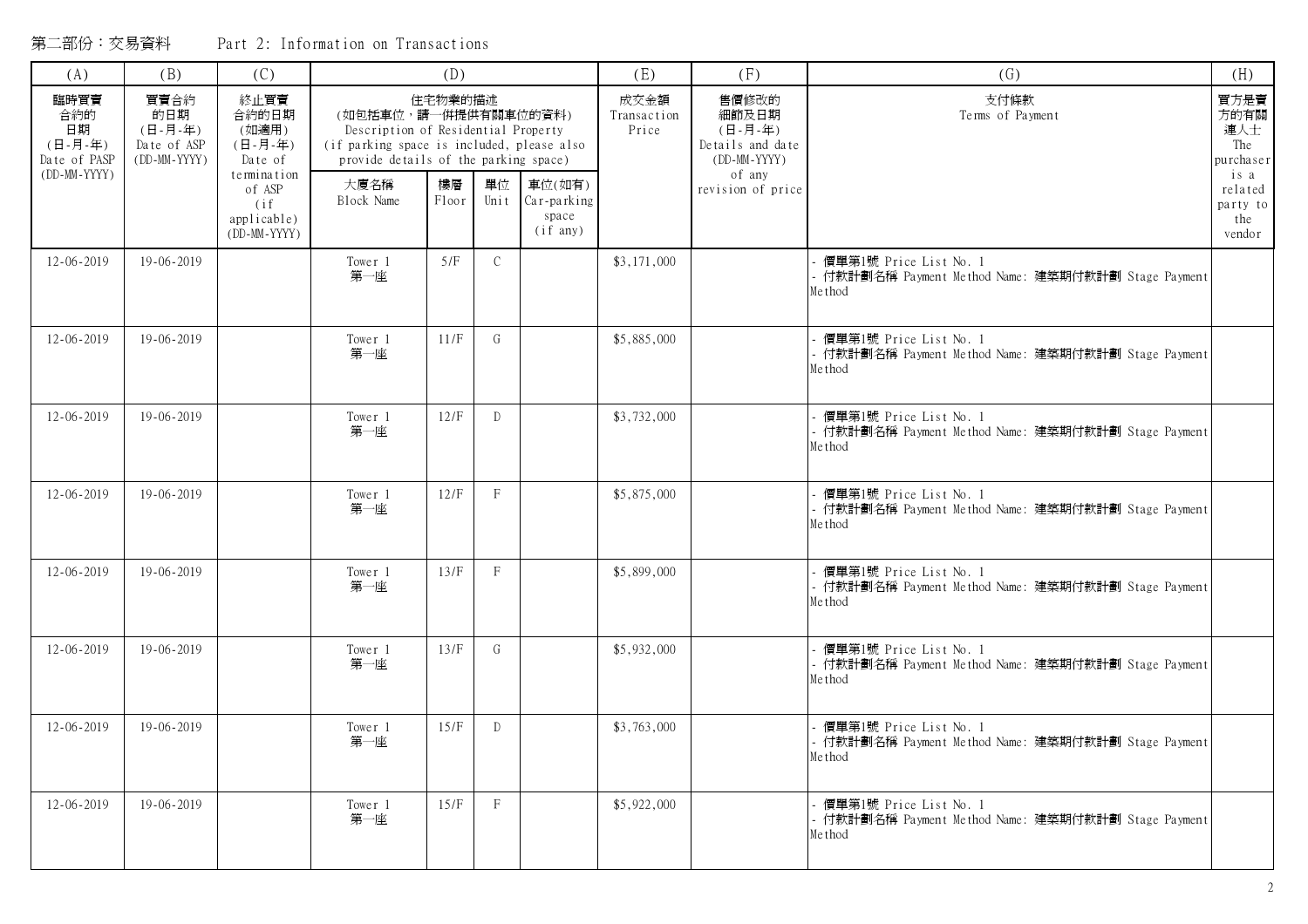|  |  | Part 2: Information on Transactions |  |  |
|--|--|-------------------------------------|--|--|
|--|--|-------------------------------------|--|--|

| (A)                                                          | (B)                                                   | (C)                                                         |                                                                                                                                                    | (D)         |            |                                                 | (E)                          | (F)                                                           | (G)                                                                                       | (H)                                             |
|--------------------------------------------------------------|-------------------------------------------------------|-------------------------------------------------------------|----------------------------------------------------------------------------------------------------------------------------------------------------|-------------|------------|-------------------------------------------------|------------------------------|---------------------------------------------------------------|-------------------------------------------------------------------------------------------|-------------------------------------------------|
| 臨時買賣<br>合約的<br>日期<br>(日-月-年)<br>Date of PASP<br>(DD-MM-YYYY) | 買賣合約<br>的日期<br>(日-月-年)<br>Date of ASP<br>(DD-MM-YYYY) | 終止買賣<br>合約的日期<br>(如適用)<br>(日-月-年)<br>Date of<br>termination | (如包括車位,請一併提供有關車位的資料)<br>Description of Residential Property<br>(if parking space is included, please also<br>provide details of the parking space) | 住宅物業的描述     |            |                                                 | 成交金額<br>Transaction<br>Price | 售價修改的<br>細節及日期<br>(日-月-年)<br>Details and date<br>(DD-MM-YYYY) | 支付條款<br>Terms of Payment                                                                  | 買方是賣<br>方的有關<br>連人士<br>The<br>purchaser<br>is a |
|                                                              |                                                       | of ASP<br>$(i$ f<br>applicable)<br>(DD-MM-YYYY)             | 大廈名稱<br>Block Name                                                                                                                                 | 樓層<br>Floor | 單位<br>Unit | 車位(如有)<br>Car-parking<br>space<br>$(i f \nany)$ |                              | of any<br>revision of price                                   |                                                                                           | related<br>party to<br>the<br>vendor            |
| $12 - 06 - 2019$                                             | 19-06-2019                                            |                                                             | Tower 1<br>第一座                                                                                                                                     | 16/F        | A          |                                                 | \$5,104,000                  |                                                               | 價單第1號 Price List No. 1<br>- 付款計劃名稱 Payment Method Name: 建築期付款計劃 Stage Payment<br>Method   |                                                 |
| 12-06-2019                                                   | $19 - 06 - 2019$                                      |                                                             | Tower 1<br>第一座                                                                                                                                     | 16/F        | F          |                                                 | \$6,067,000                  |                                                               | - 價單第1號 Price List No. 1<br>- 付款計劃名稱 Payment Method Name: 建築期付款計劃 Stage Payment<br>Method |                                                 |
| $12 - 06 - 2019$                                             | $19 - 06 - 2019$                                      |                                                             | Tower 1<br>第一座                                                                                                                                     | 17/F        | F          |                                                 | \$6.092.000                  |                                                               | 價單第1號 Price List No. 1<br>- 付款計劃名稱 Payment Method Name: 建築期付款計劃 Stage Payment<br>Method   |                                                 |
| 12-06-2019                                                   | 19-06-2019                                            |                                                             | Tower 1<br>第一座                                                                                                                                     | 18/F        | F          |                                                 | \$6,140,000                  |                                                               | - 價單第1號 Price List No. 1<br>- 付款計劃名稱 Payment Method Name: 建築期付款計劃 Stage Payment<br>Method |                                                 |
| 12-06-2019                                                   | 19-06-2019                                            |                                                             | Tower 1<br>第一座                                                                                                                                     | 19/F        | F          |                                                 | \$6,202,000                  |                                                               | 價單第1號 Price List No. 1<br>- 付款計劃名稱 Payment Method Name: 建築期付款計劃 Stage Payment<br>Method   |                                                 |
| 12-06-2019                                                   | 19-06-2019                                            |                                                             | Tower 1<br>第一座                                                                                                                                     | 20/F        | A          |                                                 | \$5,187,000                  |                                                               | - 價單第1號 Price List No. 1<br>- 付款計劃名稱 Payment Method Name: 建築期付款計劃 Stage Payment<br>Method |                                                 |
| 12-06-2019                                                   | 19-06-2019                                            |                                                             | Tower 1<br>第一座                                                                                                                                     | 20/F        | F          |                                                 | \$6,227,000                  |                                                               | - 價單第1號 Price List No. 1<br>- 付款計劃名稱 Payment Method Name: 建築期付款計劃 Stage Payment<br>Method |                                                 |
| 12-06-2019                                                   | $19 - 06 - 2019$                                      |                                                             | Tower 1<br>第一座                                                                                                                                     | 20/F        | H          |                                                 | \$4,807,000                  |                                                               | 價單第1號 Price List No. 1<br>- 付款計劃名稱 Payment Method Name: 建築期付款計劃 Stage Payment<br>Method   |                                                 |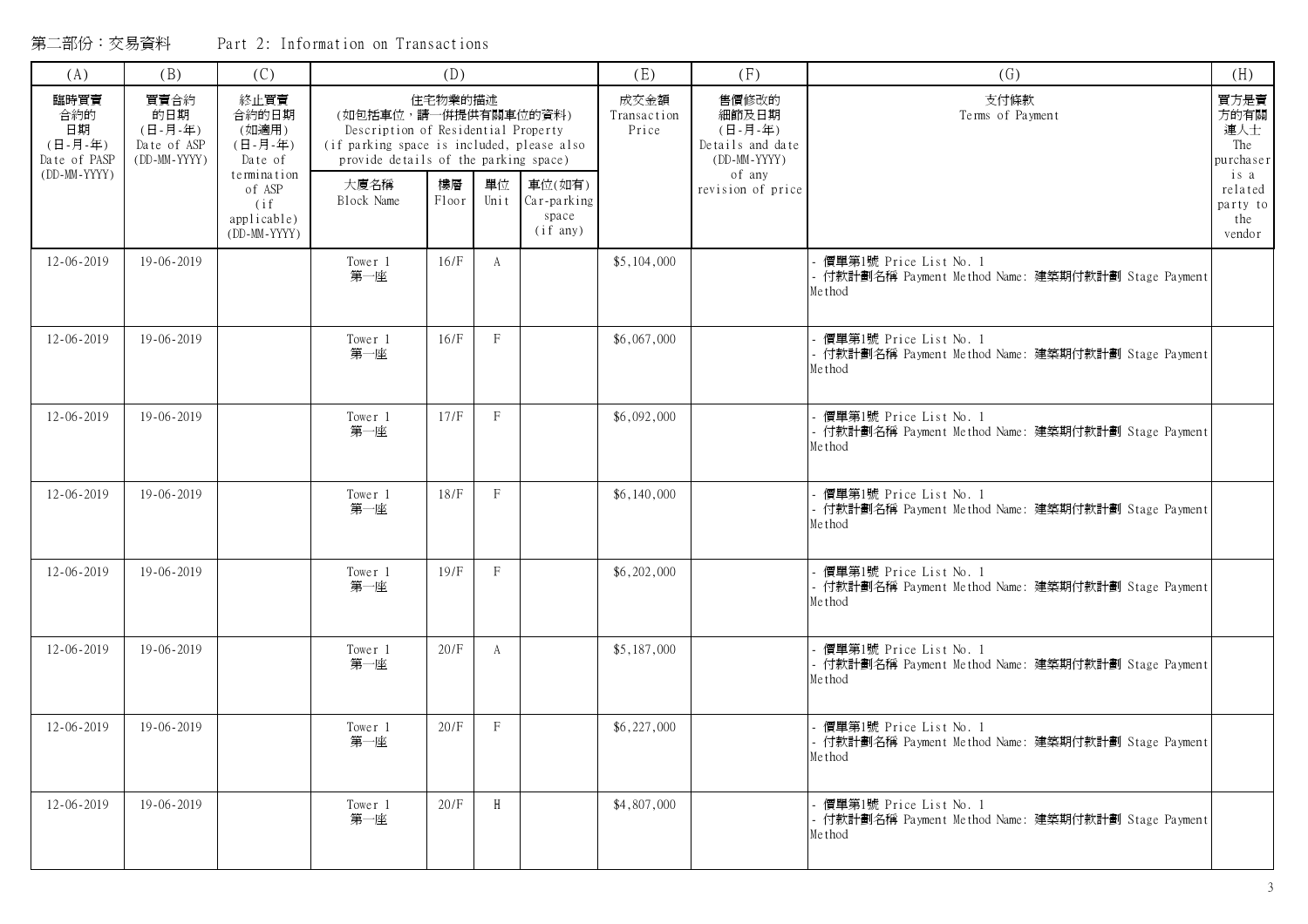| Part 2: Information on Transactions |  |  |  |  |  |  |  |
|-------------------------------------|--|--|--|--|--|--|--|
|-------------------------------------|--|--|--|--|--|--|--|

| (A)                                          | (B)                                                   | (C)                                                            |                                                                                                                                                    | (D)         |               |                                                 | (E)                          | (F)                                                           | (G)                                                                                       | (H)                                          |
|----------------------------------------------|-------------------------------------------------------|----------------------------------------------------------------|----------------------------------------------------------------------------------------------------------------------------------------------------|-------------|---------------|-------------------------------------------------|------------------------------|---------------------------------------------------------------|-------------------------------------------------------------------------------------------|----------------------------------------------|
| 臨時買賣<br>合約的<br>日期<br>(日-月-年)<br>Date of PASP | 買賣合約<br>的日期<br>(日-月-年)<br>Date of ASP<br>(DD-MM-YYYY) | 終止買賣<br>合約的日期<br>(如適用)<br>(日-月-年)<br>Date of                   | (如包括車位,請一併提供有關車位的資料)<br>Description of Residential Property<br>(if parking space is included, please also<br>provide details of the parking space) | 住宅物業的描述     |               |                                                 | 成交金額<br>Transaction<br>Price | 售價修改的<br>細節及日期<br>(日-月-年)<br>Details and date<br>(DD-MM-YYYY) | 支付條款<br>Terms of Payment                                                                  | 買方是賣<br>方的有關<br>連人士<br>The<br>purchaser      |
| (DD-MM-YYYY)                                 |                                                       | termination<br>of ASP<br>$(i$ f<br>applicable)<br>(DD-MM-YYYY) | 大廈名稱<br>Block Name                                                                                                                                 | 樓層<br>Floor | 單位<br>Unit    | 車位(如有)<br>Car-parking<br>space<br>$(i f \nany)$ |                              | of any<br>revision of price                                   |                                                                                           | is a<br>related<br>party to<br>the<br>vendor |
| $12 - 06 - 2019$                             | $19 - 06 - 2019$                                      |                                                                | Tower 1<br>第一座                                                                                                                                     | 21/F        | F             |                                                 | \$6, 253, 000                |                                                               | 價單第1號 Price List No. 1<br>- 付款計劃名稱 Payment Method Name: 建築期付款計劃 Stage Payment<br>Method   |                                              |
| 12-06-2019                                   | 19-06-2019                                            |                                                                | Tower 1<br>第一座                                                                                                                                     | 22/F        | $\mathbf{A}$  |                                                 | \$5,229,000                  |                                                               | - 價單第1號 Price List No. 1<br>- 付款計劃名稱 Payment Method Name: 建築期付款計劃 Stage Payment<br>Method |                                              |
| 12-06-2019                                   | 19-06-2019                                            |                                                                | Tower 1<br>第一座                                                                                                                                     | 22/F        | $\mathbb{D}$  |                                                 | \$3,988,000                  |                                                               | - 價單第1號 Price List No. 1<br>- 付款計劃名稱 Payment Method Name: 建築期付款計劃 Stage Payment<br>Method |                                              |
| 12-06-2019                                   | 19-06-2019                                            |                                                                | Tower 1<br>第一座                                                                                                                                     | 22/F        | F             |                                                 | \$6,278,000                  |                                                               | - 價單第1號 Price List No. 1<br>- 付款計劃名稱 Payment Method Name: 建築期付款計劃 Stage Payment<br>Method |                                              |
| 12-06-2019                                   | 19-06-2019                                            |                                                                | Tower 1<br>第一座                                                                                                                                     | 22/F        | $\mathcal{G}$ |                                                 | \$6,188,000                  |                                                               | - 價單第1號 Price List No. 1<br>- 付款計劃名稱 Payment Method Name: 建築期付款計劃 Stage Payment<br>Method |                                              |
| 12-06-2019                                   | 19-06-2019                                            |                                                                | Tower 1<br>第一座                                                                                                                                     | 23/F        | A             |                                                 | \$5,250,000                  |                                                               | 價單第1號 Price List No. 1<br>- 付款計劃名稱 Payment Method Name: 建築期付款計劃 Stage Payment<br>Method   |                                              |
| 12-06-2019                                   | 19-06-2019                                            |                                                                | Tower 1<br>第一座                                                                                                                                     | 23/F        | F             |                                                 | \$6,303,000                  |                                                               | - 價單第1號 Price List No. 1<br>- 付款計劃名稱 Payment Method Name: 建築期付款計劃 Stage Payment<br>Method |                                              |
| 12-06-2019                                   | 19-06-2019                                            |                                                                | Tower 1<br>第一座                                                                                                                                     | 25/F        | F             |                                                 | \$6,328,000                  |                                                               | 價單第1號 Price List No. 1<br>- 付款計劃名稱 Payment Method Name: 建築期付款計劃 Stage Payment<br>Method   |                                              |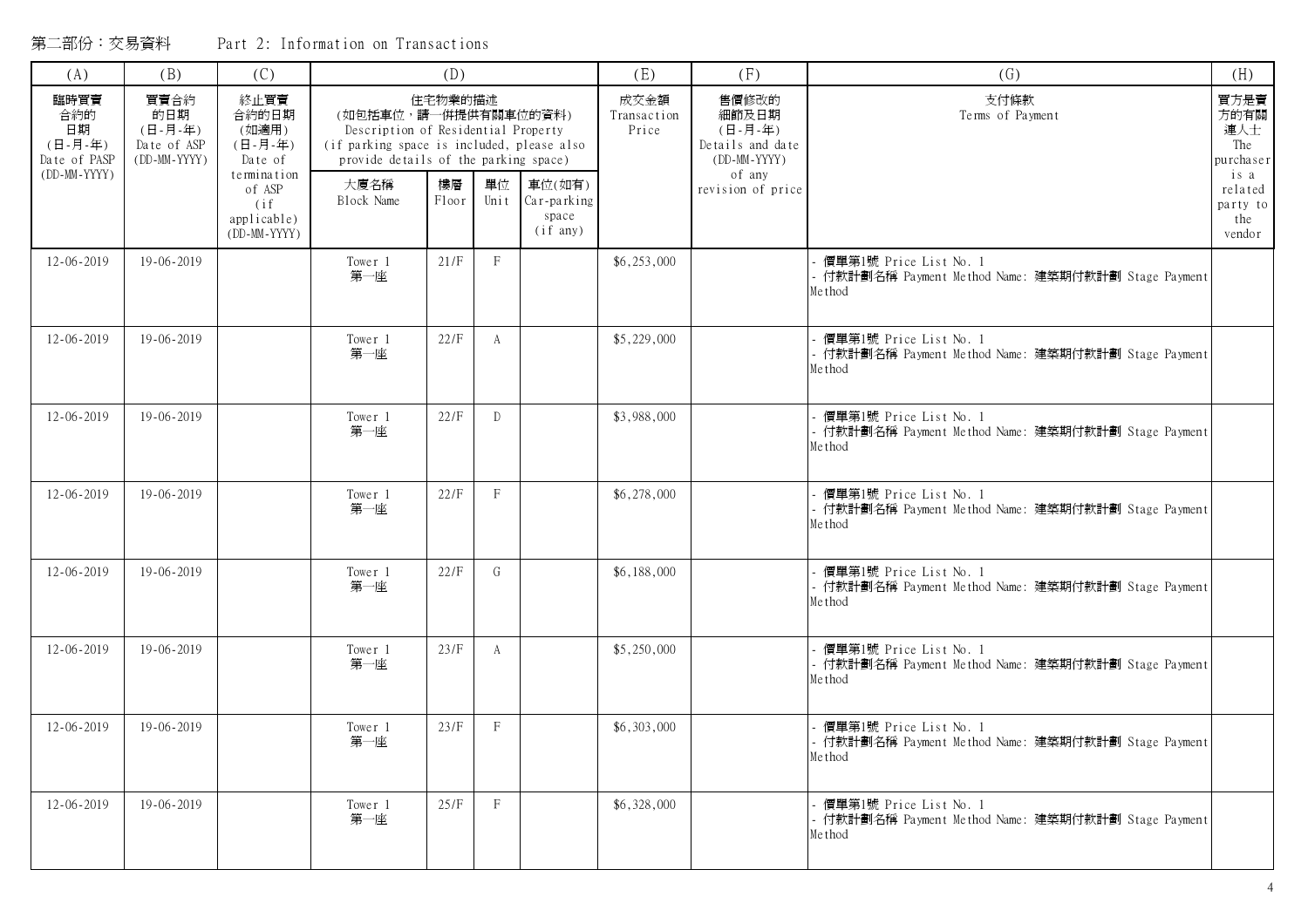|  |  | Part 2: Information on Transactions |  |  |
|--|--|-------------------------------------|--|--|
|--|--|-------------------------------------|--|--|

| (A)                                          | (B)                                                   | (C)                                                            |                                                                                                                                                    | (D)         |               |                                                 | (E)                          | (F)                                                           | (G)                                                                                       | (H)                                          |
|----------------------------------------------|-------------------------------------------------------|----------------------------------------------------------------|----------------------------------------------------------------------------------------------------------------------------------------------------|-------------|---------------|-------------------------------------------------|------------------------------|---------------------------------------------------------------|-------------------------------------------------------------------------------------------|----------------------------------------------|
| 臨時買賣<br>合約的<br>日期<br>(日-月-年)<br>Date of PASP | 買賣合約<br>的日期<br>(日-月-年)<br>Date of ASP<br>(DD-MM-YYYY) | 終止買賣<br>合約的日期<br>(如適用)<br>(日-月-年)<br>Date of                   | (如包括車位,請一併提供有關車位的資料)<br>Description of Residential Property<br>(if parking space is included, please also<br>provide details of the parking space) | 住宅物業的描述     |               |                                                 | 成交金額<br>Transaction<br>Price | 售價修改的<br>細節及日期<br>(日-月-年)<br>Details and date<br>(DD-MM-YYYY) | 支付條款<br>Terms of Payment                                                                  | 買方是賣<br>方的有關<br>連人士<br>The<br>purchaser      |
| (DD-MM-YYYY)                                 |                                                       | termination<br>of ASP<br>$(i$ f<br>applicable)<br>(DD-MM-YYYY) | 大廈名稱<br>Block Name                                                                                                                                 | 樓層<br>Floor | 單位<br>Unit    | 車位(如有)<br>Car-parking<br>space<br>$(i f \nany)$ |                              | of any<br>revision of price                                   |                                                                                           | is a<br>related<br>party to<br>the<br>vendor |
| $12 - 06 - 2019$                             | $19 - 06 - 2019$                                      |                                                                | Tower 1<br>第一座                                                                                                                                     | 26/F        | $\mathbf{A}$  |                                                 | \$5,292,000                  |                                                               | 價單第1號 Price List No. 1<br>- 付款計劃名稱 Payment Method Name: 建築期付款計劃 Stage Payment<br>Method   |                                              |
| 12-06-2019                                   | 19-06-2019                                            |                                                                | Tower 1<br>第一座                                                                                                                                     | 26/F        | F             |                                                 | \$6,354,000                  |                                                               | - 價單第1號 Price List No. 1<br>- 付款計劃名稱 Payment Method Name: 建築期付款計劃 Stage Payment<br>Method |                                              |
| 12-06-2019                                   | 19-06-2019                                            |                                                                | Tower 1<br>第一座                                                                                                                                     | 26/F        | H             |                                                 | \$4,904,000                  |                                                               | - 價單第1號 Price List No. 1<br>- 付款計劃名稱 Payment Method Name: 建築期付款計劃 Stage Payment<br>Method |                                              |
| 12-06-2019                                   | 19-06-2019                                            |                                                                | Tower 1<br>第一座                                                                                                                                     | 27/F        | F             |                                                 | \$6,379,000                  |                                                               | - 價單第1號 Price List No. 1<br>- 付款計劃名稱 Payment Method Name: 建築期付款計劃 Stage Payment<br>Method |                                              |
| 12-06-2019                                   | 19-06-2019                                            |                                                                | Tower 1<br>第一座                                                                                                                                     | 28/F        | $\mathbf{A}$  |                                                 | \$5,356,000                  |                                                               | - 價單第1號 Price List No. 1<br>- 付款計劃名稱 Payment Method Name: 建築期付款計劃 Stage Payment<br>Method |                                              |
| 12-06-2019                                   | 19-06-2019                                            |                                                                | Tower 1<br>第一座                                                                                                                                     | 28/F        | F             |                                                 | \$6,430,000                  |                                                               | 價單第1號 Price List No. 1<br>- 付款計劃名稱 Payment Method Name: 建築期付款計劃 Stage Payment<br>Method   |                                              |
| 12-06-2019                                   | 19-06-2019                                            |                                                                | Tower 1<br>第一座                                                                                                                                     | 28/F        | $\mathcal{G}$ |                                                 | \$6,337,000                  |                                                               | - 價單第1號 Price List No. 1<br>- 付款計劃名稱 Payment Method Name: 建築期付款計劃 Stage Payment<br>Method |                                              |
| 12-06-2019                                   | 19-06-2019                                            |                                                                | Tower 1<br>第一座                                                                                                                                     | 29/F        | $\mathbf{A}$  |                                                 | \$5,356,000                  |                                                               | 價單第1號 Price List No. 1<br>- 付款計劃名稱 Payment Method Name: 建築期付款計劃 Stage Payment<br>Method   |                                              |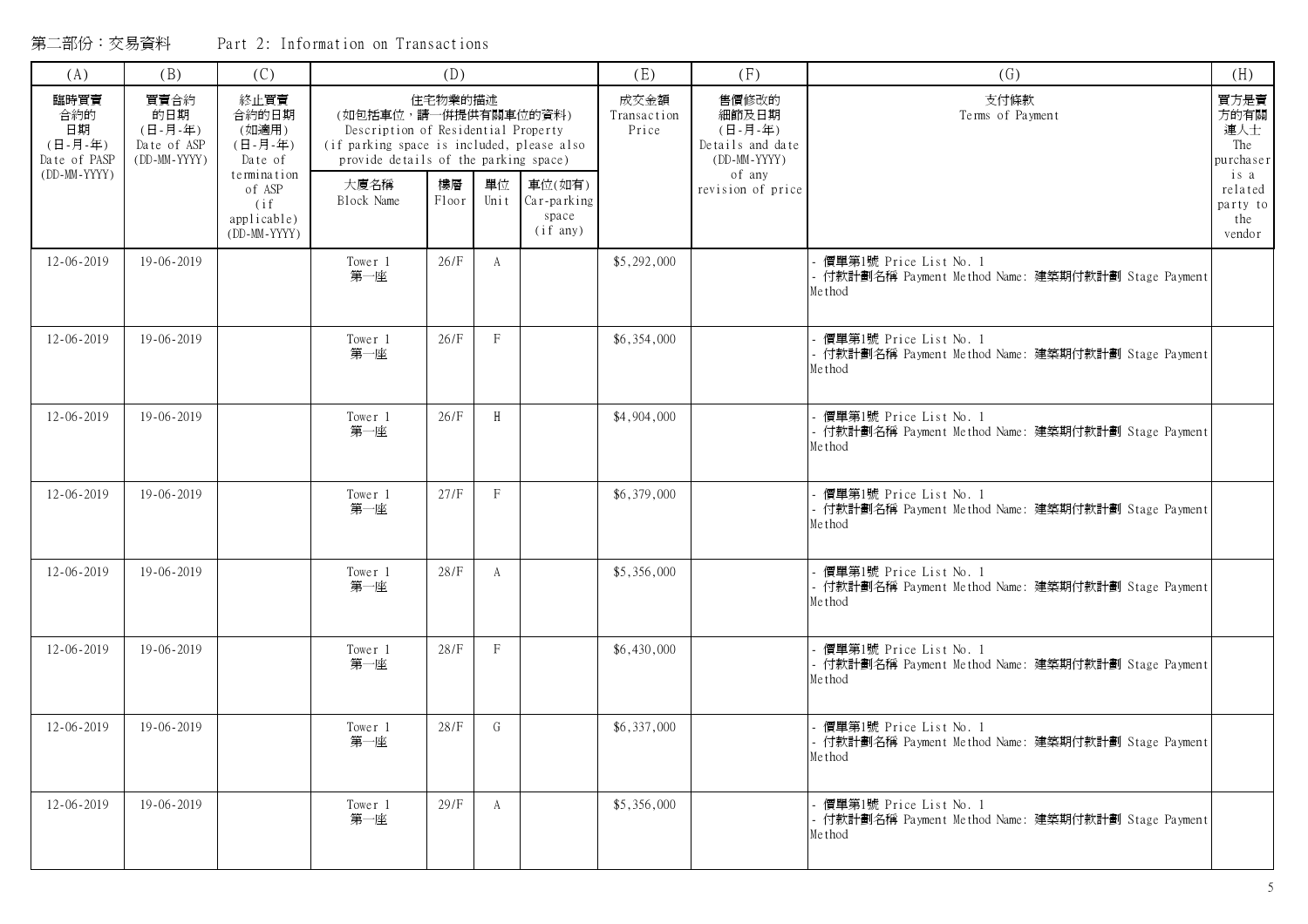|  |  | Part 2: Information on Transactions |  |  |
|--|--|-------------------------------------|--|--|
|--|--|-------------------------------------|--|--|

| (A)                                          | (B)                                                   | (C)                                                            |                                                                                                                                                    | (D)         |               |                                                 | (E)                          | (F)                                                           | (G)                                                                                       | (H)                                          |
|----------------------------------------------|-------------------------------------------------------|----------------------------------------------------------------|----------------------------------------------------------------------------------------------------------------------------------------------------|-------------|---------------|-------------------------------------------------|------------------------------|---------------------------------------------------------------|-------------------------------------------------------------------------------------------|----------------------------------------------|
| 臨時買賣<br>合約的<br>日期<br>(日-月-年)<br>Date of PASP | 買賣合約<br>的日期<br>(日-月-年)<br>Date of ASP<br>(DD-MM-YYYY) | 終止買賣<br>合約的日期<br>(如適用)<br>(日-月-年)<br>Date of                   | (如包括車位,請一併提供有關車位的資料)<br>Description of Residential Property<br>(if parking space is included, please also<br>provide details of the parking space) | 住宅物業的描述     |               |                                                 | 成交金額<br>Transaction<br>Price | 售價修改的<br>細節及日期<br>(日-月-年)<br>Details and date<br>(DD-MM-YYYY) | 支付條款<br>Terms of Payment                                                                  | 買方是賣<br>方的有關<br>連人士<br>The<br>purchaser      |
| (DD-MM-YYYY)                                 |                                                       | termination<br>of ASP<br>$(i$ f<br>applicable)<br>(DD-MM-YYYY) | 大廈名稱<br>Block Name                                                                                                                                 | 樓層<br>Floor | 單位<br>Unit    | 車位(如有)<br>Car-parking<br>space<br>$(i f \nany)$ |                              | of any<br>revision of price                                   |                                                                                           | is a<br>related<br>party to<br>the<br>vendor |
| $12 - 06 - 2019$                             | $19 - 06 - 2019$                                      |                                                                | Tower 1<br>第一座                                                                                                                                     | 29/F        | F             |                                                 | \$6,430,000                  |                                                               | 價單第1號 Price List No. 1<br>- 付款計劃名稱 Payment Method Name: 建築期付款計劃 Stage Payment<br>Method   |                                              |
| 12-06-2019                                   | 19-06-2019                                            |                                                                | Tower 1<br>第一座                                                                                                                                     | 29/F        | $\mathcal{G}$ |                                                 | \$6,337,000                  |                                                               | - 價單第1號 Price List No. 1<br>- 付款計劃名稱 Payment Method Name: 建築期付款計劃 Stage Payment<br>Method |                                              |
| 12-06-2019                                   | 19-06-2019                                            |                                                                | Tower 1<br>第一座                                                                                                                                     | 30/F        | F             |                                                 | \$6,456,000                  |                                                               | - 價單第1號 Price List No. 1<br>- 付款計劃名稱 Payment Method Name: 建築期付款計劃 Stage Payment<br>Method |                                              |
| 12-06-2019                                   | 19-06-2019                                            |                                                                | Tower 1<br>第一座                                                                                                                                     | 30/F        | $\mathcal{G}$ |                                                 | \$6,362,000                  |                                                               | - 價單第1號 Price List No. 1<br>- 付款計劃名稱 Payment Method Name: 建築期付款計劃 Stage Payment<br>Method |                                              |
| 12-06-2019                                   | 19-06-2019                                            |                                                                | Tower 1<br>第一座                                                                                                                                     | 31/F        | F             |                                                 | \$6,482,000                  |                                                               | - 價單第1號 Price List No. 1<br>- 付款計劃名稱 Payment Method Name: 建築期付款計劃 Stage Payment<br>Method |                                              |
| 12-06-2019                                   | 19-06-2019                                            |                                                                | Tower 1<br>第一座                                                                                                                                     | 32/F        | A             |                                                 | \$5,421,000                  |                                                               | 價單第1號 Price List No. 1<br>- 付款計劃名稱 Payment Method Name: 建築期付款計劃 Stage Payment<br>Method   |                                              |
| 12-06-2019                                   | 19-06-2019                                            |                                                                | Tower 1<br>第一座                                                                                                                                     | 32/F        | F             |                                                 | \$6,508,000                  |                                                               | - 價單第1號 Price List No. 1<br>- 付款計劃名稱 Payment Method Name: 建築期付款計劃 Stage Payment<br>Method |                                              |
| 12-06-2019                                   | 19-06-2019                                            |                                                                | Tower 1<br>第一座                                                                                                                                     | 33/F        | $\mathbf{A}$  |                                                 | \$5,442,000                  |                                                               | 價單第1號 Price List No. 1<br>- 付款計劃名稱 Payment Method Name: 建築期付款計劃 Stage Payment<br>Method   |                                              |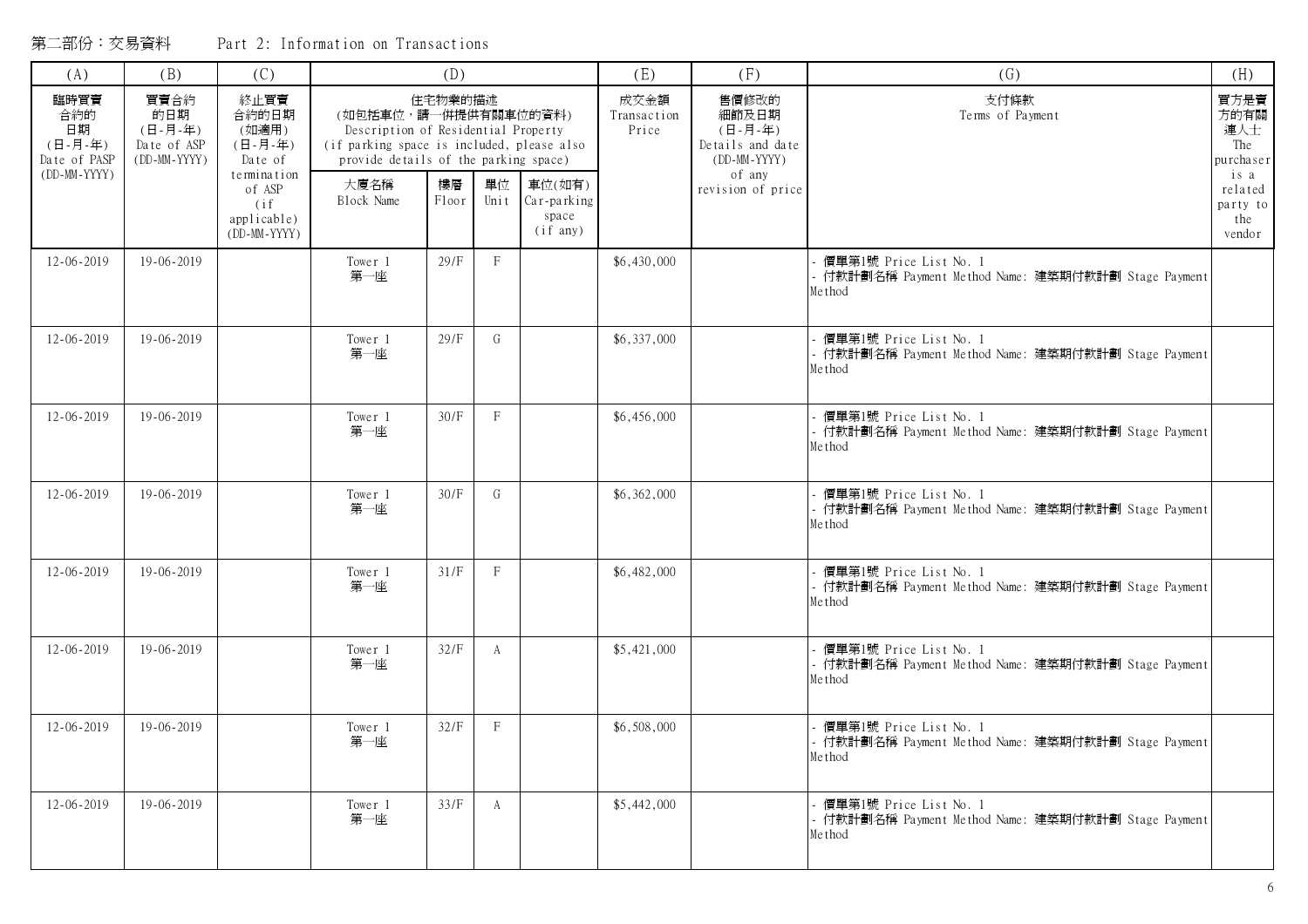|  |  | Part 2: Information on Transactions |  |  |
|--|--|-------------------------------------|--|--|
|--|--|-------------------------------------|--|--|

| (A)                                          | (B)                                                   | (C)                                                            |                                                                                                                                                    | (D)         |               |                                                 | (E)                          | (F)                                                           | (G)                                                                                       | (H)                                          |
|----------------------------------------------|-------------------------------------------------------|----------------------------------------------------------------|----------------------------------------------------------------------------------------------------------------------------------------------------|-------------|---------------|-------------------------------------------------|------------------------------|---------------------------------------------------------------|-------------------------------------------------------------------------------------------|----------------------------------------------|
| 臨時買賣<br>合約的<br>日期<br>(日-月-年)<br>Date of PASP | 買賣合約<br>的日期<br>(日-月-年)<br>Date of ASP<br>(DD-MM-YYYY) | 終止買賣<br>合約的日期<br>(如適用)<br>(日-月-年)<br>Date of                   | (如包括車位,請一併提供有關車位的資料)<br>Description of Residential Property<br>(if parking space is included, please also<br>provide details of the parking space) | 住宅物業的描述     |               |                                                 | 成交金額<br>Transaction<br>Price | 售價修改的<br>細節及日期<br>(日-月-年)<br>Details and date<br>(DD-MM-YYYY) | 支付條款<br>Terms of Payment                                                                  | 買方是賣<br>方的有關<br>連人士<br>The<br>purchaser      |
| (DD-MM-YYYY)                                 |                                                       | termination<br>of ASP<br>$(i$ f<br>applicable)<br>(DD-MM-YYYY) | 大廈名稱<br>Block Name                                                                                                                                 | 樓層<br>Floor | 單位<br>Unit    | 車位(如有)<br>Car-parking<br>space<br>$(i f \nany)$ |                              | of any<br>revision of price                                   |                                                                                           | is a<br>related<br>party to<br>the<br>vendor |
| $12 - 06 - 2019$                             | $19 - 06 - 2019$                                      |                                                                | Tower 1<br>第一座                                                                                                                                     | 33/F        | D             |                                                 | \$4,152,000                  |                                                               | 價單第1號 Price List No. 1<br>- 付款計劃名稱 Payment Method Name: 建築期付款計劃 Stage Payment<br>Method   |                                              |
| 12-06-2019                                   | 19-06-2019                                            |                                                                | Tower 1<br>第一座                                                                                                                                     | 33/F        | F             |                                                 | \$6,534,000                  |                                                               | - 價單第1號 Price List No. 1<br>- 付款計劃名稱 Payment Method Name: 建築期付款計劃 Stage Payment<br>Method |                                              |
| 12-06-2019                                   | 19-06-2019                                            |                                                                | Tower 1<br>第一座                                                                                                                                     | 35/F        | A             |                                                 | \$5,464,000                  |                                                               | - 價單第1號 Price List No. 1<br>- 付款計劃名稱 Payment Method Name: 建築期付款計劃 Stage Payment<br>Method |                                              |
| 12-06-2019                                   | 19-06-2019                                            |                                                                | Tower 1<br>第一座                                                                                                                                     | 35/F        | F             |                                                 | \$6,560,000                  |                                                               | - 價單第1號 Price List No. 1<br>- 付款計劃名稱 Payment Method Name: 建築期付款計劃 Stage Payment<br>Method |                                              |
| 12-06-2019                                   | 19-06-2019                                            |                                                                | Tower 1<br>第一座                                                                                                                                     | 36/F        | F             |                                                 | \$6,586,000                  |                                                               | - 價單第1號 Price List No. 1<br>- 付款計劃名稱 Payment Method Name: 建築期付款計劃 Stage Payment<br>Method |                                              |
| 12-06-2019                                   | 19-06-2019                                            |                                                                | Tower 2<br>第二座                                                                                                                                     | 5/F         | B             |                                                 | \$4,277,000                  |                                                               | 價單第1號 Price List No. 1<br>- 付款計劃名稱 Payment Method Name: 建築期付款計劃 Stage Payment<br>Method   |                                              |
| 12-06-2019                                   | 19-06-2019                                            |                                                                | Tower 2<br>第二座                                                                                                                                     | 18/F        | $\mathcal{C}$ |                                                 | \$6,221,000                  |                                                               | - 價單第1號 Price List No. 1<br>- 付款計劃名稱 Payment Method Name: 建築期付款計劃 Stage Payment<br>Method |                                              |
| 12-06-2019                                   | 19-06-2019                                            |                                                                | Tower 2<br>第二座                                                                                                                                     | 19/F        | H             |                                                 | \$4,548,000                  |                                                               | 價單第1號 Price List No. 1<br>- 付款計劃名稱 Payment Method Name: 建築期付款計劃 Stage Payment<br>Method   |                                              |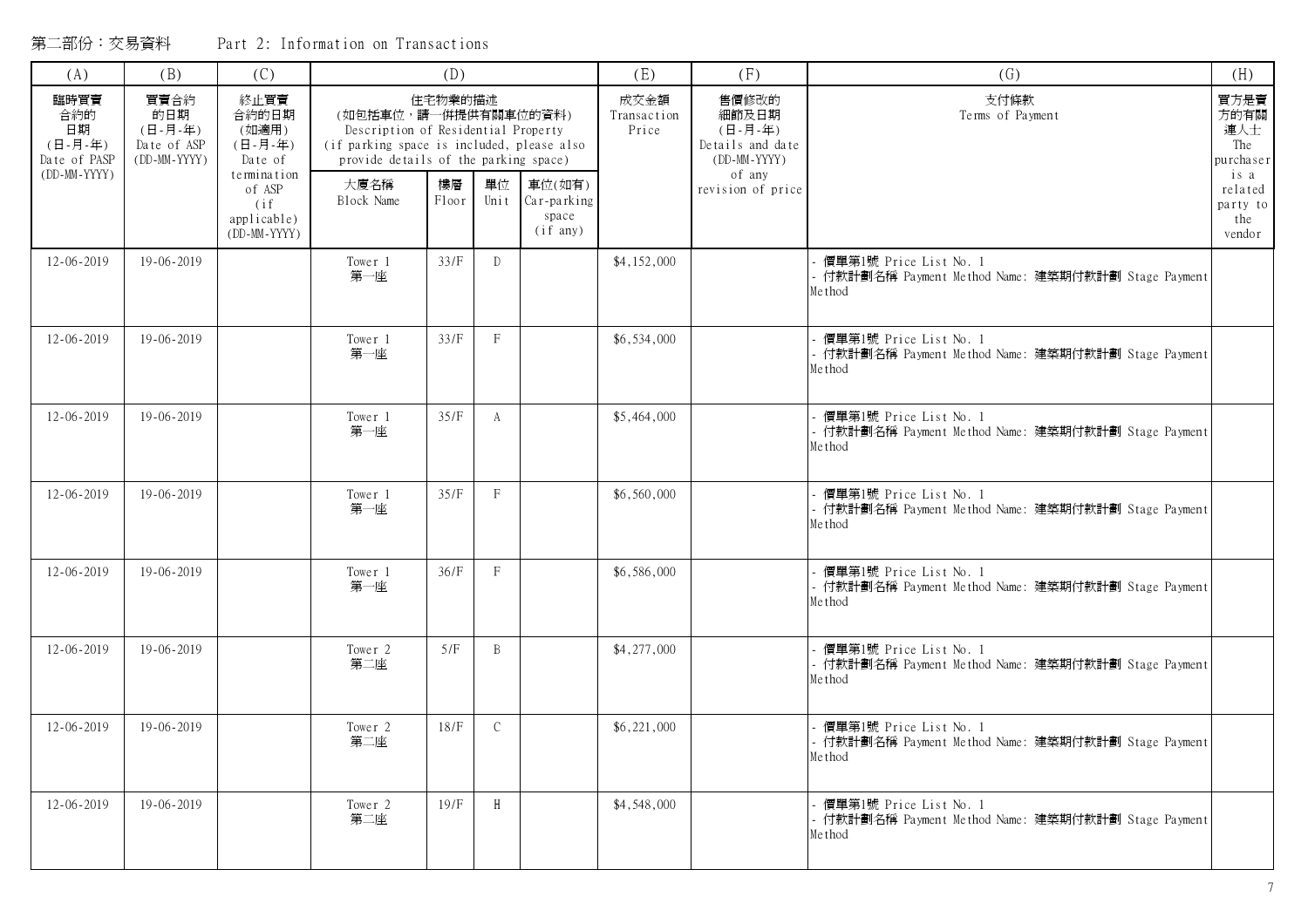|  |  | Part 2: Information on Transactions |  |  |
|--|--|-------------------------------------|--|--|
|--|--|-------------------------------------|--|--|

| (A)                                          | (B)                                                   | (C)                                                            |                                                                                                                                                    | (D)         |               |                                                 | (E)                          | (F)                                                           | (G)                                                                                       | (H)                                          |
|----------------------------------------------|-------------------------------------------------------|----------------------------------------------------------------|----------------------------------------------------------------------------------------------------------------------------------------------------|-------------|---------------|-------------------------------------------------|------------------------------|---------------------------------------------------------------|-------------------------------------------------------------------------------------------|----------------------------------------------|
| 臨時買賣<br>合約的<br>日期<br>(日-月-年)<br>Date of PASP | 買賣合約<br>的日期<br>(日-月-年)<br>Date of ASP<br>(DD-MM-YYYY) | 終止買賣<br>合約的日期<br>(如適用)<br>(日-月-年)<br>Date of                   | (如包括車位,請一併提供有關車位的資料)<br>Description of Residential Property<br>(if parking space is included, please also<br>provide details of the parking space) | 住宅物業的描述     |               |                                                 | 成交金額<br>Transaction<br>Price | 售價修改的<br>細節及日期<br>(日-月-年)<br>Details and date<br>(DD-MM-YYYY) | 支付條款<br>Terms of Payment                                                                  | 買方是賣<br>方的有關<br>連人士<br>The<br>purchaser      |
| (DD-MM-YYYY)                                 |                                                       | termination<br>of ASP<br>$(i$ f<br>applicable)<br>(DD-MM-YYYY) | 大廈名稱<br>Block Name                                                                                                                                 | 樓層<br>Floor | 單位<br>Unit    | 車位(如有)<br>Car-parking<br>space<br>$(i f \nany)$ |                              | of any<br>revision of price                                   |                                                                                           | is a<br>related<br>party to<br>the<br>vendor |
| $12 - 06 - 2019$                             | $19 - 06 - 2019$                                      |                                                                | Tower 2<br>第二座                                                                                                                                     | 20/F        | H             |                                                 | \$4,567,000                  |                                                               | 價單第1號 Price List No. 1<br>- 付款計劃名稱 Payment Method Name: 建築期付款計劃 Stage Payment<br>Method   |                                              |
| 12-06-2019                                   | 19-06-2019                                            |                                                                | Tower 2<br>第二座                                                                                                                                     | 22/F        | $\mathbf{A}$  |                                                 | \$4,773,000                  |                                                               | - 價單第1號 Price List No. 1<br>- 付款計劃名稱 Payment Method Name: 建築期付款計劃 Stage Payment<br>Method |                                              |
| 12-06-2019                                   | 19-06-2019                                            |                                                                | Tower 2<br>第二座                                                                                                                                     | 22/F        | $\mathcal{C}$ |                                                 | \$6,296,000                  |                                                               | - 價單第1號 Price List No. 1<br>- 付款計劃名稱 Payment Method Name: 建築期付款計劃 Stage Payment<br>Method |                                              |
| 12-06-2019                                   | 19-06-2019                                            |                                                                | Tower 2<br>第二座                                                                                                                                     | 28/F        | H             |                                                 | \$4,715,000                  |                                                               | - 價單第1號 Price List No. 1<br>- 付款計劃名稱 Payment Method Name: 建築期付款計劃 Stage Payment<br>Method |                                              |
| 12-06-2019                                   | 19-06-2019                                            |                                                                | Tower 2<br>第二座                                                                                                                                     | 29/F        | F             |                                                 | \$4,296,000                  |                                                               | - 價單第1號 Price List No. 1<br>- 付款計劃名稱 Payment Method Name: 建築期付款計劃 Stage Payment<br>Method |                                              |
| 12-06-2019                                   | 19-06-2019                                            |                                                                | Tower 2<br>第二座                                                                                                                                     | 29/F        | H             |                                                 | \$4,715,000                  |                                                               | 價單第1號 Price List No. 1<br>- 付款計劃名稱 Payment Method Name: 建築期付款計劃 Stage Payment<br>Method   |                                              |
| 12-06-2019                                   | 19-06-2019                                            |                                                                | Tower 2<br>第二座                                                                                                                                     | 29/F        | $\mathbf{J}$  |                                                 | \$5,038,000                  |                                                               | - 價單第1號 Price List No. 1<br>- 付款計劃名稱 Payment Method Name: 建築期付款計劃 Stage Payment<br>Method |                                              |
| 12-06-2019                                   | 19-06-2019                                            |                                                                | Tower 2<br>第二座                                                                                                                                     | 30/F        | H             |                                                 | \$4,734,000                  |                                                               | 價單第1號 Price List No. 1<br>- 付款計劃名稱 Payment Method Name: 建築期付款計劃 Stage Payment<br>Method   |                                              |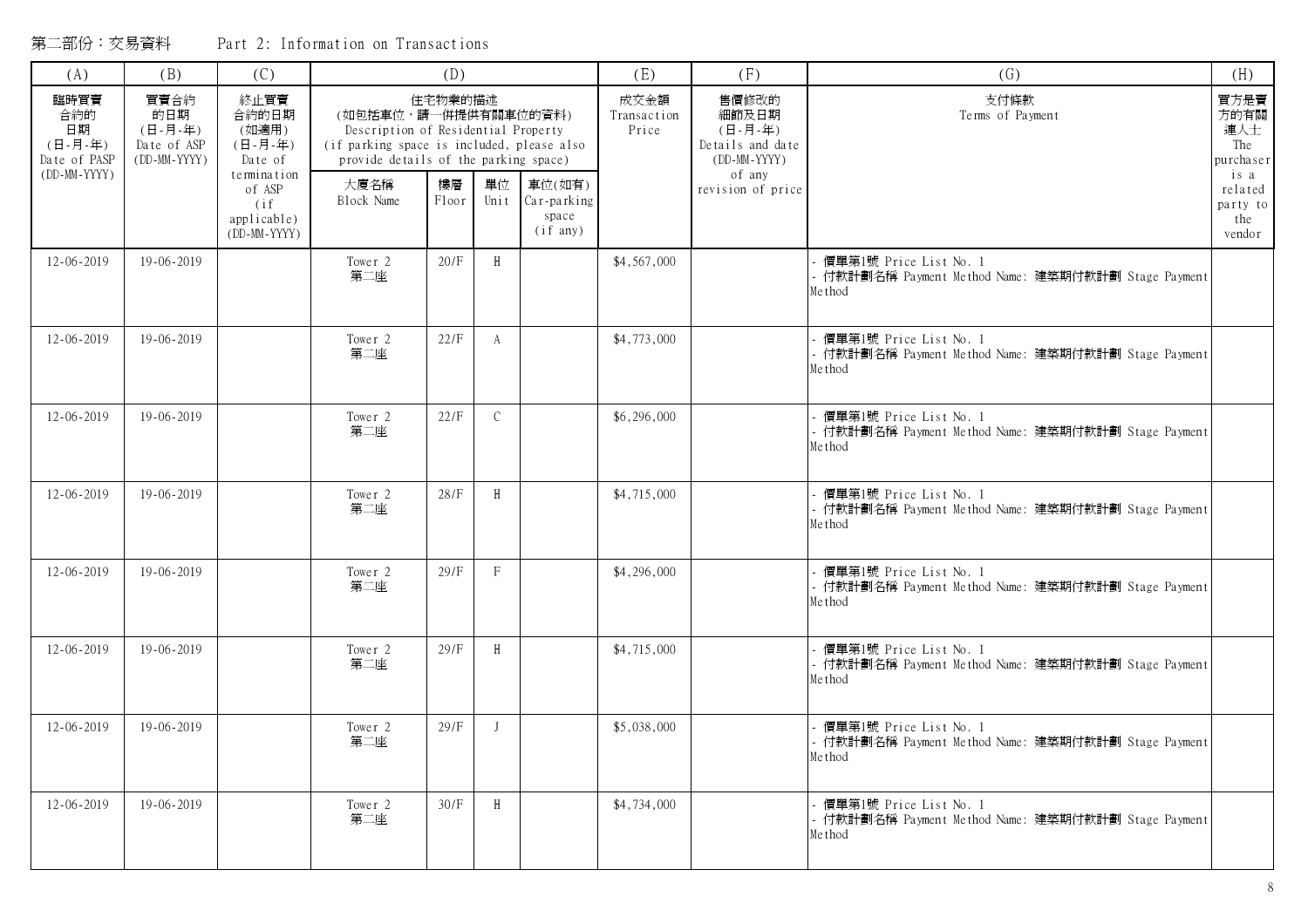|  |  | Part 2: Information on Transactions |  |  |
|--|--|-------------------------------------|--|--|
|--|--|-------------------------------------|--|--|

| (A)                                          | (B)                                                   | (C)                                                            |                                                                                                                                                    | (D)         |               |                                                 | (E)                          | (F)                                                           | (G)                                                                                       | (H)                                          |
|----------------------------------------------|-------------------------------------------------------|----------------------------------------------------------------|----------------------------------------------------------------------------------------------------------------------------------------------------|-------------|---------------|-------------------------------------------------|------------------------------|---------------------------------------------------------------|-------------------------------------------------------------------------------------------|----------------------------------------------|
| 臨時買賣<br>合約的<br>日期<br>(日-月-年)<br>Date of PASP | 買賣合約<br>的日期<br>(日-月-年)<br>Date of ASP<br>(DD-MM-YYYY) | 終止買賣<br>合約的日期<br>(如適用)<br>(日-月-年)<br>Date of                   | (如包括車位,請一併提供有關車位的資料)<br>Description of Residential Property<br>(if parking space is included, please also<br>provide details of the parking space) | 住宅物業的描述     |               |                                                 | 成交金額<br>Transaction<br>Price | 售價修改的<br>細節及日期<br>(日-月-年)<br>Details and date<br>(DD-MM-YYYY) | 支付條款<br>Terms of Payment                                                                  | 買方是賣<br>方的有關<br>連人士<br>The<br>purchaser      |
| (DD-MM-YYYY)                                 |                                                       | termination<br>of ASP<br>$(i$ f<br>applicable)<br>(DD-MM-YYYY) | 大廈名稱<br>Block Name                                                                                                                                 | 樓層<br>Floor | 單位<br>Unit    | 車位(如有)<br>Car-parking<br>space<br>$(i f \nany)$ |                              | of any<br>revision of price                                   |                                                                                           | is a<br>related<br>party to<br>the<br>vendor |
| $12 - 06 - 2019$                             | $19 - 06 - 2019$                                      |                                                                | Tower 2<br>第二座                                                                                                                                     | 30/F        | $\mathbf{I}$  |                                                 | \$5,057,000                  |                                                               | 價單第1號 Price List No. 1<br>- 付款計劃名稱 Payment Method Name: 建築期付款計劃 Stage Payment<br>Method   |                                              |
| 12-06-2019                                   | 19-06-2019                                            |                                                                | Tower 2<br>第二座                                                                                                                                     | 31/F        | $\mathcal{C}$ |                                                 | \$6,500,000                  |                                                               | - 價單第1號 Price List No. 1<br>- 付款計劃名稱 Payment Method Name: 建築期付款計劃 Stage Payment<br>Method |                                              |
| 12-06-2019                                   | 19-06-2019                                            |                                                                | Tower 2<br>第二座                                                                                                                                     | 31/F        | $\mathbf{I}$  |                                                 | \$5,078,000                  |                                                               | - 價單第1號 Price List No. 1<br>- 付款計劃名稱 Payment Method Name: 建築期付款計劃 Stage Payment<br>Method |                                              |
| 12-06-2019                                   | 19-06-2019                                            |                                                                | Tower 2<br>第二座                                                                                                                                     | 32/F        | $\mathcal{C}$ |                                                 | \$6,526,000                  |                                                               | - 價單第1號 Price List No. 1<br>- 付款計劃名稱 Payment Method Name: 建築期付款計劃 Stage Payment<br>Method |                                              |
| 12-06-2019                                   | 19-06-2019                                            |                                                                | Tower 2<br>第二座                                                                                                                                     | 32/F        | F             |                                                 | \$4,348,000                  |                                                               | - 價單第1號 Price List No. 1<br>- 付款計劃名稱 Payment Method Name: 建築期付款計劃 Stage Payment<br>Method |                                              |
| 12-06-2019                                   | 19-06-2019                                            |                                                                | Tower 2<br>第二座                                                                                                                                     | 32/F        | H             |                                                 | \$4,772,000                  |                                                               | 價單第1號 Price List No. 1<br>- 付款計劃名稱 Payment Method Name: 建築期付款計劃 Stage Payment<br>Method   |                                              |
| 12-06-2019                                   | 19-06-2019                                            |                                                                | Tower 2<br>第二座                                                                                                                                     | 32/F        | $\mathbf{J}$  |                                                 | \$5,098,000                  |                                                               | - 價單第1號 Price List No. 1<br>- 付款計劃名稱 Payment Method Name: 建築期付款計劃 Stage Payment<br>Method |                                              |
| 12-06-2019                                   | 19-06-2019                                            |                                                                | Tower 2<br>第二座                                                                                                                                     | 33/F        | $\mathbf{A}$  |                                                 | \$4,967,000                  |                                                               | 價單第1號 Price List No. 1<br>- 付款計劃名稱 Payment Method Name: 建築期付款計劃 Stage Payment<br>Method   |                                              |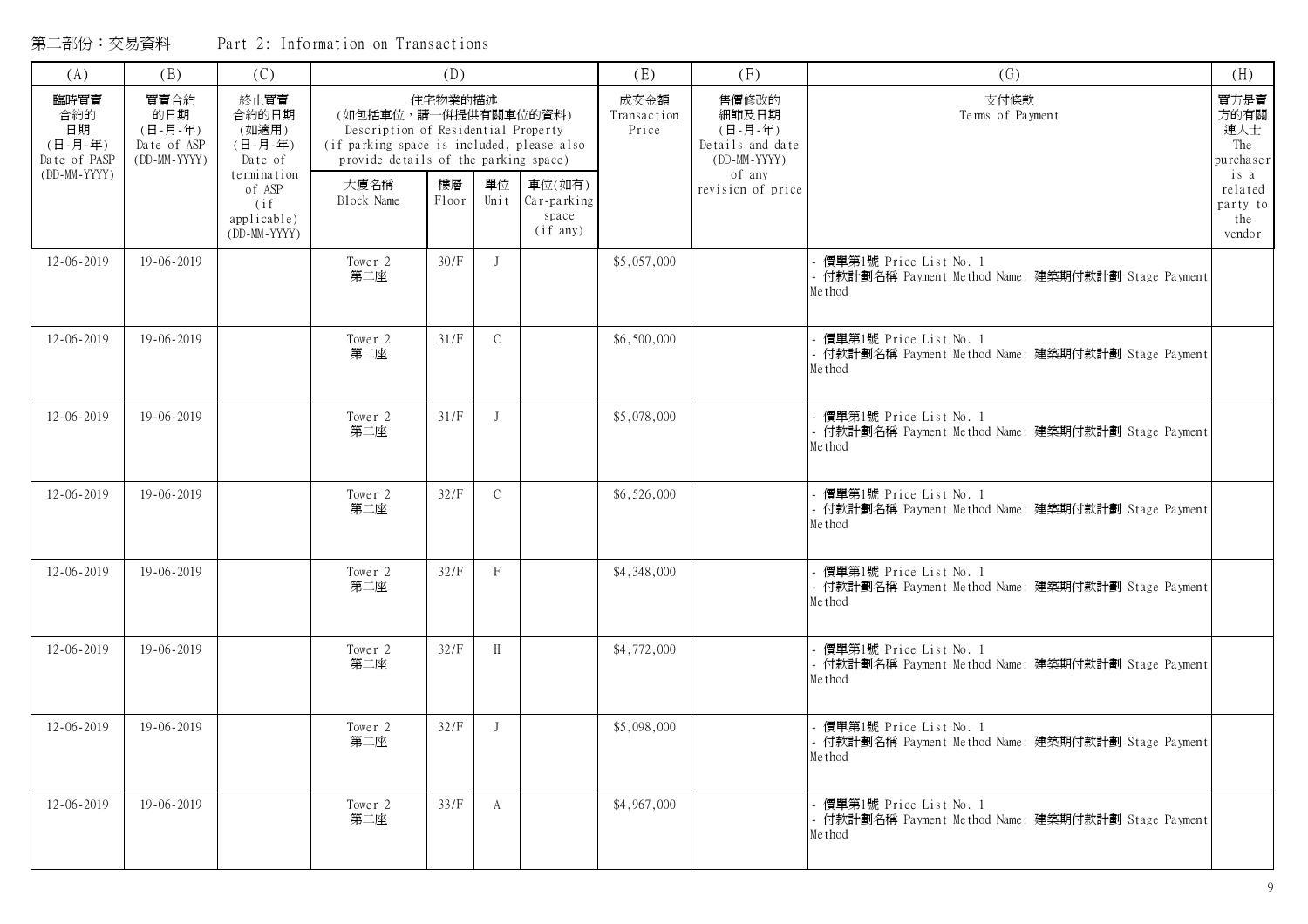| Part 2: Information on Transactions |  |  |  |  |  |  |  |
|-------------------------------------|--|--|--|--|--|--|--|
|-------------------------------------|--|--|--|--|--|--|--|

| (A)                                          | (B)                                                   | (C)                                                         |                                                                                                                                                    | (D)         |               |                                                 | (E)                          | (F)                                                           | (G)                                                                                       | (H)                                          |
|----------------------------------------------|-------------------------------------------------------|-------------------------------------------------------------|----------------------------------------------------------------------------------------------------------------------------------------------------|-------------|---------------|-------------------------------------------------|------------------------------|---------------------------------------------------------------|-------------------------------------------------------------------------------------------|----------------------------------------------|
| 臨時買賣<br>合約的<br>日期<br>(日-月-年)<br>Date of PASP | 買賣合約<br>的日期<br>(日-月-年)<br>Date of ASP<br>(DD-MM-YYYY) | 終止買賣<br>合約的日期<br>(如適用)<br>(日-月-年)<br>Date of<br>termination | (如包括車位,請一併提供有關車位的資料)<br>Description of Residential Property<br>(if parking space is included, please also<br>provide details of the parking space) | 住宅物業的描述     |               |                                                 | 成交金額<br>Transaction<br>Price | 售價修改的<br>細節及日期<br>(日-月-年)<br>Details and date<br>(DD-MM-YYYY) | 支付條款<br>Terms of Payment                                                                  | 買方是賣<br>方的有關<br>連人士<br>The<br>purchaser      |
| (DD-MM-YYYY)                                 |                                                       | of ASP<br>$(i$ f<br>applicable)<br>(DD-MM-YYYY)             | 大廈名稱<br>Block Name                                                                                                                                 | 樓層<br>Floor | 單位<br>Unit    | 車位(如有)<br>Car-parking<br>space<br>$(i f \nany)$ |                              | of any<br>revision of price                                   |                                                                                           | is a<br>related<br>party to<br>the<br>vendor |
| 12-06-2019                                   | 19-06-2019                                            |                                                             | Tower 2<br>第二座                                                                                                                                     | 33/F        | $\mathcal{C}$ |                                                 | \$6,552,000                  |                                                               | 價單第1號 Price List No. 1<br>- 付款計劃名稱 Payment Method Name: 建築期付款計劃 Stage Payment<br>Method   |                                              |
| 12-06-2019                                   | 19-06-2019                                            |                                                             | Tower 2<br>第二座                                                                                                                                     | 33/F        | $\mathbf{J}$  |                                                 | \$5,119,000                  |                                                               | - 價單第1號 Price List No. 1<br>- 付款計劃名稱 Payment Method Name: 建築期付款計劃 Stage Payment<br>Method |                                              |
| 12-06-2019                                   | $19 - 06 - 2019$                                      |                                                             | Tower <sub>2</sub><br>第二座                                                                                                                          | 35/F        | $\mathcal{C}$ |                                                 | \$6,578,000                  |                                                               | 價單第1號 Price List No. 1<br>- 付款計劃名稱 Payment Method Name: 建築期付款計劃 Stage Payment<br>Method   |                                              |
| 12-06-2019                                   | $19 - 06 - 2019$                                      |                                                             | Tower 2<br>第二座                                                                                                                                     | 35/F        | $\mathbf{J}$  |                                                 | \$5,139,000                  |                                                               | - 價單第1號 Price List No. 1<br>- 付款計劃名稱 Payment Method Name: 建築期付款計劃 Stage Payment<br>Method |                                              |
| $12 - 06 - 2019$                             | 19-06-2019                                            |                                                             | Tower 2<br>第二座                                                                                                                                     | 36/F        | $\mathcal{C}$ |                                                 | \$6,605,000                  |                                                               | - 價單第1號 Price List No. 1<br>- 付款計劃名稱 Payment Method Name: 建築期付款計劃 Stage Payment<br>Method |                                              |
| $12 - 06 - 2019$                             | 19-06-2019                                            |                                                             | Tower 2<br>第二座                                                                                                                                     | 36/F        | H             |                                                 | \$4,829,000                  |                                                               | 價單第1號 Price List No. 1<br>- 付款計劃名稱 Payment Method Name: 建築期付款計劃 Stage Payment<br>Method   |                                              |
| $12 - 06 - 2019$                             | $19 - 06 - 2019$                                      |                                                             | Tower 2<br>第二座                                                                                                                                     | 36/F        | $\mathbf{I}$  |                                                 | \$5,160,000                  |                                                               | - 價單第1號 Price List No. 1<br>- 付款計劃名稱 Payment Method Name: 建築期付款計劃 Stage Payment<br>Method |                                              |
| 13-06-2019                                   | $20 - 06 - 2019$                                      |                                                             | Tower 1<br>第一座                                                                                                                                     | 5/F         | $\mathbf{A}$  |                                                 | \$4,696,000                  |                                                               | 價單第1號 Price List No. 1<br>- 付款計劃名稱 Payment Method Name: 建築期付款計劃 Stage Payment<br>Method   |                                              |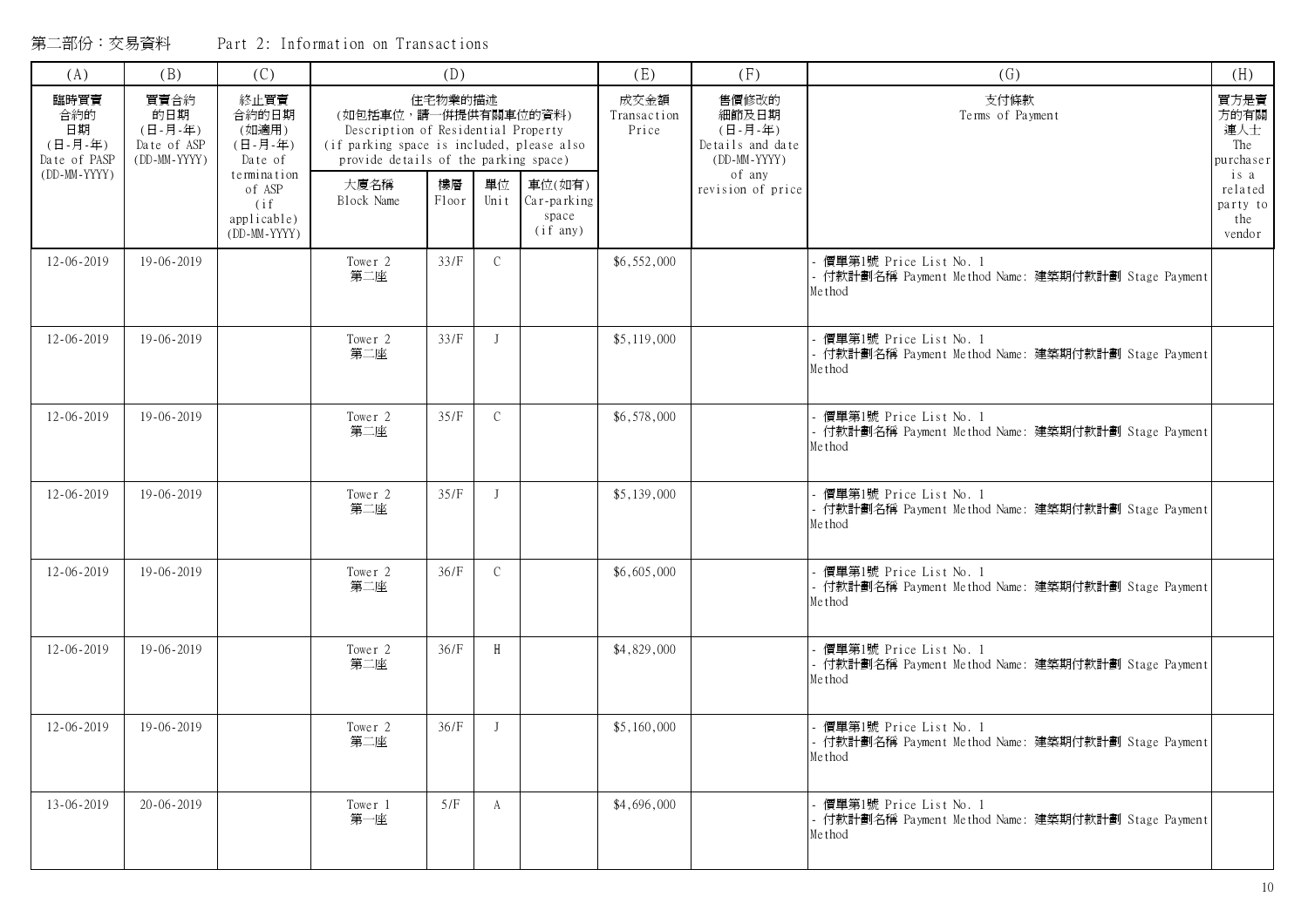| Part 2: Information on Transactions |  |  |  |  |  |  |  |
|-------------------------------------|--|--|--|--|--|--|--|
|-------------------------------------|--|--|--|--|--|--|--|

| (A)                                          | (B)                                                   | (C)                                                         |                                                                                                                                                    | (D)         |              |                                                 | (E)                          | (F)                                                           | (G)                                                                                       | (H)                                          |
|----------------------------------------------|-------------------------------------------------------|-------------------------------------------------------------|----------------------------------------------------------------------------------------------------------------------------------------------------|-------------|--------------|-------------------------------------------------|------------------------------|---------------------------------------------------------------|-------------------------------------------------------------------------------------------|----------------------------------------------|
| 臨時買賣<br>合約的<br>日期<br>(日-月-年)<br>Date of PASP | 買賣合約<br>的日期<br>(日-月-年)<br>Date of ASP<br>(DD-MM-YYYY) | 終止買賣<br>合約的日期<br>(如適用)<br>(日-月-年)<br>Date of<br>termination | (如包括車位,請一併提供有關車位的資料)<br>Description of Residential Property<br>(if parking space is included, please also<br>provide details of the parking space) | 住宅物業的描述     |              |                                                 | 成交金額<br>Transaction<br>Price | 售價修改的<br>細節及日期<br>(日-月-年)<br>Details and date<br>(DD-MM-YYYY) | 支付條款<br>Terms of Payment                                                                  | 買方是賣<br>方的有關<br>連人士<br>The<br>purchaser      |
| (DD-MM-YYYY)                                 |                                                       | of ASP<br>$(i$ f<br>applicable)<br>(DD-MM-YYYY)             | 大廈名稱<br>Block Name                                                                                                                                 | 樓層<br>Floor | 單位<br>Unit   | 車位(如有)<br>Car-parking<br>space<br>$(i f \nany)$ |                              | of any<br>revision of price                                   |                                                                                           | is a<br>related<br>party to<br>the<br>vendor |
| 13-06-2019                                   | $20 - 06 - 2019$                                      |                                                             | Tower 1<br>第一座                                                                                                                                     | 5/F         | F            |                                                 | \$5,748,000                  |                                                               | 價單第1號 Price List No. 1<br>- 付款計劃名稱 Payment Method Name: 建築期付款計劃 Stage Payment<br>Method   |                                              |
| 13-06-2019                                   | $20 - 06 - 2019$                                      |                                                             | Tower 1<br>第一座                                                                                                                                     | 7/F         | F            |                                                 | \$5,759,000                  |                                                               | - 價單第1號 Price List No. 1<br>- 付款計劃名稱 Payment Method Name: 建築期付款計劃 Stage Payment<br>Method |                                              |
| $13 - 06 - 2019$                             | $20 - 06 - 2019$                                      |                                                             | Tower 1<br>第一座                                                                                                                                     | 8/F         | F            |                                                 | \$5,804,000                  |                                                               | - 價單第1號 Price List No. 1<br>- 付款計劃名稱 Payment Method Name: 建築期付款計劃 Stage Payment<br>Method |                                              |
| $13 - 06 - 2019$                             | $20 - 06 - 2019$                                      |                                                             | Tower 1<br>第一座                                                                                                                                     | 8/F         | G.           |                                                 | \$5,838,000                  |                                                               | - 價單第1號 Price List No. 1<br>- 付款計劃名稱 Payment Method Name: 建築期付款計劃 Stage Payment<br>Method |                                              |
| $13 - 06 - 2019$                             | $20 - 06 - 2019$                                      |                                                             | Tower 1<br>第一座                                                                                                                                     | 9/F         | $\mathbf{A}$ |                                                 | \$4,934,000                  |                                                               | - 價單第1號 Price List No. 1<br>- 付款計劃名稱 Payment Method Name: 建築期付款計劃 Stage Payment<br>Method |                                              |
| $13 - 06 - 2019$                             | $20 - 06 - 2019$                                      |                                                             | Tower 1<br>第一座                                                                                                                                     | 9/F         | F            |                                                 | \$5,804,000                  |                                                               | 價單第1號 Price List No. 1<br>- 付款計劃名稱 Payment Method Name: 建築期付款計劃 Stage Payment<br>Method   |                                              |
| $13 - 06 - 2019$                             | $20 - 06 - 2019$                                      |                                                             | Tower 1<br>第一座                                                                                                                                     | 10/F        | $\mathbf{A}$ |                                                 | \$4,954,000                  |                                                               | - 價單第1號 Price List No. 1<br>- 付款計劃名稱 Payment Method Name: 建築期付款計劃 Stage Payment<br>Method |                                              |
| 13-06-2019                                   | $20 - 06 - 2019$                                      |                                                             | Tower 1<br>第一座                                                                                                                                     | 10/F        | F            |                                                 | \$5,828,000                  |                                                               | 價單第1號 Price List No. 1<br>- 付款計劃名稱 Payment Method Name: 建築期付款計劃 Stage Payment<br>Method   |                                              |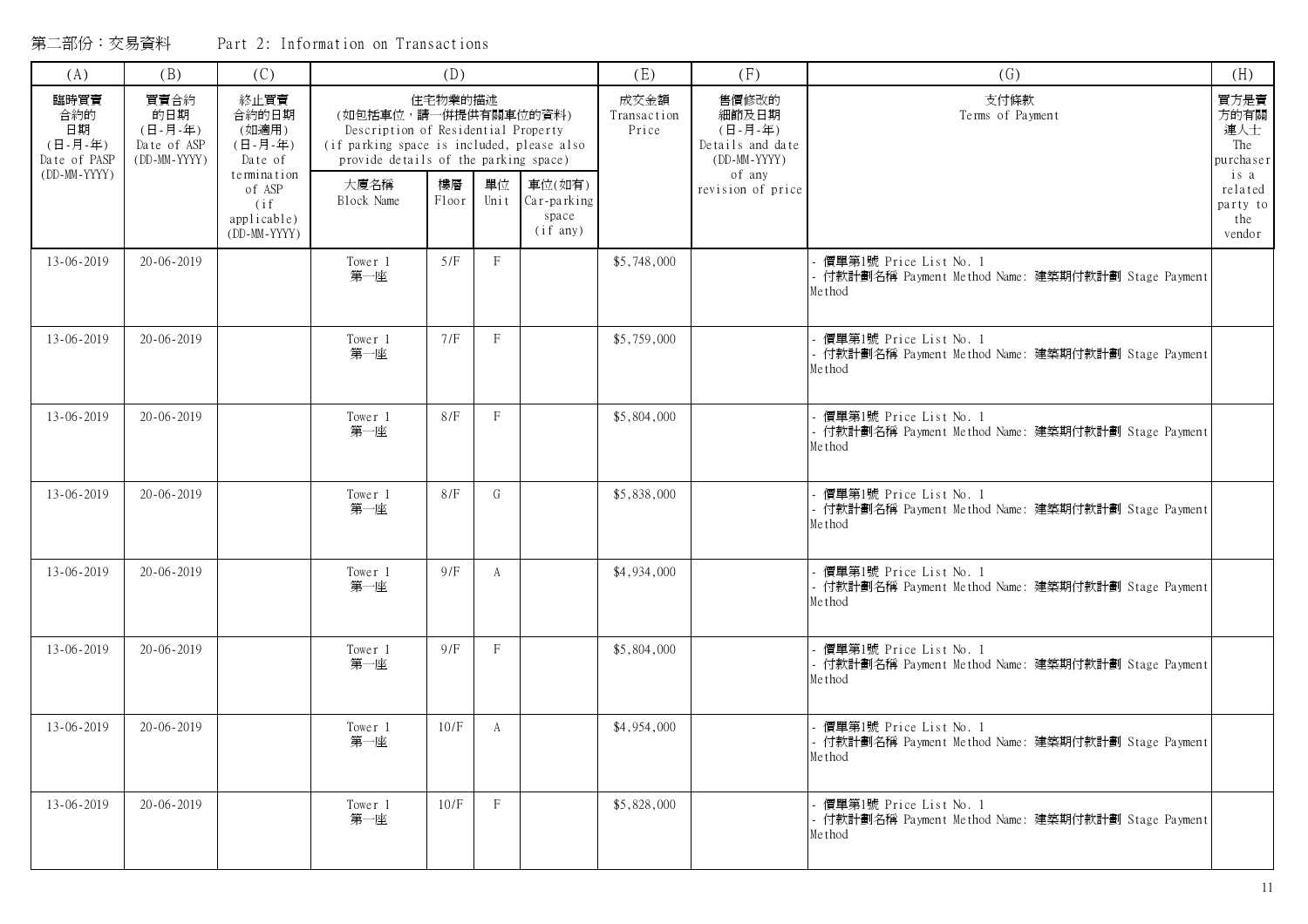| Part 2: Information on Transactions |  |  |  |  |  |  |  |
|-------------------------------------|--|--|--|--|--|--|--|
|-------------------------------------|--|--|--|--|--|--|--|

| (A)                                          | (B)                                                   | (C)                                                         |                                                                                                                                                    | (D)         |               |                                                 | (E)                          | (F)                                                           | (G)                                                                                       | (H)                                          |
|----------------------------------------------|-------------------------------------------------------|-------------------------------------------------------------|----------------------------------------------------------------------------------------------------------------------------------------------------|-------------|---------------|-------------------------------------------------|------------------------------|---------------------------------------------------------------|-------------------------------------------------------------------------------------------|----------------------------------------------|
| 臨時買賣<br>合約的<br>日期<br>(日-月-年)<br>Date of PASP | 買賣合約<br>的日期<br>(日-月-年)<br>Date of ASP<br>(DD-MM-YYYY) | 終止買賣<br>合約的日期<br>(如適用)<br>(日-月-年)<br>Date of<br>termination | (如包括車位,請一併提供有關車位的資料)<br>Description of Residential Property<br>(if parking space is included, please also<br>provide details of the parking space) | 住宅物業的描述     |               |                                                 | 成交金額<br>Transaction<br>Price | 售價修改的<br>細節及日期<br>(日-月-年)<br>Details and date<br>(DD-MM-YYYY) | 支付條款<br>Terms of Payment                                                                  | 買方是賣<br>方的有關<br>連人士<br>The<br>purchaser      |
| (DD-MM-YYYY)                                 |                                                       | of ASP<br>$(i$ f<br>applicable)<br>(DD-MM-YYYY)             | 大廈名稱<br>Block Name                                                                                                                                 | 樓層<br>Floor | 單位<br>Unit    | 車位(如有)<br>Car-parking<br>space<br>$(i f \nany)$ |                              | of any<br>revision of price                                   |                                                                                           | is a<br>related<br>party to<br>the<br>vendor |
| 13-06-2019                                   | $20 - 06 - 2019$                                      |                                                             | Tower 1<br>第一座                                                                                                                                     | 10/F        | $\mathcal{G}$ |                                                 | \$5,861,000                  |                                                               | 價單第1號 Price List No. 1<br>- 付款計劃名稱 Payment Method Name: 建築期付款計劃 Stage Payment<br>Method   |                                              |
| 13-06-2019                                   | $20 - 06 - 2019$                                      |                                                             | Tower 1<br>第一座                                                                                                                                     | 11/F        | $\mathbf{A}$  |                                                 | \$4,973,000                  |                                                               | - 價單第1號 Price List No. 1<br>- 付款計劃名稱 Payment Method Name: 建築期付款計劃 Stage Payment<br>Method |                                              |
| $13 - 06 - 2019$                             | $20 - 06 - 2019$                                      |                                                             | Tower 1<br>第一座                                                                                                                                     | 11/F        | F             |                                                 | \$5,852,000                  |                                                               | - 價單第1號 Price List No. 1<br>- 付款計劃名稱 Payment Method Name: 建築期付款計劃 Stage Payment<br>Method |                                              |
| $13 - 06 - 2019$                             | $20 - 06 - 2019$                                      |                                                             | Tower 1<br>第一座                                                                                                                                     | 12/F        | $\mathbf{A}$  |                                                 | \$4,993,000                  |                                                               | - 價單第1號 Price List No. 1<br>- 付款計劃名稱 Payment Method Name: 建築期付款計劃 Stage Payment<br>Method |                                              |
| $13 - 06 - 2019$                             | $20 - 06 - 2019$                                      |                                                             | Tower 1<br>第一座                                                                                                                                     | 12/F        | G.            |                                                 | \$5,908,000                  |                                                               | - 價單第1號 Price List No. 1<br>- 付款計劃名稱 Payment Method Name: 建築期付款計劃 Stage Payment<br>Method |                                              |
| $13 - 06 - 2019$                             | $20 - 06 - 2019$                                      |                                                             | Tower 1<br>第一座                                                                                                                                     | 13/F        | $\mathbf{A}$  |                                                 | \$5,013,000                  |                                                               | 價單第1號 Price List No. 1<br>- 付款計劃名稱 Payment Method Name: 建築期付款計劃 Stage Payment<br>Method   |                                              |
| $13 - 06 - 2019$                             | $20 - 06 - 2019$                                      |                                                             | Tower 1<br>第一座                                                                                                                                     | 13/F        | $\mathbb{D}$  |                                                 | \$3,748,000                  |                                                               | - 價單第1號 Price List No. 1<br>- 付款計劃名稱 Payment Method Name: 建築期付款計劃 Stage Payment<br>Method |                                              |
| 13-06-2019                                   | $20 - 06 - 2019$                                      |                                                             | Tower 1<br>第一座                                                                                                                                     | 15/F        | $\mathcal{C}$ |                                                 | \$3,244,000                  |                                                               | 價單第1號 Price List No. 1<br>- 付款計劃名稱 Payment Method Name: 建築期付款計劃 Stage Payment<br>Method   |                                              |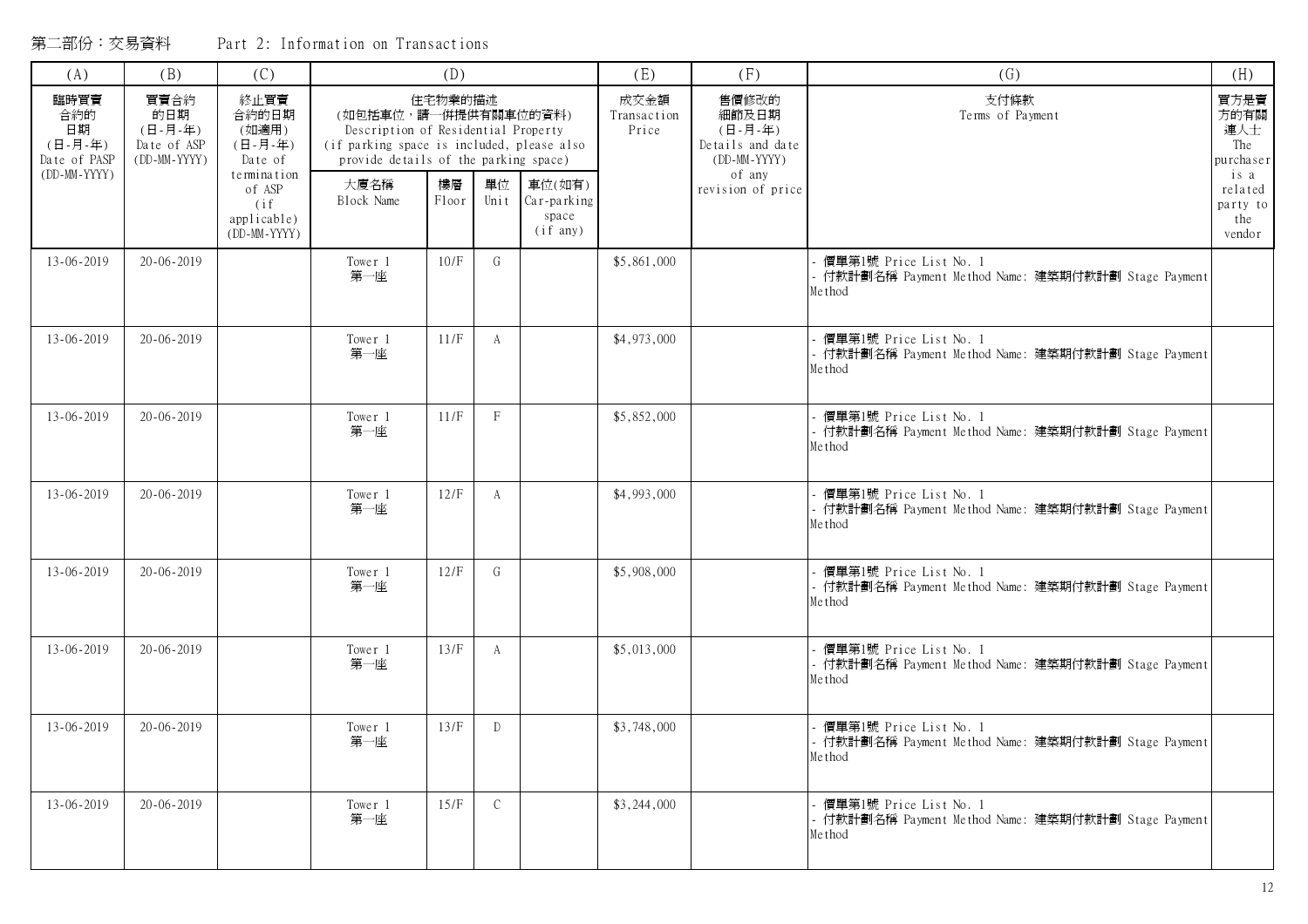| Part 2: Information on Transactions |  |  |  |  |  |  |  |
|-------------------------------------|--|--|--|--|--|--|--|
|-------------------------------------|--|--|--|--|--|--|--|

| (A)                                          | (B)                                                   | (C)                                                            |                                                                                                                                                    | (D)         |               |                                                 | (E)                          | (F)                                                           | (G)                                                                                       | (H)                                          |
|----------------------------------------------|-------------------------------------------------------|----------------------------------------------------------------|----------------------------------------------------------------------------------------------------------------------------------------------------|-------------|---------------|-------------------------------------------------|------------------------------|---------------------------------------------------------------|-------------------------------------------------------------------------------------------|----------------------------------------------|
| 臨時買賣<br>合約的<br>日期<br>(日-月-年)<br>Date of PASP | 買賣合約<br>的日期<br>(日-月-年)<br>Date of ASP<br>(DD-MM-YYYY) | 終止買賣<br>合約的日期<br>(如適用)<br>(日-月-年)<br>Date of                   | (如包括車位,請一併提供有關車位的資料)<br>Description of Residential Property<br>(if parking space is included, please also<br>provide details of the parking space) | 住宅物業的描述     |               |                                                 | 成交金額<br>Transaction<br>Price | 售價修改的<br>細節及日期<br>(日-月-年)<br>Details and date<br>(DD-MM-YYYY) | 支付條款<br>Terms of Payment                                                                  | 買方是賣<br>方的有關<br>連人士<br>The<br>purchaser      |
| (DD-MM-YYYY)                                 |                                                       | termination<br>of ASP<br>$(i$ f<br>applicable)<br>(DD-MM-YYYY) | 大廈名稱<br>Block Name                                                                                                                                 | 樓層<br>Floor | 單位<br>Unit    | 車位(如有)<br>Car-parking<br>space<br>$(i f \nany)$ |                              | of any<br>revision of price                                   |                                                                                           | is a<br>related<br>party to<br>the<br>vendor |
| $13 - 06 - 2019$                             | $20 - 06 - 2019$                                      |                                                                | Tower 1<br>第一座                                                                                                                                     | 15/F        | E             |                                                 | \$3,774,000                  |                                                               | 價單第1號 Price List No. 1<br>- 付款計劃名稱 Payment Method Name: 建築期付款計劃 Stage Payment<br>Method   |                                              |
| $13 - 06 - 2019$                             | $20 - 06 - 2019$                                      |                                                                | Tower 1<br>第一座                                                                                                                                     | 17/F        | $\mathbf{A}$  |                                                 | \$5,125,000                  |                                                               | - 價單第1號 Price List No. 1<br>- 付款計劃名稱 Payment Method Name: 建築期付款計劃 Stage Payment<br>Method |                                              |
| 13-06-2019                                   | $20 - 06 - 2019$                                      |                                                                | Tower 1<br>第一座                                                                                                                                     | 17/F        | G             |                                                 | \$6,065,000                  |                                                               | - 價單第1號 Price List No. 1<br>- 付款計劃名稱 Payment Method Name: 建築期付款計劃 Stage Payment<br>Method |                                              |
| 13-06-2019                                   | $20 - 06 - 2019$                                      |                                                                | Tower 1<br>第一座                                                                                                                                     | 18/F        | $\mathbf{A}$  |                                                 | \$5,166,000                  |                                                               | - 價單第1號 Price List No. 1<br>- 付款計劃名稱 Payment Method Name: 建築期付款計劃 Stage Payment<br>Method |                                              |
| 13-06-2019                                   | $20 - 06 - 2019$                                      |                                                                | Tower 1<br>第一座                                                                                                                                     | 18/F        | $\mathcal{G}$ |                                                 | \$6,113,000                  |                                                               | - 價單第1號 Price List No. 1<br>- 付款計劃名稱 Payment Method Name: 建築期付款計劃 Stage Payment<br>Method |                                              |
| 13-06-2019                                   | $20 - 06 - 2019$                                      |                                                                | Tower 1<br>第一座                                                                                                                                     | 19/F        | A             |                                                 | \$5,166,000                  |                                                               | 價單第1號 Price List No. 1<br>- 付款計劃名稱 Payment Method Name: 建築期付款計劃 Stage Payment<br>Method   |                                              |
| 13-06-2019                                   | $20 - 06 - 2019$                                      |                                                                | Tower 1<br>第一座                                                                                                                                     | 19/F        | $\mathcal{G}$ |                                                 | \$6,113,000                  |                                                               | - 價單第1號 Price List No. 1<br>- 付款計劃名稱 Payment Method Name: 建築期付款計劃 Stage Payment<br>Method |                                              |
| 13-06-2019                                   | $20 - 06 - 2019$                                      |                                                                | Tower 1<br>第一座                                                                                                                                     | 20/F        | $\mathcal{G}$ |                                                 | \$6,138,000                  |                                                               | 價單第1號 Price List No. 1<br>- 付款計劃名稱 Payment Method Name: 建築期付款計劃 Stage Payment<br>Method   |                                              |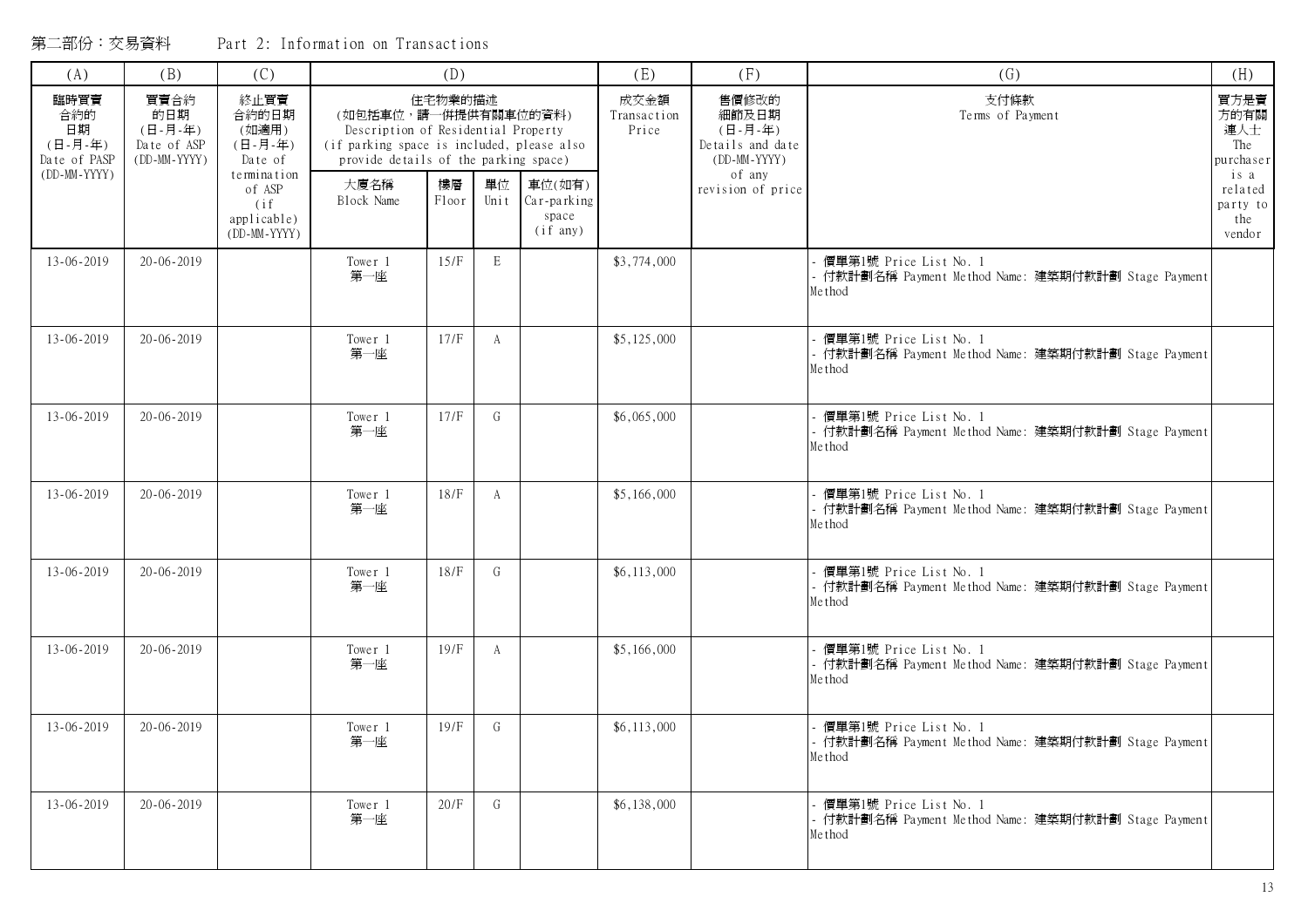| Part 2: Information on Transactions |  |  |  |  |  |  |  |
|-------------------------------------|--|--|--|--|--|--|--|
|-------------------------------------|--|--|--|--|--|--|--|

| (A)                                          | (B)                                                   | (C)                                                         |                                                                                                                                                    | (D)         |               |                                                 | (E)                          | (F)                                                           | (G)                                                                                       | (H)                                          |
|----------------------------------------------|-------------------------------------------------------|-------------------------------------------------------------|----------------------------------------------------------------------------------------------------------------------------------------------------|-------------|---------------|-------------------------------------------------|------------------------------|---------------------------------------------------------------|-------------------------------------------------------------------------------------------|----------------------------------------------|
| 臨時買賣<br>合約的<br>日期<br>(日-月-年)<br>Date of PASP | 買賣合約<br>的日期<br>(日-月-年)<br>Date of ASP<br>(DD-MM-YYYY) | 終止買賣<br>合約的日期<br>(如適用)<br>(日-月-年)<br>Date of<br>termination | (如包括車位,請一併提供有關車位的資料)<br>Description of Residential Property<br>(if parking space is included, please also<br>provide details of the parking space) | 住宅物業的描述     |               |                                                 | 成交金額<br>Transaction<br>Price | 售價修改的<br>細節及日期<br>(日-月-年)<br>Details and date<br>(DD-MM-YYYY) | 支付條款<br>Terms of Payment                                                                  | 買方是賣<br>方的有關<br>連人士<br>The<br>purchaser      |
| (DD-MM-YYYY)                                 |                                                       | of ASP<br>$(i$ f<br>applicable)<br>(DD-MM-YYYY)             | 大廈名稱<br>Block Name                                                                                                                                 | 樓層<br>Floor | 單位<br>Unit    | 車位(如有)<br>Car-parking<br>space<br>$(i f \nany)$ |                              | of any<br>revision of price                                   |                                                                                           | is a<br>related<br>party to<br>the<br>vendor |
| 13-06-2019                                   | $20 - 06 - 2019$                                      |                                                             | Tower 1<br>第一座                                                                                                                                     | 21/F        | $\mathbf{A}$  |                                                 | \$5,208,000                  |                                                               | 價單第1號 Price List No. 1<br>- 付款計劃名稱 Payment Method Name: 建築期付款計劃 Stage Payment<br>Method   |                                              |
| 13-06-2019                                   | $20 - 06 - 2019$                                      |                                                             | Tower 1<br>第一座                                                                                                                                     | 21/F        | $\mathcal{G}$ |                                                 | \$6,163,000                  |                                                               | - 價單第1號 Price List No. 1<br>- 付款計劃名稱 Payment Method Name: 建築期付款計劃 Stage Payment<br>Method |                                              |
| $13 - 06 - 2019$                             | $20 - 06 - 2019$                                      |                                                             | Tower 1<br>第一座                                                                                                                                     | 22/F        | $\mathcal{C}$ |                                                 | \$3,474,000                  |                                                               | - 價單第1號 Price List No. 1<br>- 付款計劃名稱 Payment Method Name: 建築期付款計劃 Stage Payment<br>Method |                                              |
| $13 - 06 - 2019$                             | $20 - 06 - 2019$                                      |                                                             | Tower 1<br>第一座                                                                                                                                     | 22/F        | H             |                                                 | \$4,846,000                  |                                                               | - 價單第1號 Price List No. 1<br>- 付款計劃名稱 Payment Method Name: 建築期付款計劃 Stage Payment<br>Method |                                              |
| $13 - 06 - 2019$                             | $20 - 06 - 2019$                                      |                                                             | Tower 1<br>第一座                                                                                                                                     | 23/F        | G.            |                                                 | \$6,212,000                  |                                                               | - 價單第1號 Price List No. 1<br>- 付款計劃名稱 Payment Method Name: 建築期付款計劃 Stage Payment<br>Method |                                              |
| $13 - 06 - 2019$                             | $20 - 06 - 2019$                                      |                                                             | Tower 1<br>第一座                                                                                                                                     | 25/F        | $\mathbf{A}$  |                                                 | \$5,271,000                  |                                                               | 價單第1號 Price List No. 1<br>- 付款計劃名稱 Payment Method Name: 建築期付款計劃 Stage Payment<br>Method   |                                              |
| $13 - 06 - 2019$                             | $20 - 06 - 2019$                                      |                                                             | Tower 1<br>第一座                                                                                                                                     | 25/F        | $\mathcal{G}$ |                                                 | \$6,237,000                  |                                                               | - 價單第1號 Price List No. 1<br>- 付款計劃名稱 Payment Method Name: 建築期付款計劃 Stage Payment<br>Method |                                              |
| 13-06-2019                                   | $20 - 06 - 2019$                                      |                                                             | Tower 1<br>第一座                                                                                                                                     | 26/F        | $\mathcal{G}$ |                                                 | \$6,262,000                  |                                                               | 價單第1號 Price List No. 1<br>- 付款計劃名稱 Payment Method Name: 建築期付款計劃 Stage Payment<br>Method   |                                              |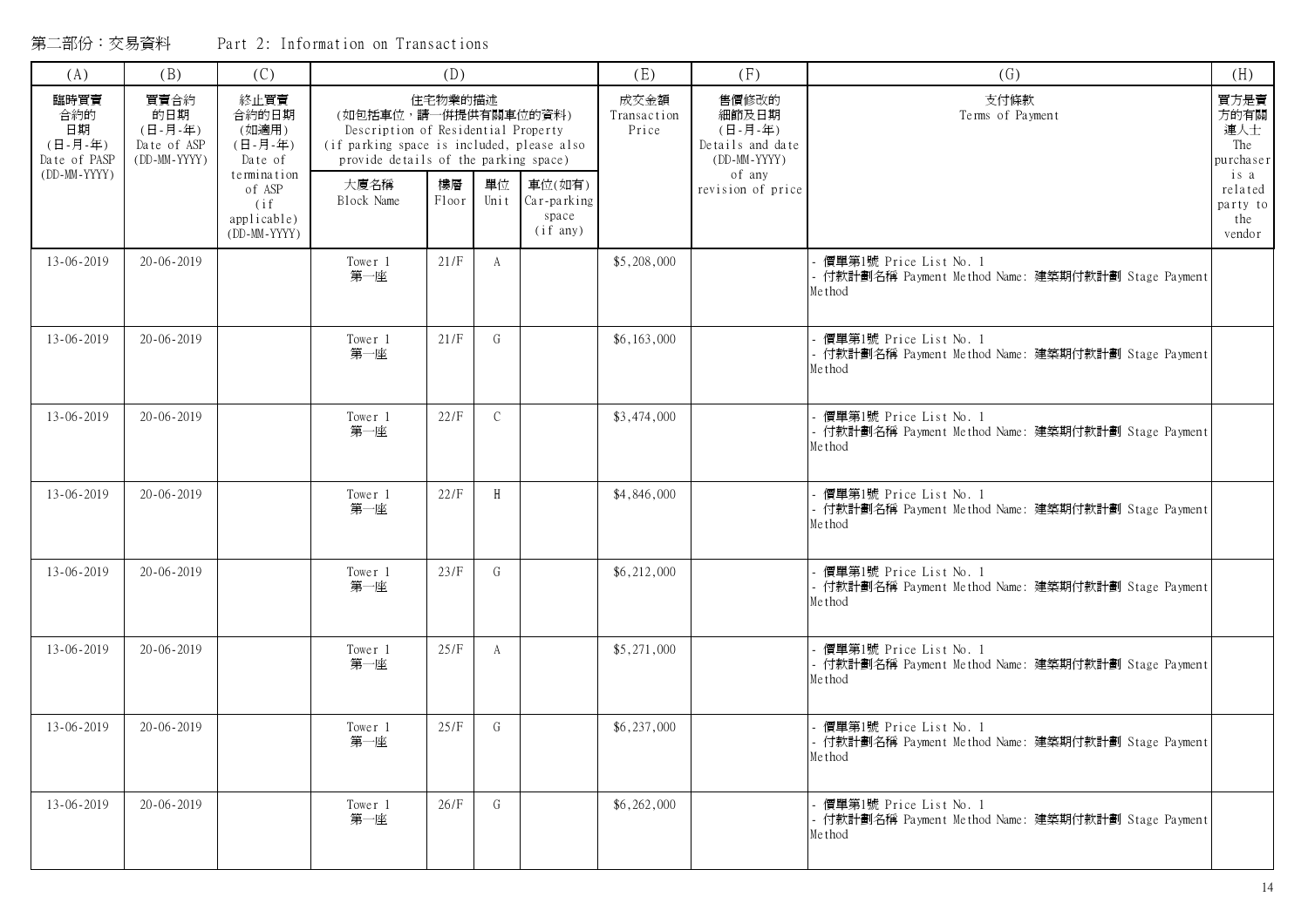| Part 2: Information on Transactions |  |  |  |  |  |  |  |
|-------------------------------------|--|--|--|--|--|--|--|
|-------------------------------------|--|--|--|--|--|--|--|

| (A)                                          | (B)                                                   | (C)                                                         |                                                                                                                                                    | (D)         |               |                                                 | (E)                          | (F)                                                           | (G)                                                                                       | (H)                                          |
|----------------------------------------------|-------------------------------------------------------|-------------------------------------------------------------|----------------------------------------------------------------------------------------------------------------------------------------------------|-------------|---------------|-------------------------------------------------|------------------------------|---------------------------------------------------------------|-------------------------------------------------------------------------------------------|----------------------------------------------|
| 臨時買賣<br>合約的<br>日期<br>(日-月-年)<br>Date of PASP | 買賣合約<br>的日期<br>(日-月-年)<br>Date of ASP<br>(DD-MM-YYYY) | 終止買賣<br>合約的日期<br>(如適用)<br>(日-月-年)<br>Date of<br>termination | (如包括車位,請一併提供有關車位的資料)<br>Description of Residential Property<br>(if parking space is included, please also<br>provide details of the parking space) | 住宅物業的描述     |               |                                                 | 成交金額<br>Transaction<br>Price | 售價修改的<br>細節及日期<br>(日-月-年)<br>Details and date<br>(DD-MM-YYYY) | 支付條款<br>Terms of Payment                                                                  | 買方是賣<br>方的有關<br>連人士<br>The<br>purchaser      |
| (DD-MM-YYYY)                                 |                                                       | of ASP<br>$(i$ f<br>applicable)<br>(DD-MM-YYYY)             | 大廈名稱<br>Block Name                                                                                                                                 | 樓層<br>Floor | 單位<br>Unit    | 車位(如有)<br>Car-parking<br>space<br>$(i f \nany)$ |                              | of any<br>revision of price                                   |                                                                                           | is a<br>related<br>party to<br>the<br>vendor |
| 13-06-2019                                   | $20 - 06 - 2019$                                      |                                                             | Tower 1<br>第一座                                                                                                                                     | 27/F        | $\mathbf{A}$  |                                                 | \$5,313,000                  |                                                               | 價單第1號 Price List No. 1<br>- 付款計劃名稱 Payment Method Name: 建築期付款計劃 Stage Payment<br>Method   |                                              |
| 13-06-2019                                   | $20 - 06 - 2019$                                      |                                                             | Tower 1<br>第一座                                                                                                                                     | 27/F        | $\mathcal{G}$ |                                                 | \$6,287,000                  |                                                               | - 價單第1號 Price List No. 1<br>- 付款計劃名稱 Payment Method Name: 建築期付款計劃 Stage Payment<br>Method |                                              |
| $13 - 06 - 2019$                             | $20 - 06 - 2019$                                      |                                                             | Tower 1<br>第一座                                                                                                                                     | 28/F        | H             |                                                 | \$4,963,000                  |                                                               | - 價單第1號 Price List No. 1<br>- 付款計劃名稱 Payment Method Name: 建築期付款計劃 Stage Payment<br>Method |                                              |
| $13 - 06 - 2019$                             | $20 - 06 - 2019$                                      |                                                             | Tower 1<br>第一座                                                                                                                                     | 30/F        | $\mathbf{A}$  |                                                 | \$5,377,000                  |                                                               | - 價單第1號 Price List No. 1<br>- 付款計劃名稱 Payment Method Name: 建築期付款計劃 Stage Payment<br>Method |                                              |
| $13 - 06 - 2019$                             | $20 - 06 - 2019$                                      |                                                             | Tower 1<br>第一座                                                                                                                                     | 31/F        | $\mathbf{A}$  |                                                 | \$5,399,000                  |                                                               | - 價單第1號 Price List No. 1<br>- 付款計劃名稱 Payment Method Name: 建築期付款計劃 Stage Payment<br>Method |                                              |
| $13 - 06 - 2019$                             | $20 - 06 - 2019$                                      |                                                             | Tower 1<br>第一座                                                                                                                                     | 31/F        | $\mathcal{G}$ |                                                 | \$6,388,000                  |                                                               | 價單第1號 Price List No. 1<br>- 付款計劃名稱 Payment Method Name: 建築期付款計劃 Stage Payment<br>Method   |                                              |
| $13 - 06 - 2019$                             | $20 - 06 - 2019$                                      |                                                             | Tower 1<br>第一座                                                                                                                                     | 32/F        | $\mathcal{G}$ |                                                 | \$6,413,000                  |                                                               | - 價單第1號 Price List No. 1<br>- 付款計劃名稱 Payment Method Name: 建築期付款計劃 Stage Payment<br>Method |                                              |
| 13-06-2019                                   | $20 - 06 - 2019$                                      |                                                             | Tower 1<br>第一座                                                                                                                                     | 33/F        | $\mathcal{G}$ |                                                 | \$6,439,000                  |                                                               | 價單第1號 Price List No. 1<br>- 付款計劃名稱 Payment Method Name: 建築期付款計劃 Stage Payment<br>Method   |                                              |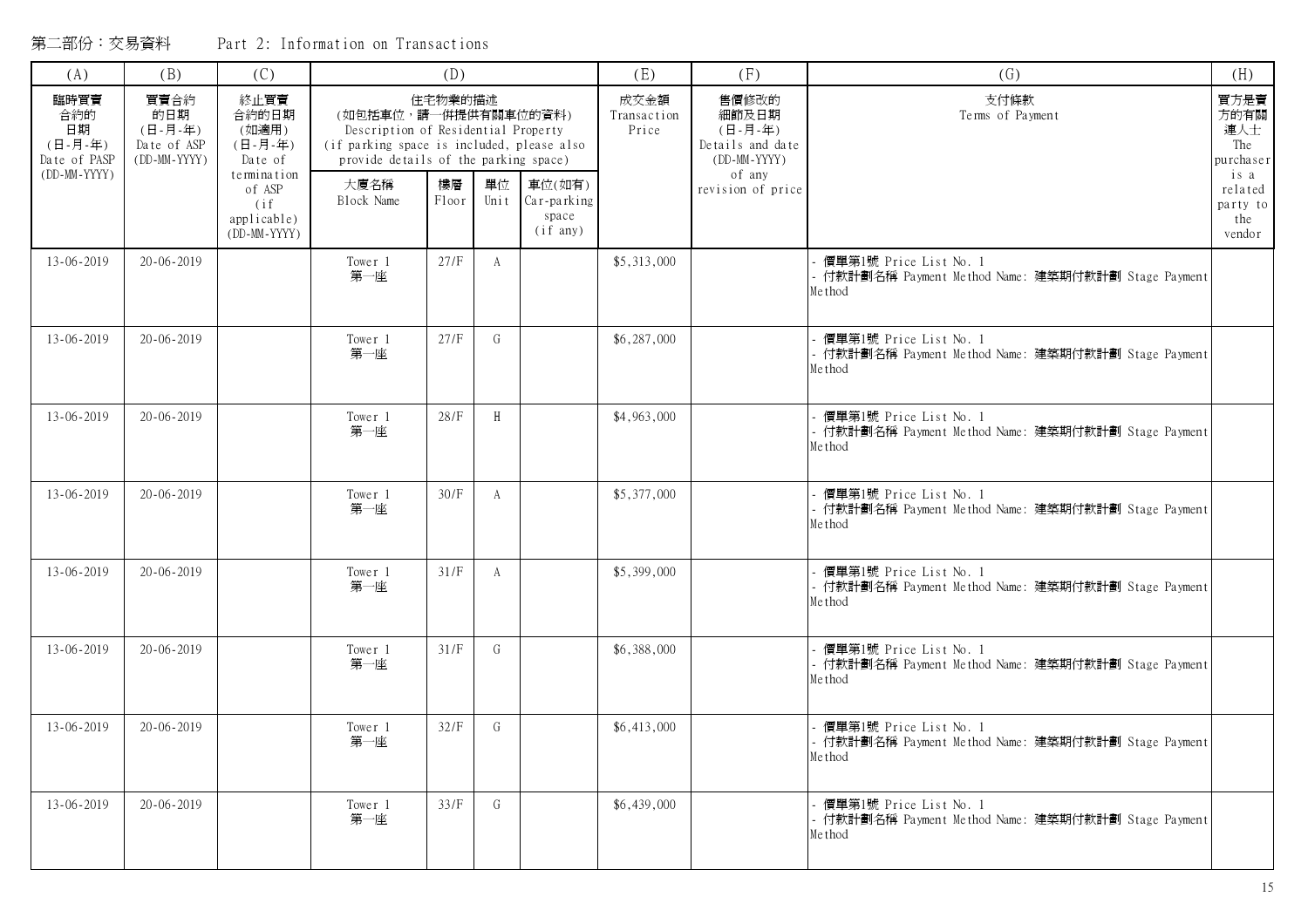| Part 2: Information on Transactions |
|-------------------------------------|
|-------------------------------------|

| (A)                                          | (B)                                                   | (C)                                                         |                                                                                                                                                    | (D)         |                |                                                 | (E)                          | (F)                                                           | (G)                                                                                       | (H)                                          |
|----------------------------------------------|-------------------------------------------------------|-------------------------------------------------------------|----------------------------------------------------------------------------------------------------------------------------------------------------|-------------|----------------|-------------------------------------------------|------------------------------|---------------------------------------------------------------|-------------------------------------------------------------------------------------------|----------------------------------------------|
| 臨時買賣<br>合約的<br>日期<br>(日-月-年)<br>Date of PASP | 買賣合約<br>的日期<br>(日-月-年)<br>Date of ASP<br>(DD-MM-YYYY) | 終止買賣<br>合約的日期<br>(如適用)<br>(日-月-年)<br>Date of<br>termination | (如包括車位,請一併提供有關車位的資料)<br>Description of Residential Property<br>(if parking space is included, please also<br>provide details of the parking space) | 住宅物業的描述     |                |                                                 | 成交金額<br>Transaction<br>Price | 售價修改的<br>細節及日期<br>(日-月-年)<br>Details and date<br>(DD-MM-YYYY) | 支付條款<br>Terms of Payment                                                                  | 買方是賣<br>方的有關<br>連人士<br>The<br>purchaser      |
| (DD-MM-YYYY)                                 |                                                       | of ASP<br>$(i$ f<br>applicable)<br>(DD-MM-YYYY)             | 大廈名稱<br>Block Name                                                                                                                                 | 樓層<br>Floor | 單位<br>Unit     | 車位(如有)<br>Car-parking<br>space<br>$(i f \nany)$ |                              | of any<br>revision of price                                   |                                                                                           | is a<br>related<br>party to<br>the<br>vendor |
| 13-06-2019                                   | $20 - 06 - 2019$                                      |                                                             | Tower 1<br>第一座                                                                                                                                     | 35/F        | $\mathcal{G}$  |                                                 | \$6,465,000                  |                                                               | 價單第1號 Price List No. 1<br>- 付款計劃名稱 Payment Method Name: 建築期付款計劃 Stage Payment<br>Method   |                                              |
| 13-06-2019                                   | $20 - 06 - 2019$                                      |                                                             | Tower 1<br>第一座                                                                                                                                     | 36/F        | $\mathbb{D}$   |                                                 | \$4,184,000                  |                                                               | - 價單第1號 Price List No. 1<br>- 付款計劃名稱 Payment Method Name: 建築期付款計劃 Stage Payment<br>Method |                                              |
| $13 - 06 - 2019$                             | $20 - 06 - 2019$                                      |                                                             | Tower 1<br>第一座                                                                                                                                     | 36/F        | $\mathcal{G}$  |                                                 | \$6,490,000                  |                                                               | - 價單第1號 Price List No. 1<br>- 付款計劃名稱 Payment Method Name: 建築期付款計劃 Stage Payment<br>Method |                                              |
| $13 - 06 - 2019$                             | $20 - 06 - 2019$                                      |                                                             | Tower 2<br>第二座                                                                                                                                     | 5/F         | H              |                                                 | \$4,201,000                  |                                                               | - 價單第1號 Price List No. 1<br>- 付款計劃名稱 Payment Method Name: 建築期付款計劃 Stage Payment<br>Method |                                              |
| $13 - 06 - 2019$                             | $20 - 06 - 2019$                                      |                                                             | Tower 2<br>第二座                                                                                                                                     | 9/F         | F              |                                                 | \$3,877,000                  |                                                               | - 價單第1號 Price List No. 1<br>- 付款計劃名稱 Payment Method Name: 建築期付款計劃 Stage Payment<br>Method |                                              |
| $13 - 06 - 2019$                             | $20 - 06 - 2019$                                      |                                                             | Tower 2<br>第二座                                                                                                                                     | 10/F        | F              |                                                 | \$3,893,000                  |                                                               | 價單第1號 Price List No. 1<br>- 付款計劃名稱 Payment Method Name: 建築期付款計劃 Stage Payment<br>Method   |                                              |
| $13 - 06 - 2019$                             | $20 - 06 - 2019$                                      |                                                             | Tower 2<br>第二座                                                                                                                                     | 12/F        | H              |                                                 | \$4,396,000                  |                                                               | - 價單第1號 Price List No. 1<br>- 付款計劃名稱 Payment Method Name: 建築期付款計劃 Stage Payment<br>Method |                                              |
| 13-06-2019                                   | $20 - 06 - 2019$                                      |                                                             | Tower 2<br>第二座                                                                                                                                     | 15/F        | $\overline{B}$ |                                                 | \$4,618,000                  |                                                               | 價單第1號 Price List No. 1<br>- 付款計劃名稱 Payment Method Name: 建築期付款計劃 Stage Payment<br>Method   |                                              |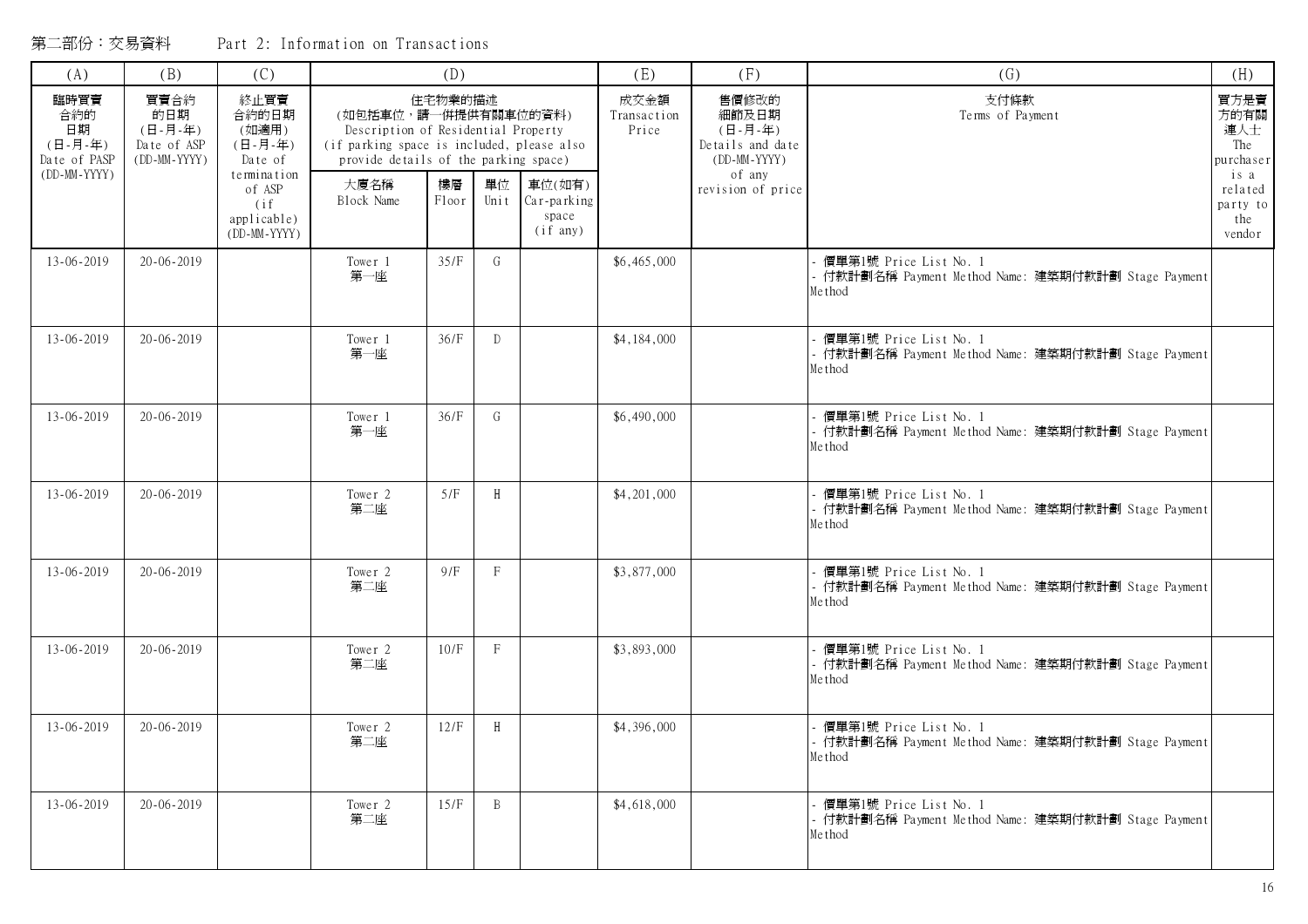| Part 2: Information on Transactions |  |  |  |  |  |  |  |
|-------------------------------------|--|--|--|--|--|--|--|
|-------------------------------------|--|--|--|--|--|--|--|

| (A)                                          | (B)                                                   | (C)                                                            |                                                                                                                                                    | (D)         |               |                                                 | (E)                          | (F)                                                           | (G)                                                                                       | (H)                                          |
|----------------------------------------------|-------------------------------------------------------|----------------------------------------------------------------|----------------------------------------------------------------------------------------------------------------------------------------------------|-------------|---------------|-------------------------------------------------|------------------------------|---------------------------------------------------------------|-------------------------------------------------------------------------------------------|----------------------------------------------|
| 臨時買賣<br>合約的<br>日期<br>(日-月-年)<br>Date of PASP | 買賣合約<br>的日期<br>(日-月-年)<br>Date of ASP<br>(DD-MM-YYYY) | 終止買賣<br>合約的日期<br>(如適用)<br>(日-月-年)<br>Date of                   | (如包括車位,請一併提供有關車位的資料)<br>Description of Residential Property<br>(if parking space is included, please also<br>provide details of the parking space) | 住宅物業的描述     |               |                                                 | 成交金額<br>Transaction<br>Price | 售價修改的<br>細節及日期<br>(日-月-年)<br>Details and date<br>(DD-MM-YYYY) | 支付條款<br>Terms of Payment                                                                  | 買方是賣<br>方的有關<br>連人士<br>The<br>purchaser      |
| (DD-MM-YYYY)                                 |                                                       | termination<br>of ASP<br>$(i$ f<br>applicable)<br>(DD-MM-YYYY) | 大廈名稱<br>Block Name                                                                                                                                 | 樓層<br>Floor | 單位<br>Unit    | 車位(如有)<br>Car-parking<br>space<br>$(i f \nany)$ |                              | of any<br>revision of price                                   |                                                                                           | is a<br>related<br>party to<br>the<br>vendor |
| $13 - 06 - 2019$                             | $20 - 06 - 2019$                                      |                                                                | Tower 2<br>第二座                                                                                                                                     | 16/F        | $\mathcal{C}$ |                                                 | \$6,146,000                  |                                                               | 價單第1號 Price List No. 1<br>- 付款計劃名稱 Payment Method Name: 建築期付款計劃 Stage Payment<br>Method   |                                              |
| $13 - 06 - 2019$                             | $20 - 06 - 2019$                                      |                                                                | Tower 2<br>第二座                                                                                                                                     | 16/F        | H             |                                                 | \$4,494,000                  |                                                               | - 價單第1號 Price List No. 1<br>- 付款計劃名稱 Payment Method Name: 建築期付款計劃 Stage Payment<br>Method |                                              |
| 13-06-2019                                   | $20 - 06 - 2019$                                      |                                                                | Tower 2<br>第二座                                                                                                                                     | 18/F        | H             |                                                 | \$4,548,000                  |                                                               | - 價單第1號 Price List No. 1<br>- 付款計劃名稱 Payment Method Name: 建築期付款計劃 Stage Payment<br>Method |                                              |
| 13-06-2019                                   | $20 - 06 - 2019$                                      |                                                                | Tower 2<br>第二座                                                                                                                                     | 19/F        | $\mathcal{C}$ |                                                 | \$6,221,000                  |                                                               | - 價單第1號 Price List No. 1<br>- 付款計劃名稱 Payment Method Name: 建築期付款計劃 Stage Payment<br>Method |                                              |
| 13-06-2019                                   | $20 - 06 - 2019$                                      |                                                                | Tower 2<br>第二座                                                                                                                                     | 20/F        | $\mathcal{C}$ |                                                 | \$6,246,000                  |                                                               | - 價單第1號 Price List No. 1<br>- 付款計劃名稱 Payment Method Name: 建築期付款計劃 Stage Payment<br>Method |                                              |
| 13-06-2019                                   | $20 - 06 - 2019$                                      |                                                                | Tower 2<br>第二座                                                                                                                                     | 20/F        | $\mathbf{J}$  |                                                 | \$4,879,000                  |                                                               | 價單第1號 Price List No. 1<br>- 付款計劃名稱 Payment Method Name: 建築期付款計劃 Stage Payment<br>Method   |                                              |
| 13-06-2019                                   | $20 - 06 - 2019$                                      |                                                                | Tower 2<br>第二座                                                                                                                                     | 21/F        | $\mathcal{C}$ |                                                 | \$6,271,000                  |                                                               | - 價單第1號 Price List No. 1<br>- 付款計劃名稱 Payment Method Name: 建築期付款計劃 Stage Payment<br>Method |                                              |
| 13-06-2019                                   | $20 - 06 - 2019$                                      |                                                                | Tower 2<br>第二座                                                                                                                                     | 21/F        | H             |                                                 | \$4,585,000                  |                                                               | 價單第1號 Price List No. 1<br>- 付款計劃名稱 Payment Method Name: 建築期付款計劃 Stage Payment<br>Method   |                                              |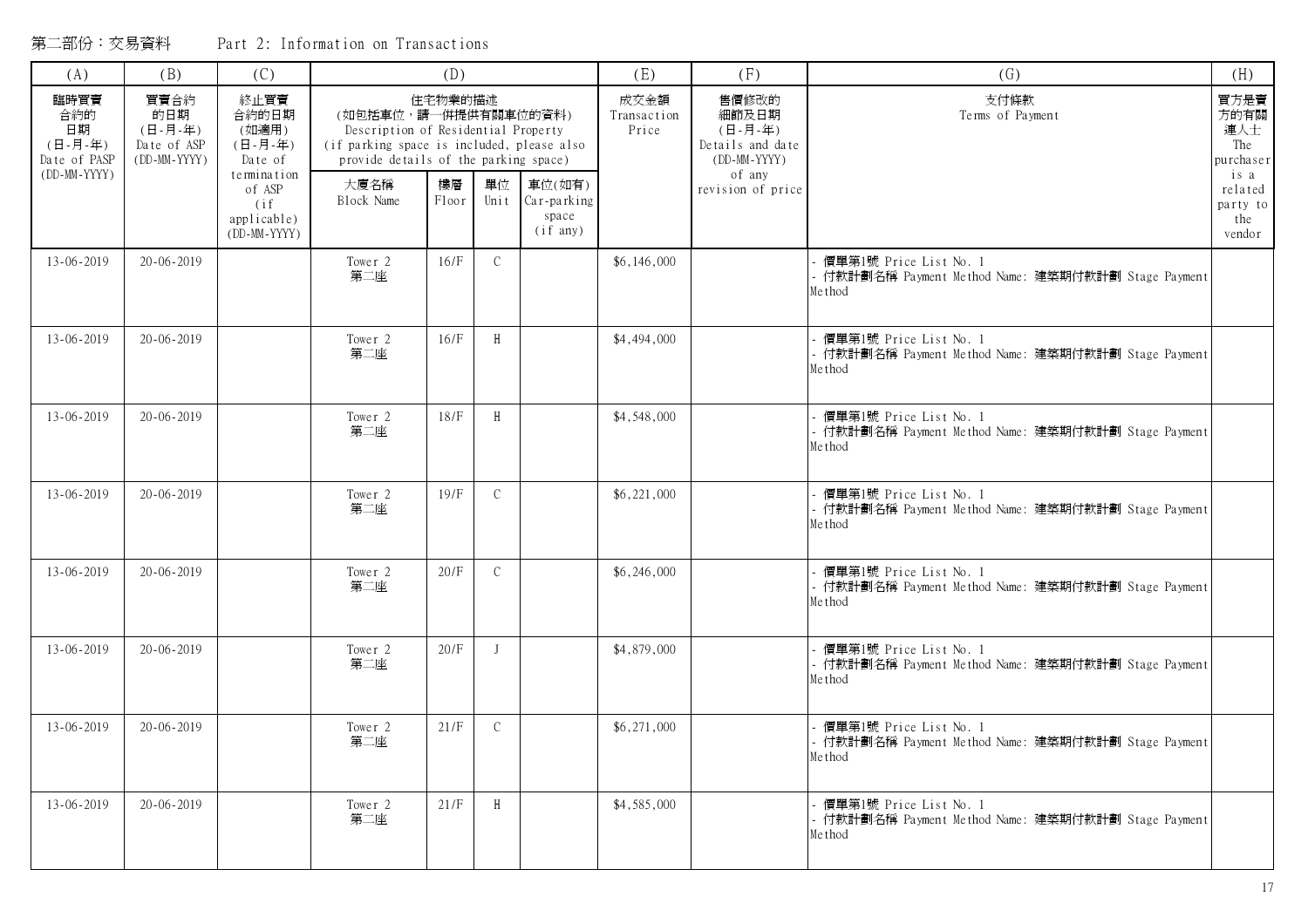| Part 2: Information on Transactions |  |  |  |  |  |  |  |
|-------------------------------------|--|--|--|--|--|--|--|
|-------------------------------------|--|--|--|--|--|--|--|

| (A)                                          | (B)                                                   | (C)                                                         |                                                                                                                                                    | (D)         |               |                                                 | (E)                          | (F)                                                           | (G)                                                                                       | (H)                                          |
|----------------------------------------------|-------------------------------------------------------|-------------------------------------------------------------|----------------------------------------------------------------------------------------------------------------------------------------------------|-------------|---------------|-------------------------------------------------|------------------------------|---------------------------------------------------------------|-------------------------------------------------------------------------------------------|----------------------------------------------|
| 臨時買賣<br>合約的<br>日期<br>(日-月-年)<br>Date of PASP | 買賣合約<br>的日期<br>(日-月-年)<br>Date of ASP<br>(DD-MM-YYYY) | 終止買賣<br>合約的日期<br>(如適用)<br>(日-月-年)<br>Date of<br>termination | (如包括車位,請一併提供有關車位的資料)<br>Description of Residential Property<br>(if parking space is included, please also<br>provide details of the parking space) | 住宅物業的描述     |               |                                                 | 成交金額<br>Transaction<br>Price | 售價修改的<br>細節及日期<br>(日-月-年)<br>Details and date<br>(DD-MM-YYYY) | 支付條款<br>Terms of Payment                                                                  | 買方是賣<br>方的有關<br>連人士<br>The<br>purchaser      |
| (DD-MM-YYYY)                                 |                                                       | of ASP<br>$(i$ f<br>applicable)<br>(DD-MM-YYYY)             | 大廈名稱<br>Block Name                                                                                                                                 | 樓層<br>Floor | 單位<br>Unit    | 車位(如有)<br>Car-parking<br>space<br>$(i f \nany)$ |                              | of any<br>revision of price                                   |                                                                                           | is a<br>related<br>party to<br>the<br>vendor |
| 13-06-2019                                   | $20 - 06 - 2019$                                      |                                                             | Tower 2<br>第二座                                                                                                                                     | 22/F        | $\mathbf{J}$  |                                                 | \$4,918,000                  |                                                               | 價單第1號 Price List No. 1<br>- 付款計劃名稱 Payment Method Name: 建築期付款計劃 Stage Payment<br>Method   |                                              |
| 13-06-2019                                   | $20 - 06 - 2019$                                      |                                                             | Tower 2<br>第二座                                                                                                                                     | 23/F        | $\mathcal{C}$ |                                                 | \$6,321,000                  |                                                               | - 價單第1號 Price List No. 1<br>- 付款計劃名稱 Payment Method Name: 建築期付款計劃 Stage Payment<br>Method |                                              |
| $13 - 06 - 2019$                             | $20 - 06 - 2019$                                      |                                                             | Tower <sub>2</sub><br>第二座                                                                                                                          | 23/F        | $\mathbf{J}$  |                                                 | \$4,938,000                  |                                                               | - 價單第1號 Price List No. 1<br>- 付款計劃名稱 Payment Method Name: 建築期付款計劃 Stage Payment<br>Method |                                              |
| $13 - 06 - 2019$                             | $20 - 06 - 2019$                                      |                                                             | Tower 2<br>第二座                                                                                                                                     | 25/F        | $\mathcal{C}$ |                                                 | \$6,346,000                  |                                                               | - 價單第1號 Price List No. 1<br>- 付款計劃名稱 Payment Method Name: 建築期付款計劃 Stage Payment<br>Method |                                              |
| $13 - 06 - 2019$                             | $20 - 06 - 2019$                                      |                                                             | Tower 2<br>第二座                                                                                                                                     | 25/F        | H             |                                                 | \$4,641,000                  |                                                               | - 價單第1號 Price List No. 1<br>- 付款計劃名稱 Payment Method Name: 建築期付款計劃 Stage Payment<br>Method |                                              |
| $13 - 06 - 2019$                             | $20 - 06 - 2019$                                      |                                                             | Tower 2<br>第二座                                                                                                                                     | 25/F        | $\mathbf{J}$  |                                                 | \$4,958,000                  |                                                               | 價單第1號 Price List No. 1<br>- 付款計劃名稱 Payment Method Name: 建築期付款計劃 Stage Payment<br>Method   |                                              |
| $13 - 06 - 2019$                             | $20 - 06 - 2019$                                      |                                                             | Tower 2<br>第二座                                                                                                                                     | 27/F        | $\mathcal{C}$ |                                                 | \$6,397,000                  |                                                               | - 價單第1號 Price List No. 1<br>- 付款計劃名稱 Payment Method Name: 建築期付款計劃 Stage Payment<br>Method |                                              |
| 13-06-2019                                   | $20 - 06 - 2019$                                      |                                                             | Tower 2<br>第二座                                                                                                                                     | 27/F        | H             |                                                 | \$4,677,000                  |                                                               | 價單第1號 Price List No. 1<br>- 付款計劃名稱 Payment Method Name: 建築期付款計劃 Stage Payment<br>Method   |                                              |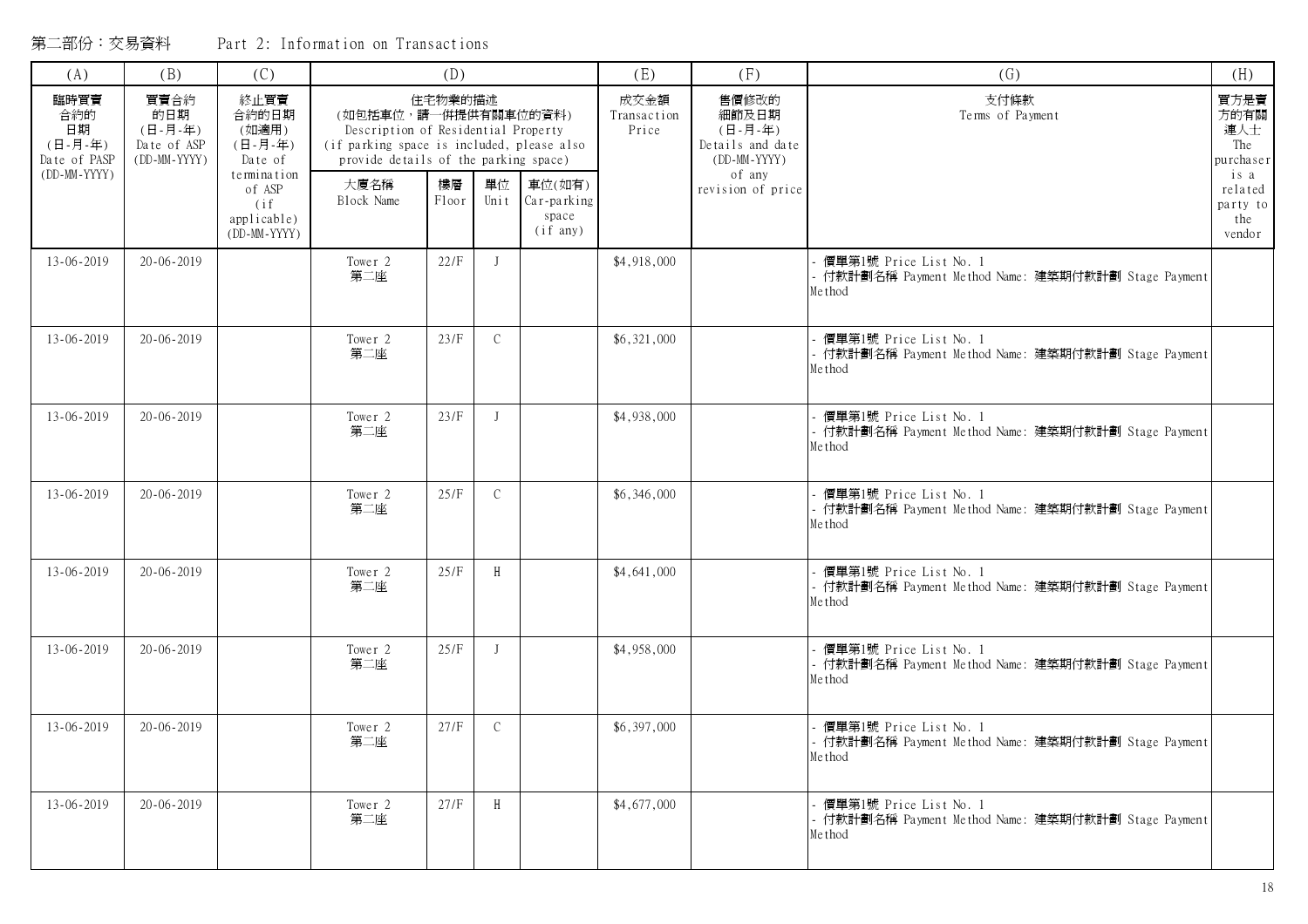| Part 2: Information on Transactions |  |  |  |  |  |  |  |
|-------------------------------------|--|--|--|--|--|--|--|
|-------------------------------------|--|--|--|--|--|--|--|

| (A)                                                                                                                                                                                  | (B)              | (C)                                                                                                                                                | (D)                       |             |               |                                                 | (E)                                                           | (F)                         | (G)                                                                                       | (H)                                          |
|--------------------------------------------------------------------------------------------------------------------------------------------------------------------------------------|------------------|----------------------------------------------------------------------------------------------------------------------------------------------------|---------------------------|-------------|---------------|-------------------------------------------------|---------------------------------------------------------------|-----------------------------|-------------------------------------------------------------------------------------------|----------------------------------------------|
| 臨時買賣<br>買賣合約<br>終止買賣<br>合約的<br>的日期<br>合約的日期<br>(日-月-年)<br>日期<br>(如適用)<br>(日-月-年)<br>Date of ASP<br>(日-月-年)<br>Date of PASP<br>(DD-MM-YYYY)<br>Date of<br>(DD-MM-YYYY)<br>termination |                  | (如包括車位,請一併提供有關車位的資料)<br>Description of Residential Property<br>(if parking space is included, please also<br>provide details of the parking space) | 住宅物業的描述                   |             |               | 成交金額<br>Transaction<br>Price                    | 售價修改的<br>細節及日期<br>(日-月-年)<br>Details and date<br>(DD-MM-YYYY) | 支付條款<br>Terms of Payment    | 買方是賣<br>方的有關<br>連人士<br>The<br>purchaser                                                   |                                              |
|                                                                                                                                                                                      |                  | of ASP<br>$(i$ f<br>applicable)<br>(DD-MM-YYYY)                                                                                                    | 大廈名稱<br>Block Name        | 樓層<br>Floor | 單位<br>Unit    | 車位(如有)<br>Car-parking<br>space<br>$(i f \nany)$ |                                                               | of any<br>revision of price |                                                                                           | is a<br>related<br>party to<br>the<br>vendor |
| 13-06-2019                                                                                                                                                                           | $20 - 06 - 2019$ |                                                                                                                                                    | Tower 2<br>第二座            | 27/F        | $\mathbf{J}$  |                                                 | \$4,997,000                                                   |                             | 價單第1號 Price List No. 1<br>- 付款計劃名稱 Payment Method Name: 建築期付款計劃 Stage Payment<br>Method   |                                              |
| 13-06-2019                                                                                                                                                                           | $20 - 06 - 2019$ |                                                                                                                                                    | Tower 2<br>第二座            | 28/F        | $\mathcal{C}$ |                                                 | \$6,449,000                                                   |                             | - 價單第1號 Price List No. 1<br>- 付款計劃名稱 Payment Method Name: 建築期付款計劃 Stage Payment<br>Method |                                              |
| $13 - 06 - 2019$                                                                                                                                                                     | $20 - 06 - 2019$ |                                                                                                                                                    | Tower <sub>2</sub><br>第二座 | 28/F        | $\mathbf{J}$  |                                                 | \$5,038,000                                                   |                             | - 價單第1號 Price List No. 1<br>- 付款計劃名稱 Payment Method Name: 建築期付款計劃 Stage Payment<br>Method |                                              |
| $13 - 06 - 2019$                                                                                                                                                                     | $20 - 06 - 2019$ |                                                                                                                                                    | Tower 2<br>第二座            | 29/F        | $\mathcal{C}$ |                                                 | \$6,449,000                                                   |                             | - 價單第1號 Price List No. 1<br>- 付款計劃名稱 Payment Method Name: 建築期付款計劃 Stage Payment<br>Method |                                              |
| $13 - 06 - 2019$                                                                                                                                                                     | $20 - 06 - 2019$ |                                                                                                                                                    | Tower 2<br>第二座            | 30/F        | $\mathcal{C}$ |                                                 | \$6,474,000                                                   |                             | - 價單第1號 Price List No. 1<br>- 付款計劃名稱 Payment Method Name: 建築期付款計劃 Stage Payment<br>Method |                                              |
| $13 - 06 - 2019$                                                                                                                                                                     | $20 - 06 - 2019$ |                                                                                                                                                    | Tower 2<br>第二座            | 35/F        | H             |                                                 | \$4,810,000                                                   |                             | 價單第1號 Price List No. 1<br>- 付款計劃名稱 Payment Method Name: 建築期付款計劃 Stage Payment<br>Method   |                                              |
| 14-06-2019                                                                                                                                                                           | $21 - 06 - 2019$ |                                                                                                                                                    | Tower 1<br>第一座            | 5/F         | $\mathbb{D}$  |                                                 | \$3,476,000                                                   |                             | - 價單第1號 Price List No. 1<br>- 付款計劃名稱 Payment Method Name: 建築期付款計劃 Stage Payment<br>Method |                                              |
| 14-06-2019                                                                                                                                                                           | $21 - 06 - 2019$ |                                                                                                                                                    | Tower 1<br>第一座            | 5/F         | $\mathcal{G}$ |                                                 | \$5,662,000                                                   |                             | 價單第1號 Price List No. 1<br>- 付款計劃名稱 Payment Method Name: 建築期付款計劃 Stage Payment<br>Method   |                                              |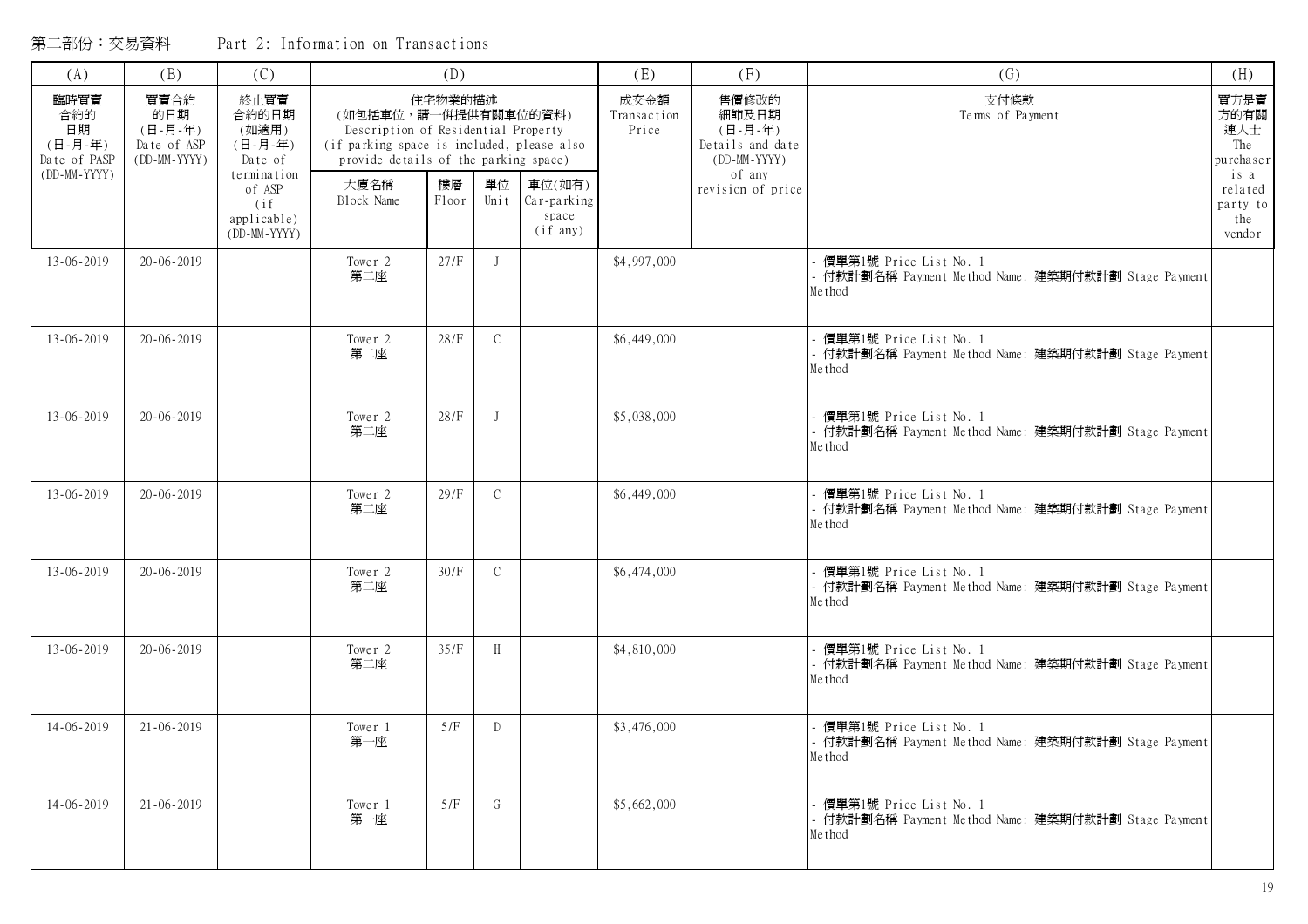|  |  |  |  |  | Part 2: Information on Transactions |
|--|--|--|--|--|-------------------------------------|
|--|--|--|--|--|-------------------------------------|

| (A)                                                                                                                                                                                  | (B)              | (C)                                                                                                                                                | (D)                |             |               |                                                 | (E)                                                           | (F)                         | (G)                                                                                       | (H)                                          |
|--------------------------------------------------------------------------------------------------------------------------------------------------------------------------------------|------------------|----------------------------------------------------------------------------------------------------------------------------------------------------|--------------------|-------------|---------------|-------------------------------------------------|---------------------------------------------------------------|-----------------------------|-------------------------------------------------------------------------------------------|----------------------------------------------|
| 買賣合約<br>臨時買賣<br>終止買賣<br>合約的日期<br>合約的<br>的日期<br>(日-月-年)<br>日期<br>(如適用)<br>(日-月-年)<br>Date of ASP<br>(日-月-年)<br>Date of PASP<br>(DD-MM-YYYY)<br>Date of<br>(DD-MM-YYYY)<br>termination |                  | (如包括車位,請一併提供有關車位的資料)<br>Description of Residential Property<br>(if parking space is included, please also<br>provide details of the parking space) | 住宅物業的描述            |             |               | 成交金額<br>Transaction<br>Price                    | 售價修改的<br>細節及日期<br>(日-月-年)<br>Details and date<br>(DD-MM-YYYY) | 支付條款<br>Terms of Payment    | 買方是賣<br>方的有關<br>連人士<br>The<br>purchaser                                                   |                                              |
|                                                                                                                                                                                      |                  | of ASP<br>$(i$ f<br>applicable)<br>(DD-MM-YYYY)                                                                                                    | 大廈名稱<br>Block Name | 樓層<br>Floor | 單位<br>Unit    | 車位(如有)<br>Car-parking<br>space<br>$(i f \nany)$ |                                                               | of any<br>revision of price |                                                                                           | is a<br>related<br>party to<br>the<br>vendor |
| 14-06-2019                                                                                                                                                                           | $21 - 06 - 2019$ |                                                                                                                                                    | Tower 1<br>第一座     | 6/F         | A             |                                                 | \$4,875,000                                                   |                             | 價單第1號 Price List No. 1<br>- 付款計劃名稱 Payment Method Name: 建築期付款計劃 Stage Payment<br>Method   |                                              |
| 14-06-2019                                                                                                                                                                           | $21 - 06 - 2019$ |                                                                                                                                                    | Tower 1<br>第一座     | 6/F         | F             |                                                 | \$5,735,000                                                   |                             | - 價單第1號 Price List No. 1<br>- 付款計劃名稱 Payment Method Name: 建築期付款計劃 Stage Payment<br>Method |                                              |
| $14 - 06 - 2019$                                                                                                                                                                     | $21 - 06 - 2019$ |                                                                                                                                                    | Tower 1<br>第一座     | 6/F         | $\mathcal{G}$ |                                                 | \$5,768,000                                                   |                             | 價單第1號 Price List No. 1<br>- 付款計劃名稱 Payment Method Name: 建築期付款計劃 Stage Payment<br>Method   |                                              |
| 14-06-2019                                                                                                                                                                           | $21 - 06 - 2019$ |                                                                                                                                                    | Tower 1<br>第一座     | 8/F         | A             |                                                 | \$4,934,000                                                   |                             | - 價單第1號 Price List No. 1<br>- 付款計劃名稱 Payment Method Name: 建築期付款計劃 Stage Payment<br>Method |                                              |
| 14-06-2019                                                                                                                                                                           | $21 - 06 - 2019$ |                                                                                                                                                    | Tower 1<br>第一座     | 8/F         | H             |                                                 | \$4,572,000                                                   |                             | 價單第1號 Price List No. 1<br>- 付款計劃名稱 Payment Method Name: 建築期付款計劃 Stage Payment<br>Method   |                                              |
| 14-06-2019                                                                                                                                                                           | $21 - 06 - 2019$ |                                                                                                                                                    | Tower 1<br>第一座     | 9/F         | $\mathcal G$  |                                                 | \$5,838,000                                                   |                             | - 價單第1號 Price List No. 1<br>- 付款計劃名稱 Payment Method Name: 建築期付款計劃 Stage Payment<br>Method |                                              |
| 14-06-2019                                                                                                                                                                           | $21 - 06 - 2019$ |                                                                                                                                                    | Tower 1<br>第一座     | 16/F        | $\mathcal{G}$ |                                                 | \$6,040,000                                                   |                             | - 價單第1號 Price List No. 1<br>- 付款計劃名稱 Payment Method Name: 建築期付款計劃 Stage Payment<br>Method |                                              |
| 14-06-2019                                                                                                                                                                           | $21 - 06 - 2019$ |                                                                                                                                                    | Tower 1<br>第一座     | 18/F        | D             |                                                 | \$3,902,000                                                   |                             | 價單第1號 Price List No. 1<br>- 付款計劃名稱 Payment Method Name: 建築期付款計劃 Stage Payment<br>Method   |                                              |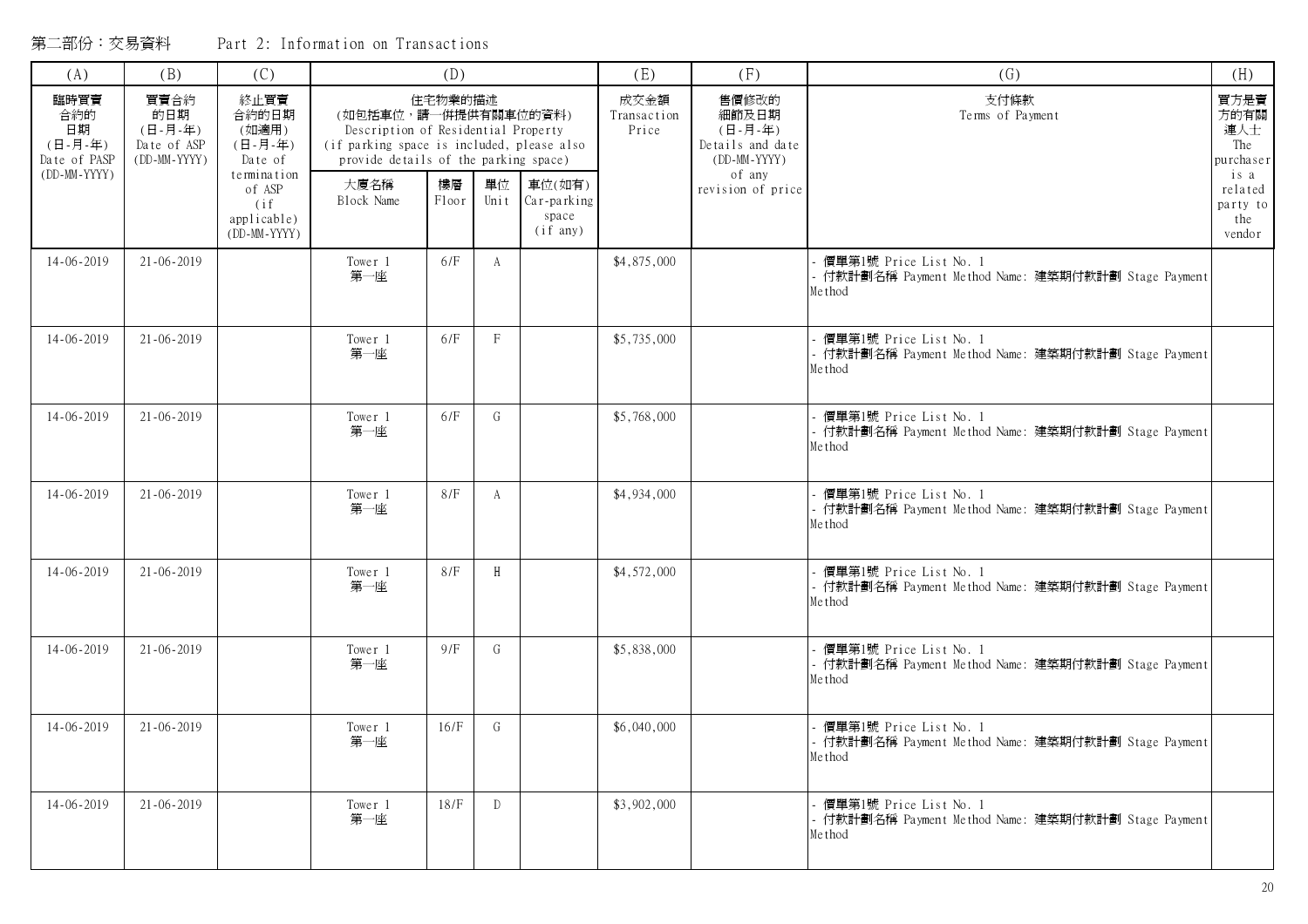| Part 2: Information on Transactions |
|-------------------------------------|
|-------------------------------------|

| (A)                                          | (B)                                                                                                   | (C)                                                            | (D)                                                                                                                                                |             |              |                                                 | (E)                          | (F)                                                           | (G)                                                                                       | (H)                                          |
|----------------------------------------------|-------------------------------------------------------------------------------------------------------|----------------------------------------------------------------|----------------------------------------------------------------------------------------------------------------------------------------------------|-------------|--------------|-------------------------------------------------|------------------------------|---------------------------------------------------------------|-------------------------------------------------------------------------------------------|----------------------------------------------|
| 臨時買賣<br>合約的<br>日期<br>(日-月-年)<br>Date of PASP | 買賣合約<br>終止買賣<br>合約的日期<br>的日期<br>(日-月-年)<br>(如適用)<br>Date of ASP<br>(日-月-年)<br>(DD-MM-YYYY)<br>Date of |                                                                | (如包括車位,請一併提供有關車位的資料)<br>Description of Residential Property<br>(if parking space is included, please also<br>provide details of the parking space) | 住宅物業的描述     |              |                                                 | 成交金額<br>Transaction<br>Price | 售價修改的<br>細節及日期<br>(日-月-年)<br>Details and date<br>(DD-MM-YYYY) | 支付條款<br>Terms of Payment                                                                  | 買方是賣<br>方的有關<br>連人士<br>The<br>purchaser      |
| (DD-MM-YYYY)                                 |                                                                                                       | termination<br>of ASP<br>$(i$ f<br>applicable)<br>(DD-MM-YYYY) | 大廈名稱<br>Block Name                                                                                                                                 | 樓層<br>Floor | 單位<br>Unit   | 車位(如有)<br>Car-parking<br>space<br>$(i f \nany)$ |                              | of any<br>revision of price                                   |                                                                                           | is a<br>related<br>party to<br>the<br>vendor |
| 14-06-2019                                   | $21 - 06 - 2019$                                                                                      |                                                                | Tower 1<br>第一座                                                                                                                                     | 18/F        | H            |                                                 | \$4,788,000                  |                                                               | 價單第1號 Price List No. 1<br>- 付款計劃名稱 Payment Method Name: 建築期付款計劃 Stage Payment<br>Method   |                                              |
| 14-06-2019                                   | $21 - 06 - 2019$                                                                                      |                                                                | Tower 1<br>第一座                                                                                                                                     | 19/F        | H            |                                                 | \$4,788,000                  |                                                               | - 價單第1號 Price List No. 1<br>- 付款計劃名稱 Payment Method Name: 建築期付款計劃 Stage Payment<br>Method |                                              |
| 14-06-2019                                   | $21 - 06 - 2019$                                                                                      |                                                                | Tower 1<br>第一座                                                                                                                                     | 21/F        | H            |                                                 | \$4,826,000                  |                                                               | - 價單第1號 Price List No. 1<br>- 付款計劃名稱 Payment Method Name: 建築期付款計劃 Stage Payment<br>Method |                                              |
| 14-06-2019                                   | $21 - 06 - 2019$                                                                                      |                                                                | Tower 1<br>第一座                                                                                                                                     | 23/F        | $\mathbb{D}$ |                                                 | \$4,005,000                  |                                                               | - 價單第1號 Price List No. 1<br>- 付款計劃名稱 Payment Method Name: 建築期付款計劃 Stage Payment<br>Method |                                              |
| 14-06-2019                                   | $21 - 06 - 2019$                                                                                      |                                                                | Tower 1<br>第一座                                                                                                                                     | 23/F        | H            |                                                 | \$4,865,000                  |                                                               | - 價單第1號 Price List No. 1<br>- 付款計劃名稱 Payment Method Name: 建築期付款計劃 Stage Payment<br>Method |                                              |
| 14-06-2019                                   | $21 - 06 - 2019$                                                                                      |                                                                | Tower 1<br>第一座                                                                                                                                     | 25/F        | H            |                                                 | \$4,884,000                  |                                                               | 價單第1號 Price List No. 1<br>- 付款計劃名稱 Payment Method Name: 建築期付款計劃 Stage Payment<br>Method   |                                              |
| 14-06-2019                                   | $21 - 06 - 2019$                                                                                      |                                                                | Tower 1<br>第一座                                                                                                                                     | 27/F        | H            |                                                 | \$4,923,000                  |                                                               | - 價單第1號 Price List No. 1<br>- 付款計劃名稱 Payment Method Name: 建築期付款計劃 Stage Payment<br>Method |                                              |
| 14-06-2019                                   | $21 - 06 - 2019$                                                                                      |                                                                | Tower 1<br>第一座                                                                                                                                     | 29/F        | H            |                                                 | \$4,963,000                  |                                                               | 價單第1號 Price List No. 1<br>- 付款計劃名稱 Payment Method Name: 建築期付款計劃 Stage Payment<br>Method   |                                              |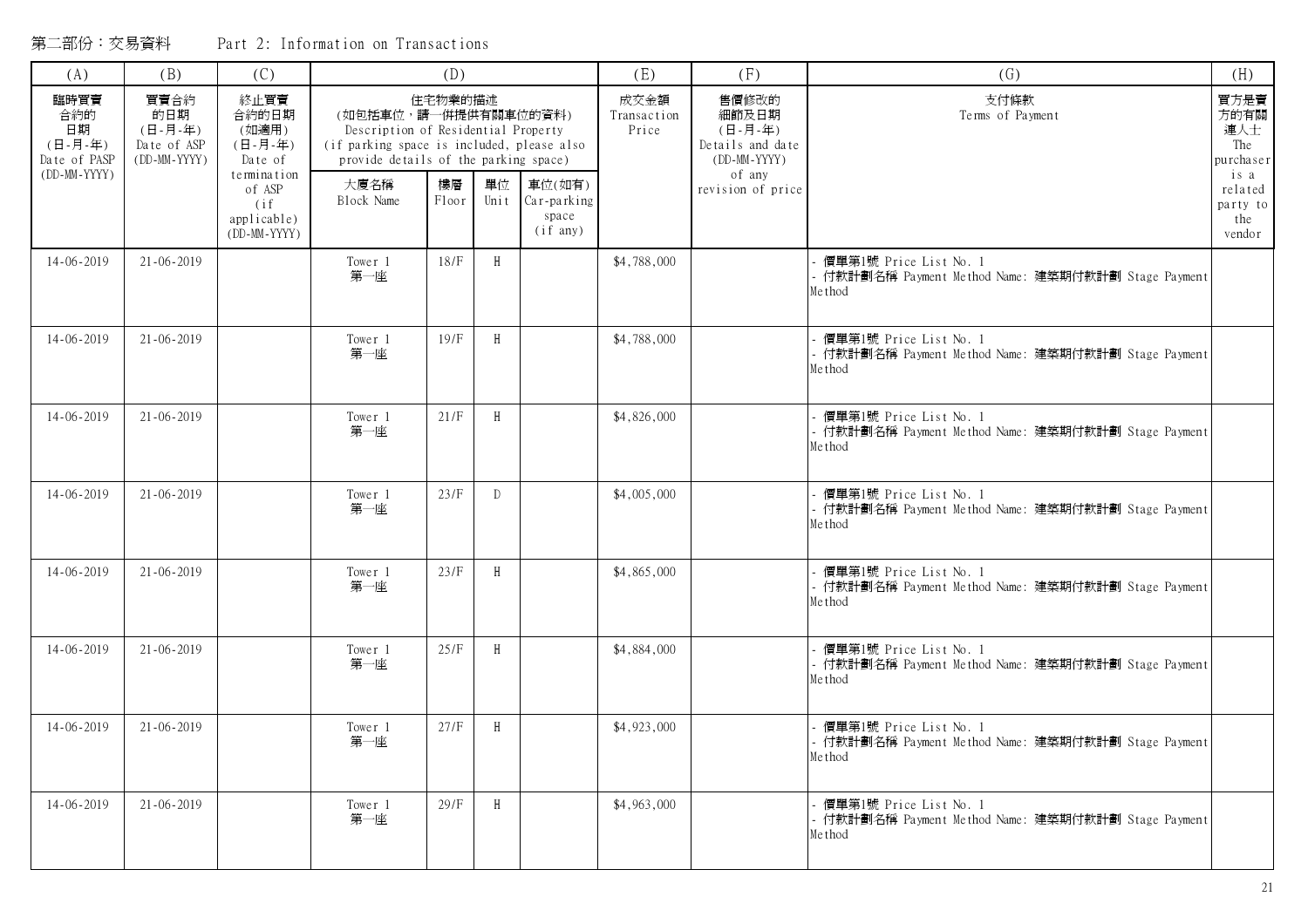|  |  | Part 2: Information on Transactions |  |  |
|--|--|-------------------------------------|--|--|
|--|--|-------------------------------------|--|--|

| (A)                                          | (B)                                                                                                   | (C)                                                            | (D)                                                                                                                                                |             |              |                                                 | (E)                          | (F)                                                           | (G)                                                                                       | (H)                                          |
|----------------------------------------------|-------------------------------------------------------------------------------------------------------|----------------------------------------------------------------|----------------------------------------------------------------------------------------------------------------------------------------------------|-------------|--------------|-------------------------------------------------|------------------------------|---------------------------------------------------------------|-------------------------------------------------------------------------------------------|----------------------------------------------|
| 臨時買賣<br>合約的<br>日期<br>(日-月-年)<br>Date of PASP | 買賣合約<br>終止買賣<br>合約的日期<br>的日期<br>(日-月-年)<br>(如適用)<br>Date of ASP<br>(日-月-年)<br>(DD-MM-YYYY)<br>Date of |                                                                | (如包括車位,請一併提供有關車位的資料)<br>Description of Residential Property<br>(if parking space is included, please also<br>provide details of the parking space) | 住宅物業的描述     |              |                                                 | 成交金額<br>Transaction<br>Price | 售價修改的<br>細節及日期<br>(日-月-年)<br>Details and date<br>(DD-MM-YYYY) | 支付條款<br>Terms of Payment                                                                  | 買方是賣<br>方的有關<br>連人士<br>The<br>purchaser      |
| (DD-MM-YYYY)                                 |                                                                                                       | termination<br>of ASP<br>$(i$ f<br>applicable)<br>(DD-MM-YYYY) | 大廈名稱<br>Block Name                                                                                                                                 | 樓層<br>Floor | 單位<br>Unit   | 車位(如有)<br>Car-parking<br>space<br>$(i f \nany)$ |                              | of any<br>revision of price                                   |                                                                                           | is a<br>related<br>party to<br>the<br>vendor |
| 14-06-2019                                   | $21 - 06 - 2019$                                                                                      |                                                                | Tower 1<br>第一座                                                                                                                                     | 30/F        | D            |                                                 | \$4,102,000                  |                                                               | 價單第1號 Price List No. 1<br>- 付款計劃名稱 Payment Method Name: 建築期付款計劃 Stage Payment<br>Method   |                                              |
| 14-06-2019                                   | $21 - 06 - 2019$                                                                                      |                                                                | Tower 1<br>第一座                                                                                                                                     | 30/F        | H            |                                                 | \$4,983,000                  |                                                               | - 價單第1號 Price List No. 1<br>- 付款計劃名稱 Payment Method Name: 建築期付款計劃 Stage Payment<br>Method |                                              |
| 14-06-2019                                   | $21 - 06 - 2019$                                                                                      |                                                                | Tower 1<br>第一座                                                                                                                                     | 31/F        | H            |                                                 | \$5,003,000                  |                                                               | - 價單第1號 Price List No. 1<br>- 付款計劃名稱 Payment Method Name: 建築期付款計劃 Stage Payment<br>Method |                                              |
| 14-06-2019                                   | $21 - 06 - 2019$                                                                                      |                                                                | Tower 1<br>第一座                                                                                                                                     | 32/F        | $\mathbb{D}$ |                                                 | \$4,135,000                  |                                                               | - 價單第1號 Price List No. 1<br>- 付款計劃名稱 Payment Method Name: 建築期付款計劃 Stage Payment<br>Method |                                              |
| 14-06-2019                                   | $21 - 06 - 2019$                                                                                      |                                                                | Tower 1<br>第一座                                                                                                                                     | 32/F        | H            |                                                 | \$5,023,000                  |                                                               | - 價單第1號 Price List No. 1<br>- 付款計劃名稱 Payment Method Name: 建築期付款計劃 Stage Payment<br>Method |                                              |
| 14-06-2019                                   | $21 - 06 - 2019$                                                                                      |                                                                | Tower 1<br>第一座                                                                                                                                     | 33/F        | H            |                                                 | \$5,043,000                  |                                                               | 價單第1號 Price List No. 1<br>- 付款計劃名稱 Payment Method Name: 建築期付款計劃 Stage Payment<br>Method   |                                              |
| 14-06-2019                                   | $21 - 06 - 2019$                                                                                      |                                                                | Tower 1<br>第一座                                                                                                                                     | 35/F        | $\mathbb{D}$ |                                                 | \$4,168,000                  |                                                               | - 價單第1號 Price List No. 1<br>- 付款計劃名稱 Payment Method Name: 建築期付款計劃 Stage Payment<br>Method |                                              |
| 14-06-2019                                   | $21 - 06 - 2019$                                                                                      |                                                                | Tower 1<br>第一座                                                                                                                                     | 35/F        | H            |                                                 | \$5,063,000                  |                                                               | 價單第1號 Price List No. 1<br>- 付款計劃名稱 Payment Method Name: 建築期付款計劃 Stage Payment<br>Method   |                                              |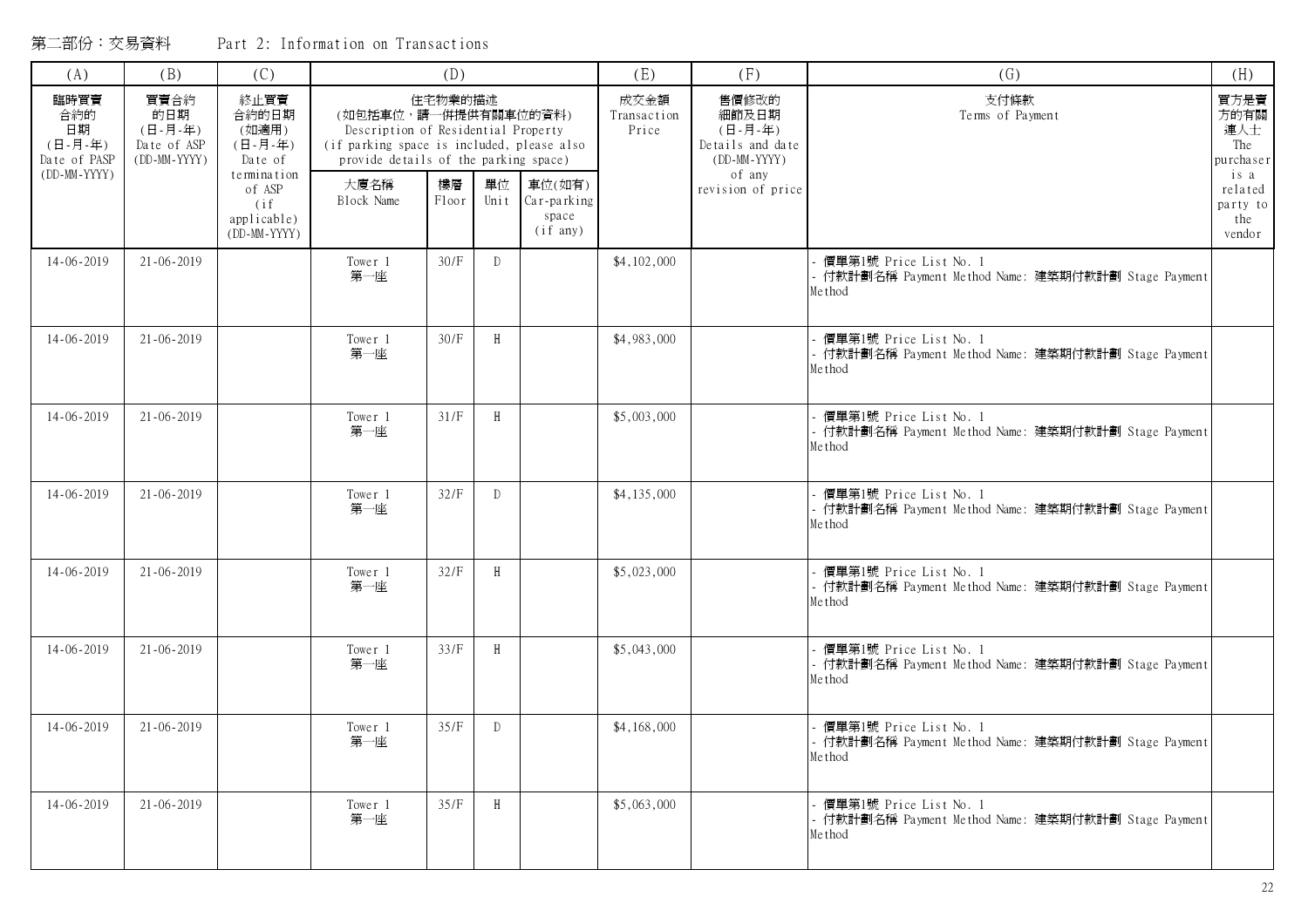| (A)                                                          | (B)                                                                                                   | (C)                                             | (D)                                                                                                                                                                          |             |               |                                             | (E)                                                           | (F)                         | (G)                                                                                       | (H)                                          |
|--------------------------------------------------------------|-------------------------------------------------------------------------------------------------------|-------------------------------------------------|------------------------------------------------------------------------------------------------------------------------------------------------------------------------------|-------------|---------------|---------------------------------------------|---------------------------------------------------------------|-----------------------------|-------------------------------------------------------------------------------------------|----------------------------------------------|
| 臨時買賣<br>合約的<br>日期<br>(日-月-年)<br>Date of PASP<br>(DD-MM-YYYY) | 買賣合約<br>終止買賣<br>合約的日期<br>的日期<br>(日-月-年)<br>(如適用)<br>Date of ASP<br>(日-月-年)<br>(DD-MM-YYYY)<br>Date of |                                                 | 住宅物業的描述<br>(如包括車位,請一併提供有關車位的資料)<br>Description of Residential Property<br>(if parking space is included, please also<br>provide details of the parking space)<br>termination |             |               | 成交金額<br>Transaction<br>Price                | 售價修改的<br>細節及日期<br>(日-月-年)<br>Details and date<br>(DD-MM-YYYY) | 支付條款<br>Terms of Payment    | 買方是賣<br>方的有關<br>連人士<br>The<br>purchaser                                                   |                                              |
|                                                              |                                                                                                       | of ASP<br>$(i$ f<br>applicable)<br>(DD-MM-YYYY) | 大廈名稱<br>Block Name                                                                                                                                                           | 樓層<br>Floor | 單位<br>Unit    | 車位(如有)<br>Car-parking<br>space<br>(i f any) |                                                               | of any<br>revision of price |                                                                                           | is a<br>related<br>party to<br>the<br>vendor |
| 14-06-2019                                                   | $21 - 06 - 2019$                                                                                      |                                                 | Tower 1<br>第一座                                                                                                                                                               | 36/F        | $\mathbf{A}$  |                                             | \$5,486,000                                                   |                             | - 價單第1號 Price List No. 1<br>- 付款計劃名稱 Payment Method Name: 建築期付款計劃 Stage Payment<br>Method |                                              |
| 14-06-2019                                                   | $21 - 06 - 2019$                                                                                      |                                                 | Tower 1<br>第一座                                                                                                                                                               | 36/F        | H             |                                             | \$5,083,000                                                   |                             | - 價單第1號 Price List No. 1<br>- 付款計劃名稱 Payment Method Name: 建築期付款計劃 Stage Payment<br>Method |                                              |
| 14-06-2019                                                   | $21 - 06 - 2019$                                                                                      |                                                 | Tower 2<br>第二座                                                                                                                                                               | 5/F         | A             |                                             | \$4,575,000                                                   |                             | 價單第1號 Price List No. 1<br>- 付款計劃名稱 Payment Method Name: 建築期付款計劃 Stage Payment<br>Method   |                                              |
| 14-06-2019                                                   | $21 - 06 - 2019$                                                                                      |                                                 | Tower 2<br>第二座                                                                                                                                                               | 5/F         | $\mathcal{C}$ |                                             | \$5,689,000                                                   |                             | - 價單第1號 Price List No. 1<br>- 付款計劃名稱 Payment Method Name: 建築期付款計劃 Stage Payment<br>Method |                                              |
| 14-06-2019                                                   | $21 - 06 - 2019$                                                                                      |                                                 | Tower <sub>2</sub><br>第二座                                                                                                                                                    | 5/F         | $\mathbf{I}$  |                                             | \$4,640,000                                                   |                             | - 價單第1號 Price List No. 1<br>- 付款計劃名稱 Payment Method Name: 建築期付款計劃 Stage Payment<br>Method |                                              |
| 14-06-2019                                                   | $21 - 06 - 2019$                                                                                      |                                                 | Tower <sub>2</sub><br>第二座                                                                                                                                                    | 6/F         | $\mathcal{C}$ |                                             | \$5,928,000                                                   |                             | - 價單第1號 Price List No. 1<br>- 付款計劃名稱 Payment Method Name: 建築期付款計劃 Stage Payment<br>Method |                                              |
| 14-06-2019                                                   | $21 - 06 - 2019$                                                                                      |                                                 | Tower 2<br>第二座                                                                                                                                                               | 8/F         | $\mathcal{C}$ |                                             | \$6,000,000                                                   |                             | - 價單第1號 Price List No. 1<br>- 付款計劃名稱 Payment Method Name: 建築期付款計劃 Stage Payment<br>Method |                                              |
| 14-06-2019                                                   | $21 - 06 - 2019$                                                                                      |                                                 | Tower 2<br>第二座                                                                                                                                                               | 9/F         | $\mathcal{C}$ |                                             | \$6,000,000                                                   |                             | 價單第1號 Price List No. 1<br>- 付款計劃名稱 Payment Method Name: 建築期付款計劃 Stage Payment<br>Method   |                                              |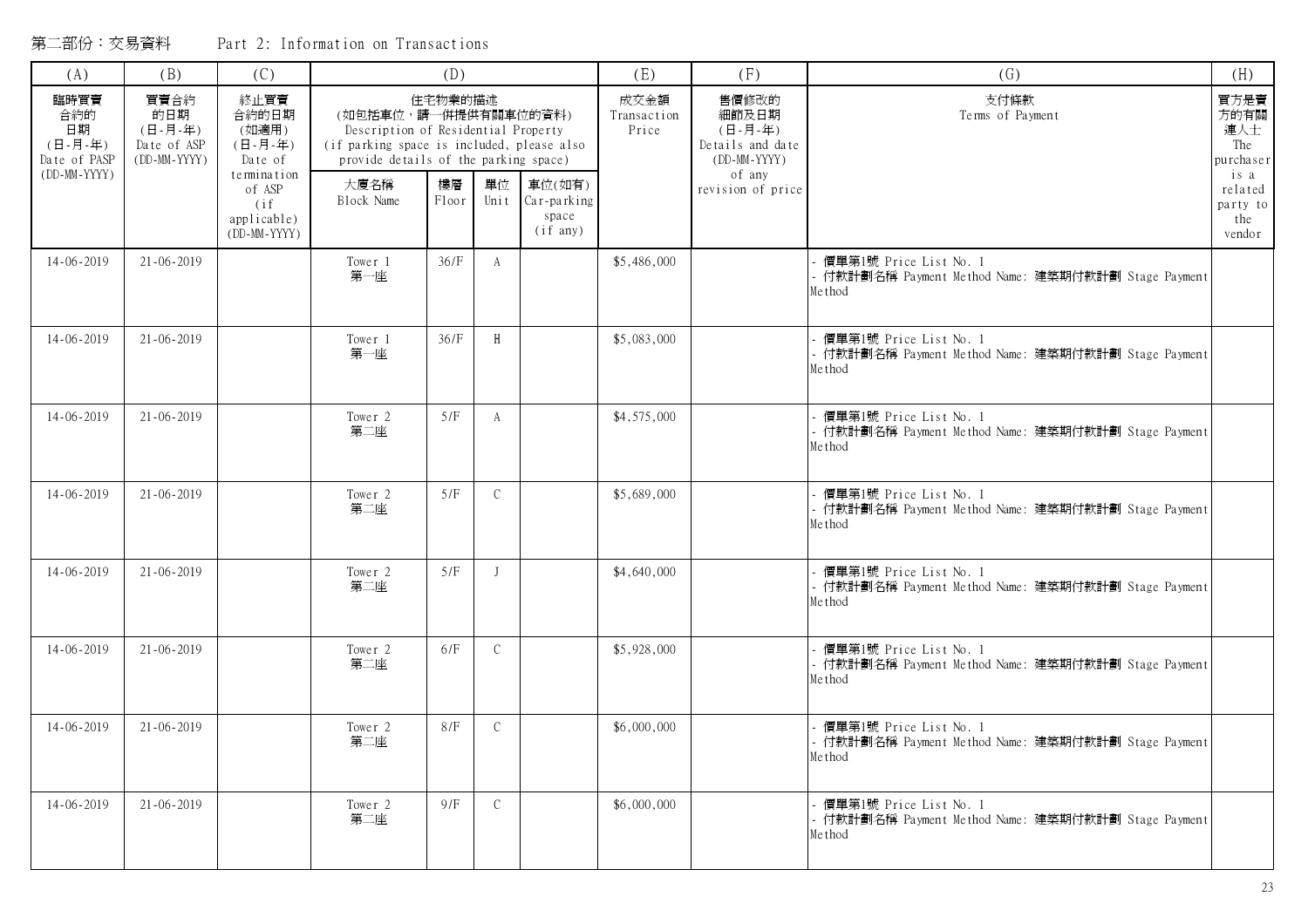| Part 2: Information on Transactions |  |  |  |  |  |  |  |
|-------------------------------------|--|--|--|--|--|--|--|
|-------------------------------------|--|--|--|--|--|--|--|

| (A)                                                                                                                                                   | (B)              | (C)                                                                                                                                                | (D)                |             |                |                                                 | (E)                                                           | (F)                         | (G)                                                                                       | (H)                                          |
|-------------------------------------------------------------------------------------------------------------------------------------------------------|------------------|----------------------------------------------------------------------------------------------------------------------------------------------------|--------------------|-------------|----------------|-------------------------------------------------|---------------------------------------------------------------|-----------------------------|-------------------------------------------------------------------------------------------|----------------------------------------------|
| 臨時買賣<br>買賣合約<br>終止買賣<br>合約的<br>合約的日期<br>的日期<br>(日-月-年)<br>日期<br>(如適用)<br>(日-月-年)<br>Date of ASP<br>(日-月-年)<br>Date of PASP<br>(DD-MM-YYYY)<br>Date of |                  | (如包括車位,請一併提供有關車位的資料)<br>Description of Residential Property<br>(if parking space is included, please also<br>provide details of the parking space) | 住宅物業的描述            |             |                | 成交金額<br>Transaction<br>Price                    | 售價修改的<br>細節及日期<br>(日-月-年)<br>Details and date<br>(DD-MM-YYYY) | 支付條款<br>Terms of Payment    | 買方是賣<br>方的有關<br>連人士<br>The<br>purchaser                                                   |                                              |
| (DD-MM-YYYY)                                                                                                                                          |                  | termination<br>of ASP<br>$(i$ f<br>applicable)<br>(DD-MM-YYYY)                                                                                     | 大廈名稱<br>Block Name | 樓層<br>Floor | 單位<br>Unit     | 車位(如有)<br>Car-parking<br>space<br>$(i f \nany)$ |                                                               | of any<br>revision of price |                                                                                           | is a<br>related<br>party to<br>the<br>vendor |
| 14-06-2019                                                                                                                                            | $21 - 06 - 2019$ |                                                                                                                                                    | Tower 2<br>第二座     | 9/F         | H              |                                                 | \$4,344,000                                                   |                             | 價單第1號 Price List No. 1<br>- 付款計劃名稱 Payment Method Name: 建築期付款計劃 Stage Payment<br>Method   |                                              |
| 14-06-2019                                                                                                                                            | $21 - 06 - 2019$ |                                                                                                                                                    | Tower 2<br>第二座     | 10/F        | $\mathcal{C}$  |                                                 | \$6,025,000                                                   |                             | - 價單第1號 Price List No. 1<br>- 付款計劃名稱 Payment Method Name: 建築期付款計劃 Stage Payment<br>Method |                                              |
| 14-06-2019                                                                                                                                            | $21 - 06 - 2019$ |                                                                                                                                                    | Tower 2<br>第二座     | 10/F        | H              |                                                 | \$4,361,000                                                   |                             | - 價單第1號 Price List No. 1<br>- 付款計劃名稱 Payment Method Name: 建築期付款計劃 Stage Payment<br>Method |                                              |
| 14-06-2019                                                                                                                                            | $21 - 06 - 2019$ |                                                                                                                                                    | Tower 2<br>第二座     | 11/F        | $\mathcal{C}$  |                                                 | \$6,049,000                                                   |                             | - 價單第1號 Price List No. 1<br>- 付款計劃名稱 Payment Method Name: 建築期付款計劃 Stage Payment<br>Method |                                              |
| 14-06-2019                                                                                                                                            | $21 - 06 - 2019$ |                                                                                                                                                    | Tower 2<br>第二座     | 11/F        | F              |                                                 | \$3,908,000                                                   |                             | - 價單第1號 Price List No. 1<br>- 付款計劃名稱 Payment Method Name: 建築期付款計劃 Stage Payment<br>Method |                                              |
| 14-06-2019                                                                                                                                            | $21 - 06 - 2019$ |                                                                                                                                                    | Tower 2<br>第二座     | 11/F        | H              |                                                 | \$4,378,000                                                   |                             | 價單第1號 Price List No. 1<br>- 付款計劃名稱 Payment Method Name: 建築期付款計劃 Stage Payment<br>Method   |                                              |
| 14-06-2019                                                                                                                                            | $21 - 06 - 2019$ |                                                                                                                                                    | Tower 2<br>第二座     | 11/F        | $\mathbf{J}$   |                                                 | \$4,678,000                                                   |                             | - 價單第1號 Price List No. 1<br>- 付款計劃名稱 Payment Method Name: 建築期付款計劃 Stage Payment<br>Method |                                              |
| 14-06-2019                                                                                                                                            | $21 - 06 - 2019$ |                                                                                                                                                    | Tower 2<br>第二座     | 12/F        | $\overline{B}$ |                                                 | \$4,581,000                                                   |                             | 價單第1號 Price List No. 1<br>- 付款計劃名稱 Payment Method Name: 建築期付款計劃 Stage Payment<br>Method   |                                              |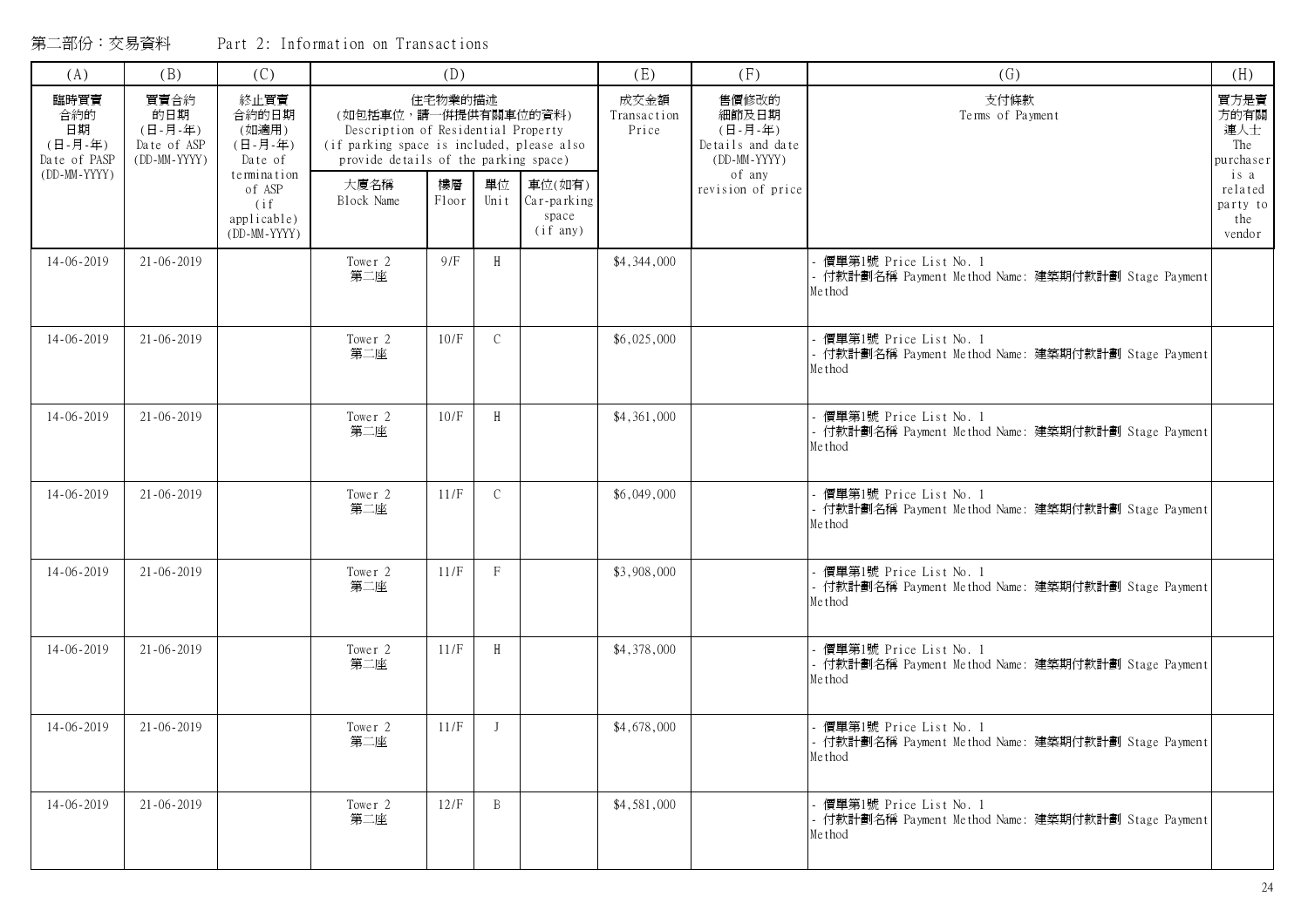| (A)                                                          | (B)                                                   | (C)                                                         |                                                                                                                                                    | (D)         |               |                                                 | (E)                          | (F)                                                           | (G)                                                                                       | (H)                                             |
|--------------------------------------------------------------|-------------------------------------------------------|-------------------------------------------------------------|----------------------------------------------------------------------------------------------------------------------------------------------------|-------------|---------------|-------------------------------------------------|------------------------------|---------------------------------------------------------------|-------------------------------------------------------------------------------------------|-------------------------------------------------|
| 臨時買賣<br>合約的<br>日期<br>(日-月-年)<br>Date of PASP<br>(DD-MM-YYYY) | 買賣合約<br>的日期<br>(日-月-年)<br>Date of ASP<br>(DD-MM-YYYY) | 終止買賣<br>合約的日期<br>(如適用)<br>(日-月-年)<br>Date of<br>termination | (如包括車位,請一併提供有關車位的資料)<br>Description of Residential Property<br>(if parking space is included, please also<br>provide details of the parking space) | 住宅物業的描述     |               |                                                 | 成交金額<br>Transaction<br>Price | 售價修改的<br>細節及日期<br>(日-月-年)<br>Details and date<br>(DD-MM-YYYY) | 支付條款<br>Terms of Payment                                                                  | 買方是賣<br>方的有關<br>連人士<br>The<br>purchaser<br>is a |
|                                                              |                                                       | of ASP<br>$(i$ f<br>applicable)<br>(DD-MM-YYYY)             | 大廈名稱<br>Block Name                                                                                                                                 | 樓層<br>Floor | 單位<br>Unit    | 車位(如有)<br>Car-parking<br>space<br>$(i f \nany)$ |                              | of any<br>revision of price                                   |                                                                                           | related<br>party to<br>the<br>vendor            |
| 14-06-2019                                                   | $21 - 06 - 2019$                                      |                                                             | Tower 2<br>第二座                                                                                                                                     | 12/F        | C             |                                                 | \$6,073,000                  |                                                               | 價單第1號 Price List No. 1<br>- 付款計劃名稱 Payment Method Name: 建築期付款計劃 Stage Payment<br>Method   |                                                 |
| 14-06-2019                                                   | $21 - 06 - 2019$                                      |                                                             | Tower 2<br>第二座                                                                                                                                     | 12/F        | $\mathsf{L}$  |                                                 | \$4,697,000                  |                                                               | · 價單第1號 Price List No. 1<br>- 付款計劃名稱 Payment Method Name: 建築期付款計劃 Stage Payment<br>Method |                                                 |
| 14-06-2019                                                   | $21 - 06 - 2019$                                      |                                                             | Tower <sub>2</sub><br>第二座                                                                                                                          | 13/F        | B             |                                                 | \$4,600,000                  |                                                               | 價單第1號 Price List No. 1<br>- 付款計劃名稱 Payment Method Name: 建築期付款計劃 Stage Payment<br>Method   |                                                 |
| 14-06-2019                                                   | $21 - 06 - 2019$                                      |                                                             | Tower <sub>2</sub><br>第二座                                                                                                                          | 13/F        | $\mathcal{C}$ |                                                 | \$6,097,000                  |                                                               | 價單第1號 Price List No. 1<br>- 付款計劃名稱 Payment Method Name: 建築期付款計劃 Stage Payment<br>Method   |                                                 |
| 14-06-2019                                                   | $21 - 06 - 2019$                                      |                                                             | Tower 2<br>第二座                                                                                                                                     | 13/F        | H             |                                                 | \$4,414,000                  |                                                               | 價單第1號 Price List No. 1<br>- 付款計劃名稱 Payment Method Name: 建築期付款計劃 Stage Payment<br>Method   |                                                 |
| 14-06-2019                                                   | $21 - 06 - 2019$                                      |                                                             | Tower 2<br>第二座                                                                                                                                     | 15/F        | H             |                                                 | \$4,431,000                  |                                                               | 價單第1號 Price List No. 1<br>- 付款計劃名稱 Payment Method Name: 建築期付款計劃 Stage Payment<br>Method   |                                                 |
| 14-06-2019                                                   | $21 - 06 - 2019$                                      |                                                             | Tower 2<br>第二座                                                                                                                                     | 15/F        | $\mathbf{J}$  |                                                 | \$4,734,000                  |                                                               | 價單第1號 Price List No. 1<br>- 付款計劃名稱 Payment Method Name: 建築期付款計劃 Stage Payment<br>Method   |                                                 |
| 14-06-2019                                                   | $21 - 06 - 2019$                                      |                                                             | Tower <sub>2</sub><br>第二座                                                                                                                          | 16/F        | $\mathbf{A}$  |                                                 | \$4,660,000                  |                                                               | 價單第1號 Price List No. 1<br>- 付款計劃名稱 Payment Method Name: 建築期付款計劃 Stage Payment<br>Method   |                                                 |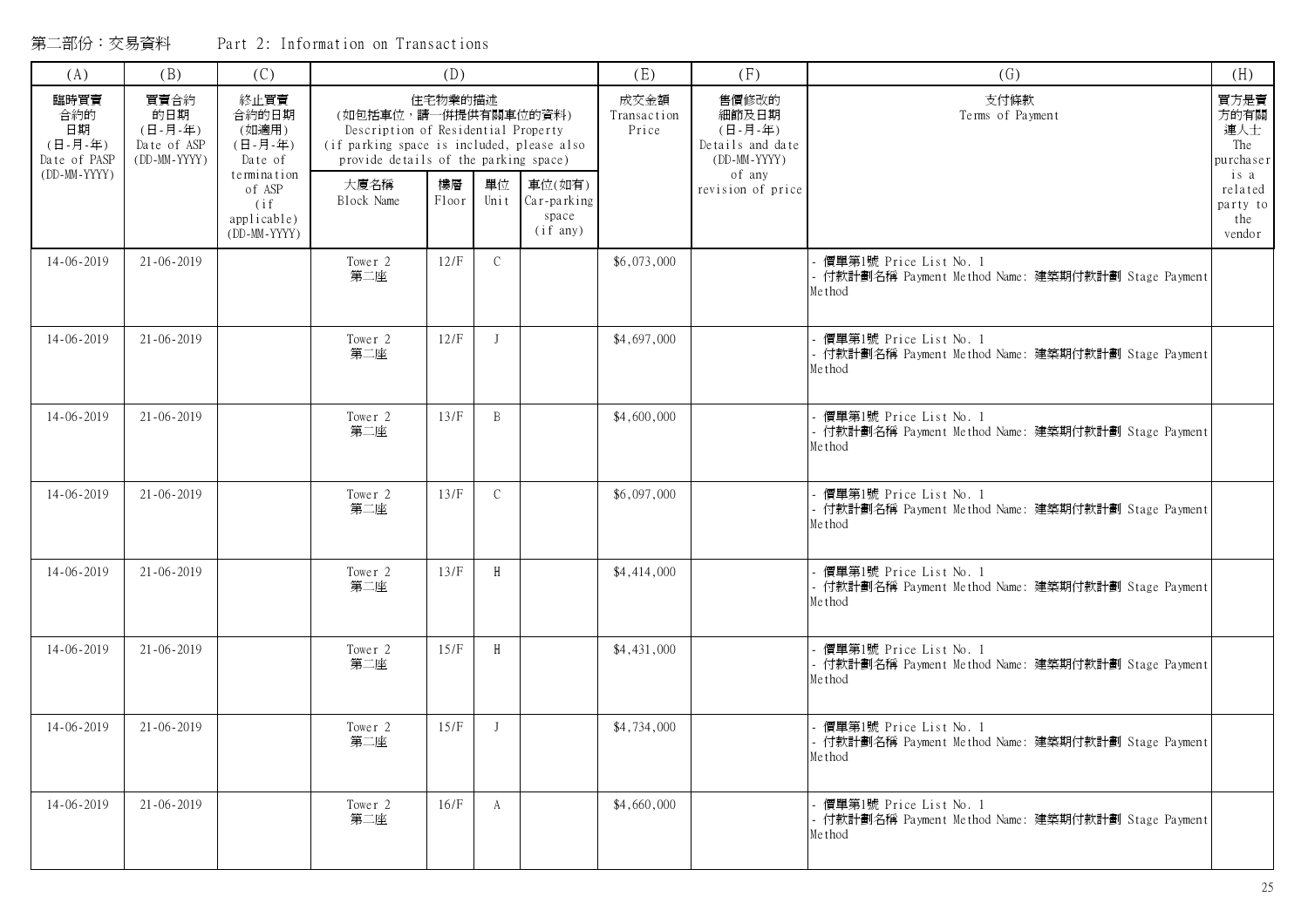| (A)                                                          | (B)                                                   | (C)                                                            |                                                                                                                                                    | (D)         |               |                                             | (E)                          | (F)                                                           | (G)                                                                                       | (H)                                          |
|--------------------------------------------------------------|-------------------------------------------------------|----------------------------------------------------------------|----------------------------------------------------------------------------------------------------------------------------------------------------|-------------|---------------|---------------------------------------------|------------------------------|---------------------------------------------------------------|-------------------------------------------------------------------------------------------|----------------------------------------------|
| 臨時買賣<br>合約的<br>日期<br>(日-月-年)<br>Date of PASP<br>(DD-MM-YYYY) | 買賣合約<br>的日期<br>(日-月-年)<br>Date of ASP<br>(DD-MM-YYYY) | 終止買賣<br>合約的日期<br>(如適用)<br>(日-月-年)<br>Date of                   | (如包括車位,請一併提供有關車位的資料)<br>Description of Residential Property<br>(if parking space is included, please also<br>provide details of the parking space) | 住宅物業的描述     |               |                                             | 成交金額<br>Transaction<br>Price | 售價修改的<br>細節及日期<br>(日-月-年)<br>Details and date<br>(DD-MM-YYYY) | 支付條款<br>Terms of Payment                                                                  | 買方是賣<br>方的有關<br>連人士<br>The<br>purchaser      |
|                                                              |                                                       | termination<br>of ASP<br>$(i$ f<br>applicable)<br>(DD-MM-YYYY) | 大廈名稱<br>Block Name                                                                                                                                 | 樓層<br>Floor | 單位<br>Unit    | 車位(如有)<br>Car-parking<br>space<br>(i f any) |                              | of any<br>revision of price                                   |                                                                                           | is a<br>related<br>party to<br>the<br>vendor |
| 14-06-2019                                                   | $21 - 06 - 2019$                                      |                                                                | Tower <sub>2</sub><br>第二座                                                                                                                          | 16/F        | $\mathsf{I}$  |                                             | \$4,801,000                  |                                                               | - 價單第1號 Price List No. 1<br>- 付款計劃名稱 Payment Method Name: 建築期付款計劃 Stage Payment<br>Method |                                              |
| 14-06-2019                                                   | $21 - 06 - 2019$                                      |                                                                | Tower <sub>2</sub><br>第二座                                                                                                                          | 17/F        | $\mathcal{C}$ |                                             | \$6,171,000                  |                                                               | - 價單第1號 Price List No. 1<br>- 付款計劃名稱 Payment Method Name: 建築期付款計劃 Stage Payment<br>Method |                                              |
| 14-06-2019                                                   | $21 - 06 - 2019$                                      |                                                                | Tower 2<br>第二座                                                                                                                                     | 17/F        | H             |                                             | \$4,512,000                  |                                                               | 價單第1號 Price List No. 1<br>- 付款計劃名稱 Payment Method Name: 建築期付款計劃 Stage Payment<br>Method   |                                              |
| 14-06-2019                                                   | $21 - 06 - 2019$                                      |                                                                | Tower 2<br>第二座                                                                                                                                     | 17/F        | $\mathsf{L}$  |                                             | \$4,821,000                  |                                                               | - 價單第1號 Price List No. 1<br>- 付款計劃名稱 Payment Method Name: 建築期付款計劃 Stage Payment<br>Method |                                              |
| 14-06-2019                                                   | $21 - 06 - 2019$                                      |                                                                | Tower <sub>2</sub><br>第二座                                                                                                                          | 18/F        | $\mathbf{I}$  |                                             | \$4,859,000                  |                                                               | - 價單第1號 Price List No. 1<br>- 付款計劃名稱 Payment Method Name: 建築期付款計劃 Stage Payment<br>Method |                                              |
| 14-06-2019                                                   | $21 - 06 - 2019$                                      |                                                                | Tower <sub>2</sub><br>第二座                                                                                                                          | 19/F        | $\mathbf{I}$  |                                             | \$4,859,000                  |                                                               | - 價單第1號 Price List No. 1<br>- 付款計劃名稱 Payment Method Name: 建築期付款計劃 Stage Payment<br>Method |                                              |
| 14-06-2019                                                   | $21 - 06 - 2019$                                      |                                                                | Tower 2<br>第二座                                                                                                                                     | 21/F        | A             |                                             | \$4,754,000                  |                                                               | - 價單第1號 Price List No. 1<br>- 付款計劃名稱 Payment Method Name: 建築期付款計劃 Stage Payment<br>Method |                                              |
| 14-06-2019                                                   | $21 - 06 - 2019$                                      |                                                                | Tower 2<br>第二座                                                                                                                                     | 21/F        | $\mathsf{I}$  |                                             | \$4,899,000                  |                                                               | 價單第1號 Price List No. 1<br>- 付款計劃名稱 Payment Method Name: 建築期付款計劃 Stage Payment<br>Method   |                                              |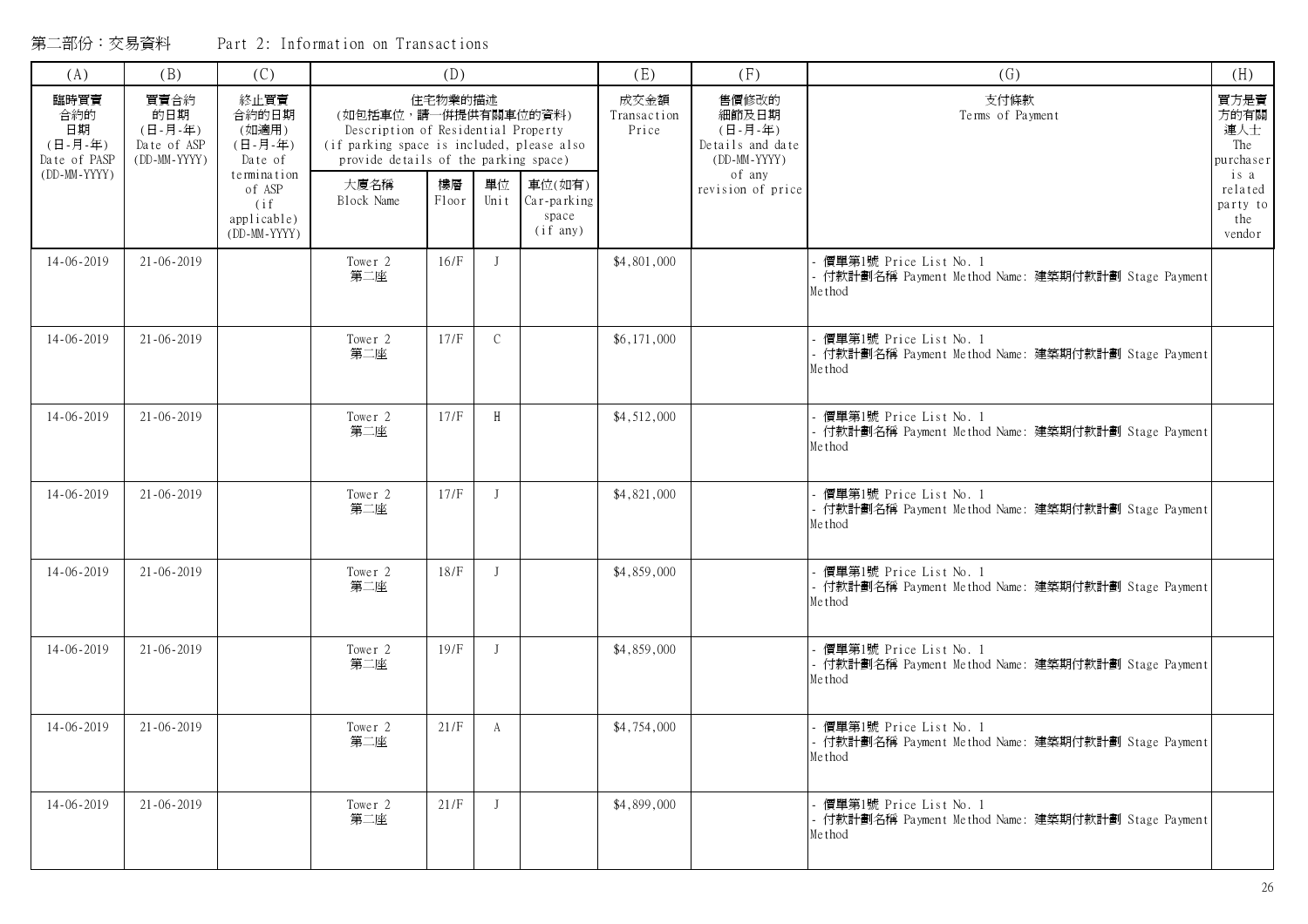| (A)                                                          | (B)                                                   | (C)                                                         |                                                                                                                                                    | (D)         |              |                                                 | (E)                          | (F)                                                           | (G)                                                                                       | (H)                                             |
|--------------------------------------------------------------|-------------------------------------------------------|-------------------------------------------------------------|----------------------------------------------------------------------------------------------------------------------------------------------------|-------------|--------------|-------------------------------------------------|------------------------------|---------------------------------------------------------------|-------------------------------------------------------------------------------------------|-------------------------------------------------|
| 臨時買賣<br>合約的<br>日期<br>(日-月-年)<br>Date of PASP<br>(DD-MM-YYYY) | 買賣合約<br>的日期<br>(日-月-年)<br>Date of ASP<br>(DD-MM-YYYY) | 終止買賣<br>合約的日期<br>(如適用)<br>(日-月-年)<br>Date of<br>termination | (如包括車位,請一併提供有關車位的資料)<br>Description of Residential Property<br>(if parking space is included, please also<br>provide details of the parking space) | 住宅物業的描述     |              |                                                 | 成交金額<br>Transaction<br>Price | 售價修改的<br>細節及日期<br>(日-月-年)<br>Details and date<br>(DD-MM-YYYY) | 支付條款<br>Terms of Payment                                                                  | 買方是賣<br>方的有關<br>連人士<br>The<br>purchaser<br>is a |
|                                                              |                                                       | of ASP<br>$(i$ f<br>applicable)<br>(DD-MM-YYYY)             | 大廈名稱<br>Block Name                                                                                                                                 | 樓層<br>Floor | 單位<br>Unit   | 車位(如有)<br>Car-parking<br>space<br>$(i f \nany)$ |                              | of any<br>revision of price                                   |                                                                                           | related<br>party to<br>the<br>vendor            |
| 14-06-2019                                                   | $21 - 06 - 2019$                                      |                                                             | Tower 2<br>第二座                                                                                                                                     | 22/F        | H            |                                                 | \$4,604,000                  |                                                               | 價單第1號 Price List No. 1<br>- 付款計劃名稱 Payment Method Name: 建築期付款計劃 Stage Payment<br>Method   |                                                 |
| 14-06-2019                                                   | $21 - 06 - 2019$                                      |                                                             | Tower 2<br>第二座                                                                                                                                     | 23/F        | A            |                                                 | \$4,793,000                  |                                                               | · 價單第1號 Price List No. 1<br>- 付款計劃名稱 Payment Method Name: 建築期付款計劃 Stage Payment<br>Method |                                                 |
| 14-06-2019                                                   | $21 - 06 - 2019$                                      |                                                             | Tower <sub>2</sub><br>第二座                                                                                                                          | 23/F        | H            |                                                 | \$4,622,000                  |                                                               | 價單第1號 Price List No. 1<br>- 付款計劃名稱 Payment Method Name: 建築期付款計劃 Stage Payment<br>Method   |                                                 |
| 14-06-2019                                                   | $21 - 06 - 2019$                                      |                                                             | Tower <sub>2</sub><br>第二座                                                                                                                          | 25/F        | A            |                                                 | \$4,811,000                  |                                                               | 價單第1號 Price List No. 1<br>- 付款計劃名稱 Payment Method Name: 建築期付款計劃 Stage Payment<br>Method   |                                                 |
| 14-06-2019                                                   | $21 - 06 - 2019$                                      |                                                             | Tower 2<br>第二座                                                                                                                                     | 26/F        | A            |                                                 | \$4,830,000                  |                                                               | 價單第1號 Price List No. 1<br>- 付款計劃名稱 Payment Method Name: 建築期付款計劃 Stage Payment<br>Method   |                                                 |
| 14-06-2019                                                   | $21 - 06 - 2019$                                      |                                                             | Tower 2<br>第二座                                                                                                                                     | 26/F        | B            |                                                 | \$4,855,000                  |                                                               | 價單第1號 Price List No. 1<br>- 付款計劃名稱 Payment Method Name: 建築期付款計劃 Stage Payment<br>Method   |                                                 |
| 14-06-2019                                                   | $21 - 06 - 2019$                                      |                                                             | Tower 2<br>第二座                                                                                                                                     | 26/F        | H            |                                                 | \$4,659,000                  |                                                               | 價單第1號 Price List No. 1<br>- 付款計劃名稱 Payment Method Name: 建築期付款計劃 Stage Payment<br>Method   |                                                 |
| 14-06-2019                                                   | $21 - 06 - 2019$                                      |                                                             | Tower <sub>2</sub><br>第二座                                                                                                                          | 27/F        | $\mathbf{A}$ |                                                 | \$4,850,000                  |                                                               | 價單第1號 Price List No. 1<br>- 付款計劃名稱 Payment Method Name: 建築期付款計劃 Stage Payment<br>Method   |                                                 |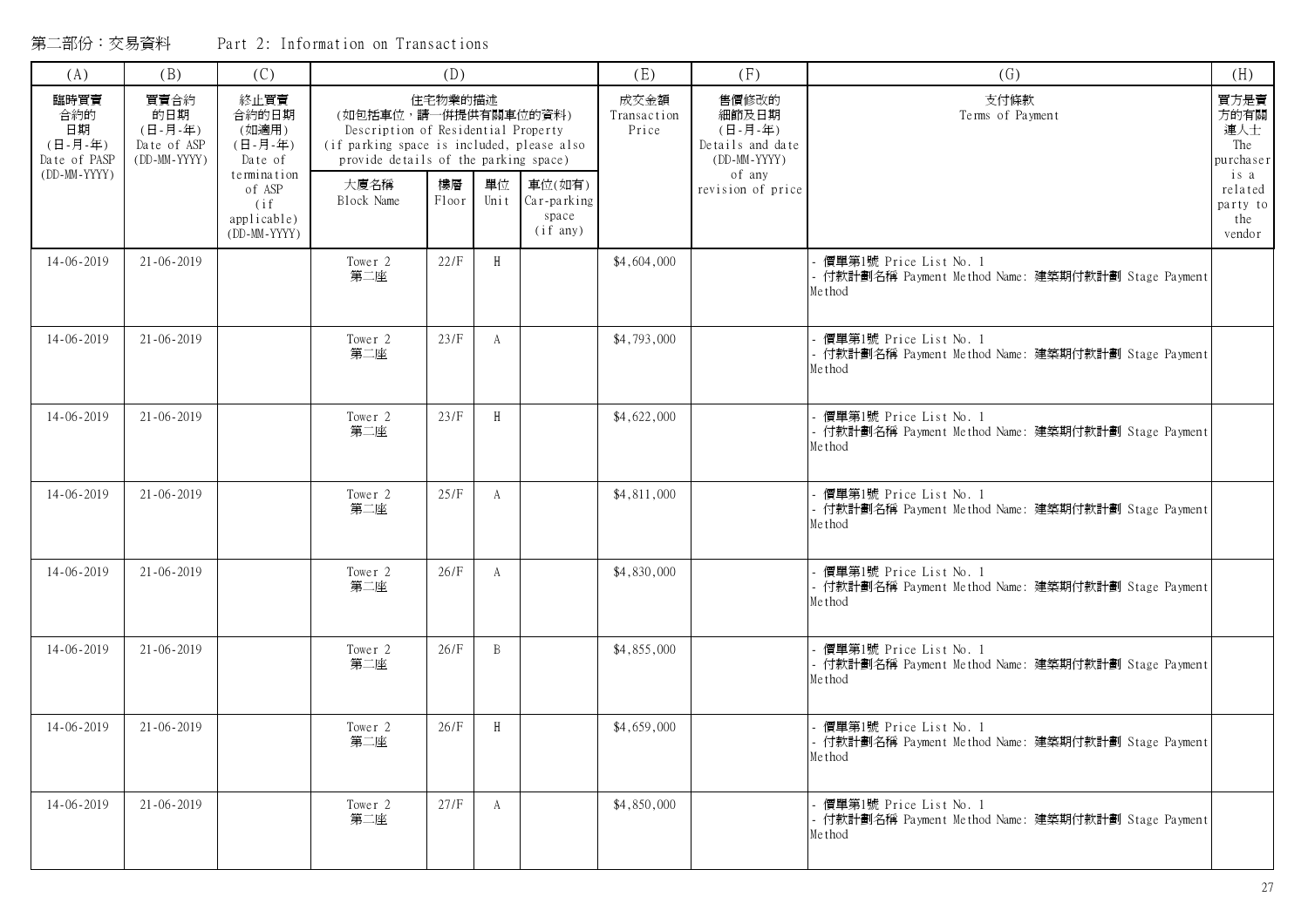| (A)                                                          | (B)                                                   | (C)                                                         |                                                                                                                                                    | (D)         |              |                                                 | (E)                          | (F)                                                           | (G)                                                                                       | (H)                                          |
|--------------------------------------------------------------|-------------------------------------------------------|-------------------------------------------------------------|----------------------------------------------------------------------------------------------------------------------------------------------------|-------------|--------------|-------------------------------------------------|------------------------------|---------------------------------------------------------------|-------------------------------------------------------------------------------------------|----------------------------------------------|
| 臨時買賣<br>合約的<br>日期<br>(日-月-年)<br>Date of PASP<br>(DD-MM-YYYY) | 買賣合約<br>的日期<br>(日-月-年)<br>Date of ASP<br>(DD-MM-YYYY) | 終止買賣<br>合約的日期<br>(如適用)<br>(日-月-年)<br>Date of<br>termination | (如包括車位,請一併提供有關車位的資料)<br>Description of Residential Property<br>(if parking space is included, please also<br>provide details of the parking space) | 住宅物業的描述     |              |                                                 | 成交金額<br>Transaction<br>Price | 售價修改的<br>細節及日期<br>(日-月-年)<br>Details and date<br>(DD-MM-YYYY) | 支付條款<br>Terms of Payment                                                                  | 買方是賣<br>方的有關<br>連人士<br>The<br>purchaser      |
|                                                              |                                                       | of ASP<br>$(i$ f<br>applicable)<br>(DD-MM-YYYY)             | 大廈名稱<br>Block Name                                                                                                                                 | 樓層<br>Floor | 單位<br>Unit   | 車位(如有)<br>Car-parking<br>space<br>$(i f \nany)$ |                              | of any<br>revision of price                                   |                                                                                           | is a<br>related<br>party to<br>the<br>vendor |
| 14-06-2019                                                   | $21 - 06 - 2019$                                      |                                                             | Tower <sub>2</sub><br>第二座                                                                                                                          | 27/F        | B            |                                                 | \$4,874,000                  |                                                               | 價單第1號 Price List No. 1<br>- 付款計劃名稱 Payment Method Name: 建築期付款計劃 Stage Payment<br>Method   |                                              |
| 14-06-2019                                                   | $21 - 06 - 2019$                                      |                                                             | Tower <sub>2</sub><br>第二座                                                                                                                          | 28/F        | A            |                                                 | \$4,889,000                  |                                                               | - 價單第1號 Price List No. 1<br>- 付款計劃名稱 Payment Method Name: 建築期付款計劃 Stage Payment<br>Method |                                              |
| $14 - 06 - 2019$                                             | $21 - 06 - 2019$                                      |                                                             | Tower <sub>2</sub><br>第二座                                                                                                                          | 28/F        | B            |                                                 | \$4,914,000                  |                                                               | 價單第1號 Price List No. 1<br>- 付款計劃名稱 Payment Method Name: 建築期付款計劃 Stage Payment<br>Method   |                                              |
| 14-06-2019                                                   | $21 - 06 - 2019$                                      |                                                             | Tower 2<br>第二座                                                                                                                                     | 29/F        | A            |                                                 | \$4,889,000                  |                                                               | - 價單第1號 Price List No. 1<br>- 付款計劃名稱 Payment Method Name: 建築期付款計劃 Stage Payment<br>Method |                                              |
| 14-06-2019                                                   | $21 - 06 - 2019$                                      |                                                             | Tower <sub>2</sub><br>第二座                                                                                                                          | 30/F        | A            |                                                 | \$4,909,000                  |                                                               | 價單第1號 Price List No. 1<br>- 付款計劃名稱 Payment Method Name: 建築期付款計劃 Stage Payment<br>Method   |                                              |
| 14-06-2019                                                   | $21 - 06 - 2019$                                      |                                                             | Tower <sub>2</sub><br>第二座                                                                                                                          | 31/F        | A            |                                                 | \$4,928,000                  |                                                               | - 價單第1號 Price List No. 1<br>- 付款計劃名稱 Payment Method Name: 建築期付款計劃 Stage Payment<br>Method |                                              |
| 14-06-2019                                                   | $21 - 06 - 2019$                                      |                                                             | Tower 2<br>第二座                                                                                                                                     | 31/F        | H            |                                                 | \$4,753,000                  |                                                               | - 價單第1號 Price List No. 1<br>- 付款計劃名稱 Payment Method Name: 建築期付款計劃 Stage Payment<br>Method |                                              |
| 14-06-2019                                                   | $21 - 06 - 2019$                                      |                                                             | Tower <sub>2</sub><br>第二座                                                                                                                          | 32/F        | $\mathbf{A}$ |                                                 | \$4,948,000                  |                                                               | 價單第1號 Price List No. 1<br>- 付款計劃名稱 Payment Method Name: 建築期付款計劃 Stage Payment<br>Method   |                                              |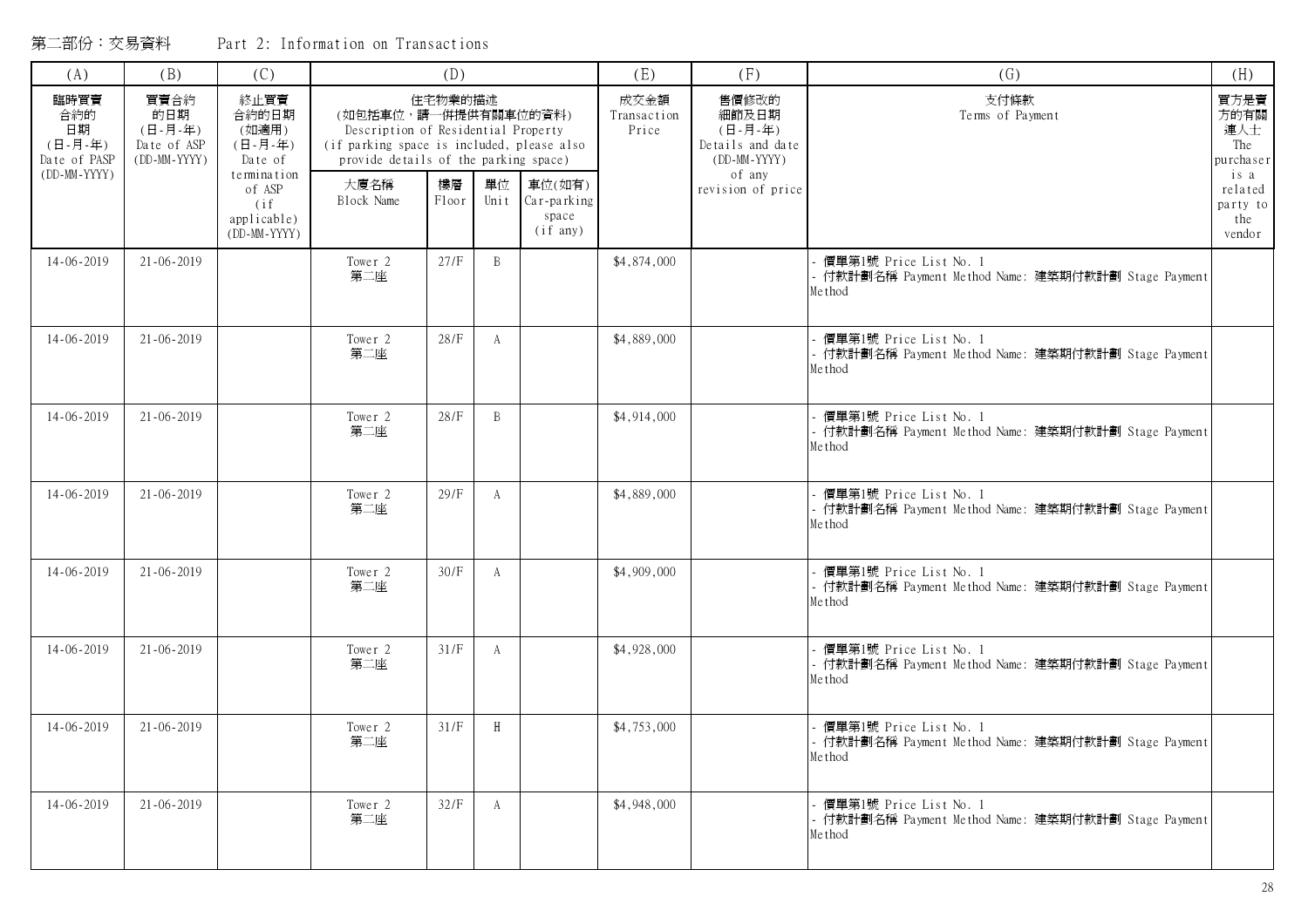| (A)                                                          | (B)                                                   | (C)                                                         |                                                                                                                                                    | (D)         |                |                                                 | (E)                          | (F)                                                           | (G)                                                                                       | (H)                                          |
|--------------------------------------------------------------|-------------------------------------------------------|-------------------------------------------------------------|----------------------------------------------------------------------------------------------------------------------------------------------------|-------------|----------------|-------------------------------------------------|------------------------------|---------------------------------------------------------------|-------------------------------------------------------------------------------------------|----------------------------------------------|
| 臨時買賣<br>合約的<br>日期<br>(日-月-年)<br>Date of PASP<br>(DD-MM-YYYY) | 買賣合約<br>的日期<br>(日-月-年)<br>Date of ASP<br>(DD-MM-YYYY) | 終止買賣<br>合約的日期<br>(如適用)<br>(日-月-年)<br>Date of<br>termination | (如包括車位,請一併提供有關車位的資料)<br>Description of Residential Property<br>(if parking space is included, please also<br>provide details of the parking space) | 住宅物業的描述     |                |                                                 | 成交金額<br>Transaction<br>Price | 售價修改的<br>細節及日期<br>(日-月-年)<br>Details and date<br>(DD-MM-YYYY) | 支付條款<br>Terms of Payment                                                                  | 買方是賣<br>方的有關<br>連人士<br>The<br>purchaser      |
|                                                              |                                                       | of ASP<br>$(i$ f<br>applicable)<br>(DD-MM-YYYY)             | 大廈名稱<br>Block Name                                                                                                                                 | 樓層<br>Floor | 單位<br>Unit     | 車位(如有)<br>Car-parking<br>space<br>$(i f \nany)$ |                              | of any<br>revision of price                                   |                                                                                           | is a<br>related<br>party to<br>the<br>vendor |
| 14-06-2019                                                   | $21 - 06 - 2019$                                      |                                                             | Tower <sub>2</sub><br>第二座                                                                                                                          | 32/F        | B              |                                                 | \$4,973,000                  |                                                               | 價單第1號 Price List No. 1<br>- 付款計劃名稱 Payment Method Name: 建築期付款計劃 Stage Payment<br>Method   |                                              |
| 14-06-2019                                                   | $21 - 06 - 2019$                                      |                                                             | Tower <sub>2</sub><br>第二座                                                                                                                          | 33/F        | $\overline{B}$ |                                                 | \$4,993,000                  |                                                               | - 價單第1號 Price List No. 1<br>- 付款計劃名稱 Payment Method Name: 建築期付款計劃 Stage Payment<br>Method |                                              |
| $14 - 06 - 2019$                                             | $21 - 06 - 2019$                                      |                                                             | Tower <sub>2</sub><br>第二座                                                                                                                          | 33/F        | H              |                                                 | \$4,791,000                  |                                                               | 價單第1號 Price List No. 1<br>- 付款計劃名稱 Payment Method Name: 建築期付款計劃 Stage Payment<br>Method   |                                              |
| 14-06-2019                                                   | $21 - 06 - 2019$                                      |                                                             | Tower 2<br>第二座                                                                                                                                     | 35/F        | A              |                                                 | \$4,987,000                  |                                                               | - 價單第1號 Price List No. 1<br>- 付款計劃名稱 Payment Method Name: 建築期付款計劃 Stage Payment<br>Method |                                              |
| 14-06-2019                                                   | $21 - 06 - 2019$                                      |                                                             | Tower <sub>2</sub><br>第二座                                                                                                                          | 35/F        | B              |                                                 | \$5,013,000                  |                                                               | 價單第1號 Price List No. 1<br>- 付款計劃名稱 Payment Method Name: 建築期付款計劃 Stage Payment<br>Method   |                                              |
| 14-06-2019                                                   | $21 - 06 - 2019$                                      |                                                             | Tower <sub>2</sub><br>第二座                                                                                                                          | 35/F        | F              |                                                 | \$4,383,000                  |                                                               | - 價單第1號 Price List No. 1<br>- 付款計劃名稱 Payment Method Name: 建築期付款計劃 Stage Payment<br>Method |                                              |
| 14-06-2019                                                   | $21 - 06 - 2019$                                      |                                                             | Tower 2<br>第二座                                                                                                                                     | 36/F        | A              |                                                 | \$5,008,000                  |                                                               | - 價單第1號 Price List No. 1<br>- 付款計劃名稱 Payment Method Name: 建築期付款計劃 Stage Payment<br>Method |                                              |
| 17-06-2019                                                   | $24 - 06 - 2019$                                      |                                                             | Tower 1<br>第一座                                                                                                                                     | 5/F         | H              |                                                 | \$4,334,000                  |                                                               | 價單第1號 Price List No. 1<br>- 付款計劃名稱 Payment Method Name: 建築期付款計劃 Stage Payment<br>Method   |                                              |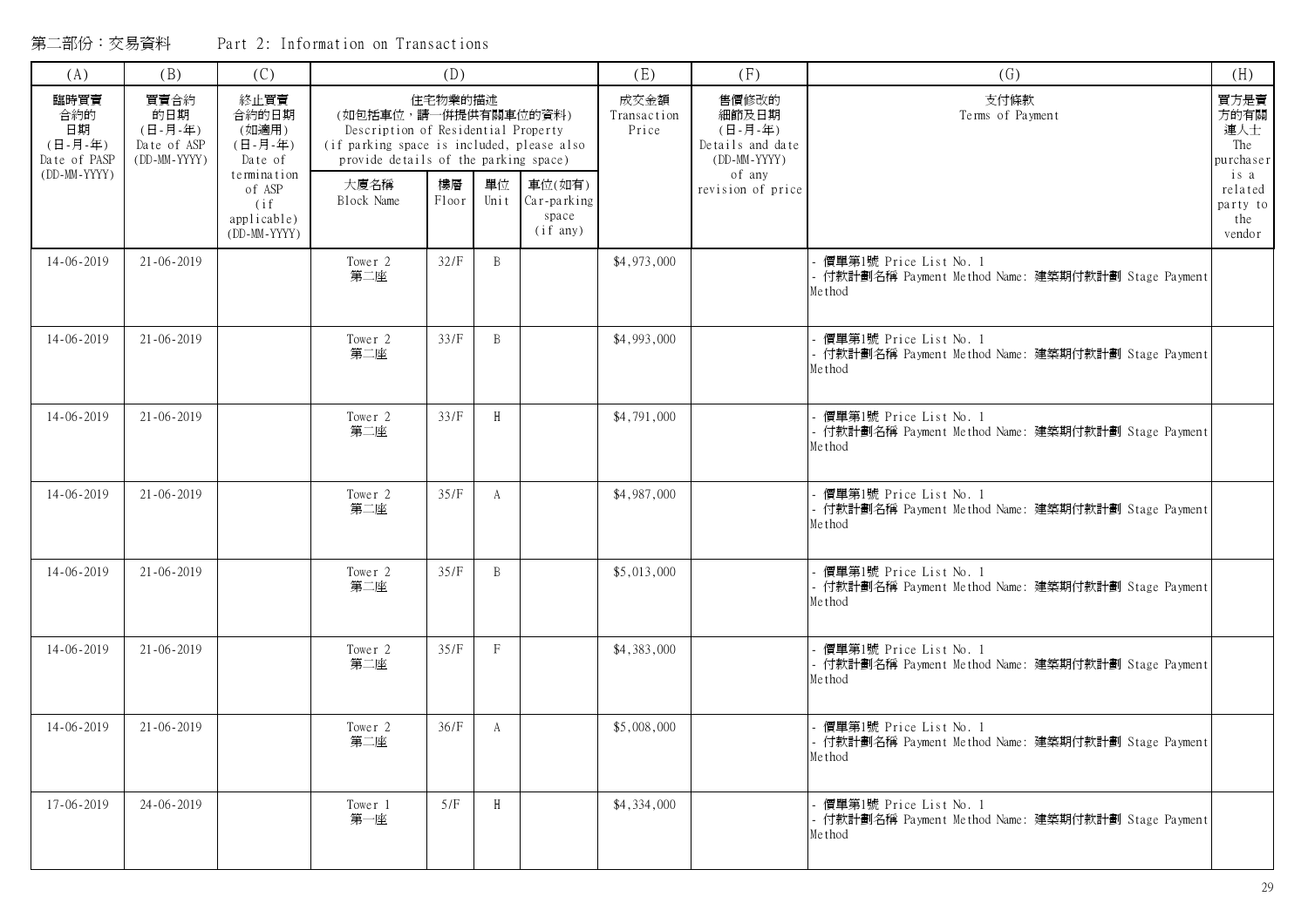| (A)                                                          | (B)                                                   | (C)                                                         |                                                                                                                                                    | (D)         |            |                                                 | (E)                          | (F)                                                           | (G)                                                                                       | (H)                                          |
|--------------------------------------------------------------|-------------------------------------------------------|-------------------------------------------------------------|----------------------------------------------------------------------------------------------------------------------------------------------------|-------------|------------|-------------------------------------------------|------------------------------|---------------------------------------------------------------|-------------------------------------------------------------------------------------------|----------------------------------------------|
| 臨時買賣<br>合約的<br>日期<br>(日-月-年)<br>Date of PASP<br>(DD-MM-YYYY) | 買賣合約<br>的日期<br>(日-月-年)<br>Date of ASP<br>(DD-MM-YYYY) | 終止買賣<br>合約的日期<br>(如適用)<br>(日-月-年)<br>Date of<br>termination | (如包括車位,請一併提供有關車位的資料)<br>Description of Residential Property<br>(if parking space is included, please also<br>provide details of the parking space) | 住宅物業的描述     |            |                                                 | 成交金額<br>Transaction<br>Price | 售價修改的<br>細節及日期<br>(日-月-年)<br>Details and date<br>(DD-MM-YYYY) | 支付條款<br>Terms of Payment                                                                  | 買方是賣<br>方的有關<br>連人士<br>The<br>purchaser      |
|                                                              |                                                       | of ASP<br>$(i$ f<br>applicable)<br>(DD-MM-YYYY)             | 大廈名稱<br>Block Name                                                                                                                                 | 樓層<br>Floor | 單位<br>Unit | 車位(如有)<br>Car-parking<br>space<br>$(i f \nany)$ |                              | of any<br>revision of price                                   |                                                                                           | is a<br>related<br>party to<br>the<br>vendor |
| 17-06-2019                                                   | $24 - 06 - 2019$                                      |                                                             | Tower 1<br>第一座                                                                                                                                     | 6/F         | H          |                                                 | \$4,517,000                  |                                                               | 價單第1號 Price List No. 1<br>- 付款計劃名稱 Payment Method Name: 建築期付款計劃 Stage Payment<br>Method   |                                              |
| 17-06-2019                                                   | $24 - 06 - 2019$                                      |                                                             | Tower 1<br>第一座                                                                                                                                     | 7/F         | H          |                                                 | \$4,535,000                  |                                                               | - 價單第1號 Price List No. 1<br>- 付款計劃名稱 Payment Method Name: 建築期付款計劃 Stage Payment<br>Method |                                              |
| $17 - 06 - 2019$                                             | $24 - 06 - 2019$                                      |                                                             | Tower 1<br>第一座                                                                                                                                     | 9/F         | H          |                                                 | \$4,572,000                  |                                                               | 價單第1號 Price List No. 1<br>- 付款計劃名稱 Payment Method Name: 建築期付款計劃 Stage Payment<br>Method   |                                              |
| 17-06-2019                                                   | 24-06-2019                                            |                                                             | Tower 1<br>第一座                                                                                                                                     | 10/F        | D          |                                                 | \$3,703,000                  |                                                               | - 價單第1號 Price List No. 1<br>- 付款計劃名稱 Payment Method Name: 建築期付款計劃 Stage Payment<br>Method |                                              |
| 17-06-2019                                                   | 24-06-2019                                            |                                                             | Tower 1<br>第一座                                                                                                                                     | 10/F        | H          |                                                 | \$4,590,000                  |                                                               | 價單第1號 Price List No. 1<br>- 付款計劃名稱 Payment Method Name: 建築期付款計劃 Stage Payment<br>Method   |                                              |
| 17-06-2019                                                   | 24-06-2019                                            |                                                             | Tower 1<br>第一座                                                                                                                                     | 11/F        | D          |                                                 | \$3,718,000                  |                                                               | - 價單第1號 Price List No. 1<br>- 付款計劃名稱 Payment Method Name: 建築期付款計劃 Stage Payment<br>Method |                                              |
| 17-06-2019                                                   | $24 - 06 - 2019$                                      |                                                             | Tower 1<br>第一座                                                                                                                                     | 11/F        | H          |                                                 | \$4,609,000                  |                                                               | - 價單第1號 Price List No. 1<br>- 付款計劃名稱 Payment Method Name: 建築期付款計劃 Stage Payment<br>Method |                                              |
| 17-06-2019                                                   | $24 - 06 - 2019$                                      |                                                             | Tower 1<br>第一座                                                                                                                                     | 12/F        | H          |                                                 | \$4,627,000                  |                                                               | 價單第1號 Price List No. 1<br>- 付款計劃名稱 Payment Method Name: 建築期付款計劃 Stage Payment<br>Method   |                                              |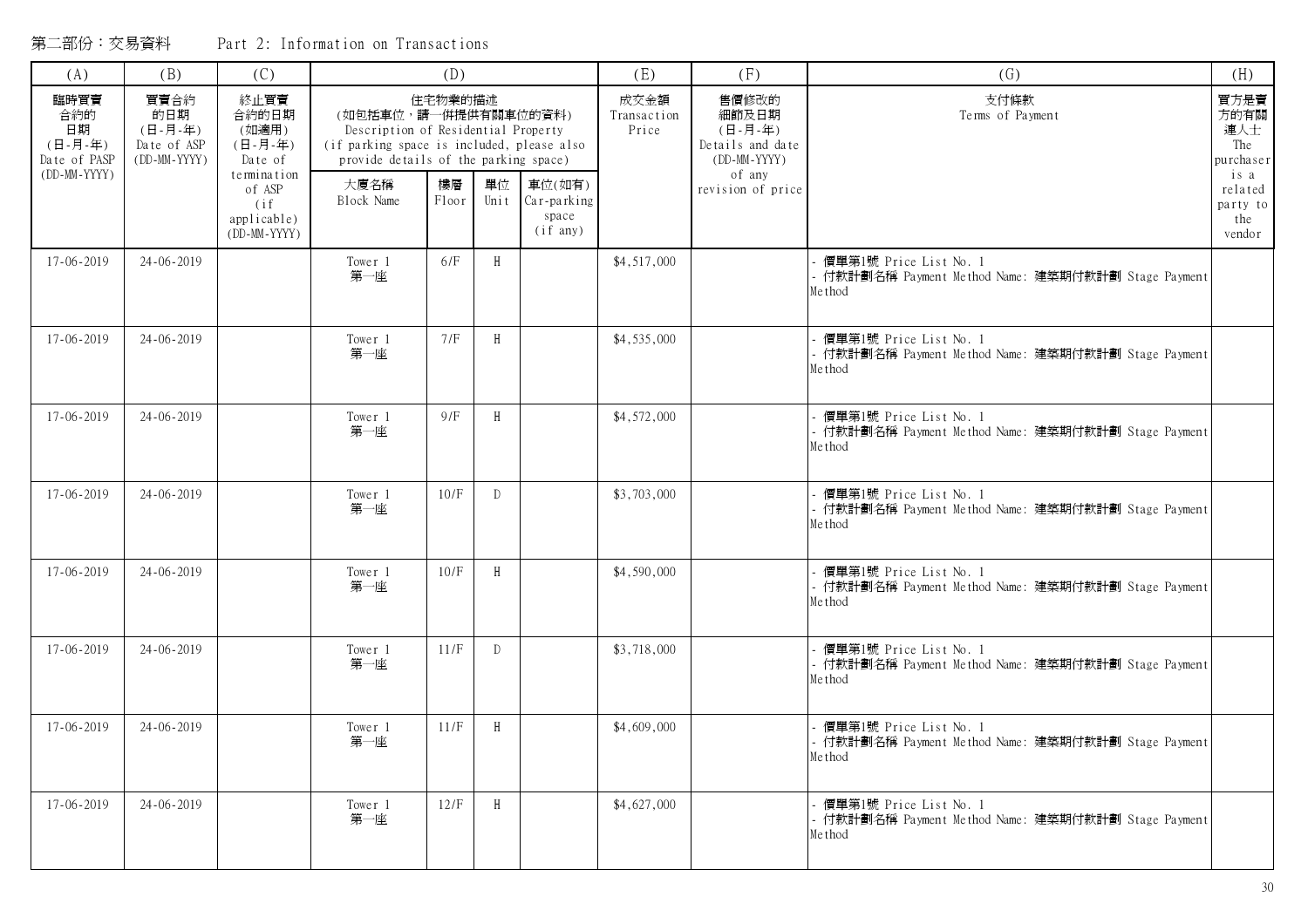|  |  |  | Part 2: Information on Transactions |  |  |
|--|--|--|-------------------------------------|--|--|
|--|--|--|-------------------------------------|--|--|

| (A)                                                          | (B)                                                   | (C)                                                         |                                                                                                                                                    | (D)         |               |                                                 | (E)                          | (F)                                                           | (G)                                                                                       | (H)                                             |
|--------------------------------------------------------------|-------------------------------------------------------|-------------------------------------------------------------|----------------------------------------------------------------------------------------------------------------------------------------------------|-------------|---------------|-------------------------------------------------|------------------------------|---------------------------------------------------------------|-------------------------------------------------------------------------------------------|-------------------------------------------------|
| 臨時買賣<br>合約的<br>日期<br>(日-月-年)<br>Date of PASP<br>(DD-MM-YYYY) | 買賣合約<br>的日期<br>(日-月-年)<br>Date of ASP<br>(DD-MM-YYYY) | 終止買賣<br>合約的日期<br>(如適用)<br>(日-月-年)<br>Date of<br>termination | (如包括車位,請一併提供有關車位的資料)<br>Description of Residential Property<br>(if parking space is included, please also<br>provide details of the parking space) | 住宅物業的描述     |               |                                                 | 成交金額<br>Transaction<br>Price | 售價修改的<br>細節及日期<br>(日-月-年)<br>Details and date<br>(DD-MM-YYYY) | 支付條款<br>Terms of Payment                                                                  | 買方是賣<br>方的有關<br>連人士<br>The<br>purchaser<br>is a |
|                                                              |                                                       | of ASP<br>(i f)<br>applicable)<br>(DD-MM-YYYY)              | 大廈名稱<br>Block Name                                                                                                                                 | 樓層<br>Floor | 單位<br>Unit    | 車位(如有)<br>Car-parking<br>space<br>$(i f \nany)$ |                              | of any<br>revision of price                                   |                                                                                           | related<br>party to<br>the<br>vendor            |
| 17-06-2019                                                   | 24-06-2019                                            |                                                             | Tower 1<br>第一座                                                                                                                                     | 13/F        | H             |                                                 | \$4,646,000                  |                                                               | 價單第1號 Price List No. 1<br>- 付款計劃名稱 Payment Method Name: 建築期付款計劃 Stage Payment<br>Method   |                                                 |
| 17-06-2019                                                   | $24 - 06 - 2019$                                      |                                                             | Tower 1<br>第一座                                                                                                                                     | 15/F        | H             |                                                 | \$4,665,000                  |                                                               | · 價單第1號 Price List No. 1<br>- 付款計劃名稱 Payment Method Name: 建築期付款計劃 Stage Payment<br>Method |                                                 |
| 17-06-2019                                                   | $24 - 06 - 2019$                                      |                                                             | Tower 1<br>第一座                                                                                                                                     | 16/F        | $\mathbb{D}$  |                                                 | \$3,855,000                  |                                                               | 價單第1號 Price List No. 1<br>- 付款計劃名稱 Payment Method Name: 建築期付款計劃 Stage Payment<br>Method   |                                                 |
| 17-06-2019                                                   | 24-06-2019                                            |                                                             | Tower 1<br>第一座                                                                                                                                     | 16/F        | H             |                                                 | \$4,731,000                  |                                                               | 價單第1號 Price List No. 1<br>- 付款計劃名稱 Payment Method Name: 建築期付款計劃 Stage Payment<br>Method   |                                                 |
| 17-06-2019                                                   | 24-06-2019                                            |                                                             | Tower 1<br>第一座                                                                                                                                     | 17/F        | $\mathbb{D}$  |                                                 | \$3,870,000                  |                                                               | 價單第1號 Price List No. 1<br>- 付款計劃名稱 Payment Method Name: 建築期付款計劃 Stage Payment<br>Method   |                                                 |
| 17-06-2019                                                   | 24-06-2019                                            |                                                             | Tower 1<br>第一座                                                                                                                                     | 17/F        | H             |                                                 | \$4,750,000                  |                                                               | 價單第1號 Price List No. 1<br>- 付款計劃名稱 Payment Method Name: 建築期付款計劃 Stage Payment<br>Method   |                                                 |
| 17-06-2019                                                   | 24-06-2019                                            |                                                             | Tower 1<br>第一座                                                                                                                                     | 18/F        | $\mathcal{C}$ |                                                 | \$3,399,000                  |                                                               | 價單第1號 Price List No. 1<br>- 付款計劃名稱 Payment Method Name: 建築期付款計劃 Stage Payment<br>Method   |                                                 |
| 17-06-2019                                                   | $24 - 06 - 2019$                                      |                                                             | Tower 1<br>第一座                                                                                                                                     | 19/F        | $\mathbb{D}$  |                                                 | \$3,941,000                  |                                                               | 價單第1號 Price List No. 1<br>- 付款計劃名稱 Payment Method Name: 建築期付款計劃 Stage Payment<br>Method   |                                                 |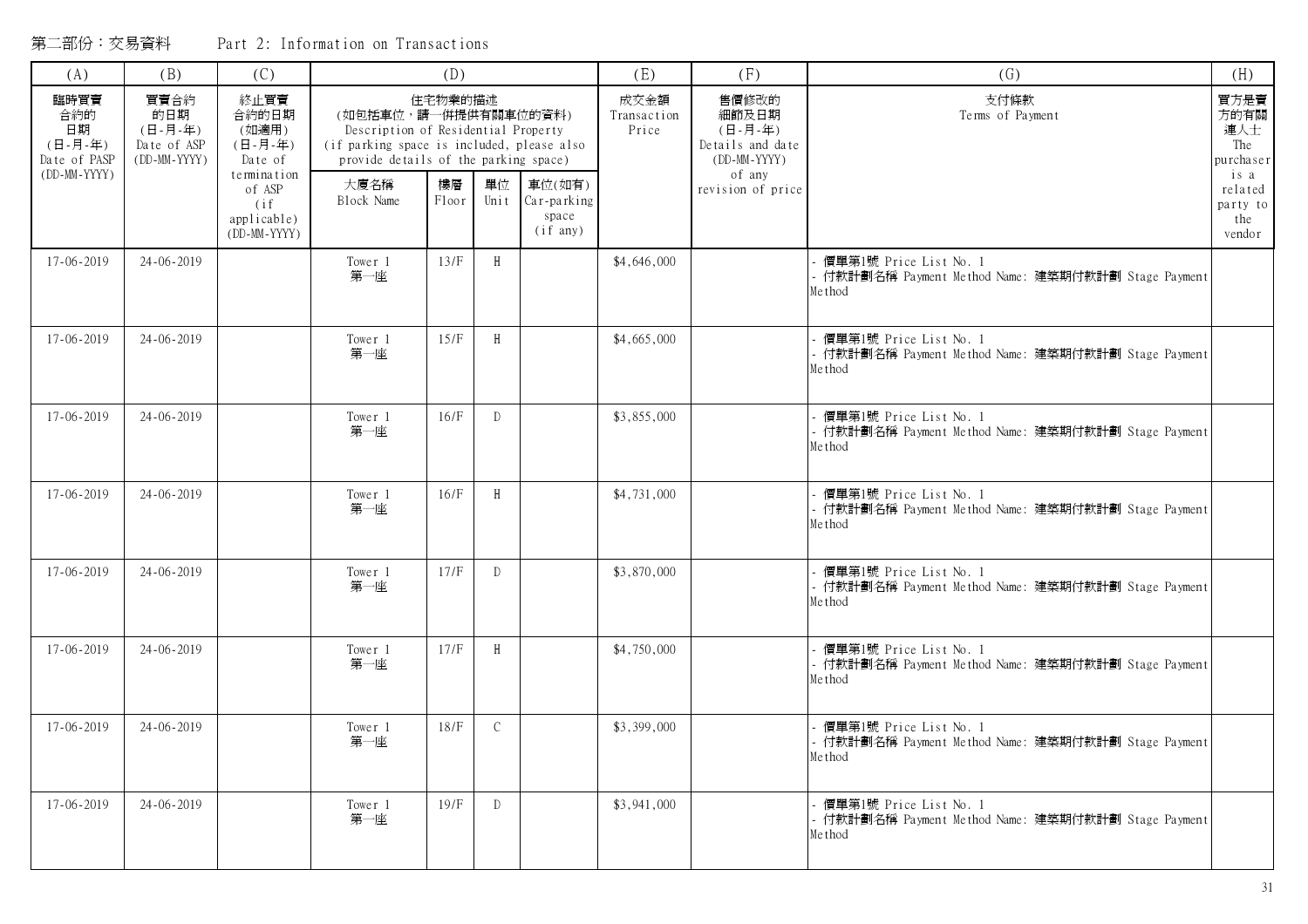| Part 2: Information on Transactions |
|-------------------------------------|
|-------------------------------------|

| (A)                                          | (B)                                                   | (C)                                                            |                                                                                                                                                    | (D)         |              |                                                 | (E)                          | (F)                                                           | (G)                                                                                       | (H)                                          |
|----------------------------------------------|-------------------------------------------------------|----------------------------------------------------------------|----------------------------------------------------------------------------------------------------------------------------------------------------|-------------|--------------|-------------------------------------------------|------------------------------|---------------------------------------------------------------|-------------------------------------------------------------------------------------------|----------------------------------------------|
| 臨時買賣<br>合約的<br>日期<br>(日-月-年)<br>Date of PASP | 買賣合約<br>的日期<br>(日-月-年)<br>Date of ASP<br>(DD-MM-YYYY) | 終止買賣<br>合約的日期<br>(如適用)<br>(日-月-年)<br>Date of                   | (如包括車位,請一併提供有關車位的資料)<br>Description of Residential Property<br>(if parking space is included, please also<br>provide details of the parking space) | 住宅物業的描述     |              |                                                 | 成交金額<br>Transaction<br>Price | 售價修改的<br>細節及日期<br>(日-月-年)<br>Details and date<br>(DD-MM-YYYY) | 支付條款<br>Terms of Payment                                                                  | 買方是賣<br>方的有關<br>連人士<br>The<br>purchaser      |
| (DD-MM-YYYY)                                 |                                                       | termination<br>of ASP<br>$(i$ f<br>applicable)<br>(DD-MM-YYYY) | 大廈名稱<br>Block Name                                                                                                                                 | 樓層<br>Floor | 單位<br>Unit   | 車位(如有)<br>Car-parking<br>space<br>$(i f \nany)$ |                              | of any<br>revision of price                                   |                                                                                           | is a<br>related<br>party to<br>the<br>vendor |
| 17-06-2019                                   | $24 - 06 - 2019$                                      |                                                                | Tower 1<br>第一座                                                                                                                                     | 19/F        | E            |                                                 | \$3,953,000                  |                                                               | 價單第1號 Price List No. 1<br>- 付款計劃名稱 Payment Method Name: 建築期付款計劃 Stage Payment<br>Method   |                                              |
| 17-06-2019                                   | 24-06-2019                                            |                                                                | Tower 1<br>第一座                                                                                                                                     | 21/F        | $\mathbb{D}$ |                                                 | \$3,973,000                  |                                                               | - 價單第1號 Price List No. 1<br>- 付款計劃名稱 Payment Method Name: 建築期付款計劃 Stage Payment<br>Method |                                              |
| 17-06-2019                                   | 24-06-2019                                            |                                                                | Tower 1<br>第一座                                                                                                                                     | 21/F        | E            |                                                 | \$3,985,000                  |                                                               | - 價單第1號 Price List No. 1<br>- 付款計劃名稱 Payment Method Name: 建築期付款計劃 Stage Payment<br>Method |                                              |
| 17-06-2019                                   | $24 - 06 - 2019$                                      |                                                                | Tower 1<br>第一座                                                                                                                                     | 22/F        | E            |                                                 | \$4,001,000                  |                                                               | - 價單第1號 Price List No. 1<br>- 付款計劃名稱 Payment Method Name: 建築期付款計劃 Stage Payment<br>Method |                                              |
| 17-06-2019                                   | $24 - 06 - 2019$                                      |                                                                | Tower 1<br>第一座                                                                                                                                     | 23/F        | E            |                                                 | \$4,017,000                  |                                                               | - 價單第1號 Price List No. 1<br>- 付款計劃名稱 Payment Method Name: 建築期付款計劃 Stage Payment<br>Method |                                              |
| 17-06-2019                                   | 24-06-2019                                            |                                                                | Tower 1<br>第一座                                                                                                                                     | 25/F        | D            |                                                 | \$4,021,000                  |                                                               | 價單第1號 Price List No. 1<br>- 付款計劃名稱 Payment Method Name: 建築期付款計劃 Stage Payment<br>Method   |                                              |
| 17-06-2019                                   | 24-06-2019                                            |                                                                | Tower 1<br>第一座                                                                                                                                     | 25/F        | $\mathbf E$  |                                                 | \$4,033,000                  |                                                               | - 價單第1號 Price List No. 1<br>- 付款計劃名稱 Payment Method Name: 建築期付款計劃 Stage Payment<br>Method |                                              |
| 17-06-2019                                   | 24-06-2019                                            |                                                                | Tower 1<br>第一座                                                                                                                                     | 26/F        | $\mathbb{D}$ |                                                 | \$4,037,000                  |                                                               | 價單第1號 Price List No. 1<br>- 付款計劃名稱 Payment Method Name: 建築期付款計劃 Stage Payment<br>Method   |                                              |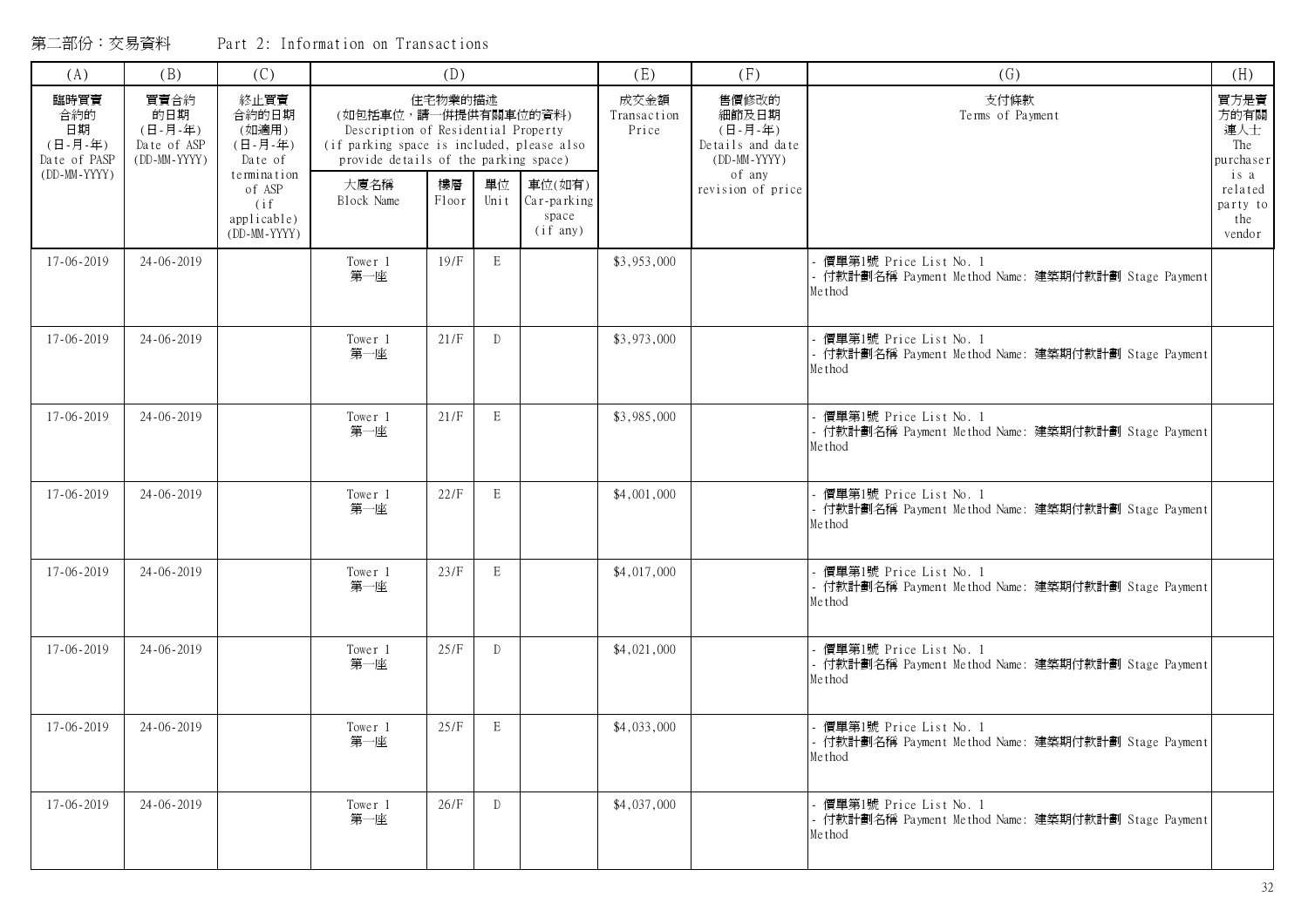|  |  | Part 2: Information on Transactions |  |  |
|--|--|-------------------------------------|--|--|
|--|--|-------------------------------------|--|--|

| (A)                                          | (B)                                                   | (C)                                                            |                                                                                                                                                    | (D)         |              |                                                 | (E)                          | (F)                                                           | (G)                                                                                       | (H)                                          |
|----------------------------------------------|-------------------------------------------------------|----------------------------------------------------------------|----------------------------------------------------------------------------------------------------------------------------------------------------|-------------|--------------|-------------------------------------------------|------------------------------|---------------------------------------------------------------|-------------------------------------------------------------------------------------------|----------------------------------------------|
| 臨時買賣<br>合約的<br>日期<br>(日-月-年)<br>Date of PASP | 買賣合約<br>的日期<br>(日-月-年)<br>Date of ASP<br>(DD-MM-YYYY) | 終止買賣<br>合約的日期<br>(如適用)<br>(日-月-年)<br>Date of                   | (如包括車位,請一併提供有關車位的資料)<br>Description of Residential Property<br>(if parking space is included, please also<br>provide details of the parking space) | 住宅物業的描述     |              |                                                 | 成交金額<br>Transaction<br>Price | 售價修改的<br>細節及日期<br>(日-月-年)<br>Details and date<br>(DD-MM-YYYY) | 支付條款<br>Terms of Payment                                                                  | 買方是賣<br>方的有關<br>連人士<br>The<br>purchaser      |
| (DD-MM-YYYY)                                 |                                                       | termination<br>of ASP<br>$(i$ f<br>applicable)<br>(DD-MM-YYYY) | 大廈名稱<br>Block Name                                                                                                                                 | 樓層<br>Floor | 單位<br>Unit   | 車位(如有)<br>Car-parking<br>space<br>$(i f \nany)$ |                              | of any<br>revision of price                                   |                                                                                           | is a<br>related<br>party to<br>the<br>vendor |
| 17-06-2019                                   | $24 - 06 - 2019$                                      |                                                                | Tower 1<br>第一座                                                                                                                                     | 26/F        | E            |                                                 | \$4,049,000                  |                                                               | 價單第1號 Price List No. 1<br>- 付款計劃名稱 Payment Method Name: 建築期付款計劃 Stage Payment<br>Method   |                                              |
| 17-06-2019                                   | 24-06-2019                                            |                                                                | Tower 1<br>第一座                                                                                                                                     | 27/F        | $\mathbb{D}$ |                                                 | \$4,053,000                  |                                                               | - 價單第1號 Price List No. 1<br>- 付款計劃名稱 Payment Method Name: 建築期付款計劃 Stage Payment<br>Method |                                              |
| 17-06-2019                                   | 24-06-2019                                            |                                                                | Tower 1<br>第一座                                                                                                                                     | 27/F        | E            |                                                 | \$4,065,000                  |                                                               | - 價單第1號 Price List No. 1<br>- 付款計劃名稱 Payment Method Name: 建築期付款計劃 Stage Payment<br>Method |                                              |
| 17-06-2019                                   | 24-06-2019                                            |                                                                | Tower 1<br>第一座                                                                                                                                     | 28/F        | $\mathbb{D}$ |                                                 | \$4,086,000                  |                                                               | - 價單第1號 Price List No. 1<br>- 付款計劃名稱 Payment Method Name: 建築期付款計劃 Stage Payment<br>Method |                                              |
| 17-06-2019                                   | $24 - 06 - 2019$                                      |                                                                | Tower 1<br>第一座                                                                                                                                     | 28/F        | E            |                                                 | \$4,098,000                  |                                                               | - 價單第1號 Price List No. 1<br>- 付款計劃名稱 Payment Method Name: 建築期付款計劃 Stage Payment<br>Method |                                              |
| 17-06-2019                                   | 24-06-2019                                            |                                                                | Tower 1<br>第一座                                                                                                                                     | 29/F        | D            |                                                 | \$4,086,000                  |                                                               | 價單第1號 Price List No. 1<br>- 付款計劃名稱 Payment Method Name: 建築期付款計劃 Stage Payment<br>Method   |                                              |
| 17-06-2019                                   | 24-06-2019                                            |                                                                | Tower 1<br>第一座                                                                                                                                     | 29/F        | $\mathbf E$  |                                                 | \$4,098,000                  |                                                               | - 價單第1號 Price List No. 1<br>- 付款計劃名稱 Payment Method Name: 建築期付款計劃 Stage Payment<br>Method |                                              |
| 17-06-2019                                   | 24-06-2019                                            |                                                                | Tower 1<br>第一座                                                                                                                                     | 30/F        | E            |                                                 | \$4,114,000                  |                                                               | 價單第1號 Price List No. 1<br>- 付款計劃名稱 Payment Method Name: 建築期付款計劃 Stage Payment<br>Method   |                                              |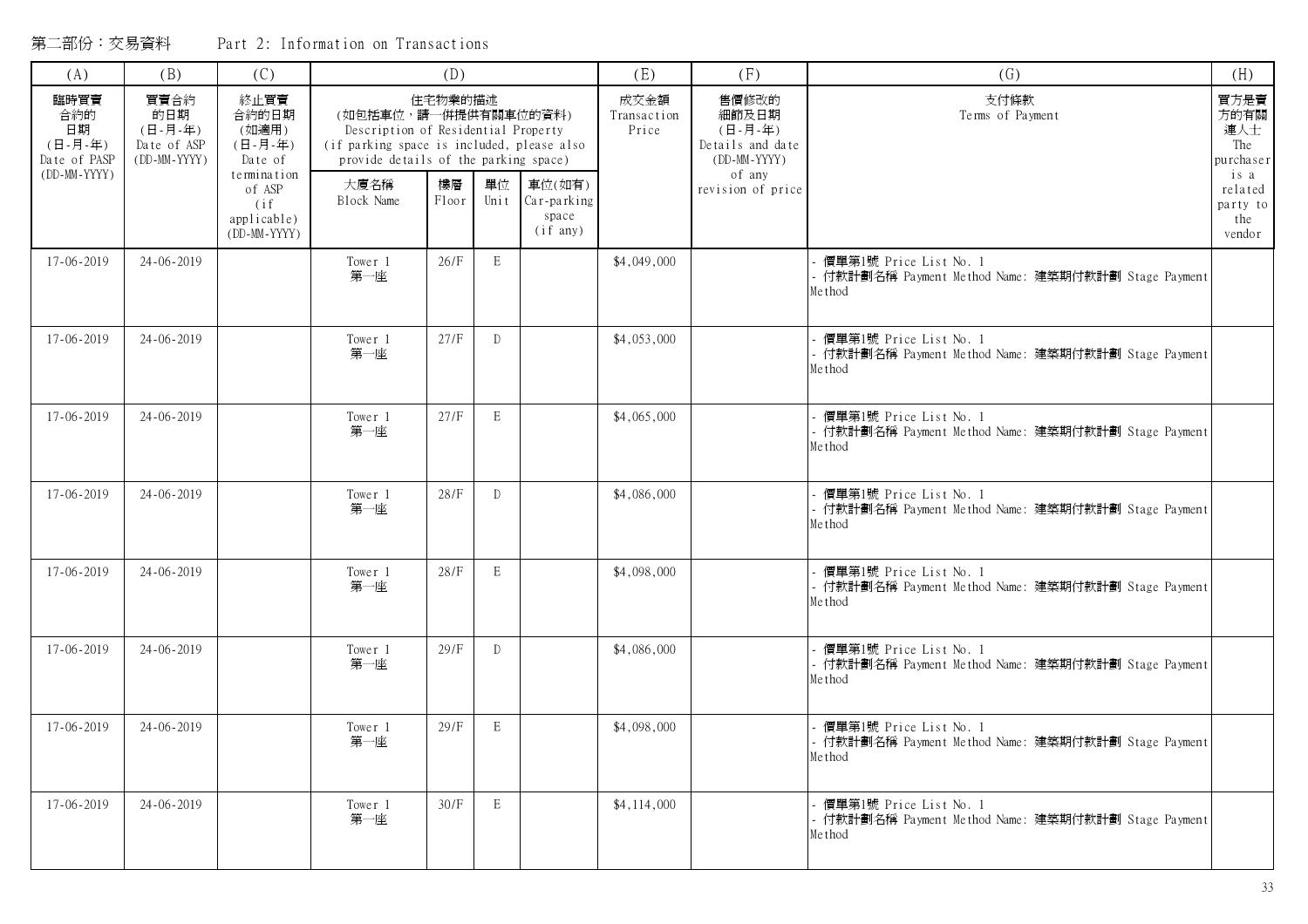| Part 2: Information on Transactions |  |  |  |  |  |  |  |
|-------------------------------------|--|--|--|--|--|--|--|
|-------------------------------------|--|--|--|--|--|--|--|

| (A)                                          | (B)                                                   | (C)                                                            |                                                                                                                                                    | (D)         |              |                                                 | (E)                          | (F)                                                           | (G)                                                                                       | (H)                                          |
|----------------------------------------------|-------------------------------------------------------|----------------------------------------------------------------|----------------------------------------------------------------------------------------------------------------------------------------------------|-------------|--------------|-------------------------------------------------|------------------------------|---------------------------------------------------------------|-------------------------------------------------------------------------------------------|----------------------------------------------|
| 臨時買賣<br>合約的<br>日期<br>(日-月-年)<br>Date of PASP | 買賣合約<br>的日期<br>(日-月-年)<br>Date of ASP<br>(DD-MM-YYYY) | 終止買賣<br>合約的日期<br>(如適用)<br>(日-月-年)<br>Date of                   | (如包括車位,請一併提供有關車位的資料)<br>Description of Residential Property<br>(if parking space is included, please also<br>provide details of the parking space) | 住宅物業的描述     |              |                                                 | 成交金額<br>Transaction<br>Price | 售價修改的<br>細節及日期<br>(日-月-年)<br>Details and date<br>(DD-MM-YYYY) | 支付條款<br>Terms of Payment                                                                  | 買方是賣<br>方的有關<br>連人士<br>The<br>purchaser      |
| (DD-MM-YYYY)                                 |                                                       | termination<br>of ASP<br>$(i$ f<br>applicable)<br>(DD-MM-YYYY) | 大廈名稱<br>Block Name                                                                                                                                 | 樓層<br>Floor | 單位<br>Unit   | 車位(如有)<br>Car-parking<br>space<br>$(i f \nany)$ |                              | of any<br>revision of price                                   |                                                                                           | is a<br>related<br>party to<br>the<br>vendor |
| 17-06-2019                                   | $24 - 06 - 2019$                                      |                                                                | Tower 1<br>第一座                                                                                                                                     | 31/F        | D            |                                                 | \$4,118,000                  |                                                               | 價單第1號 Price List No. 1<br>- 付款計劃名稱 Payment Method Name: 建築期付款計劃 Stage Payment<br>Method   |                                              |
| 17-06-2019                                   | 24-06-2019                                            |                                                                | Tower 1<br>第一座                                                                                                                                     | 31/F        | E            |                                                 | \$4,131,000                  |                                                               | - 價單第1號 Price List No. 1<br>- 付款計劃名稱 Payment Method Name: 建築期付款計劃 Stage Payment<br>Method |                                              |
| 17-06-2019                                   | 24-06-2019                                            |                                                                | Tower 1<br>第一座                                                                                                                                     | 32/F        | E            |                                                 | \$4,147,000                  |                                                               | - 價單第1號 Price List No. 1<br>- 付款計劃名稱 Payment Method Name: 建築期付款計劃 Stage Payment<br>Method |                                              |
| 17-06-2019                                   | 24-06-2019                                            |                                                                | Tower 1<br>第一座                                                                                                                                     | 33/F        | E            |                                                 | \$4,164,000                  |                                                               | - 價單第1號 Price List No. 1<br>- 付款計劃名稱 Payment Method Name: 建築期付款計劃 Stage Payment<br>Method |                                              |
| 17-06-2019                                   | $24 - 06 - 2019$                                      |                                                                | Tower 1<br>第一座                                                                                                                                     | 35/F        | E            |                                                 | \$4,181,000                  |                                                               | - 價單第1號 Price List No. 1<br>- 付款計劃名稱 Payment Method Name: 建築期付款計劃 Stage Payment<br>Method |                                              |
| 17-06-2019                                   | 24-06-2019                                            |                                                                | Tower 1<br>第一座                                                                                                                                     | 36/F        | E            |                                                 | \$4,197,000                  |                                                               | 價單第1號 Price List No. 1<br>- 付款計劃名稱 Payment Method Name: 建築期付款計劃 Stage Payment<br>Method   |                                              |
| 17-06-2019                                   | 24-06-2019                                            |                                                                | Tower 2<br>第二座                                                                                                                                     | 5/F         | F            |                                                 | \$3,767,000                  |                                                               | - 價單第1號 Price List No. 1<br>- 付款計劃名稱 Payment Method Name: 建築期付款計劃 Stage Payment<br>Method |                                              |
| 17-06-2019                                   | 24-06-2019                                            |                                                                | Tower 2<br>第二座                                                                                                                                     | 6/F         | $\mathbf{A}$ |                                                 | \$4,450,000                  |                                                               | 價單第1號 Price List No. 1<br>- 付款計劃名稱 Payment Method Name: 建築期付款計劃 Stage Payment<br>Method   |                                              |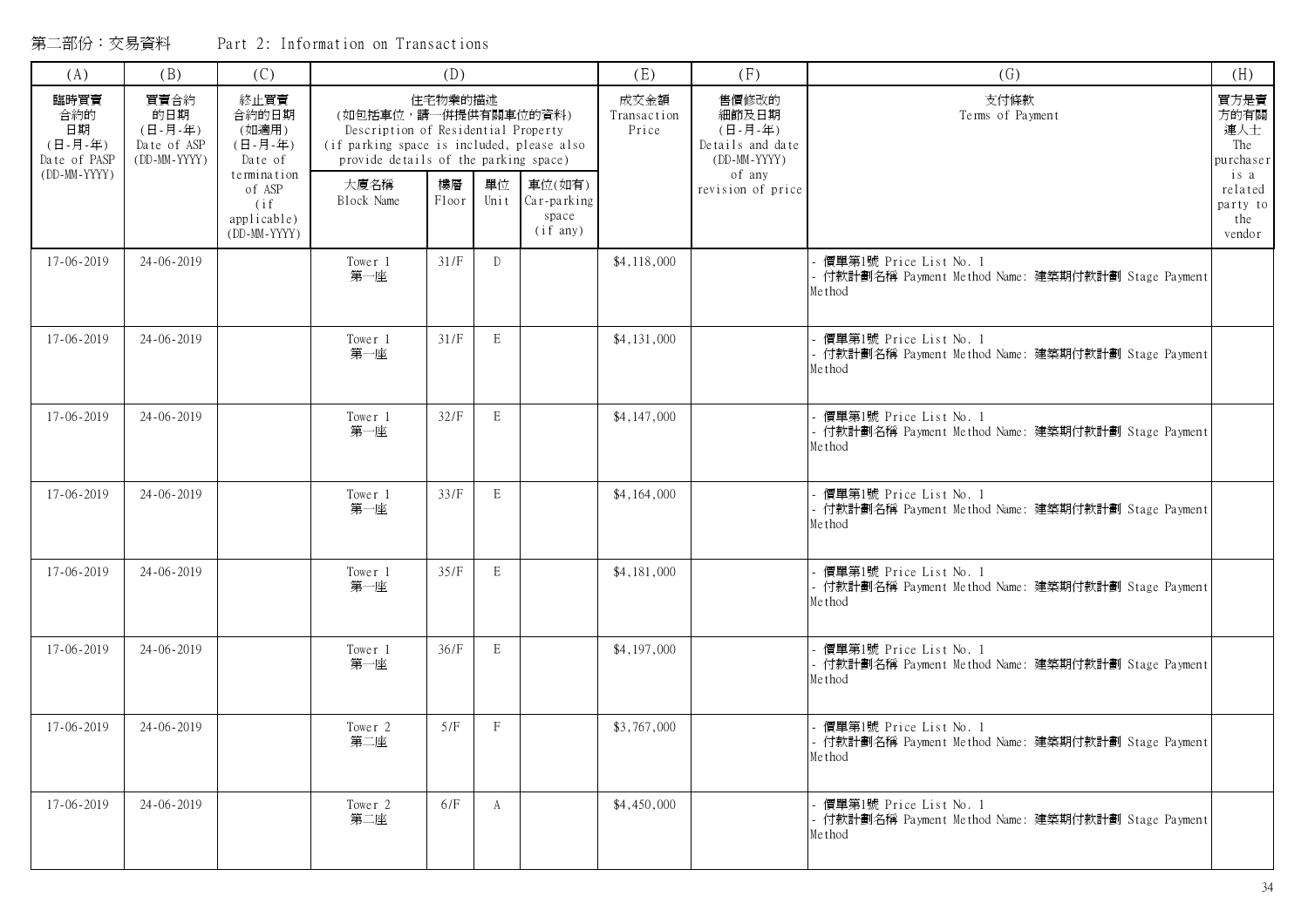| Part 2: Information on Transactions |  |  |  |  |  |  |  |
|-------------------------------------|--|--|--|--|--|--|--|
|-------------------------------------|--|--|--|--|--|--|--|

| (A)                                          | (B)                                                   | (C)                                                            |                                                                                                                                                    | (D)         |                |                                                 | (E)                          | (F)                                                           | (G)                                                                                       | (H)                                          |
|----------------------------------------------|-------------------------------------------------------|----------------------------------------------------------------|----------------------------------------------------------------------------------------------------------------------------------------------------|-------------|----------------|-------------------------------------------------|------------------------------|---------------------------------------------------------------|-------------------------------------------------------------------------------------------|----------------------------------------------|
| 臨時買賣<br>合約的<br>日期<br>(日-月-年)<br>Date of PASP | 買賣合約<br>的日期<br>(日-月-年)<br>Date of ASP<br>(DD-MM-YYYY) | 終止買賣<br>合約的日期<br>(如適用)<br>(日-月-年)<br>Date of                   | (如包括車位,請一併提供有關車位的資料)<br>Description of Residential Property<br>(if parking space is included, please also<br>provide details of the parking space) | 住宅物業的描述     |                |                                                 | 成交金額<br>Transaction<br>Price | 售價修改的<br>細節及日期<br>(日-月-年)<br>Details and date<br>(DD-MM-YYYY) | 支付條款<br>Terms of Payment                                                                  | 買方是賣<br>方的有關<br>連人士<br>The<br>purchaser      |
| (DD-MM-YYYY)                                 |                                                       | termination<br>of ASP<br>$(i$ f<br>applicable)<br>(DD-MM-YYYY) | 大廈名稱<br>Block Name                                                                                                                                 | 樓層<br>Floor | 單位<br>Unit     | 車位(如有)<br>Car-parking<br>space<br>$(i f \nany)$ |                              | of any<br>revision of price                                   |                                                                                           | is a<br>related<br>party to<br>the<br>vendor |
| 17-06-2019                                   | $24 - 06 - 2019$                                      |                                                                | Tower 2<br>第二座                                                                                                                                     | 6/F         | $\overline{B}$ |                                                 | \$4,473,000                  |                                                               | 價單第1號 Price List No. 1<br>- 付款計劃名稱 Payment Method Name: 建築期付款計劃 Stage Payment<br>Method   |                                              |
| 17-06-2019                                   | 24-06-2019                                            |                                                                | Tower 2<br>第二座                                                                                                                                     | 6/F         | F              |                                                 | \$3,832,000                  |                                                               | - 價單第1號 Price List No. 1<br>- 付款計劃名稱 Payment Method Name: 建築期付款計劃 Stage Payment<br>Method |                                              |
| 17-06-2019                                   | 24-06-2019                                            |                                                                | Tower 2<br>第二座                                                                                                                                     | 6/F         | H              |                                                 | \$4,292,000                  |                                                               | - 價單第1號 Price List No. 1<br>- 付款計劃名稱 Payment Method Name: 建築期付款計劃 Stage Payment<br>Method |                                              |
| 17-06-2019                                   | $24 - 06 - 2019$                                      |                                                                | Tower 2<br>第二座                                                                                                                                     | 6/F         | $\mathbf{J}$   |                                                 | \$4,584,000                  |                                                               | - 價單第1號 Price List No. 1<br>- 付款計劃名稱 Payment Method Name: 建築期付款計劃 Stage Payment<br>Method |                                              |
| 17-06-2019                                   | $24 - 06 - 2019$                                      |                                                                | Tower 2<br>第二座                                                                                                                                     | 7/F         | A              |                                                 | \$4,468,000                  |                                                               | - 價單第1號 Price List No. 1<br>- 付款計劃名稱 Payment Method Name: 建築期付款計劃 Stage Payment<br>Method |                                              |
| 17-06-2019                                   | 24-06-2019                                            |                                                                | Tower 2<br>第二座                                                                                                                                     | 7/F         | B              |                                                 | \$4,491,000                  |                                                               | 價單第1號 Price List No. 1<br>- 付款計劃名稱 Payment Method Name: 建築期付款計劃 Stage Payment<br>Method   |                                              |
| 17-06-2019                                   | 24-06-2019                                            |                                                                | Tower 2<br>第二座                                                                                                                                     | 7/F         | H              |                                                 | \$4,309,000                  |                                                               | - 價單第1號 Price List No. 1<br>- 付款計劃名稱 Payment Method Name: 建築期付款計劃 Stage Payment<br>Method |                                              |
| 17-06-2019                                   | 24-06-2019                                            |                                                                | Tower 2<br>第二座                                                                                                                                     | 8/F         | $\mathbf{A}$   |                                                 | \$4,504,000                  |                                                               | 價單第1號 Price List No. 1<br>- 付款計劃名稱 Payment Method Name: 建築期付款計劃 Stage Payment<br>Method   |                                              |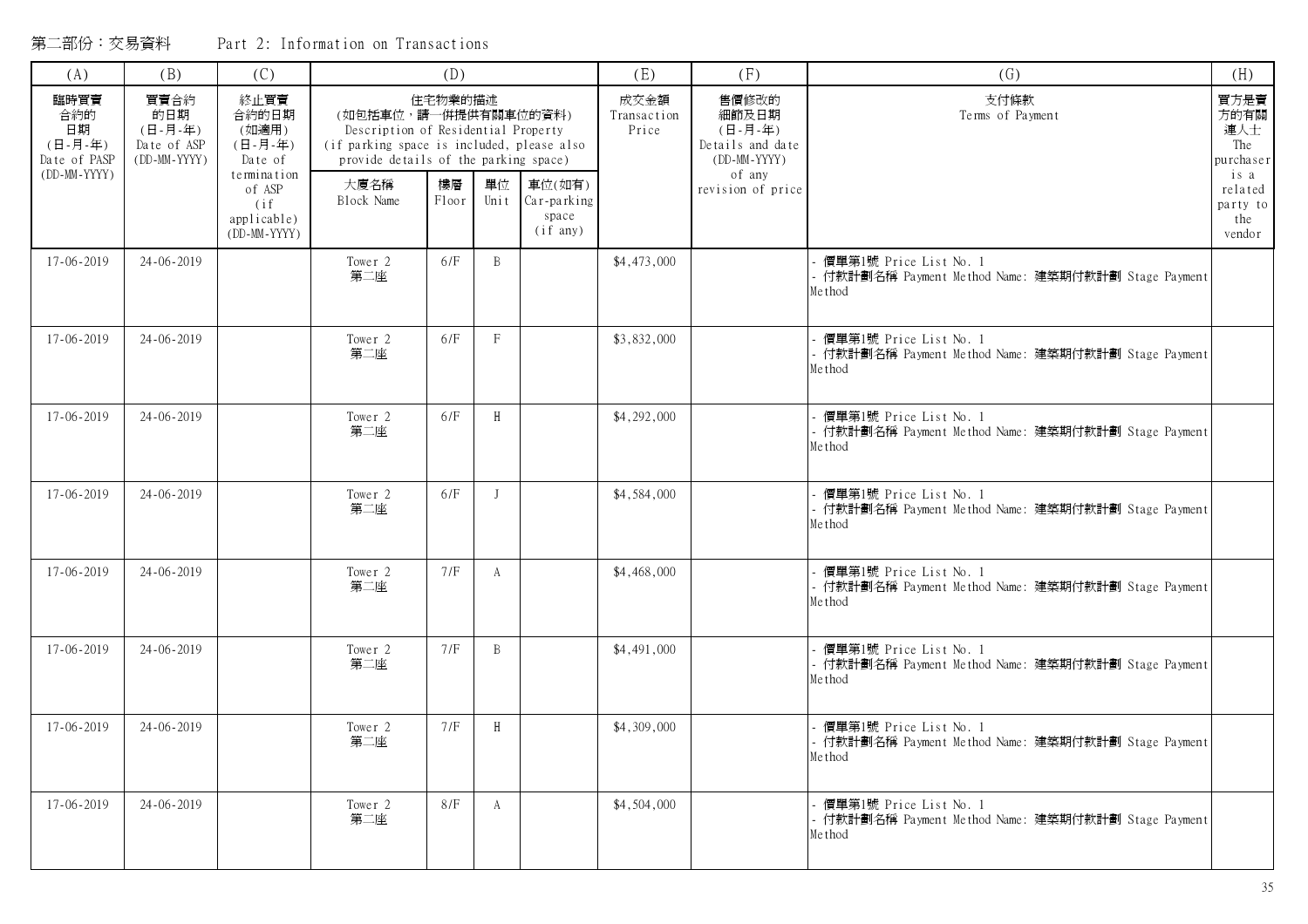| (A)                                                          | (B)                                                   | (C)                                                         |                                                                                                                                                    | (D)         |                |                                                 | (E)                          | (F)                                                           | (G)                                                                                       | (H)                                             |
|--------------------------------------------------------------|-------------------------------------------------------|-------------------------------------------------------------|----------------------------------------------------------------------------------------------------------------------------------------------------|-------------|----------------|-------------------------------------------------|------------------------------|---------------------------------------------------------------|-------------------------------------------------------------------------------------------|-------------------------------------------------|
| 臨時買賣<br>合約的<br>日期<br>(日-月-年)<br>Date of PASP<br>(DD-MM-YYYY) | 買賣合約<br>的日期<br>(日-月-年)<br>Date of ASP<br>(DD-MM-YYYY) | 終止買賣<br>合約的日期<br>(如適用)<br>(日-月-年)<br>Date of<br>termination | (如包括車位,請一併提供有關車位的資料)<br>Description of Residential Property<br>(if parking space is included, please also<br>provide details of the parking space) | 住宅物業的描述     |                |                                                 | 成交金額<br>Transaction<br>Price | 售價修改的<br>細節及日期<br>(日-月-年)<br>Details and date<br>(DD-MM-YYYY) | 支付條款<br>Terms of Payment                                                                  | 買方是賣<br>方的有關<br>連人士<br>The<br>purchaser<br>is a |
|                                                              |                                                       | of ASP<br>$(i$ f<br>applicable)<br>(DD-MM-YYYY)             | 大廈名稱<br>Block Name                                                                                                                                 | 樓層<br>Floor | 單位<br>Unit     | 車位(如有)<br>Car-parking<br>space<br>$(i f \nany)$ |                              | of any<br>revision of price                                   |                                                                                           | related<br>party to<br>the<br>vendor            |
| 17-06-2019                                                   | $24 - 06 - 2019$                                      |                                                             | Tower 2<br>第二座                                                                                                                                     | 8/F         | $\overline{B}$ |                                                 | \$4,527,000                  |                                                               | 價單第1號 Price List No. 1<br>- 付款計劃名稱 Payment Method Name: 建築期付款計劃 Stage Payment<br>Method   |                                                 |
| 17-06-2019                                                   | $24 - 06 - 2019$                                      |                                                             | Tower 2<br>第二座                                                                                                                                     | 8/F         | F              |                                                 | \$3,877,000                  |                                                               | · 價單第1號 Price List No. 1<br>- 付款計劃名稱 Payment Method Name: 建築期付款計劃 Stage Payment<br>Method |                                                 |
| 17-06-2019                                                   | $24 - 06 - 2019$                                      |                                                             | Tower <sub>2</sub><br>第二座                                                                                                                          | 8/F         | H              |                                                 | \$4,344,000                  |                                                               | 價單第1號 Price List No. 1<br>- 付款計劃名稱 Payment Method Name: 建築期付款計劃 Stage Payment<br>Method   |                                                 |
| 17-06-2019                                                   | 24-06-2019                                            |                                                             | Tower <sub>2</sub><br>第二座                                                                                                                          | 8/F         | $\mathbf{I}$   |                                                 | \$4,640,000                  |                                                               | 價單第1號 Price List No. 1<br>- 付款計劃名稱 Payment Method Name: 建築期付款計劃 Stage Payment<br>Method   |                                                 |
| 17-06-2019                                                   | 24-06-2019                                            |                                                             | Tower 2<br>第二座                                                                                                                                     | 9/F         | A              |                                                 | \$4,504,000                  |                                                               | 價單第1號 Price List No. 1<br>- 付款計劃名稱 Payment Method Name: 建築期付款計劃 Stage Payment<br>Method   |                                                 |
| 17-06-2019                                                   | 24-06-2019                                            |                                                             | Tower 2<br>第二座                                                                                                                                     | 9/F         | B              |                                                 | \$4,527,000                  |                                                               | 價單第1號 Price List No. 1<br>- 付款計劃名稱 Payment Method Name: 建築期付款計劃 Stage Payment<br>Method   |                                                 |
| 17-06-2019                                                   | $24 - 06 - 2019$                                      |                                                             | Tower 2<br>第二座                                                                                                                                     | 9/F         | $\mathbf{J}$   |                                                 | \$4,640,000                  |                                                               | 價單第1號 Price List No. 1<br>- 付款計劃名稱 Payment Method Name: 建築期付款計劃 Stage Payment<br>Method   |                                                 |
| 17-06-2019                                                   | $24 - 06 - 2019$                                      |                                                             | Tower <sub>2</sub><br>第二座                                                                                                                          | 10/F        | $\mathbf{A}$   |                                                 | \$4,522,000                  |                                                               | 價單第1號 Price List No. 1<br>- 付款計劃名稱 Payment Method Name: 建築期付款計劃 Stage Payment<br>Method   |                                                 |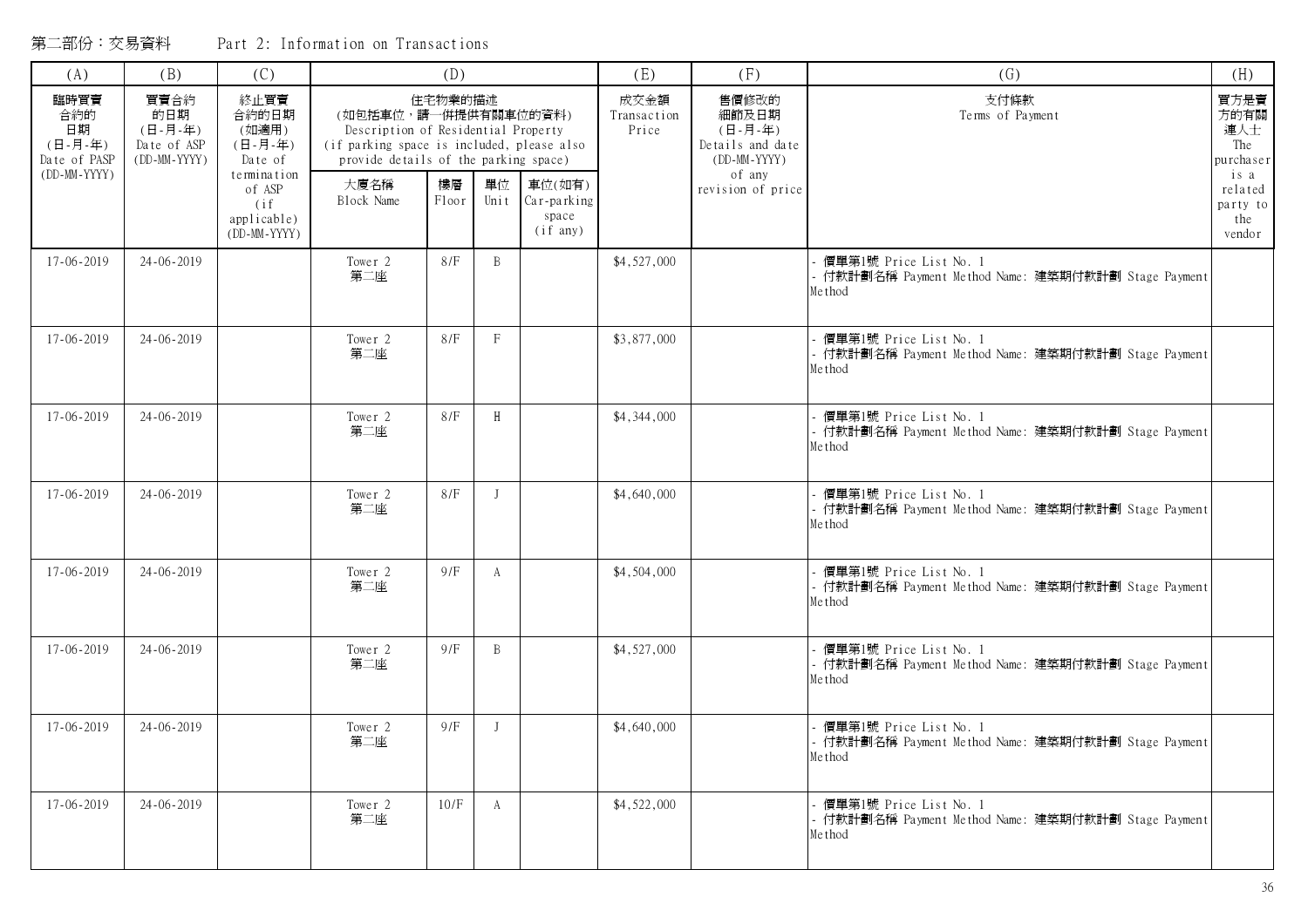| Part 2: Information on Transactions |  |  |  |  |  |  |  |
|-------------------------------------|--|--|--|--|--|--|--|
|-------------------------------------|--|--|--|--|--|--|--|

| (A)                                          | (B)                                                   | (C)                                                            | (D)                                                                                                                                                |             |                | (E)                                             | (F)                          | (G)                                                           | (H)                                                                                       |                                              |
|----------------------------------------------|-------------------------------------------------------|----------------------------------------------------------------|----------------------------------------------------------------------------------------------------------------------------------------------------|-------------|----------------|-------------------------------------------------|------------------------------|---------------------------------------------------------------|-------------------------------------------------------------------------------------------|----------------------------------------------|
| 臨時買賣<br>合約的<br>日期<br>(日-月-年)<br>Date of PASP | 買賣合約<br>的日期<br>(日-月-年)<br>Date of ASP<br>(DD-MM-YYYY) | 終止買賣<br>合約的日期<br>(如適用)<br>(日-月-年)<br>Date of                   | (如包括車位,請一併提供有關車位的資料)<br>Description of Residential Property<br>(if parking space is included, please also<br>provide details of the parking space) | 住宅物業的描述     |                |                                                 | 成交金額<br>Transaction<br>Price | 售價修改的<br>細節及日期<br>(日-月-年)<br>Details and date<br>(DD-MM-YYYY) | 支付條款<br>Terms of Payment                                                                  | 買方是賣<br>方的有關<br>連人士<br>The<br>purchaser      |
| (DD-MM-YYYY)                                 |                                                       | termination<br>of ASP<br>$(i$ f<br>applicable)<br>(DD-MM-YYYY) | 大廈名稱<br>Block Name                                                                                                                                 | 樓層<br>Floor | 單位<br>Unit     | 車位(如有)<br>Car-parking<br>space<br>$(i f \nany)$ |                              | of any<br>revision of price                                   |                                                                                           | is a<br>related<br>party to<br>the<br>vendor |
| 17-06-2019                                   | $24 - 06 - 2019$                                      |                                                                | Tower 2<br>第二座                                                                                                                                     | 10/F        | $\overline{B}$ |                                                 | \$4,545,000                  |                                                               | 價單第1號 Price List No. 1<br>- 付款計劃名稱 Payment Method Name: 建築期付款計劃 Stage Payment<br>Method   |                                              |
| 17-06-2019                                   | 24-06-2019                                            |                                                                | Tower 2<br>第二座                                                                                                                                     | 10/F        | $\mathbf{I}$   |                                                 | \$4,659,000                  |                                                               | - 價單第1號 Price List No. 1<br>- 付款計劃名稱 Payment Method Name: 建築期付款計劃 Stage Payment<br>Method |                                              |
| 17-06-2019                                   | 24-06-2019                                            |                                                                | Tower 2<br>第二座                                                                                                                                     | 11/F        | A              |                                                 | \$4,540,000                  |                                                               | - 價單第1號 Price List No. 1<br>- 付款計劃名稱 Payment Method Name: 建築期付款計劃 Stage Payment<br>Method |                                              |
| 17-06-2019                                   | $24 - 06 - 2019$                                      |                                                                | Tower 2<br>第二座                                                                                                                                     | 11/F        | B              |                                                 | \$4,563,000                  |                                                               | - 價單第1號 Price List No. 1<br>- 付款計劃名稱 Payment Method Name: 建築期付款計劃 Stage Payment<br>Method |                                              |
| 17-06-2019                                   | $24 - 06 - 2019$                                      |                                                                | Tower 2<br>第二座                                                                                                                                     | 12/F        | $\mathbf{A}$   |                                                 | \$4,558,000                  |                                                               | - 價單第1號 Price List No. 1<br>- 付款計劃名稱 Payment Method Name: 建築期付款計劃 Stage Payment<br>Method |                                              |
| 17-06-2019                                   | 24-06-2019                                            |                                                                | Tower 2<br>第二座                                                                                                                                     | 12/F        | F              |                                                 | \$3,925,000                  |                                                               | 價單第1號 Price List No. 1<br>- 付款計劃名稱 Payment Method Name: 建築期付款計劃 Stage Payment<br>Method   |                                              |
| 17-06-2019                                   | 24-06-2019                                            |                                                                | Tower 2<br>第二座                                                                                                                                     | 13/F        | $\mathbf{A}$   |                                                 | \$4,576,000                  |                                                               | - 價單第1號 Price List No. 1<br>- 付款計劃名稱 Payment Method Name: 建築期付款計劃 Stage Payment<br>Method |                                              |
| 17-06-2019                                   | 24-06-2019                                            |                                                                | Tower 2<br>第二座                                                                                                                                     | 13/F        | F              |                                                 | \$3,940,000                  |                                                               | 價單第1號 Price List No. 1<br>- 付款計劃名稱 Payment Method Name: 建築期付款計劃 Stage Payment<br>Method   |                                              |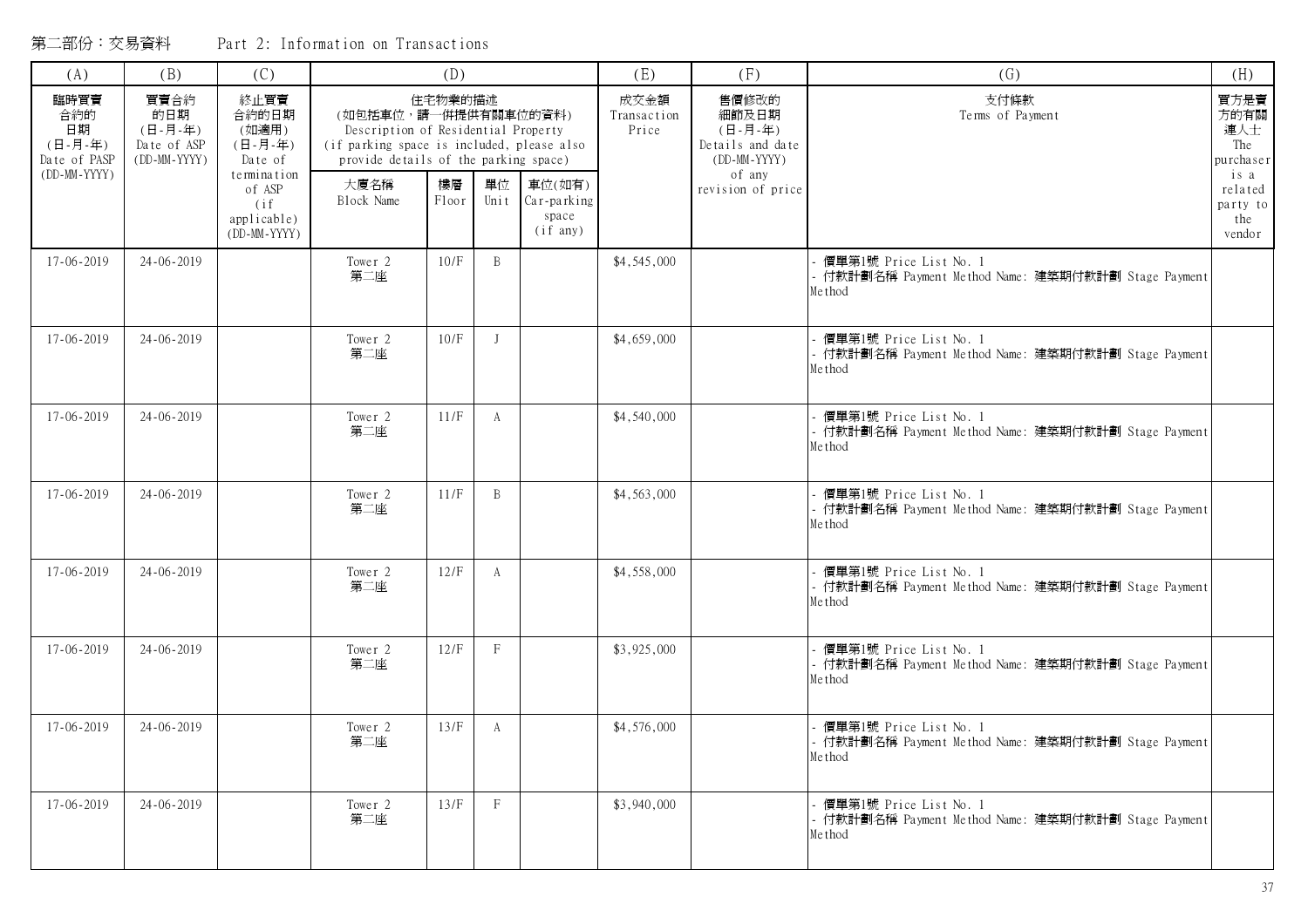| (A)                                                          | (B)                                                   | (C)                                                                                                                                                                                                                          | (D)                       |                              |                                                               | (E)                                             | (F)                                             | (G)                         | (H)                                                                                       |                                      |
|--------------------------------------------------------------|-------------------------------------------------------|------------------------------------------------------------------------------------------------------------------------------------------------------------------------------------------------------------------------------|---------------------------|------------------------------|---------------------------------------------------------------|-------------------------------------------------|-------------------------------------------------|-----------------------------|-------------------------------------------------------------------------------------------|--------------------------------------|
| 臨時買賣<br>合約的<br>日期<br>(日-月-年)<br>Date of PASP<br>(DD-MM-YYYY) | 買賣合約<br>的日期<br>(日-月-年)<br>Date of ASP<br>(DD-MM-YYYY) | 終止買賣<br>住宅物業的描述<br>合約的日期<br>(如包括車位,請一併提供有關車位的資料)<br>(如適用)<br>Description of Residential Property<br>(日-月-年)<br>(if parking space is included, please also<br>provide details of the parking space)<br>Date of<br>termination |                           | 成交金額<br>Transaction<br>Price | 售價修改的<br>細節及日期<br>(日-月-年)<br>Details and date<br>(DD-MM-YYYY) | 支付條款<br>Terms of Payment                        | 買方是賣<br>方的有關<br>連人士<br>The<br>purchaser<br>is a |                             |                                                                                           |                                      |
|                                                              |                                                       | of ASP<br>$(i$ f<br>applicable)<br>(DD-MM-YYYY)                                                                                                                                                                              | 大廈名稱<br>Block Name        | 樓層<br>Floor                  | 單位<br>Unit                                                    | 車位(如有)<br>Car-parking<br>space<br>$(i f \nany)$ |                                                 | of any<br>revision of price |                                                                                           | related<br>party to<br>the<br>vendor |
| 17-06-2019                                                   | 24-06-2019                                            |                                                                                                                                                                                                                              | Tower 2<br>第二座            | 13/F                         | $\mathbf{I}$                                                  |                                                 | \$4,715,000                                     |                             | 價單第1號 Price List No. 1<br>- 付款計劃名稱 Payment Method Name: 建築期付款計劃 Stage Payment<br>Method   |                                      |
| 17-06-2019                                                   | $24 - 06 - 2019$                                      |                                                                                                                                                                                                                              | Tower 2<br>第二座            | 15/F                         | A                                                             |                                                 | \$4,595,000                                     |                             | · 價單第1號 Price List No. 1<br>- 付款計劃名稱 Payment Method Name: 建築期付款計劃 Stage Payment<br>Method |                                      |
| 17-06-2019                                                   | $24 - 06 - 2019$                                      |                                                                                                                                                                                                                              | Tower <sub>2</sub><br>第二座 | 16/F                         | B                                                             |                                                 | \$4,683,000                                     |                             | 價單第1號 Price List No. 1<br>- 付款計劃名稱 Payment Method Name: 建築期付款計劃 Stage Payment<br>Method   |                                      |
| 17-06-2019                                                   | 24-06-2019                                            |                                                                                                                                                                                                                              | Tower <sub>2</sub><br>第二座 | 16/F                         | F                                                             |                                                 | \$4,095,000                                     |                             | 價單第1號 Price List No. 1<br>- 付款計劃名稱 Payment Method Name: 建築期付款計劃 Stage Payment<br>Method   |                                      |
| 17-06-2019                                                   | 24-06-2019                                            |                                                                                                                                                                                                                              | Tower 2<br>第二座            | 17/F                         | A                                                             |                                                 | \$4,679,000                                     |                             | 價單第1號 Price List No. 1<br>- 付款計劃名稱 Payment Method Name: 建築期付款計劃 Stage Payment<br>Method   |                                      |
| 17-06-2019                                                   | 24-06-2019                                            |                                                                                                                                                                                                                              | Tower 2<br>第二座            | 17/F                         | B                                                             |                                                 | \$4,702,000                                     |                             | 價單第1號 Price List No. 1<br>- 付款計劃名稱 Payment Method Name: 建築期付款計劃 Stage Payment<br>Method   |                                      |
| 17-06-2019                                                   | $24 - 06 - 2019$                                      |                                                                                                                                                                                                                              | Tower 2<br>第二座            | 17/F                         | F                                                             |                                                 | \$4,111,000                                     |                             | 價單第1號 Price List No. 1<br>- 付款計劃名稱 Payment Method Name: 建築期付款計劃 Stage Payment<br>Method   |                                      |
| 17-06-2019                                                   | $24 - 06 - 2019$                                      |                                                                                                                                                                                                                              | Tower <sub>2</sub><br>第二座 | 18/F                         | $\mathbf{A}$                                                  |                                                 | \$4,716,000                                     |                             | 價單第1號 Price List No. 1<br>- 付款計劃名稱 Payment Method Name: 建築期付款計劃 Stage Payment<br>Method   |                                      |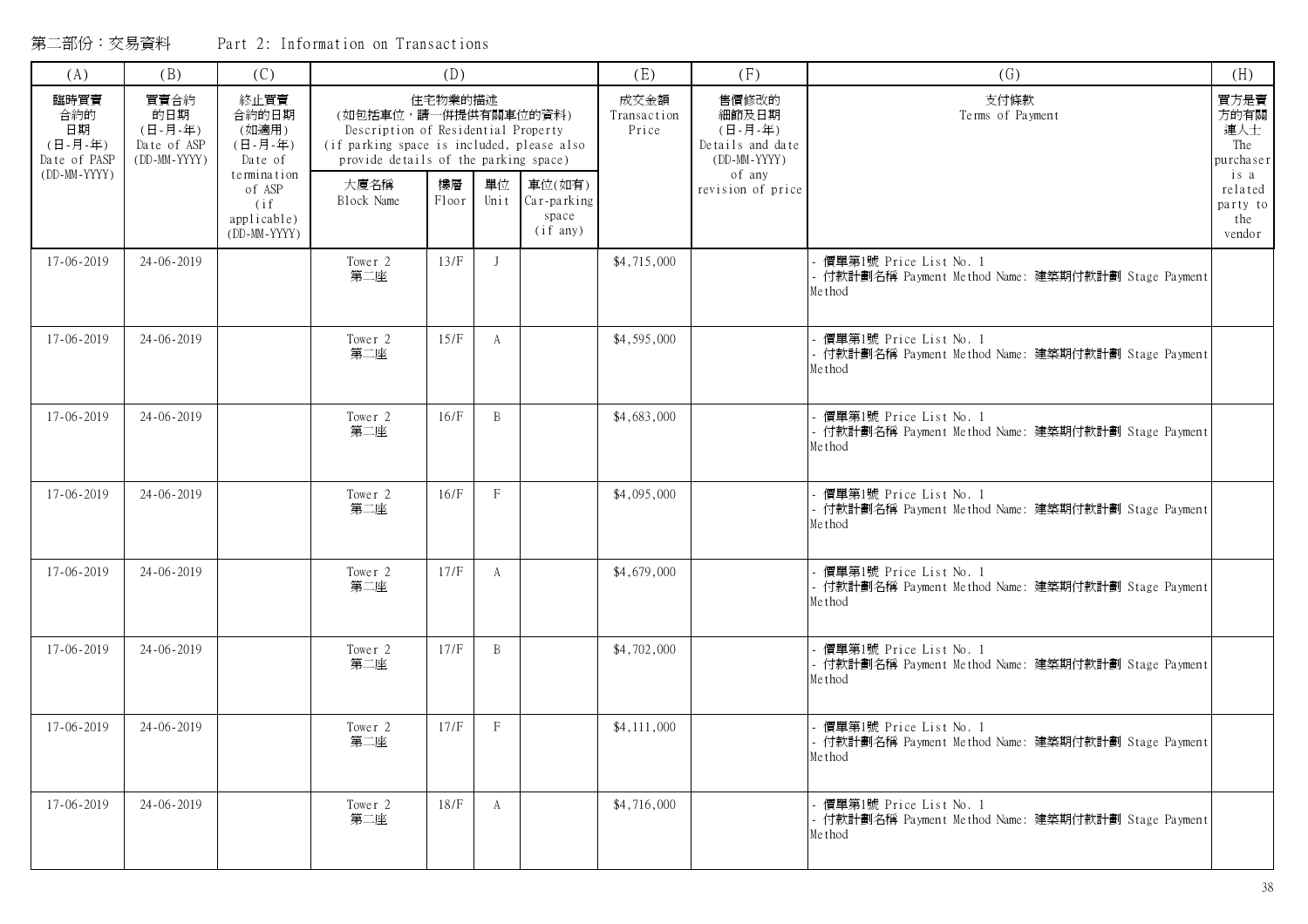| Part 2: Information on Transactions |  |  |  |  |  |  |  |
|-------------------------------------|--|--|--|--|--|--|--|
|-------------------------------------|--|--|--|--|--|--|--|

| (A)                                          | (B)                                                   | (C)                                                            | (D)                                                                                                                                                |             |                | (E)                                             | (F)                          | (G)                                                           | (H)                                                                                       |                                              |
|----------------------------------------------|-------------------------------------------------------|----------------------------------------------------------------|----------------------------------------------------------------------------------------------------------------------------------------------------|-------------|----------------|-------------------------------------------------|------------------------------|---------------------------------------------------------------|-------------------------------------------------------------------------------------------|----------------------------------------------|
| 臨時買賣<br>合約的<br>日期<br>(日-月-年)<br>Date of PASP | 買賣合約<br>的日期<br>(日-月-年)<br>Date of ASP<br>(DD-MM-YYYY) | 終止買賣<br>合約的日期<br>(如適用)<br>(日-月-年)<br>Date of                   | (如包括車位,請一併提供有關車位的資料)<br>Description of Residential Property<br>(if parking space is included, please also<br>provide details of the parking space) | 住宅物業的描述     |                |                                                 | 成交金額<br>Transaction<br>Price | 售價修改的<br>細節及日期<br>(日-月-年)<br>Details and date<br>(DD-MM-YYYY) | 支付條款<br>Terms of Payment                                                                  | 買方是賣<br>方的有關<br>連人士<br>The<br>purchaser      |
| (DD-MM-YYYY)                                 |                                                       | termination<br>of ASP<br>$(i$ f<br>applicable)<br>(DD-MM-YYYY) | 大廈名稱<br>Block Name                                                                                                                                 | 樓層<br>Floor | 單位<br>Unit     | 車位(如有)<br>Car-parking<br>space<br>$(i f \nany)$ |                              | of any<br>revision of price                                   |                                                                                           | is a<br>related<br>party to<br>the<br>vendor |
| 17-06-2019                                   | $24 - 06 - 2019$                                      |                                                                | Tower 2<br>第二座                                                                                                                                     | 18/F        | $\overline{B}$ |                                                 | \$4,741,000                  |                                                               | 價單第1號 Price List No. 1<br>- 付款計劃名稱 Payment Method Name: 建築期付款計劃 Stage Payment<br>Method   |                                              |
| 17-06-2019                                   | $24 - 06 - 2019$                                      |                                                                | Tower 2<br>第二座                                                                                                                                     | 18/F        | F              |                                                 | \$4,144,000                  |                                                               | - 價單第1號 Price List No. 1<br>- 付款計劃名稱 Payment Method Name: 建築期付款計劃 Stage Payment<br>Method |                                              |
| 17-06-2019                                   | 24-06-2019                                            |                                                                | Tower 2<br>第二座                                                                                                                                     | 19/F        | A              |                                                 | \$4,716,000                  |                                                               | - 價單第1號 Price List No. 1<br>- 付款計劃名稱 Payment Method Name: 建築期付款計劃 Stage Payment<br>Method |                                              |
| 17-06-2019                                   | $24 - 06 - 2019$                                      |                                                                | Tower 2<br>第二座                                                                                                                                     | 19/F        | B              |                                                 | \$4,741,000                  |                                                               | - 價單第1號 Price List No. 1<br>- 付款計劃名稱 Payment Method Name: 建築期付款計劃 Stage Payment<br>Method |                                              |
| 17-06-2019                                   | $24 - 06 - 2019$                                      |                                                                | Tower 2<br>第二座                                                                                                                                     | 19/F        | F              |                                                 | \$4,144,000                  |                                                               | - 價單第1號 Price List No. 1<br>- 付款計劃名稱 Payment Method Name: 建築期付款計劃 Stage Payment<br>Method |                                              |
| 17-06-2019                                   | 24-06-2019                                            |                                                                | Tower 2<br>第二座                                                                                                                                     | 20/F        | A              |                                                 | \$4,735,000                  |                                                               | 價單第1號 Price List No. 1<br>- 付款計劃名稱 Payment Method Name: 建築期付款計劃 Stage Payment<br>Method   |                                              |
| 17-06-2019                                   | $24 - 06 - 2019$                                      |                                                                | Tower 2<br>第二座                                                                                                                                     | 20/F        | $\overline{B}$ |                                                 | \$4,759,000                  |                                                               | - 價單第1號 Price List No. 1<br>- 付款計劃名稱 Payment Method Name: 建築期付款計劃 Stage Payment<br>Method |                                              |
| 17-06-2019                                   | 24-06-2019                                            |                                                                | Tower 2<br>第二座                                                                                                                                     | 20/F        | F              |                                                 | \$4,161,000                  |                                                               | 價單第1號 Price List No. 1<br>- 付款計劃名稱 Payment Method Name: 建築期付款計劃 Stage Payment<br>Method   |                                              |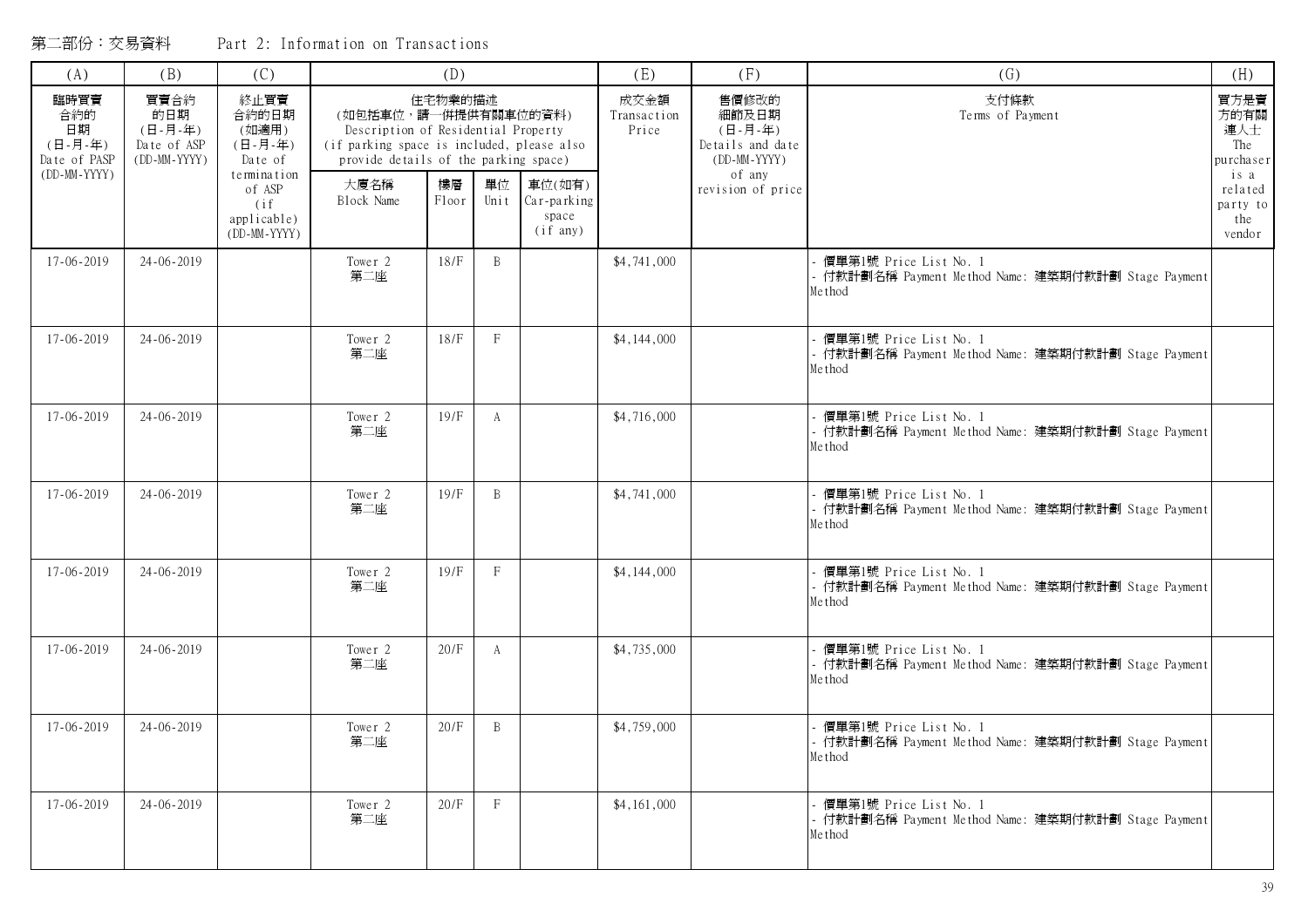| Part 2: Information on Transactions |  |  |  |  |  |  |  |
|-------------------------------------|--|--|--|--|--|--|--|
|-------------------------------------|--|--|--|--|--|--|--|

| (A)                                          | (B)                                                   | (C)                                                         | (D)                                                                                                                                                |             |                | (E)                                             | (F)                          | (G)                                                           | (H)                                                                                       |                                              |
|----------------------------------------------|-------------------------------------------------------|-------------------------------------------------------------|----------------------------------------------------------------------------------------------------------------------------------------------------|-------------|----------------|-------------------------------------------------|------------------------------|---------------------------------------------------------------|-------------------------------------------------------------------------------------------|----------------------------------------------|
| 臨時買賣<br>合約的<br>日期<br>(日-月-年)<br>Date of PASP | 買賣合約<br>的日期<br>(日-月-年)<br>Date of ASP<br>(DD-MM-YYYY) | 終止買賣<br>合約的日期<br>(如適用)<br>(日-月-年)<br>Date of<br>termination | (如包括車位,請一併提供有關車位的資料)<br>Description of Residential Property<br>(if parking space is included, please also<br>provide details of the parking space) | 住宅物業的描述     |                |                                                 | 成交金額<br>Transaction<br>Price | 售價修改的<br>細節及日期<br>(日-月-年)<br>Details and date<br>(DD-MM-YYYY) | 支付條款<br>Terms of Payment                                                                  | 買方是賣<br>方的有關<br>連人士<br>The<br>purchaser      |
| (DD-MM-YYYY)                                 |                                                       | of ASP<br>$(i$ f<br>applicable)<br>(DD-MM-YYYY)             | 大廈名稱<br>Block Name                                                                                                                                 | 樓層<br>Floor | 單位<br>Unit     | 車位(如有)<br>Car-parking<br>space<br>$(i f \nany)$ |                              | of any<br>revision of price                                   |                                                                                           | is a<br>related<br>party to<br>the<br>vendor |
| 17-06-2019                                   | 24-06-2019                                            |                                                             | Tower 2<br>第二座                                                                                                                                     | 21/F        | B              |                                                 | \$4,778,000                  |                                                               | 價單第1號 Price List No. 1<br>- 付款計劃名稱 Payment Method Name: 建築期付款計劃 Stage Payment<br>Method   |                                              |
| 17-06-2019                                   | 24-06-2019                                            |                                                             | Tower 2<br>第二座                                                                                                                                     | 21/F        | F              |                                                 | \$4,178,000                  |                                                               | - 價單第1號 Price List No. 1<br>- 付款計劃名稱 Payment Method Name: 建築期付款計劃 Stage Payment<br>Method |                                              |
| 17-06-2019                                   | $24 - 06 - 2019$                                      |                                                             | Tower <sub>2</sub><br>第二座                                                                                                                          | 22/F        | B              |                                                 | \$4,798,000                  |                                                               | - 價單第1號 Price List No. 1<br>- 付款計劃名稱 Payment Method Name: 建築期付款計劃 Stage Payment<br>Method |                                              |
| 17-06-2019                                   | $24 - 06 - 2019$                                      |                                                             | Tower 2<br>第二座                                                                                                                                     | 22/F        | F              |                                                 | \$4,194,000                  |                                                               | - 價單第1號 Price List No. 1<br>- 付款計劃名稱 Payment Method Name: 建築期付款計劃 Stage Payment<br>Method |                                              |
| 17-06-2019                                   | $24 - 06 - 2019$                                      |                                                             | Tower 2<br>第二座                                                                                                                                     | 23/F        | $\overline{B}$ |                                                 | \$4,817,000                  |                                                               | - 價單第1號 Price List No. 1<br>- 付款計劃名稱 Payment Method Name: 建築期付款計劃 Stage Payment<br>Method |                                              |
| $17 - 06 - 2019$                             | $24 - 06 - 2019$                                      |                                                             | Tower 2<br>第二座                                                                                                                                     | 23/F        | F              |                                                 | \$4,211,000                  |                                                               | 價單第1號 Price List No. 1<br>- 付款計劃名稱 Payment Method Name: 建築期付款計劃 Stage Payment<br>Method   |                                              |
| 17-06-2019                                   | $24 - 06 - 2019$                                      |                                                             | Tower 2<br>第二座                                                                                                                                     | 25/F        | $\overline{B}$ |                                                 | \$4,836,000                  |                                                               | - 價單第1號 Price List No. 1<br>- 付款計劃名稱 Payment Method Name: 建築期付款計劃 Stage Payment<br>Method |                                              |
| 17-06-2019                                   | 24-06-2019                                            |                                                             | Tower 2<br>第二座                                                                                                                                     | 25/F        | F              |                                                 | \$4,228,000                  |                                                               | 價單第1號 Price List No. 1<br>- 付款計劃名稱 Payment Method Name: 建築期付款計劃 Stage Payment<br>Method   |                                              |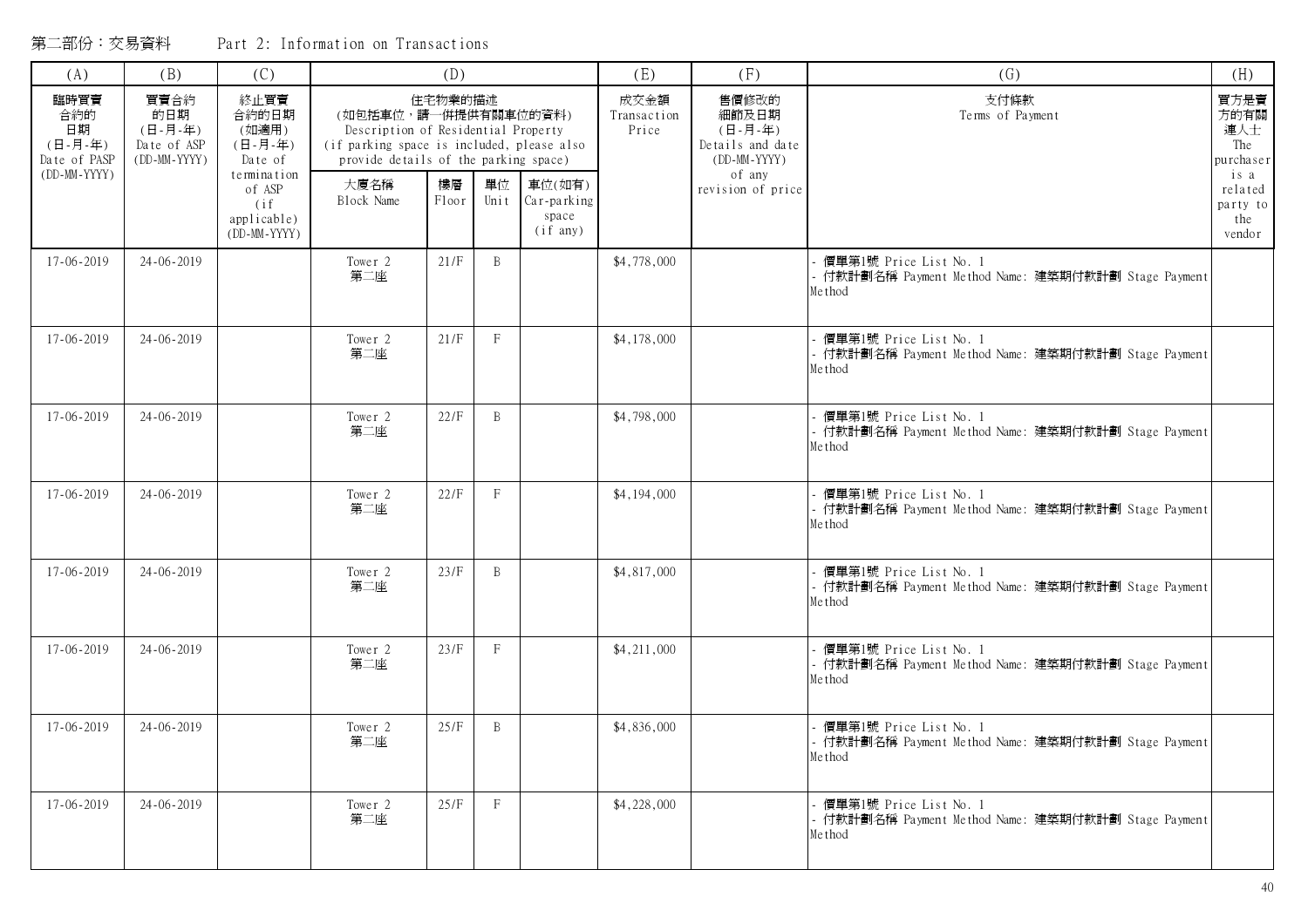| (A)                                                          | (B)                                                   | (C)                                                            | (D)                                                                                                                                                           |             |                              | (E)                                                           | (F)                      | (G)                                     | (H)                                                                                       |                                              |
|--------------------------------------------------------------|-------------------------------------------------------|----------------------------------------------------------------|---------------------------------------------------------------------------------------------------------------------------------------------------------------|-------------|------------------------------|---------------------------------------------------------------|--------------------------|-----------------------------------------|-------------------------------------------------------------------------------------------|----------------------------------------------|
| 臨時買賣<br>合約的<br>日期<br>(日-月-年)<br>Date of PASP<br>(DD-MM-YYYY) | 買賣合約<br>的日期<br>(日-月-年)<br>Date of ASP<br>(DD-MM-YYYY) | 終止買賣<br>合約的日期<br>(如適用)<br>(日-月-年)<br>Date of                   | 住宅物業的描述<br>(如包括車位,請一併提供有關車位的資料)<br>Description of Residential Property<br>(if parking space is included, please also<br>provide details of the parking space) |             | 成交金額<br>Transaction<br>Price | 售價修改的<br>細節及日期<br>(日-月-年)<br>Details and date<br>(DD-MM-YYYY) | 支付條款<br>Terms of Payment | 買方是賣<br>方的有關<br>連人士<br>The<br>purchaser |                                                                                           |                                              |
|                                                              |                                                       | termination<br>of ASP<br>$(i$ f<br>applicable)<br>(DD-MM-YYYY) | 大廈名稱<br>Block Name                                                                                                                                            | 樓層<br>Floor | 單位<br>Unit                   | 車位(如有)<br>Car-parking<br>space<br>(i f any)                   |                          | of any<br>revision of price             |                                                                                           | is a<br>related<br>party to<br>the<br>vendor |
| 17-06-2019                                                   | $24 - 06 - 2019$                                      |                                                                | Tower 2<br>第二座                                                                                                                                                | 27/F        | F                            |                                                               | \$4,262,000              |                                         | - 價單第1號 Price List No. 1<br>- 付款計劃名稱 Payment Method Name: 建築期付款計劃 Stage Payment<br>Method |                                              |
| 17-06-2019                                                   | $24 - 06 - 2019$                                      |                                                                | Tower 2<br>第二座                                                                                                                                                | 28/F        | F                            |                                                               | \$4,296,000              |                                         | - 價單第1號 Price List No. 1<br>- 付款計劃名稱 Payment Method Name: 建築期付款計劃 Stage Payment<br>Method |                                              |
| 17-06-2019                                                   | $24 - 06 - 2019$                                      |                                                                | Tower 2<br>第二座                                                                                                                                                | 29/F        | $\mathbf{B}$                 |                                                               | \$4,914,000              |                                         | 價單第1號 Price List No. 1<br>- 付款計劃名稱 Payment Method Name: 建築期付款計劃 Stage Payment<br>Method   |                                              |
| 17-06-2019                                                   | 24-06-2019                                            |                                                                | Tower <sub>2</sub><br>第二座                                                                                                                                     | 30/F        | $\overline{B}$               |                                                               | \$4,933,000              |                                         | - 價單第1號 Price List No. 1<br>- 付款計劃名稱 Payment Method Name: 建築期付款計劃 Stage Payment<br>Method |                                              |
| 17-06-2019                                                   | 24-06-2019                                            |                                                                | Tower <sub>2</sub><br>第二座                                                                                                                                     | 30/F        | F                            |                                                               | \$4,313,000              |                                         | - 價單第1號 Price List No. 1<br>- 付款計劃名稱 Payment Method Name: 建築期付款計劃 Stage Payment<br>Method |                                              |
| 17-06-2019                                                   | 24-06-2019                                            |                                                                | Tower 2<br>第二座                                                                                                                                                | 31/F        | $\mathbf{B}$                 |                                                               | \$4,953,000              |                                         | - 價單第1號 Price List No. 1<br>- 付款計劃名稱 Payment Method Name: 建築期付款計劃 Stage Payment<br>Method |                                              |
| 17-06-2019                                                   | $24 - 06 - 2019$                                      |                                                                | Tower 2<br>第二座                                                                                                                                                | 31/F        | F                            |                                                               | \$4,331,000              |                                         | - 價單第1號 Price List No. 1<br>- 付款計劃名稱 Payment Method Name: 建築期付款計劃 Stage Payment<br>Method |                                              |
| 17-06-2019                                                   | 24-06-2019                                            |                                                                | Tower 2<br>第二座                                                                                                                                                | 33/F        | F                            |                                                               | \$4,365,000              |                                         | 價單第1號 Price List No. 1<br>- 付款計劃名稱 Payment Method Name: 建築期付款計劃 Stage Payment<br>Method   |                                              |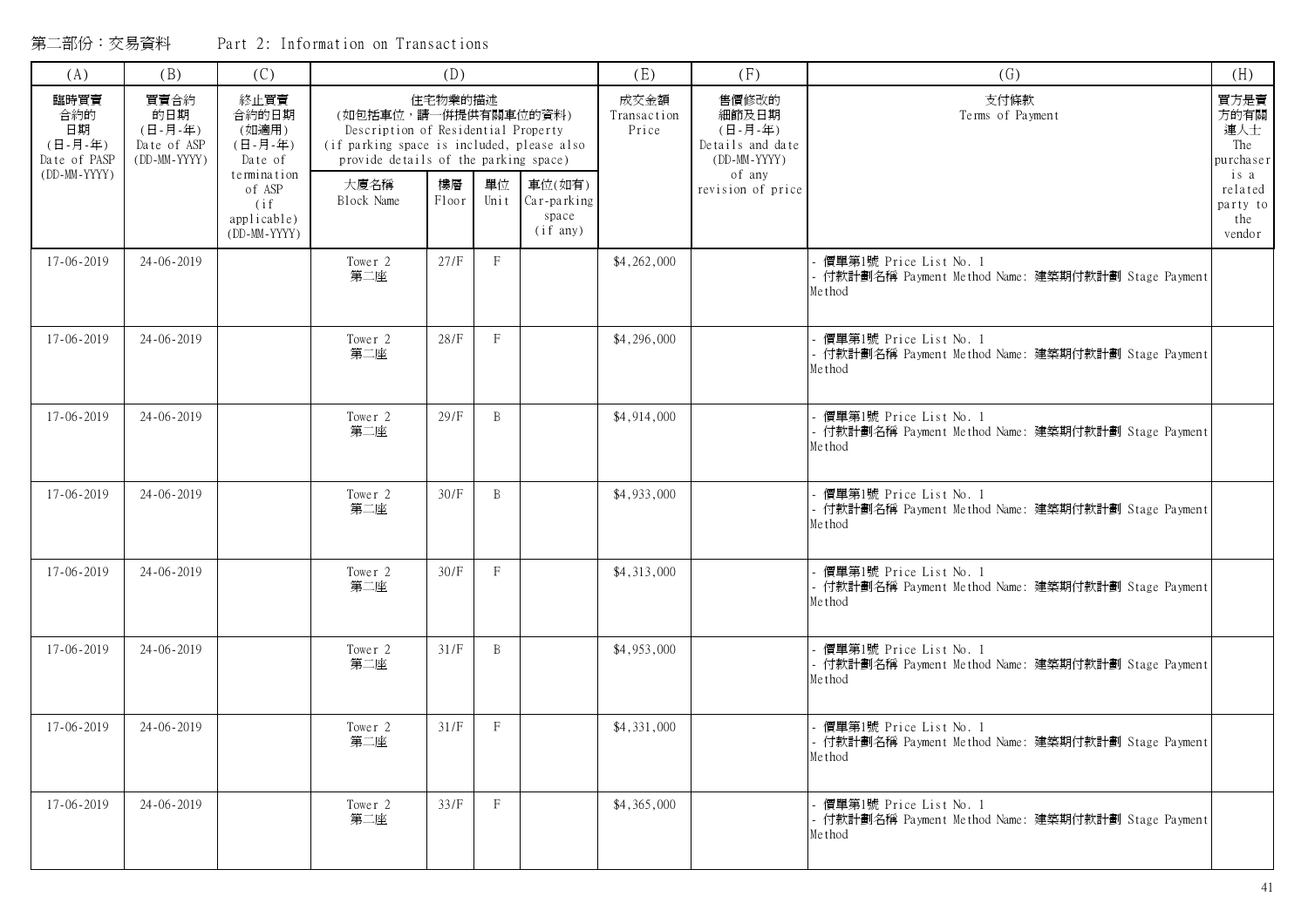| (A)                                          | (B)                                                   | (C)                                                                                                                                                                                                           | (D)                       |                              |                                                                 | (E)                                             | (F)                                     | (G)                         | (H)                                                                                       |                                              |
|----------------------------------------------|-------------------------------------------------------|---------------------------------------------------------------------------------------------------------------------------------------------------------------------------------------------------------------|---------------------------|------------------------------|-----------------------------------------------------------------|-------------------------------------------------|-----------------------------------------|-----------------------------|-------------------------------------------------------------------------------------------|----------------------------------------------|
| 臨時買賣<br>合約的<br>日期<br>(日-月-年)<br>Date of PASP | 買賣合約<br>的日期<br>(日-月-年)<br>Date of ASP<br>(DD-MM-YYYY) | 終止買賣<br>住宅物業的描述<br>合約的日期<br>(如包括車位,請一併提供有關車位的資料)<br>(如適用)<br>Description of Residential Property<br>(日-月-年)<br>(if parking space is included, please also<br>provide details of the parking space)<br>Date of |                           | 成交金額<br>Transaction<br>Price | 售價修改的<br>細節及日期<br>(日-月-年)<br>Details and date<br>$(DD-MM-YYYY)$ | 支付條款<br>Terms of Payment                        | 買方是賣<br>方的有關<br>連人士<br>The<br>purchaser |                             |                                                                                           |                                              |
| (DD-MM-YYYY)                                 |                                                       | termination<br>of ASP<br>$(i$ f<br>applicable)<br>(DD-MM-YYYY)                                                                                                                                                | 大廈名稱<br>Block Name        | 樓層<br>Floor                  | 單位<br>Unit                                                      | 車位(如有)<br>Car-parking<br>space<br>$(i f \nany)$ |                                         | of any<br>revision of price |                                                                                           | is a<br>related<br>party to<br>the<br>vendor |
| 17-06-2019                                   | $24 - 06 - 2019$                                      |                                                                                                                                                                                                               | Tower <sub>2</sub><br>第二座 | 36/F                         | $\overline{B}$                                                  |                                                 | \$5,033,000                             |                             | 價單第1號 Price List No. 1<br>- 付款計劃名稱 Payment Method Name: 建築期付款計劃 Stage Payment<br>Method   |                                              |
| 17-06-2019                                   | $24 - 06 - 2019$                                      |                                                                                                                                                                                                               | Tower <sub>2</sub><br>第二座 | 36/F                         | F                                                               |                                                 | \$4,400,000                             |                             | - 價單第1號 Price List No. 1<br>- 付款計劃名稱 Payment Method Name: 建築期付款計劃 Stage Payment<br>Method |                                              |
| 18-06-2019                                   | $25 - 06 - 2019$                                      |                                                                                                                                                                                                               | Tower 1<br>第一座            | 5/F                          | E                                                               |                                                 | \$3,481,000                             |                             | 價單第1號 Price List No. 1<br>- 付款計劃名稱 Payment Method Name: 建築期付款計劃 Stage Payment<br>Method   |                                              |
| 18-06-2019                                   | $25 - 06 - 2019$                                      |                                                                                                                                                                                                               | Tower 1<br>第一座            | 6/F                          | D                                                               |                                                 | \$3,644,000                             |                             | - 價單第1號 Price List No. 1<br>- 付款計劃名稱 Payment Method Name: 建築期付款計劃 Stage Payment<br>Method |                                              |
| 18-06-2019                                   | $25 - 06 - 2019$                                      |                                                                                                                                                                                                               | Tower 1<br>第一座            | 6/F                          | E                                                               |                                                 | \$3,655,000                             |                             | - 價單第1號 Price List No. 1<br>- 付款計劃名稱 Payment Method Name: 建築期付款計劃 Stage Payment<br>Method |                                              |
| 18-06-2019                                   | $25 - 06 - 2019$                                      |                                                                                                                                                                                                               | Tower 1<br>第一座            | 7/F                          | D                                                               |                                                 | \$3,659,000                             |                             | 價單第1號 Price List No. 1<br>- 付款計劃名稱 Payment Method Name: 建築期付款計劃 Stage Payment<br>Method   |                                              |
| 18-06-2019                                   | $25 - 06 - 2019$                                      |                                                                                                                                                                                                               | Tower 1<br>第一座            | 7/F                          | $\mathbf E$                                                     |                                                 | \$3,670,000                             |                             | - 價單第1號 Price List No. 1<br>- 付款計劃名稱 Payment Method Name: 建築期付款計劃 Stage Payment<br>Method |                                              |
| 18-06-2019                                   | $25 - 06 - 2019$                                      |                                                                                                                                                                                                               | Tower 1<br>第一座            | 8/F                          | D                                                               |                                                 | \$3,688,000                             |                             | 價單第1號 Price List No. 1<br>- 付款計劃名稱 Payment Method Name: 建築期付款計劃 Stage Payment<br>Method   |                                              |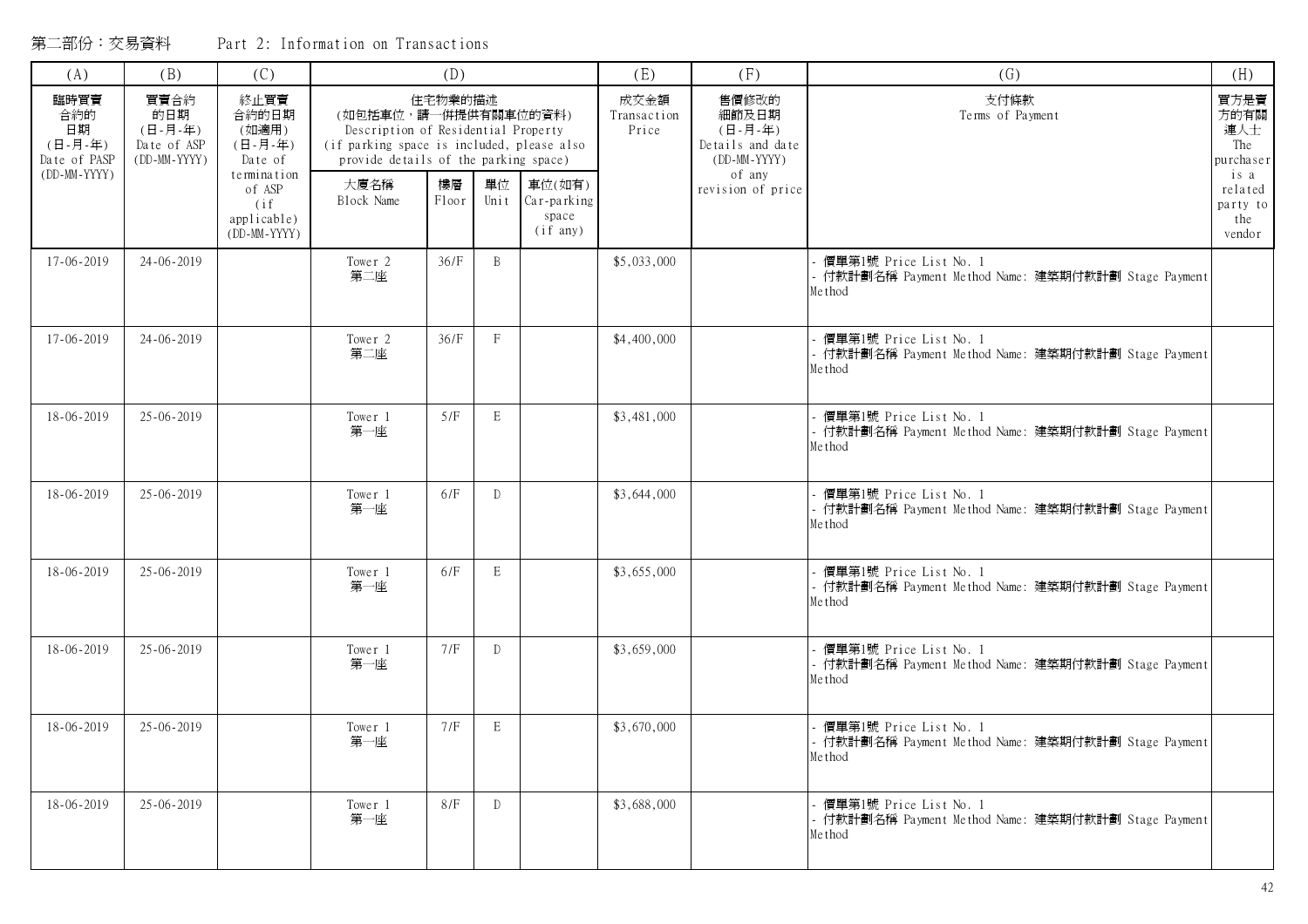| Part 2: Information on Transactions |
|-------------------------------------|
|-------------------------------------|

| (A)                                          | (B)                                                   | (C)                                                         |                                                                                                                                                    | (D)         |              |                                                       | (E)                          | (F)                                                             | (G)                                                                                       | (H)                                          |
|----------------------------------------------|-------------------------------------------------------|-------------------------------------------------------------|----------------------------------------------------------------------------------------------------------------------------------------------------|-------------|--------------|-------------------------------------------------------|------------------------------|-----------------------------------------------------------------|-------------------------------------------------------------------------------------------|----------------------------------------------|
| 臨時買賣<br>合約的<br>日期<br>(日-月-年)<br>Date of PASP | 買賣合約<br>的日期<br>(日-月-年)<br>Date of ASP<br>(DD-MM-YYYY) | 終止買賣<br>合約的日期<br>(如適用)<br>(日-月-年)<br>Date of                | (如包括車位,請一併提供有關車位的資料)<br>Description of Residential Property<br>(if parking space is included, please also<br>provide details of the parking space) | 住宅物業的描述     |              |                                                       | 成交金額<br>Transaction<br>Price | 售價修改的<br>細節及日期<br>(日-月-年)<br>Details and date<br>$(DD-MM-YYYY)$ | 支付條款<br>Terms of Payment                                                                  | 買方是賣<br>方的有關<br>連人士<br>The<br>purchaser      |
| (DD-MM-YYYY)                                 |                                                       | termination<br>of ASP<br>(i)<br>applicable)<br>(DD-MM-YYYY) | 大廈名稱<br>Block Name                                                                                                                                 | 樓層<br>Floor | 單位<br>Unit   | 車位(如有)<br>Car-parking<br>space<br>$(i f \text{ any})$ |                              | of any<br>revision of price                                     |                                                                                           | is a<br>related<br>party to<br>the<br>vendor |
| 18-06-2019                                   | $25 - 06 - 2019$                                      |                                                             | Tower 1<br>第一座                                                                                                                                     | 8/F         | $\,$ E       |                                                       | \$3,700,000                  |                                                                 | 價單第1號 Price List No. 1<br>- 付款計劃名稱 Payment Method Name: 建築期付款計劃 Stage Payment<br>Method   |                                              |
| 18-06-2019                                   | $25 - 06 - 2019$                                      |                                                             | Tower 1<br>第一座                                                                                                                                     | 9/F         | $\mathbb{D}$ |                                                       | \$3,688,000                  |                                                                 | - 價單第1號 Price List No. 1<br>- 付款計劃名稱 Payment Method Name: 建築期付款計劃 Stage Payment<br>Method |                                              |
| $18 - 06 - 2019$                             | $25 - 06 - 2019$                                      |                                                             | Tower 1<br>第一座                                                                                                                                     | 9/F         | E            |                                                       | \$3,700,000                  |                                                                 | - 價單第1號 Price List No. 1<br>- 付款計劃名稱 Payment Method Name: 建築期付款計劃 Stage Payment<br>Method |                                              |
| 18-06-2019                                   | $25 - 06 - 2019$                                      |                                                             | Tower 1<br>第一座                                                                                                                                     | 10/F        | E            |                                                       | \$3,714,000                  |                                                                 | - 價單第1號 Price List No. 1<br>- 付款計劃名稱 Payment Method Name: 建築期付款計劃 Stage Payment<br>Method |                                              |
| 18-06-2019                                   | $25 - 06 - 2019$                                      |                                                             | Tower 1<br>第一座                                                                                                                                     | 11/F        | E            |                                                       | \$3,729,000                  |                                                                 | - 價單第1號 Price List No. 1<br>- 付款計劃名稱 Payment Method Name: 建築期付款計劃 Stage Payment<br>Method |                                              |
| $18 - 06 - 2019$                             | $25 - 06 - 2019$                                      |                                                             | Tower 1<br>第一座                                                                                                                                     | 12/F        | E            |                                                       | \$3,744,000                  |                                                                 | - 價單第1號 Price List No. 1<br>- 付款計劃名稱 Payment Method Name: 建築期付款計劃 Stage Payment<br>Method |                                              |
| 18-06-2019                                   | $25 - 06 - 2019$                                      |                                                             | Tower 1<br>第一座                                                                                                                                     | 13/F        | E            |                                                       | \$3,759,000                  |                                                                 | - 價單第1號 Price List No. 1<br>- 付款計劃名稱 Payment Method Name: 建築期付款計劃 Stage Payment<br>Method |                                              |
| 18-06-2019                                   | $25 - 06 - 2019$                                      |                                                             | Tower 1<br>第一座                                                                                                                                     | 16/F        | E            |                                                       | \$3,866,000                  |                                                                 | 價單第1號 Price List No. 1<br>- 付款計劃名稱 Payment Method Name: 建築期付款計劃 Stage Payment<br>Method   |                                              |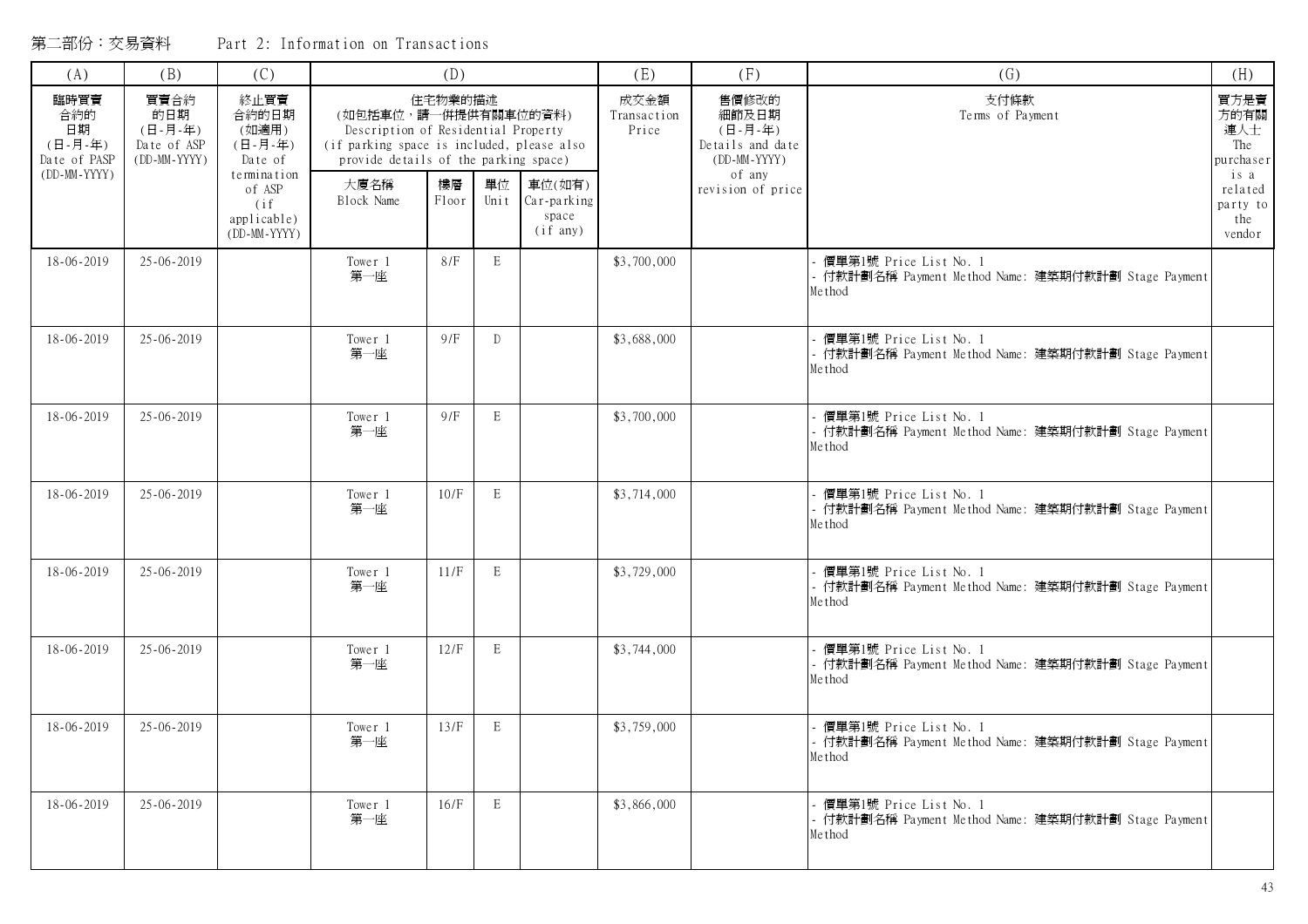| Part 2: Information on Transactions |
|-------------------------------------|
|-------------------------------------|

| (A)                                                          | (B)                                                   | (C)                                                            |                                                                                                                                                    | (D)         |                |                                                 | (E)                          | (F)                                                              | (G)                                                                                     | (H)                                          |
|--------------------------------------------------------------|-------------------------------------------------------|----------------------------------------------------------------|----------------------------------------------------------------------------------------------------------------------------------------------------|-------------|----------------|-------------------------------------------------|------------------------------|------------------------------------------------------------------|-----------------------------------------------------------------------------------------|----------------------------------------------|
| 臨時買賣<br>合約的<br>日期<br>(日-月-年)<br>Date of PASP<br>(DD-MM-YYYY) | 買賣合約<br>的日期<br>(日-月-年)<br>Date of ASP<br>(DD-MM-YYYY) | 終止買賣<br>合約的日期<br>(如適用)<br>(日-月-年)<br>Date of                   | (如包括車位,請一併提供有關車位的資料)<br>Description of Residential Property<br>(if parking space is included, please also<br>provide details of the parking space) | 住宅物業的描述     |                |                                                 | 成交金額<br>Transaction<br>Price | 售價修改的<br>細節及日期<br>(日-月-年)<br>Details and date<br>$(DD-MM-YYYYY)$ | 支付條款<br>Terms of Payment                                                                | 買方是賣<br>方的有關<br>連人士<br>The<br>purchaser      |
|                                                              |                                                       | termination<br>of ASP<br>$(i$ f<br>applicable)<br>(DD-MM-YYYY) | 大廈名稱<br>Block Name                                                                                                                                 | 樓層<br>Floor | 單位<br>Unit     | 車位(如有)<br>Car-parking<br>space<br>$(i f \nany)$ |                              | of any<br>revision of price                                      |                                                                                         | is a<br>related<br>party to<br>the<br>vendor |
| $18 - 06 - 2019$                                             | $25 - 06 - 2019$                                      |                                                                | Tower 1<br>第一座                                                                                                                                     | 17/F        | $\overline{B}$ |                                                 | \$3,544,000                  |                                                                  | 價單第1號 Price List No. 1<br>- 付款計劃名稱 Payment Method Name: 建築期付款計劃 Stage Payment<br>Method |                                              |
| 18-06-2019                                                   | $25 - 06 - 2019$                                      |                                                                | Tower 1<br>第一座                                                                                                                                     | 17/F        | E              |                                                 | \$3,882,000                  |                                                                  | 價單第1號 Price List No. 1<br>- 付款計劃名稱 Payment Method Name: 建築期付款計劃 Stage Payment<br>Method |                                              |
| 18-06-2019                                                   | $25 - 06 - 2019$                                      |                                                                | Tower 1<br>第一座                                                                                                                                     | 18/F        | E              |                                                 | \$3,913,000                  |                                                                  | 價單第1號 Price List No. 1<br>- 付款計劃名稱 Payment Method Name: 建築期付款計劃 Stage Payment<br>Method |                                              |
| $18 - 06 - 2019$                                             | $25 - 06 - 2019$                                      |                                                                | Tower 1<br>第一座                                                                                                                                     | 20/F        | $\overline{B}$ |                                                 | \$3,587,000                  |                                                                  | 價單第1號 Price List No. 1<br>- 付款計劃名稱 Payment Method Name: 建築期付款計劃 Stage Payment<br>Method |                                              |
| 18-06-2019                                                   | $25 - 06 - 2019$                                      |                                                                | Tower 1<br>第一座                                                                                                                                     | 20/F        | D              |                                                 | \$3,957,000                  |                                                                  | 價單第1號 Price List No. 1<br>- 付款計劃名稱 Payment Method Name: 建築期付款計劃 Stage Payment<br>Method |                                              |
| $18 - 06 - 2019$                                             | $25 - 06 - 2019$                                      |                                                                | Tower 1<br>第一座                                                                                                                                     | 20/F        | E              |                                                 | \$3,969,000                  |                                                                  | 價單第1號 Price List No. 1<br>- 付款計劃名稱 Payment Method Name: 建築期付款計劃 Stage Payment<br>Method |                                              |
| 18-06-2019                                                   | $25 - 06 - 2019$                                      |                                                                | Tower 1<br>第一座                                                                                                                                     | 25/F        | $\mathcal{C}$  |                                                 | \$3,502,000                  |                                                                  | 價單第1號 Price List No. 1<br>- 付款計劃名稱 Payment Method Name: 建築期付款計劃 Stage Payment<br>Method |                                              |
| 18-06-2019                                                   | $25 - 06 - 2019$                                      |                                                                | Tower 1<br>第一座                                                                                                                                     | 26/F        | $\mathcal{C}$  |                                                 | \$3,517,000                  |                                                                  | 價單第1號 Price List No. 1<br>- 付款計劃名稱 Payment Method Name: 建築期付款計劃 Stage Payment<br>Method |                                              |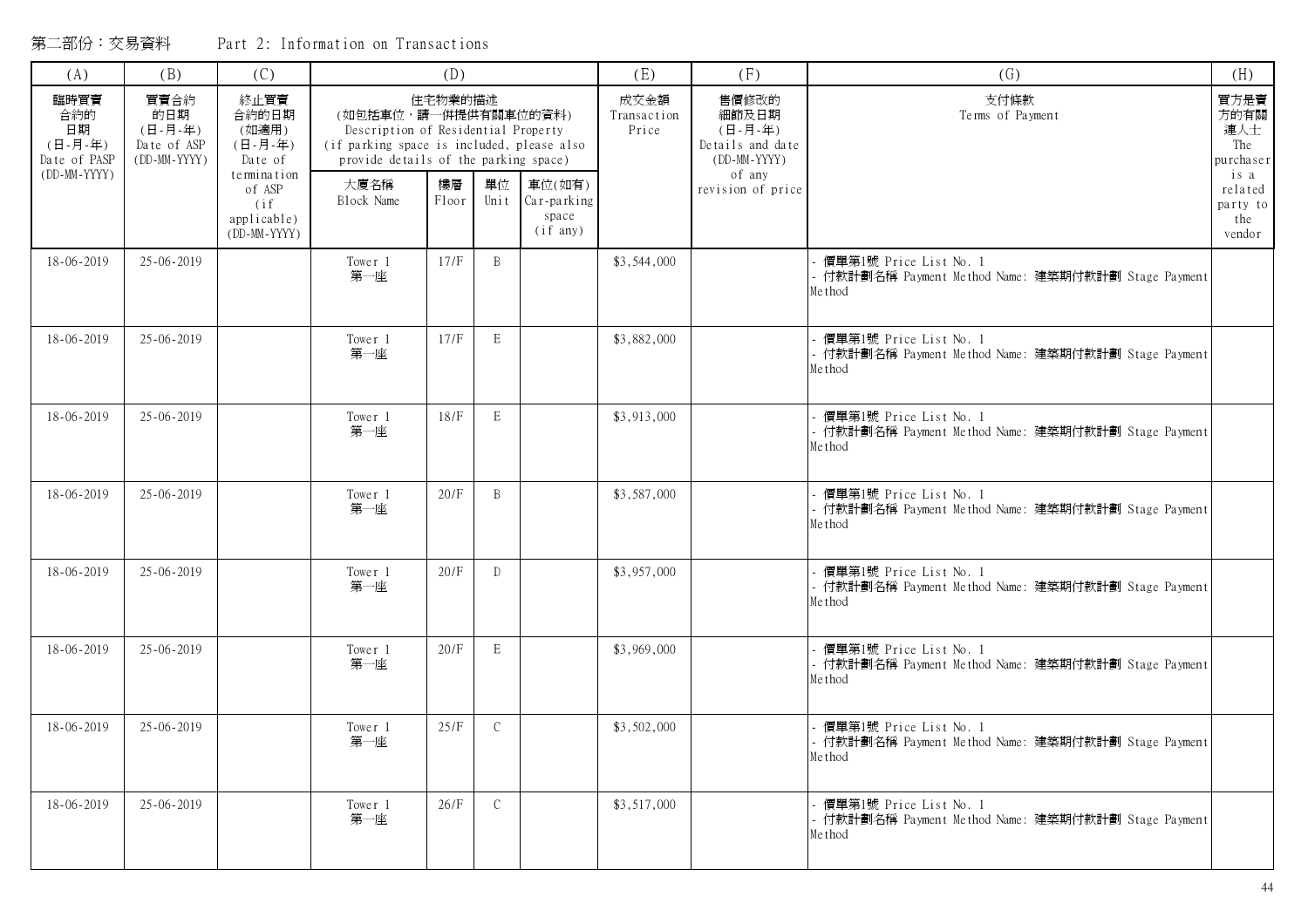|  |  | Part 2: Information on Transactions |  |  |
|--|--|-------------------------------------|--|--|
|--|--|-------------------------------------|--|--|

| (A)                                          | (B)                                                   | (C)                                                            |                                                                                                                                                    | (D)         |                |                                                 | (E)                          | (F)                                                           | (G)                                                                                       | (H)                                          |
|----------------------------------------------|-------------------------------------------------------|----------------------------------------------------------------|----------------------------------------------------------------------------------------------------------------------------------------------------|-------------|----------------|-------------------------------------------------|------------------------------|---------------------------------------------------------------|-------------------------------------------------------------------------------------------|----------------------------------------------|
| 臨時買賣<br>合約的<br>日期<br>(日-月-年)<br>Date of PASP | 買賣合約<br>的日期<br>(日-月-年)<br>Date of ASP<br>(DD-MM-YYYY) | 終止買賣<br>合約的日期<br>(如適用)<br>(日-月-年)<br>Date of                   | (如包括車位,請一併提供有關車位的資料)<br>Description of Residential Property<br>(if parking space is included, please also<br>provide details of the parking space) | 住宅物業的描述     |                |                                                 | 成交金額<br>Transaction<br>Price | 售價修改的<br>細節及日期<br>(日-月-年)<br>Details and date<br>(DD-MM-YYYY) | 支付條款<br>Terms of Payment                                                                  | 買方是賣<br>方的有關<br>連人士<br>The<br>purchaser      |
| (DD-MM-YYYY)                                 |                                                       | termination<br>of ASP<br>$(i$ f<br>applicable)<br>(DD-MM-YYYY) | 大廈名稱<br>Block Name                                                                                                                                 | 樓層<br>Floor | 單位<br>Unit     | 車位(如有)<br>Car-parking<br>space<br>$(i f \nany)$ |                              | of any<br>revision of price                                   |                                                                                           | is a<br>related<br>party to<br>the<br>vendor |
| $18 - 06 - 2019$                             | $25 - 06 - 2019$                                      |                                                                | Tower 1<br>第一座                                                                                                                                     | 27/F        | $\mathcal{C}$  |                                                 | \$3,531,000                  |                                                               | 價單第1號 Price List No. 1<br>- 付款計劃名稱 Payment Method Name: 建築期付款計劃 Stage Payment<br>Method   |                                              |
| 18-06-2019                                   | $25 - 06 - 2019$                                      |                                                                | Tower 1<br>第一座                                                                                                                                     | 28/F        | $\overline{B}$ |                                                 | \$3,703,000                  |                                                               | - 價單第1號 Price List No. 1<br>- 付款計劃名稱 Payment Method Name: 建築期付款計劃 Stage Payment<br>Method |                                              |
| 18-06-2019                                   | $25 - 06 - 2019$                                      |                                                                | Tower 1<br>第一座                                                                                                                                     | 28/F        | $\mathcal{C}$  |                                                 | \$3,559,000                  |                                                               | - 價單第1號 Price List No. 1<br>- 付款計劃名稱 Payment Method Name: 建築期付款計劃 Stage Payment<br>Method |                                              |
| 18-06-2019                                   | $25 - 06 - 2019$                                      |                                                                | Tower 1<br>第一座                                                                                                                                     | 29/F        | B              |                                                 | \$3,703,000                  |                                                               | - 價單第1號 Price List No. 1<br>- 付款計劃名稱 Payment Method Name: 建築期付款計劃 Stage Payment<br>Method |                                              |
| 18-06-2019                                   | $25 - 06 - 2019$                                      |                                                                | Tower 1<br>第一座                                                                                                                                     | 29/F        | $\mathcal{C}$  |                                                 | \$3,559,000                  |                                                               | - 價單第1號 Price List No. 1<br>- 付款計劃名稱 Payment Method Name: 建築期付款計劃 Stage Payment<br>Method |                                              |
| 18-06-2019                                   | $25 - 06 - 2019$                                      |                                                                | Tower 1<br>第一座                                                                                                                                     | 30/F        | B              |                                                 | \$3,718,000                  |                                                               | 價單第1號 Price List No. 1<br>- 付款計劃名稱 Payment Method Name: 建築期付款計劃 Stage Payment<br>Method   |                                              |
| 18-06-2019                                   | $25 - 06 - 2019$                                      |                                                                | Tower 1<br>第一座                                                                                                                                     | 30/F        | $\mathcal{C}$  |                                                 | \$3,573,000                  |                                                               | - 價單第1號 Price List No. 1<br>- 付款計劃名稱 Payment Method Name: 建築期付款計劃 Stage Payment<br>Method |                                              |
| 18-06-2019                                   | $25 - 06 - 2019$                                      |                                                                | Tower 1<br>第一座                                                                                                                                     | 31/F        | $\overline{B}$ |                                                 | \$3,733,000                  |                                                               | 價單第1號 Price List No. 1<br>- 付款計劃名稱 Payment Method Name: 建築期付款計劃 Stage Payment<br>Method   |                                              |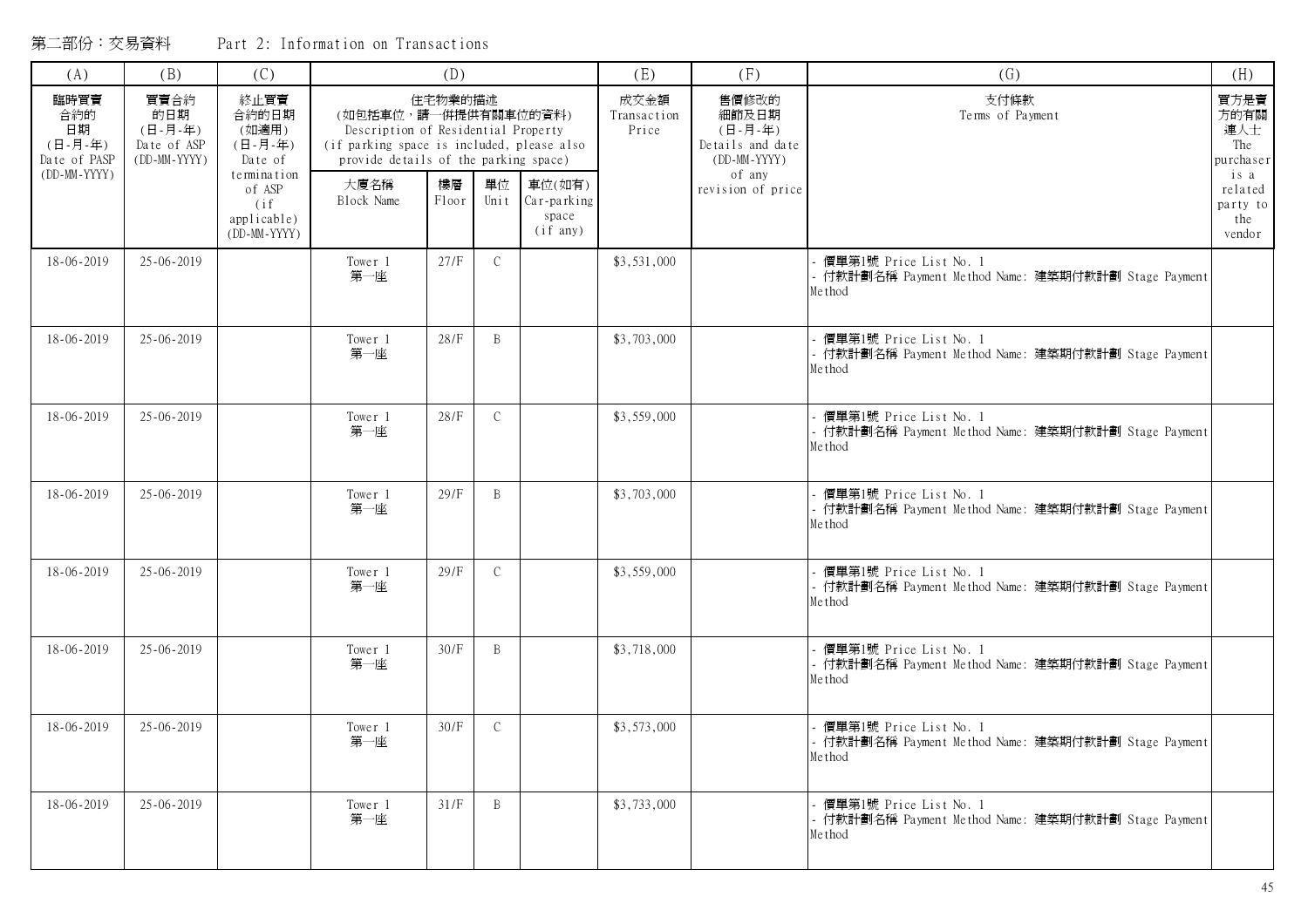| Part 2: Information on Transactions |
|-------------------------------------|
|-------------------------------------|

| (A)                                          | (B)                                                   | (C)                                                         |                                                                                                                                                    | (D)         |                |                                                 | (E)                          | (F)                                                           | (G)                                                                                       | (H)                                          |
|----------------------------------------------|-------------------------------------------------------|-------------------------------------------------------------|----------------------------------------------------------------------------------------------------------------------------------------------------|-------------|----------------|-------------------------------------------------|------------------------------|---------------------------------------------------------------|-------------------------------------------------------------------------------------------|----------------------------------------------|
| 臨時買賣<br>合約的<br>日期<br>(日-月-年)<br>Date of PASP | 買賣合約<br>的日期<br>(日-月-年)<br>Date of ASP<br>(DD-MM-YYYY) | 終止買賣<br>合約的日期<br>(如適用)<br>(日-月-年)<br>Date of<br>termination | (如包括車位,請一併提供有關車位的資料)<br>Description of Residential Property<br>(if parking space is included, please also<br>provide details of the parking space) | 住宅物業的描述     |                |                                                 | 成交金額<br>Transaction<br>Price | 售價修改的<br>細節及日期<br>(日-月-年)<br>Details and date<br>(DD-MM-YYYY) | 支付條款<br>Terms of Payment                                                                  | 買方是賣<br>方的有關<br>連人士<br>The<br>purchaser      |
| (DD-MM-YYYY)                                 |                                                       | of ASP<br>$(i$ f<br>applicable)<br>(DD-MM-YYYY)             | 大廈名稱<br>Block Name                                                                                                                                 | 樓層<br>Floor | 單位<br>Unit     | 車位(如有)<br>Car-parking<br>space<br>$(i f \nany)$ |                              | of any<br>revision of price                                   |                                                                                           | is a<br>related<br>party to<br>the<br>vendor |
| 18-06-2019                                   | $25 - 06 - 2019$                                      |                                                             | Tower 1<br>第一座                                                                                                                                     | 31/F        | $\mathcal{C}$  |                                                 | \$3,587,000                  |                                                               | 價單第1號 Price List No. 1<br>- 付款計劃名稱 Payment Method Name: 建築期付款計劃 Stage Payment<br>Method   |                                              |
| 18-06-2019                                   | $25 - 06 - 2019$                                      |                                                             | Tower 1<br>第一座                                                                                                                                     | 32/F        | $\overline{B}$ |                                                 | \$3,748,000                  |                                                               | - 價單第1號 Price List No. 1<br>- 付款計劃名稱 Payment Method Name: 建築期付款計劃 Stage Payment<br>Method |                                              |
| 18-06-2019                                   | $25 - 06 - 2019$                                      |                                                             | Tower 1<br>第一座                                                                                                                                     | 32/F        | $\mathcal{C}$  |                                                 | \$3,602,000                  |                                                               | - 價單第1號 Price List No. 1<br>- 付款計劃名稱 Payment Method Name: 建築期付款計劃 Stage Payment<br>Method |                                              |
| 18-06-2019                                   | $25 - 06 - 2019$                                      |                                                             | Tower 1<br>第一座                                                                                                                                     | 33/F        | $\overline{B}$ |                                                 | \$3,763,000                  |                                                               | - 價單第1號 Price List No. 1<br>- 付款計劃名稱 Payment Method Name: 建築期付款計劃 Stage Payment<br>Method |                                              |
| 18-06-2019                                   | $25 - 06 - 2019$                                      |                                                             | Tower 1<br>第一座                                                                                                                                     | 33/F        | $\mathcal{C}$  |                                                 | \$3,616,000                  |                                                               | - 價單第1號 Price List No. 1<br>- 付款計劃名稱 Payment Method Name: 建築期付款計劃 Stage Payment<br>Method |                                              |
| 18-06-2019                                   | $25 - 06 - 2019$                                      |                                                             | Tower 1<br>第一座                                                                                                                                     | 35/F        | $\overline{B}$ |                                                 | \$3,778,000                  |                                                               | 價單第1號 Price List No. 1<br>- 付款計劃名稱 Payment Method Name: 建築期付款計劃 Stage Payment<br>Method   |                                              |
| 18-06-2019                                   | $25 - 06 - 2019$                                      |                                                             | Tower 1<br>第一座                                                                                                                                     | 35/F        | $\mathcal{C}$  |                                                 | \$3,631,000                  |                                                               | - 價單第1號 Price List No. 1<br>- 付款計劃名稱 Payment Method Name: 建築期付款計劃 Stage Payment<br>Method |                                              |
| 18-06-2019                                   | $25 - 06 - 2019$                                      |                                                             | Tower 1<br>第一座                                                                                                                                     | 36/F        | $\overline{B}$ |                                                 | \$3,793,000                  |                                                               | 價單第1號 Price List No. 1<br>- 付款計劃名稱 Payment Method Name: 建築期付款計劃 Stage Payment<br>Method   |                                              |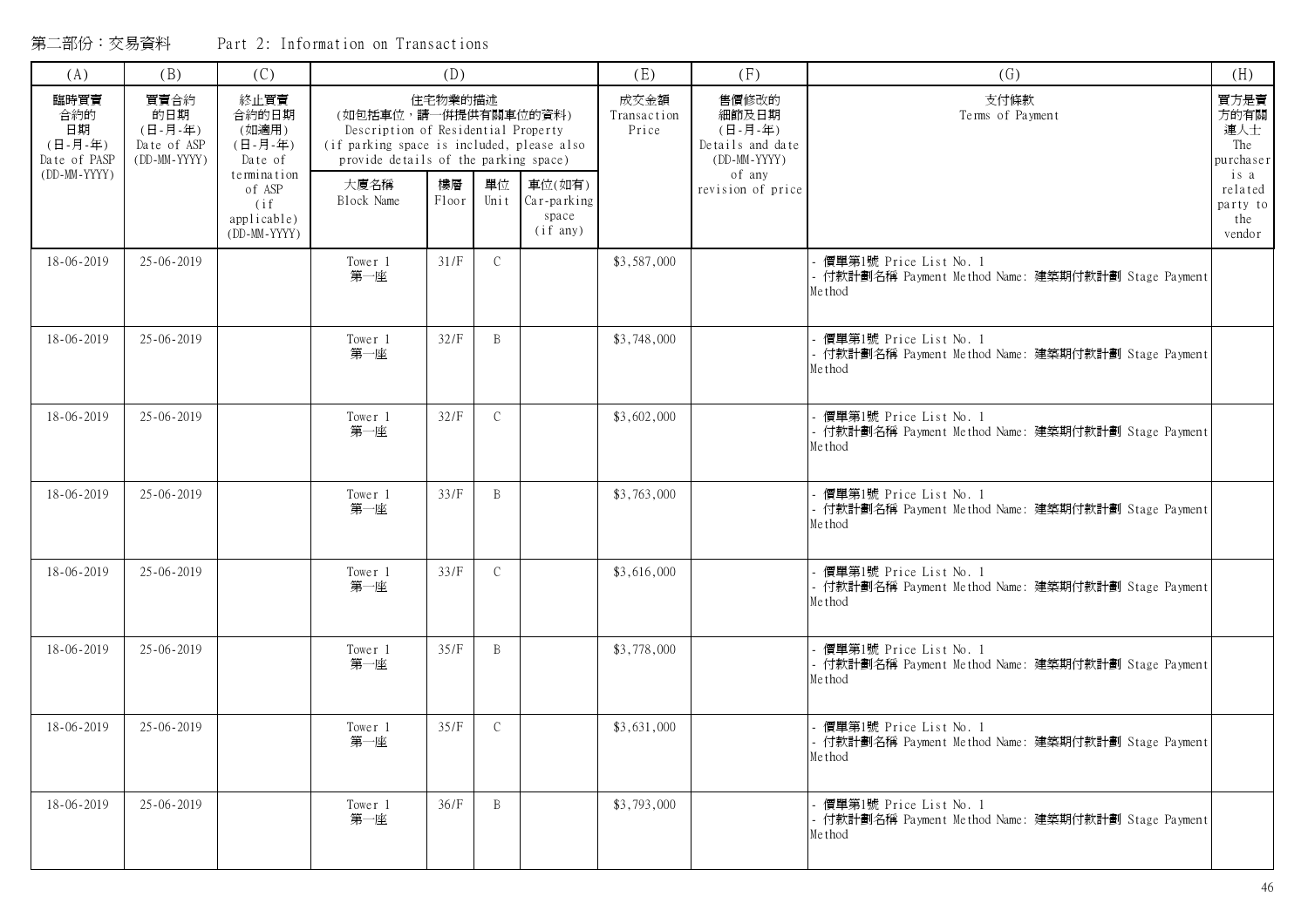|  |  | Part 2: Information on Transactions |  |  |
|--|--|-------------------------------------|--|--|
|--|--|-------------------------------------|--|--|

| (A)                                          | (B)                                                   | (C)                                                         |                                                                                                                                                    | (D)         |             |                                                 | (E)                          | (F)                                                           | (G)                                                                                       | (H)                                          |
|----------------------------------------------|-------------------------------------------------------|-------------------------------------------------------------|----------------------------------------------------------------------------------------------------------------------------------------------------|-------------|-------------|-------------------------------------------------|------------------------------|---------------------------------------------------------------|-------------------------------------------------------------------------------------------|----------------------------------------------|
| 臨時買賣<br>合約的<br>日期<br>(日-月-年)<br>Date of PASP | 買賣合約<br>的日期<br>(日-月-年)<br>Date of ASP<br>(DD-MM-YYYY) | 終止買賣<br>合約的日期<br>(如適用)<br>(日-月-年)<br>Date of<br>termination | (如包括車位,請一併提供有關車位的資料)<br>Description of Residential Property<br>(if parking space is included, please also<br>provide details of the parking space) | 住宅物業的描述     |             |                                                 | 成交金額<br>Transaction<br>Price | 售價修改的<br>細節及日期<br>(日-月-年)<br>Details and date<br>(DD-MM-YYYY) | 支付條款<br>Terms of Payment                                                                  | 買方是賣<br>方的有關<br>連人士<br>The<br>purchaser      |
| (DD-MM-YYYY)                                 |                                                       | of ASP<br>$(i$ f<br>applicable)<br>(DD-MM-YYYY)             | 大廈名稱<br>Block Name                                                                                                                                 | 樓層<br>Floor | 單位<br>Unit  | 車位(如有)<br>Car-parking<br>space<br>$(i f \nany)$ |                              | of any<br>revision of price                                   |                                                                                           | is a<br>related<br>party to<br>the<br>vendor |
| 18-06-2019                                   | $25 - 06 - 2019$                                      |                                                             | Tower 1<br>第一座                                                                                                                                     | 36/F        | C           |                                                 | \$3,646,000                  |                                                               | 價單第1號 Price List No. 1<br>- 付款計劃名稱 Payment Method Name: 建築期付款計劃 Stage Payment<br>Method   |                                              |
| 18-06-2019                                   | $25 - 06 - 2019$                                      |                                                             | Tower 2<br>第二座                                                                                                                                     | 5/F         | $\mathbf E$ |                                                 | \$3,422,000                  |                                                               | - 價單第1號 Price List No. 1<br>- 付款計劃名稱 Payment Method Name: 建築期付款計劃 Stage Payment<br>Method |                                              |
| 18-06-2019                                   | $25 - 06 - 2019$                                      |                                                             | Tower <sub>2</sub><br>第二座                                                                                                                          | 15/F        | D           |                                                 | \$3,517,000                  |                                                               | - 價單第1號 Price List No. 1<br>- 付款計劃名稱 Payment Method Name: 建築期付款計劃 Stage Payment<br>Method |                                              |
| 18-06-2019                                   | $25 - 06 - 2019$                                      |                                                             | Tower 2<br>第二座                                                                                                                                     | 16/F        | E           |                                                 | \$3,531,000                  |                                                               | - 價單第1號 Price List No. 1<br>- 付款計劃名稱 Payment Method Name: 建築期付款計劃 Stage Payment<br>Method |                                              |
| 18-06-2019                                   | $25 - 06 - 2019$                                      |                                                             | Tower 2<br>第二座                                                                                                                                     | 17/F        | E           |                                                 | \$3,545,000                  |                                                               | - 價單第1號 Price List No. 1<br>- 付款計劃名稱 Payment Method Name: 建築期付款計劃 Stage Payment<br>Method |                                              |
| $18 - 06 - 2019$                             | $25 - 06 - 2019$                                      |                                                             | Tower 2<br>第二座                                                                                                                                     | 18/F        | D           |                                                 | \$3,574,000                  |                                                               | 價單第1號 Price List No. 1<br>- 付款計劃名稱 Payment Method Name: 建築期付款計劃 Stage Payment<br>Method   |                                              |
| 18-06-2019                                   | $25 - 06 - 2019$                                      |                                                             | Tower 2<br>第二座                                                                                                                                     | 18/F        | E           |                                                 | \$3,574,000                  |                                                               | - 價單第1號 Price List No. 1<br>- 付款計劃名稱 Payment Method Name: 建築期付款計劃 Stage Payment<br>Method |                                              |
| 18-06-2019                                   | $25 - 06 - 2019$                                      |                                                             | Tower 2<br>第二座                                                                                                                                     | 19/F        | E           |                                                 | \$3,574,000                  |                                                               | 價單第1號 Price List No. 1<br>- 付款計劃名稱 Payment Method Name: 建築期付款計劃 Stage Payment<br>Method   |                                              |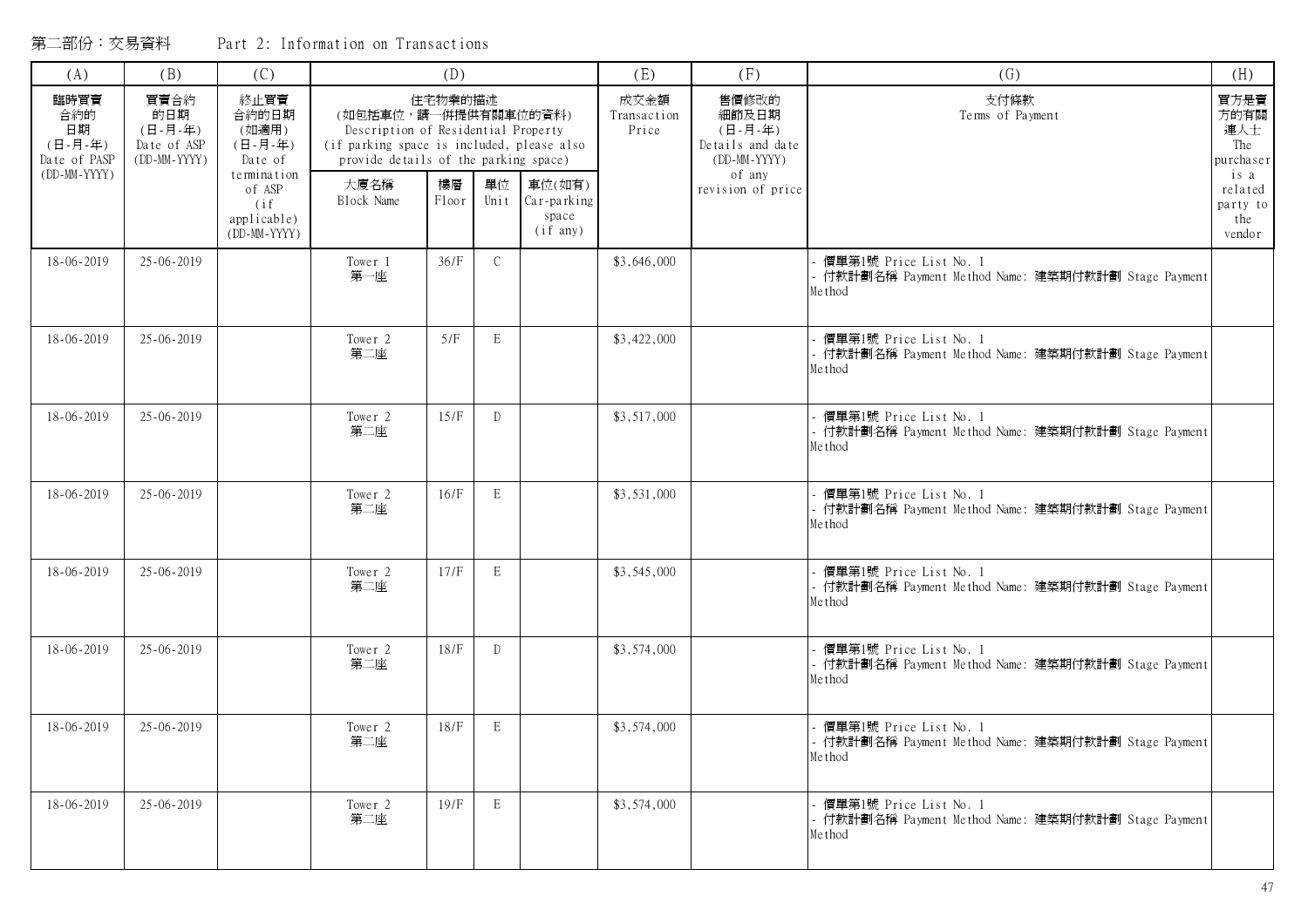| Part 2: Information on Transactions |  |  |  |  |  |  |  |
|-------------------------------------|--|--|--|--|--|--|--|
|-------------------------------------|--|--|--|--|--|--|--|

| (A)                                          | (B)                                                   | (C)                                                         |                                                                                                                                                    | (D)         |              |                                                 | (E)                          | (F)                                                           | (G)                                                                                       | (H)                                          |
|----------------------------------------------|-------------------------------------------------------|-------------------------------------------------------------|----------------------------------------------------------------------------------------------------------------------------------------------------|-------------|--------------|-------------------------------------------------|------------------------------|---------------------------------------------------------------|-------------------------------------------------------------------------------------------|----------------------------------------------|
| 臨時買賣<br>合約的<br>日期<br>(日-月-年)<br>Date of PASP | 買賣合約<br>的日期<br>(日-月-年)<br>Date of ASP<br>(DD-MM-YYYY) | 終止買賣<br>合約的日期<br>(如適用)<br>(日-月-年)<br>Date of<br>termination | (如包括車位,請一併提供有關車位的資料)<br>Description of Residential Property<br>(if parking space is included, please also<br>provide details of the parking space) | 住宅物業的描述     |              |                                                 | 成交金額<br>Transaction<br>Price | 售價修改的<br>細節及日期<br>(日-月-年)<br>Details and date<br>(DD-MM-YYYY) | 支付條款<br>Terms of Payment                                                                  | 買方是賣<br>方的有關<br>連人士<br>The<br>purchaser      |
| (DD-MM-YYYY)                                 |                                                       | of ASP<br>$(i$ f<br>applicable)<br>(DD-MM-YYYY)             | 大廈名稱<br>Block Name                                                                                                                                 | 樓層<br>Floor | 單位<br>Unit   | 車位(如有)<br>Car-parking<br>space<br>$(i f \nany)$ |                              | of any<br>revision of price                                   |                                                                                           | is a<br>related<br>party to<br>the<br>vendor |
| 18-06-2019                                   | $25 - 06 - 2019$                                      |                                                             | Tower 2<br>第二座                                                                                                                                     | 20/F        | E            |                                                 | \$3,589,000                  |                                                               | 價單第1號 Price List No. 1<br>- 付款計劃名稱 Payment Method Name: 建築期付款計劃 Stage Payment<br>Method   |                                              |
| 18-06-2019                                   | $25 - 06 - 2019$                                      |                                                             | Tower 2<br>第二座                                                                                                                                     | 21/F        | $\mathbf E$  |                                                 | \$3,603,000                  |                                                               | - 價單第1號 Price List No. 1<br>- 付款計劃名稱 Payment Method Name: 建築期付款計劃 Stage Payment<br>Method |                                              |
| 18-06-2019                                   | $25 - 06 - 2019$                                      |                                                             | Tower <sub>2</sub><br>第二座                                                                                                                          | 22/F        | D            |                                                 | \$3,617,000                  |                                                               | - 價單第1號 Price List No. 1<br>- 付款計劃名稱 Payment Method Name: 建築期付款計劃 Stage Payment<br>Method |                                              |
| 18-06-2019                                   | $25 - 06 - 2019$                                      |                                                             | Tower 2<br>第二座                                                                                                                                     | 22/F        | E            |                                                 | \$3,617,000                  |                                                               | - 價單第1號 Price List No. 1<br>- 付款計劃名稱 Payment Method Name: 建築期付款計劃 Stage Payment<br>Method |                                              |
| 18-06-2019                                   | $25 - 06 - 2019$                                      |                                                             | Tower 2<br>第二座                                                                                                                                     | 23/F        | D            |                                                 | \$3,632,000                  |                                                               | - 價單第1號 Price List No. 1<br>- 付款計劃名稱 Payment Method Name: 建築期付款計劃 Stage Payment<br>Method |                                              |
| $18 - 06 - 2019$                             | $25 - 06 - 2019$                                      |                                                             | Tower 2<br>第二座                                                                                                                                     | 23/F        | $\mathbf E$  |                                                 | \$3,632,000                  |                                                               | 價單第1號 Price List No. 1<br>- 付款計劃名稱 Payment Method Name: 建築期付款計劃 Stage Payment<br>Method   |                                              |
| 18-06-2019                                   | $25 - 06 - 2019$                                      |                                                             | Tower 2<br>第二座                                                                                                                                     | 25/F        | E            |                                                 | \$3,646,000                  |                                                               | - 價單第1號 Price List No. 1<br>- 付款計劃名稱 Payment Method Name: 建築期付款計劃 Stage Payment<br>Method |                                              |
| 18-06-2019                                   | $25 - 06 - 2019$                                      |                                                             | Tower 2<br>第二座                                                                                                                                     | 26/F        | $\mathbb{D}$ |                                                 | \$3,661,000                  |                                                               | 價單第1號 Price List No. 1<br>- 付款計劃名稱 Payment Method Name: 建築期付款計劃 Stage Payment<br>Method   |                                              |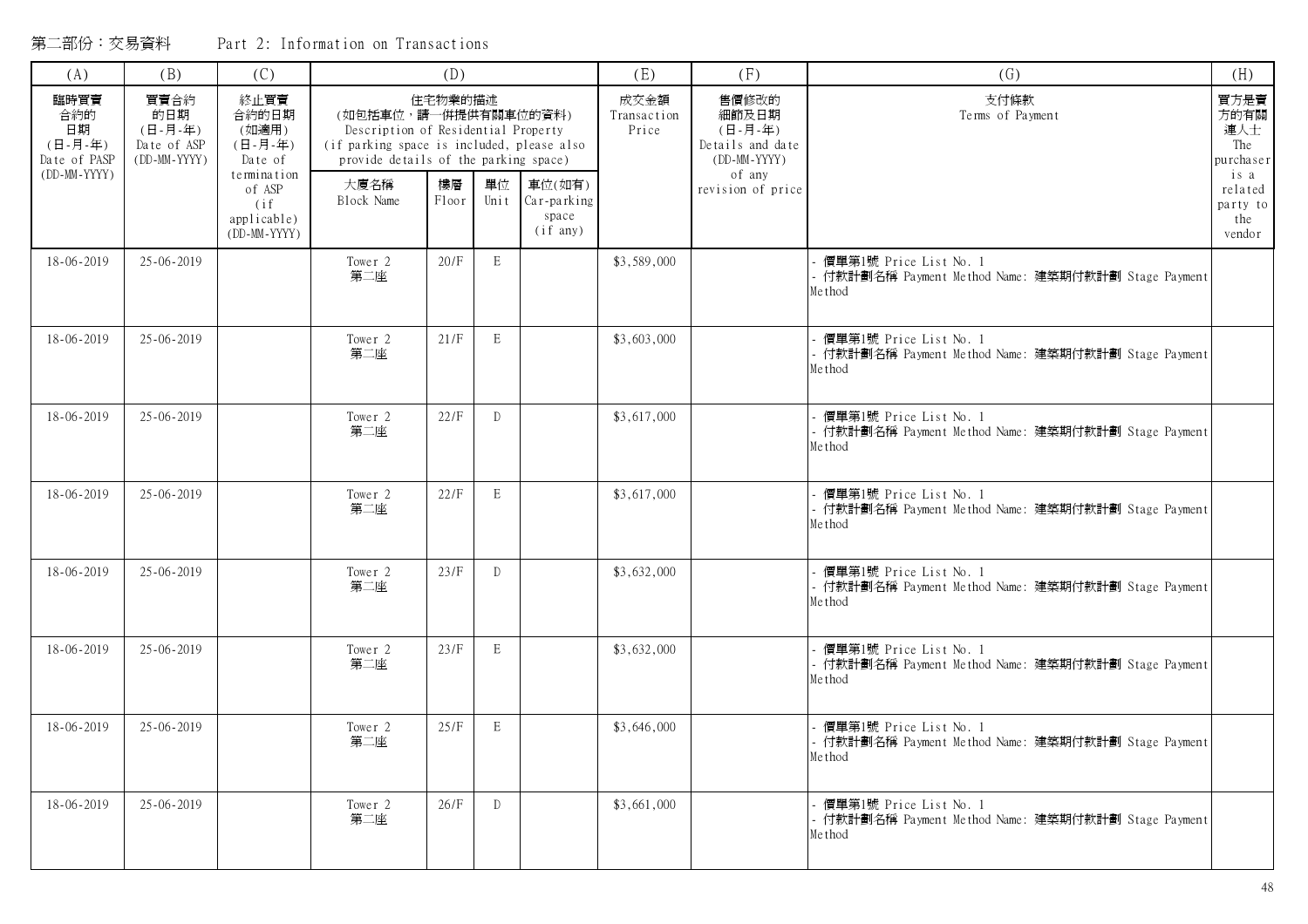| Part 2: Information on Transactions |  |  |  |  |  |  |  |
|-------------------------------------|--|--|--|--|--|--|--|
|-------------------------------------|--|--|--|--|--|--|--|

| (A)                                          | (B)                                                   | (C)                                                            |                                                                                                                                                    | (D)         |              |                                                 | (E)                          | (F)                                                           | (G)                                                                                       | (H)                                          |
|----------------------------------------------|-------------------------------------------------------|----------------------------------------------------------------|----------------------------------------------------------------------------------------------------------------------------------------------------|-------------|--------------|-------------------------------------------------|------------------------------|---------------------------------------------------------------|-------------------------------------------------------------------------------------------|----------------------------------------------|
| 臨時買賣<br>合約的<br>日期<br>(日-月-年)<br>Date of PASP | 買賣合約<br>的日期<br>(日-月-年)<br>Date of ASP<br>(DD-MM-YYYY) | 終止買賣<br>合約的日期<br>(如適用)<br>(日-月-年)<br>Date of                   | (如包括車位,請一併提供有關車位的資料)<br>Description of Residential Property<br>(if parking space is included, please also<br>provide details of the parking space) | 住宅物業的描述     |              |                                                 | 成交金額<br>Transaction<br>Price | 售價修改的<br>細節及日期<br>(日-月-年)<br>Details and date<br>(DD-MM-YYYY) | 支付條款<br>Terms of Payment                                                                  | 買方是賣<br>方的有關<br>連人士<br>The<br>purchaser      |
| (DD-MM-YYYY)                                 |                                                       | termination<br>of ASP<br>$(i$ f<br>applicable)<br>(DD-MM-YYYY) | 大廈名稱<br>Block Name                                                                                                                                 | 樓層<br>Floor | 單位<br>Unit   | 車位(如有)<br>Car-parking<br>space<br>$(i f \nany)$ |                              | of any<br>revision of price                                   |                                                                                           | is a<br>related<br>party to<br>the<br>vendor |
| $18 - 06 - 2019$                             | $25 - 06 - 2019$                                      |                                                                | Tower 2<br>第二座                                                                                                                                     | 26/F        | E            |                                                 | \$3,661,000                  |                                                               | 價單第1號 Price List No. 1<br>- 付款計劃名稱 Payment Method Name: 建築期付款計劃 Stage Payment<br>Method   |                                              |
| 18-06-2019                                   | $25 - 06 - 2019$                                      |                                                                | Tower 2<br>第二座                                                                                                                                     | 27/F        | $\mathbb{D}$ |                                                 | \$3,675,000                  |                                                               | - 價單第1號 Price List No. 1<br>- 付款計劃名稱 Payment Method Name: 建築期付款計劃 Stage Payment<br>Method |                                              |
| 18-06-2019                                   | $25 - 06 - 2019$                                      |                                                                | Tower 2<br>第二座                                                                                                                                     | 27/F        | E            |                                                 | \$3,675,000                  |                                                               | - 價單第1號 Price List No. 1<br>- 付款計劃名稱 Payment Method Name: 建築期付款計劃 Stage Payment<br>Method |                                              |
| 18-06-2019                                   | $25 - 06 - 2019$                                      |                                                                | Tower 2<br>第二座                                                                                                                                     | 28/F        | $\mathbb{D}$ |                                                 | \$3,705,000                  |                                                               | - 價單第1號 Price List No. 1<br>- 付款計劃名稱 Payment Method Name: 建築期付款計劃 Stage Payment<br>Method |                                              |
| 18-06-2019                                   | $25 - 06 - 2019$                                      |                                                                | Tower <sub>2</sub><br>第二座                                                                                                                          | 28/F        | E            |                                                 | \$3,705,000                  |                                                               | - 價單第1號 Price List No. 1<br>- 付款計劃名稱 Payment Method Name: 建築期付款計劃 Stage Payment<br>Method |                                              |
| 18-06-2019                                   | $25 - 06 - 2019$                                      |                                                                | Tower 2<br>第二座                                                                                                                                     | 29/F        | D            |                                                 | \$3,705,000                  |                                                               | 價單第1號 Price List No. 1<br>- 付款計劃名稱 Payment Method Name: 建築期付款計劃 Stage Payment<br>Method   |                                              |
| 18-06-2019                                   | $25 - 06 - 2019$                                      |                                                                | Tower 2<br>第二座                                                                                                                                     | 29/F        | $\mathbf E$  |                                                 | \$3,705,000                  |                                                               | - 價單第1號 Price List No. 1<br>- 付款計劃名稱 Payment Method Name: 建築期付款計劃 Stage Payment<br>Method |                                              |
| 18-06-2019                                   | $25 - 06 - 2019$                                      |                                                                | Tower 2<br>第二座                                                                                                                                     | 30/F        | $\mathbb{D}$ |                                                 | \$3,720,000                  |                                                               | 價單第1號 Price List No. 1<br>- 付款計劃名稱 Payment Method Name: 建築期付款計劃 Stage Payment<br>Method   |                                              |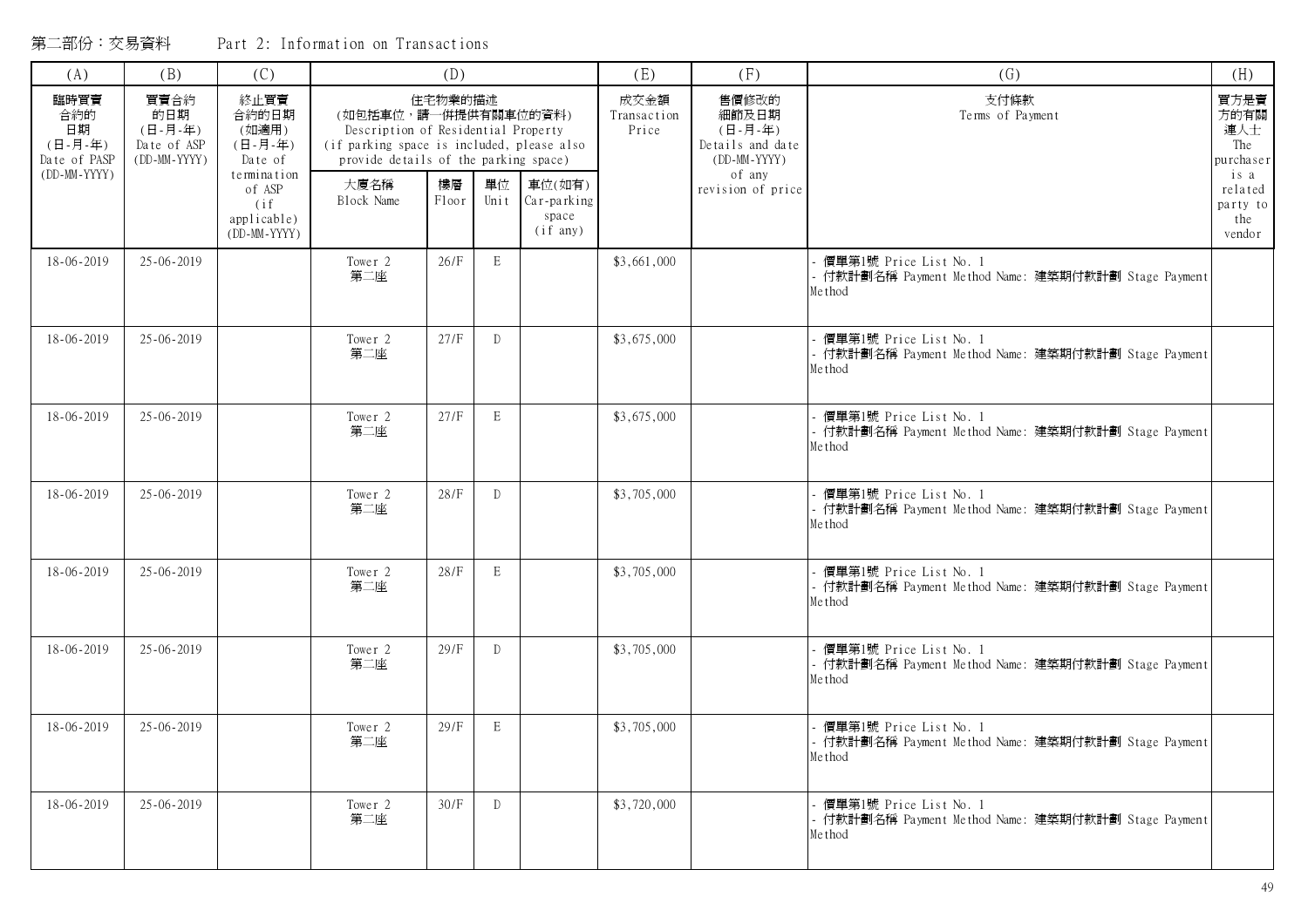| Part 2: Information on Transactions |  |  |  |  |  |  |  |
|-------------------------------------|--|--|--|--|--|--|--|
|-------------------------------------|--|--|--|--|--|--|--|

| (A)                                          | (B)                                                   | (C)                                                            |                                                                                                                                                    | (D)         |              |                                                 | (E)                          | (F)                                                           | (G)                                                                                       | (H)                                          |
|----------------------------------------------|-------------------------------------------------------|----------------------------------------------------------------|----------------------------------------------------------------------------------------------------------------------------------------------------|-------------|--------------|-------------------------------------------------|------------------------------|---------------------------------------------------------------|-------------------------------------------------------------------------------------------|----------------------------------------------|
| 臨時買賣<br>合約的<br>日期<br>(日-月-年)<br>Date of PASP | 買賣合約<br>的日期<br>(日-月-年)<br>Date of ASP<br>(DD-MM-YYYY) | 終止買賣<br>合約的日期<br>(如適用)<br>(日-月-年)<br>Date of                   | (如包括車位,請一併提供有關車位的資料)<br>Description of Residential Property<br>(if parking space is included, please also<br>provide details of the parking space) | 住宅物業的描述     |              |                                                 | 成交金額<br>Transaction<br>Price | 售價修改的<br>細節及日期<br>(日-月-年)<br>Details and date<br>(DD-MM-YYYY) | 支付條款<br>Terms of Payment                                                                  | 買方是賣<br>方的有關<br>連人士<br>The<br>purchaser      |
| (DD-MM-YYYY)                                 |                                                       | termination<br>of ASP<br>$(i$ f<br>applicable)<br>(DD-MM-YYYY) | 大廈名稱<br>Block Name                                                                                                                                 | 樓層<br>Floor | 單位<br>Unit   | 車位(如有)<br>Car-parking<br>space<br>$(i f \nany)$ |                              | of any<br>revision of price                                   |                                                                                           | is a<br>related<br>party to<br>the<br>vendor |
| $18 - 06 - 2019$                             | $25 - 06 - 2019$                                      |                                                                | Tower 2<br>第二座                                                                                                                                     | 30/F        | E            |                                                 | \$3,720,000                  |                                                               | 價單第1號 Price List No. 1<br>- 付款計劃名稱 Payment Method Name: 建築期付款計劃 Stage Payment<br>Method   |                                              |
| 18-06-2019                                   | $25 - 06 - 2019$                                      |                                                                | Tower 2<br>第二座                                                                                                                                     | 31/F        | $\mathbb{D}$ |                                                 | \$3,735,000                  |                                                               | - 價單第1號 Price List No. 1<br>- 付款計劃名稱 Payment Method Name: 建築期付款計劃 Stage Payment<br>Method |                                              |
| 18-06-2019                                   | $25 - 06 - 2019$                                      |                                                                | Tower 2<br>第二座                                                                                                                                     | 31/F        | E            |                                                 | \$3,735,000                  |                                                               | - 價單第1號 Price List No. 1<br>- 付款計劃名稱 Payment Method Name: 建築期付款計劃 Stage Payment<br>Method |                                              |
| 18-06-2019                                   | $25 - 06 - 2019$                                      |                                                                | Tower 2<br>第二座                                                                                                                                     | 32/F        | $\mathbb{D}$ |                                                 | \$3,750,000                  |                                                               | - 價單第1號 Price List No. 1<br>- 付款計劃名稱 Payment Method Name: 建築期付款計劃 Stage Payment<br>Method |                                              |
| 18-06-2019                                   | $25 - 06 - 2019$                                      |                                                                | Tower <sub>2</sub><br>第二座                                                                                                                          | 32/F        | E            |                                                 | \$3,750,000                  |                                                               | - 價單第1號 Price List No. 1<br>- 付款計劃名稱 Payment Method Name: 建築期付款計劃 Stage Payment<br>Method |                                              |
| 18-06-2019                                   | $25 - 06 - 2019$                                      |                                                                | Tower 2<br>第二座                                                                                                                                     | 33/F        | D            |                                                 | \$3,765,000                  |                                                               | 價單第1號 Price List No. 1<br>- 付款計劃名稱 Payment Method Name: 建築期付款計劃 Stage Payment<br>Method   |                                              |
| 18-06-2019                                   | $25 - 06 - 2019$                                      |                                                                | Tower 2<br>第二座                                                                                                                                     | 33/F        | $\mathbf E$  |                                                 | \$3,765,000                  |                                                               | - 價單第1號 Price List No. 1<br>- 付款計劃名稱 Payment Method Name: 建築期付款計劃 Stage Payment<br>Method |                                              |
| 18-06-2019                                   | $25 - 06 - 2019$                                      |                                                                | Tower 2<br>第二座                                                                                                                                     | 35/F        | $\mathbb{D}$ |                                                 | \$3,780,000                  |                                                               | 價單第1號 Price List No. 1<br>- 付款計劃名稱 Payment Method Name: 建築期付款計劃 Stage Payment<br>Method   |                                              |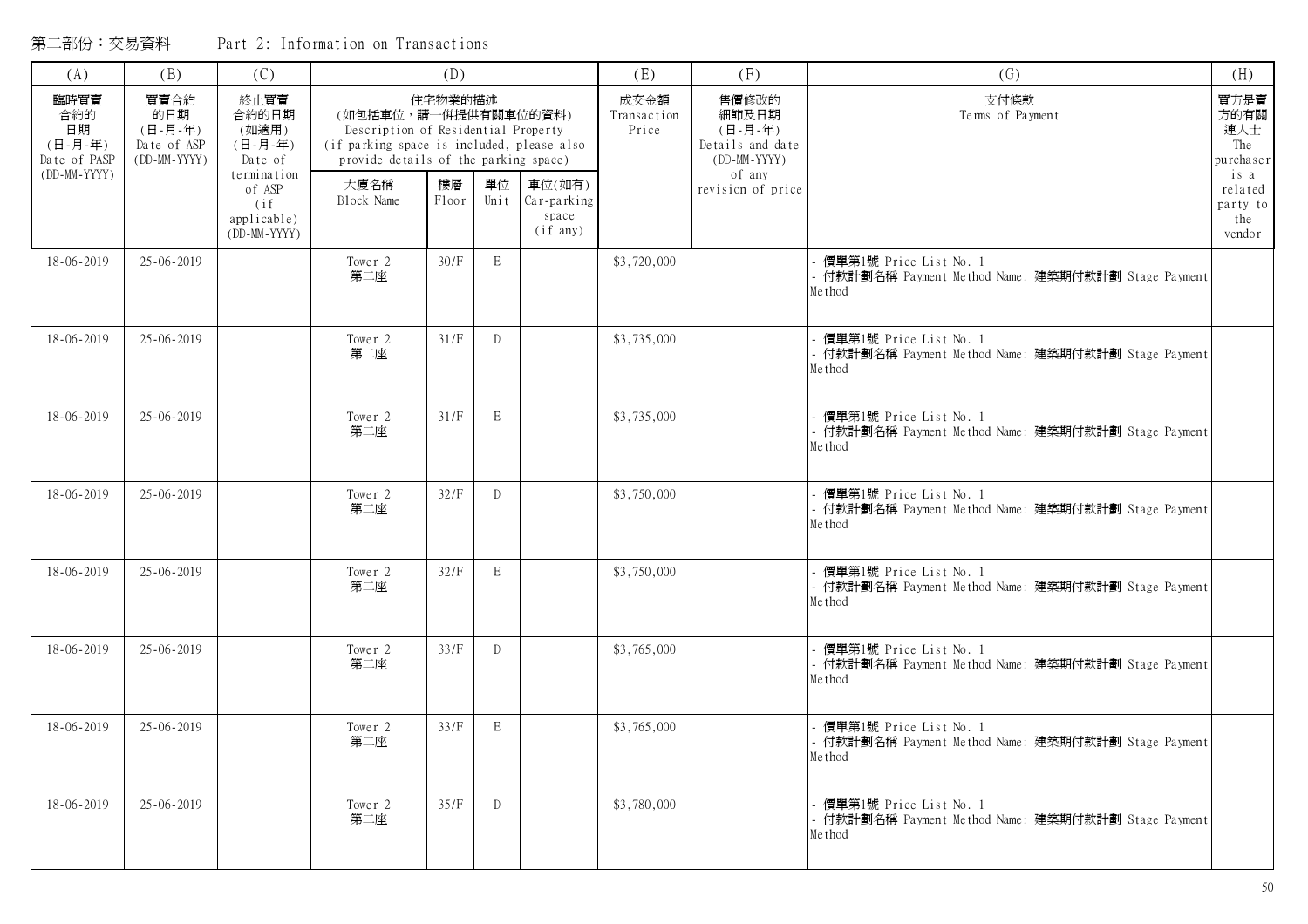| (A)                                          | (B)                                                   | (C)                                                            |                                                                                                                                                    | (D)         |               |                                                 | (E)                          | (F)                                                             | (G)                                                                                       | (H)                                          |
|----------------------------------------------|-------------------------------------------------------|----------------------------------------------------------------|----------------------------------------------------------------------------------------------------------------------------------------------------|-------------|---------------|-------------------------------------------------|------------------------------|-----------------------------------------------------------------|-------------------------------------------------------------------------------------------|----------------------------------------------|
| 臨時買賣<br>合約的<br>日期<br>(日-月-年)<br>Date of PASP | 買賣合約<br>的日期<br>(日-月-年)<br>Date of ASP<br>(DD-MM-YYYY) | 終止買賣<br>合約的日期<br>(如適用)<br>(日-月-年)<br>Date of                   | (如包括車位,請一併提供有關車位的資料)<br>Description of Residential Property<br>(if parking space is included, please also<br>provide details of the parking space) | 住宅物業的描述     |               |                                                 | 成交金額<br>Transaction<br>Price | 售價修改的<br>細節及日期<br>(日-月-年)<br>Details and date<br>$(DD-MM-YYYY)$ | 支付條款<br>Terms of Payment                                                                  | 買方是賣<br>方的有關<br>連人士<br>The<br>purchaser      |
| (DD-MM-YYYY)                                 |                                                       | termination<br>of ASP<br>$(i$ f<br>applicable)<br>(DD-MM-YYYY) | 大廈名稱<br>Block Name                                                                                                                                 | 樓層<br>Floor | 單位<br>Unit    | 車位(如有)<br>Car-parking<br>space<br>$(i f \nany)$ |                              | of any<br>revision of price                                     |                                                                                           | is a<br>related<br>party to<br>the<br>vendor |
| 18-06-2019                                   | $25 - 06 - 2019$                                      |                                                                | Tower <sub>2</sub><br>第二座                                                                                                                          | 35/F        | E             |                                                 | \$3,780,000                  |                                                                 | 價單第1號 Price List No. 1<br>- 付款計劃名稱 Payment Method Name: 建築期付款計劃 Stage Payment<br>Method   |                                              |
| 18-06-2019                                   | $25 - 06 - 2019$                                      |                                                                | Tower <sub>2</sub><br>第二座                                                                                                                          | 36/F        | D             |                                                 | \$3,795,000                  |                                                                 | - 價單第1號 Price List No. 1<br>- 付款計劃名稱 Payment Method Name: 建築期付款計劃 Stage Payment<br>Method |                                              |
| 18-06-2019                                   | $25 - 06 - 2019$                                      |                                                                | Tower <sub>2</sub><br>第二座                                                                                                                          | 36/F        | E             |                                                 | \$3,795,000                  |                                                                 | 價單第1號 Price List No. 1<br>- 付款計劃名稱 Payment Method Name: 建築期付款計劃 Stage Payment<br>Method   |                                              |
| 19-06-2019                                   | $26 - 06 - 2019$                                      |                                                                | Tower 1<br>第一座                                                                                                                                     | 5/F         | $\mathbf{B}$  |                                                 | \$3,357,000                  |                                                                 | - 價單第1號 Price List No. 1<br>- 付款計劃名稱 Payment Method Name: 建築期付款計劃 Stage Payment<br>Method |                                              |
| 19-06-2019                                   | $26 - 06 - 2019$                                      |                                                                | Tower 1<br>第一座                                                                                                                                     | 6/F         | B             |                                                 | \$3,371,000                  |                                                                 | - 價單第1號 Price List No. 1<br>- 付款計劃名稱 Payment Method Name: 建築期付款計劃 Stage Payment<br>Method |                                              |
| 19-06-2019                                   | $26 - 06 - 2019$                                      |                                                                | Tower 1<br>第一座                                                                                                                                     | 6/F         | $\mathcal{C}$ |                                                 | \$3,142,000                  |                                                                 | 價單第1號 Price List No. 1<br>- 付款計劃名稱 Payment Method Name: 建築期付款計劃 Stage Payment<br>Method   |                                              |
| 19-06-2019                                   | $26 - 06 - 2019$                                      |                                                                | Tower 1<br>第一座                                                                                                                                     | 7/F         | $\mathbf{B}$  |                                                 | \$3,384,000                  |                                                                 | - 價單第1號 Price List No. 1<br>- 付款計劃名稱 Payment Method Name: 建築期付款計劃 Stage Payment<br>Method |                                              |
| 19-06-2019                                   | $26 - 06 - 2019$                                      |                                                                | Tower 1<br>第一座                                                                                                                                     | 7/F         | $\mathcal{C}$ |                                                 | \$3,155,000                  |                                                                 | 價單第1號 Price List No. 1<br>- 付款計劃名稱 Payment Method Name: 建築期付款計劃 Stage Payment<br>Method   |                                              |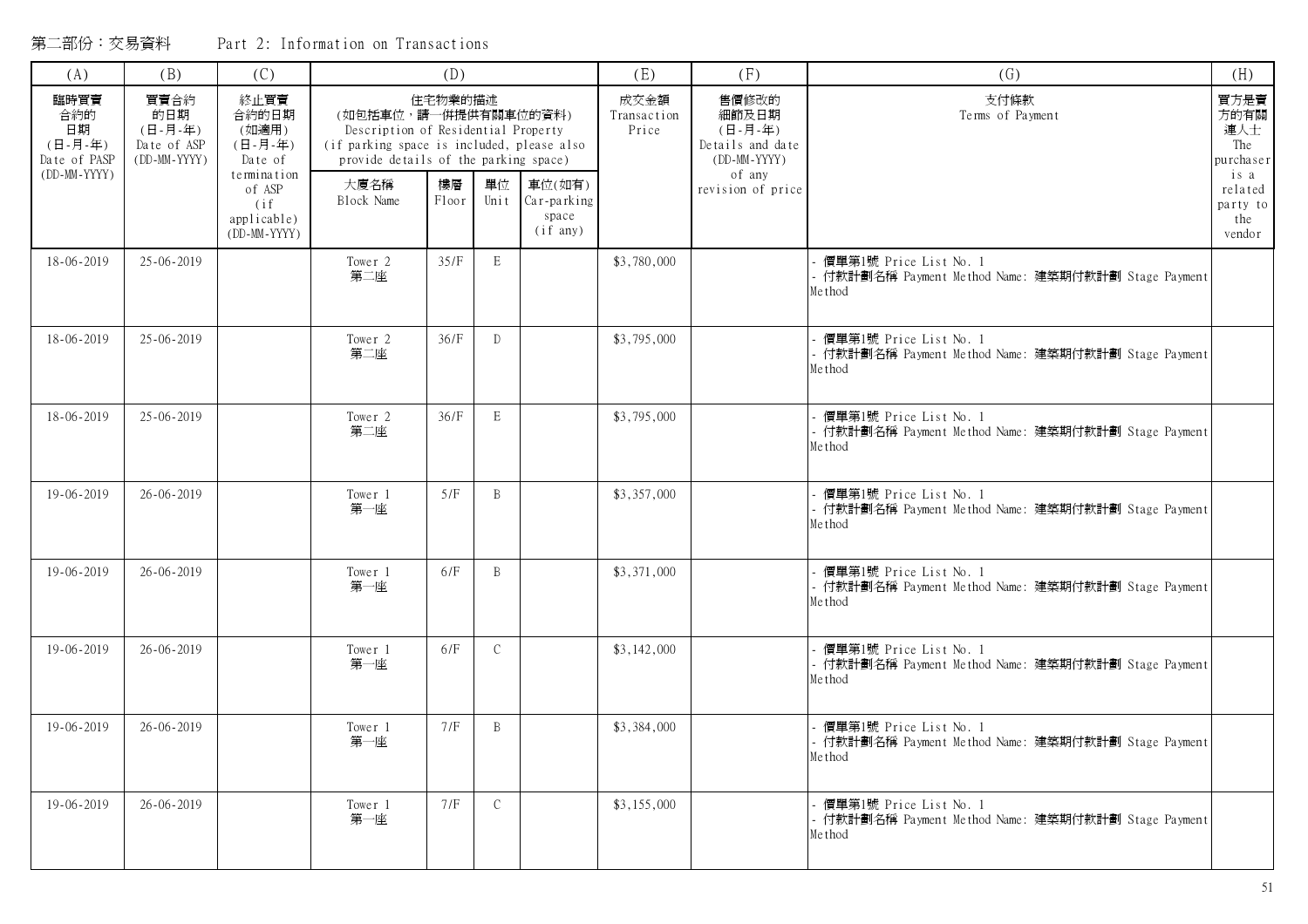|  |  | Part 2: Information on Transactions |  |  |
|--|--|-------------------------------------|--|--|
|--|--|-------------------------------------|--|--|

| (A)                                          | (B)                                                   | (C)                                                            |                                                                                                                                                    | (D)         |                |                                                 | (E)                          | (F)                                                           | (G)                                                                                       | (H)                                          |
|----------------------------------------------|-------------------------------------------------------|----------------------------------------------------------------|----------------------------------------------------------------------------------------------------------------------------------------------------|-------------|----------------|-------------------------------------------------|------------------------------|---------------------------------------------------------------|-------------------------------------------------------------------------------------------|----------------------------------------------|
| 臨時買賣<br>合約的<br>日期<br>(日-月-年)<br>Date of PASP | 買賣合約<br>的日期<br>(日-月-年)<br>Date of ASP<br>(DD-MM-YYYY) | 終止買賣<br>合約的日期<br>(如適用)<br>(日-月-年)<br>Date of                   | (如包括車位,請一併提供有關車位的資料)<br>Description of Residential Property<br>(if parking space is included, please also<br>provide details of the parking space) | 住宅物業的描述     |                |                                                 | 成交金額<br>Transaction<br>Price | 售價修改的<br>細節及日期<br>(日-月-年)<br>Details and date<br>(DD-MM-YYYY) | 支付條款<br>Terms of Payment                                                                  | 買方是賣<br>方的有關<br>連人士<br>The<br>purchaser      |
| (DD-MM-YYYY)                                 |                                                       | termination<br>of ASP<br>$(i$ f<br>applicable)<br>(DD-MM-YYYY) | 大廈名稱<br>Block Name                                                                                                                                 | 樓層<br>Floor | 單位<br>Unit     | 車位(如有)<br>Car-parking<br>space<br>$(i f \nany)$ |                              | of any<br>revision of price                                   |                                                                                           | is a<br>related<br>party to<br>the<br>vendor |
| 19-06-2019                                   | $26 - 06 - 2019$                                      |                                                                | Tower 1<br>第一座                                                                                                                                     | 8/F         | $\overline{B}$ |                                                 | \$3,411,000                  |                                                               | 價單第1號 Price List No. 1<br>- 付款計劃名稱 Payment Method Name: 建築期付款計劃 Stage Payment<br>Method   |                                              |
| 19-06-2019                                   | $26 - 06 - 2019$                                      |                                                                | Tower 1<br>第一座                                                                                                                                     | 8/F         | $\mathcal{C}$  |                                                 | \$3,180,000                  |                                                               | - 價單第1號 Price List No. 1<br>- 付款計劃名稱 Payment Method Name: 建築期付款計劃 Stage Payment<br>Method |                                              |
| 19-06-2019                                   | $26 - 06 - 2019$                                      |                                                                | Tower 1<br>第一座                                                                                                                                     | 9/F         | $\overline{B}$ |                                                 | \$3,411,000                  |                                                               | - 價單第1號 Price List No. 1<br>- 付款計劃名稱 Payment Method Name: 建築期付款計劃 Stage Payment<br>Method |                                              |
| 19-06-2019                                   | $26 - 06 - 2019$                                      |                                                                | Tower 1<br>第一座                                                                                                                                     | 9/F         | $\mathcal{C}$  |                                                 | \$3,180,000                  |                                                               | - 價單第1號 Price List No. 1<br>- 付款計劃名稱 Payment Method Name: 建築期付款計劃 Stage Payment<br>Method |                                              |
| 19-06-2019                                   | $26 - 06 - 2019$                                      |                                                                | Tower 1<br>第一座                                                                                                                                     | 10/F        | $\mathbf{B}$   |                                                 | \$3,425,000                  |                                                               | - 價單第1號 Price List No. 1<br>- 付款計劃名稱 Payment Method Name: 建築期付款計劃 Stage Payment<br>Method |                                              |
| 19-06-2019                                   | $26 - 06 - 2019$                                      |                                                                | Tower 1<br>第一座                                                                                                                                     | 10/F        | $\mathcal{C}$  |                                                 | \$3,193,000                  |                                                               | 價單第1號 Price List No. 1<br>- 付款計劃名稱 Payment Method Name: 建築期付款計劃 Stage Payment<br>Method   |                                              |
| 19-06-2019                                   | $26 - 06 - 2019$                                      |                                                                | Tower 1<br>第一座                                                                                                                                     | 11/F        | $\overline{B}$ |                                                 | \$3,439,000                  |                                                               | - 價單第1號 Price List No. 1<br>- 付款計劃名稱 Payment Method Name: 建築期付款計劃 Stage Payment<br>Method |                                              |
| 19-06-2019                                   | $26 - 06 - 2019$                                      |                                                                | Tower 1<br>第一座                                                                                                                                     | 11/F        | $\mathcal{C}$  |                                                 | \$3,205,000                  |                                                               | 價單第1號 Price List No. 1<br>- 付款計劃名稱 Payment Method Name: 建築期付款計劃 Stage Payment<br>Method   |                                              |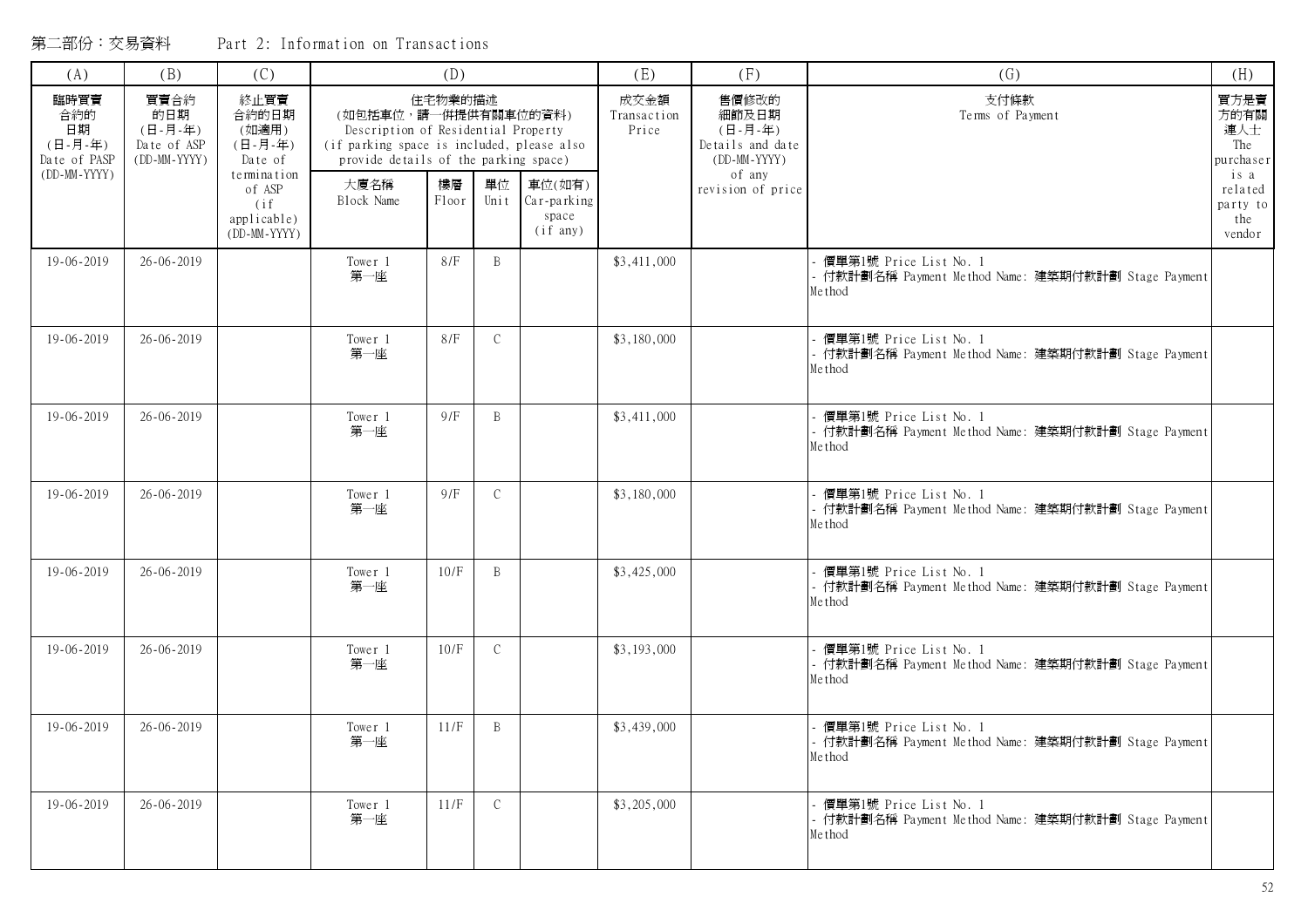|  |  | Part 2: Information on Transactions |  |  |
|--|--|-------------------------------------|--|--|
|--|--|-------------------------------------|--|--|

| (A)                                          | (B)                                                   | (C)                                                            |                                                                                                                                                    | (D)         |                |                                                 | (E)                          | (F)                                                           | (G)                                                                                       | (H)                                          |
|----------------------------------------------|-------------------------------------------------------|----------------------------------------------------------------|----------------------------------------------------------------------------------------------------------------------------------------------------|-------------|----------------|-------------------------------------------------|------------------------------|---------------------------------------------------------------|-------------------------------------------------------------------------------------------|----------------------------------------------|
| 臨時買賣<br>合約的<br>日期<br>(日-月-年)<br>Date of PASP | 買賣合約<br>的日期<br>(日-月-年)<br>Date of ASP<br>(DD-MM-YYYY) | 終止買賣<br>合約的日期<br>(如適用)<br>(日-月-年)<br>Date of                   | (如包括車位,請一併提供有關車位的資料)<br>Description of Residential Property<br>(if parking space is included, please also<br>provide details of the parking space) | 住宅物業的描述     |                |                                                 | 成交金額<br>Transaction<br>Price | 售價修改的<br>細節及日期<br>(日-月-年)<br>Details and date<br>(DD-MM-YYYY) | 支付條款<br>Terms of Payment                                                                  | 買方是賣<br>方的有關<br>連人士<br>The<br>purchaser      |
| (DD-MM-YYYY)                                 |                                                       | termination<br>of ASP<br>$(i$ f<br>applicable)<br>(DD-MM-YYYY) | 大廈名稱<br>Block Name                                                                                                                                 | 樓層<br>Floor | 單位<br>Unit     | 車位(如有)<br>Car-parking<br>space<br>$(i f \nany)$ |                              | of any<br>revision of price                                   |                                                                                           | is a<br>related<br>party to<br>the<br>vendor |
| 19-06-2019                                   | $26 - 06 - 2019$                                      |                                                                | Tower 1<br>第一座                                                                                                                                     | 12/F        | $\overline{B}$ |                                                 | \$3,453,000                  |                                                               | 價單第1號 Price List No. 1<br>- 付款計劃名稱 Payment Method Name: 建築期付款計劃 Stage Payment<br>Method   |                                              |
| 19-06-2019                                   | $26 - 06 - 2019$                                      |                                                                | Tower 1<br>第一座                                                                                                                                     | 12/F        | $\mathcal{C}$  |                                                 | \$3,218,000                  |                                                               | - 價單第1號 Price List No. 1<br>- 付款計劃名稱 Payment Method Name: 建築期付款計劃 Stage Payment<br>Method |                                              |
| 19-06-2019                                   | $26 - 06 - 2019$                                      |                                                                | Tower 1<br>第一座                                                                                                                                     | 13/F        | $\overline{B}$ |                                                 | \$3,466,000                  |                                                               | - 價單第1號 Price List No. 1<br>- 付款計劃名稱 Payment Method Name: 建築期付款計劃 Stage Payment<br>Method |                                              |
| 19-06-2019                                   | $26 - 06 - 2019$                                      |                                                                | Tower 1<br>第一座                                                                                                                                     | 13/F        | $\mathcal{C}$  |                                                 | \$3,231,000                  |                                                               | - 價單第1號 Price List No. 1<br>- 付款計劃名稱 Payment Method Name: 建築期付款計劃 Stage Payment<br>Method |                                              |
| 19-06-2019                                   | $26 - 06 - 2019$                                      |                                                                | Tower 1<br>第一座                                                                                                                                     | 15/F        | $\overline{B}$ |                                                 | \$3,481,000                  |                                                               | - 價單第1號 Price List No. 1<br>- 付款計劃名稱 Payment Method Name: 建築期付款計劃 Stage Payment<br>Method |                                              |
| 19-06-2019                                   | $26 - 06 - 2019$                                      |                                                                | Tower 1<br>第一座                                                                                                                                     | 16/F        | B              |                                                 | \$3,530,000                  |                                                               | 價單第1號 Price List No. 1<br>- 付款計劃名稱 Payment Method Name: 建築期付款計劃 Stage Payment<br>Method   |                                              |
| 19-06-2019                                   | $26 - 06 - 2019$                                      |                                                                | Tower 1<br>第一座                                                                                                                                     | 16/F        | $\mathcal{C}$  |                                                 | \$3,359,000                  |                                                               | - 價單第1號 Price List No. 1<br>- 付款計劃名稱 Payment Method Name: 建築期付款計劃 Stage Payment<br>Method |                                              |
| 19-06-2019                                   | $26 - 06 - 2019$                                      |                                                                | Tower 1<br>第一座                                                                                                                                     | 17/F        | $\mathcal{C}$  |                                                 | \$3,372,000                  |                                                               | 價單第1號 Price List No. 1<br>- 付款計劃名稱 Payment Method Name: 建築期付款計劃 Stage Payment<br>Method   |                                              |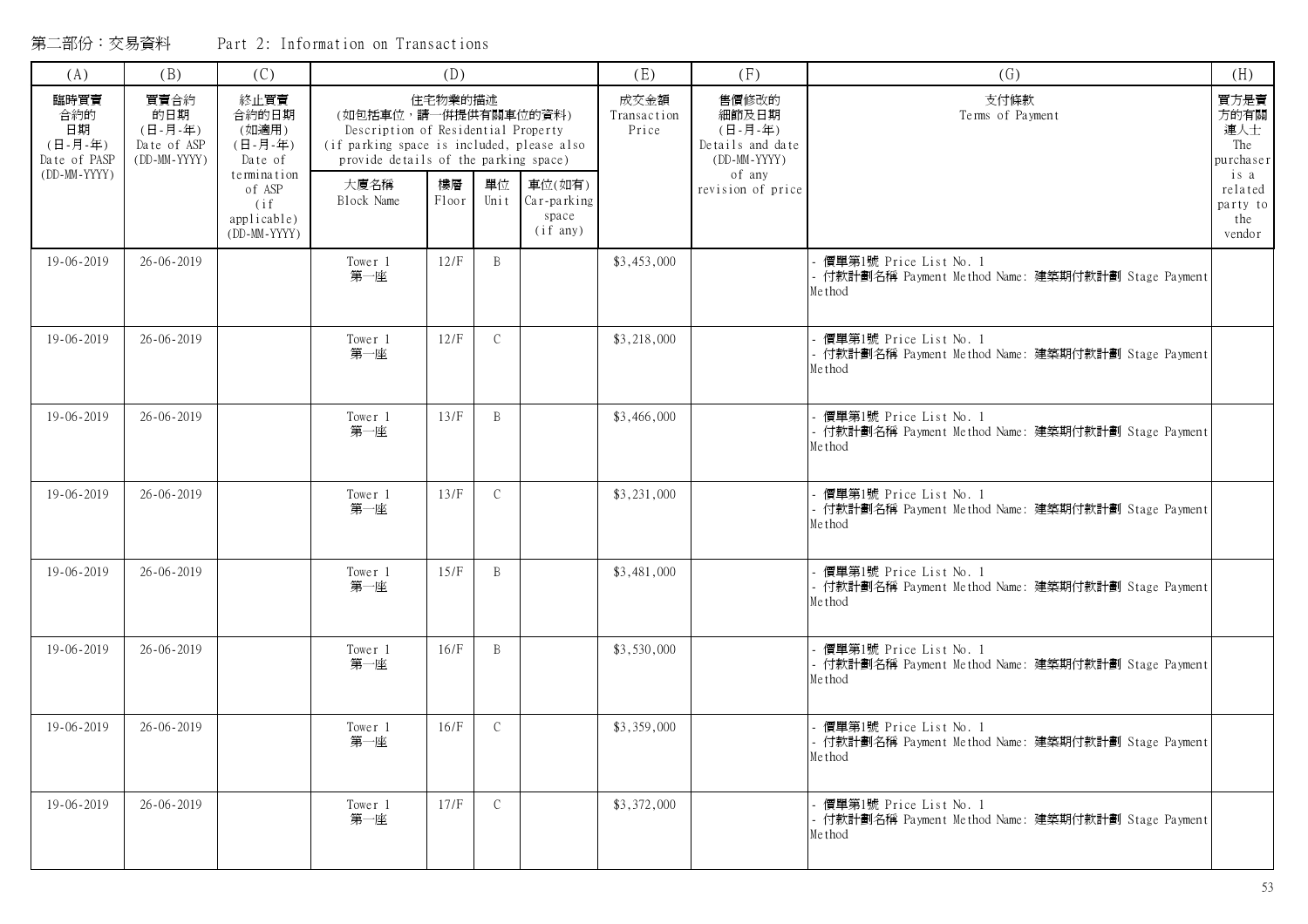|  |  | Part 2: Information on Transactions |  |  |
|--|--|-------------------------------------|--|--|
|--|--|-------------------------------------|--|--|

| (A)                                          | (B)                                                   | (C)                                                            |                                                                                                                                                    | (D)         |                |                                                 | (E)                          | (F)                                                           | (G)                                                                                       | (H)                                          |
|----------------------------------------------|-------------------------------------------------------|----------------------------------------------------------------|----------------------------------------------------------------------------------------------------------------------------------------------------|-------------|----------------|-------------------------------------------------|------------------------------|---------------------------------------------------------------|-------------------------------------------------------------------------------------------|----------------------------------------------|
| 臨時買賣<br>合約的<br>日期<br>(日-月-年)<br>Date of PASP | 買賣合約<br>的日期<br>(日-月-年)<br>Date of ASP<br>(DD-MM-YYYY) | 終止買賣<br>合約的日期<br>(如適用)<br>(日-月-年)<br>Date of                   | (如包括車位,請一併提供有關車位的資料)<br>Description of Residential Property<br>(if parking space is included, please also<br>provide details of the parking space) | 住宅物業的描述     |                |                                                 | 成交金額<br>Transaction<br>Price | 售價修改的<br>細節及日期<br>(日-月-年)<br>Details and date<br>(DD-MM-YYYY) | 支付條款<br>Terms of Payment                                                                  | 買方是賣<br>方的有關<br>連人士<br>The<br>purchaser      |
| (DD-MM-YYYY)                                 |                                                       | termination<br>of ASP<br>$(i$ f<br>applicable)<br>(DD-MM-YYYY) | 大廈名稱<br>Block Name                                                                                                                                 | 樓層<br>Floor | 單位<br>Unit     | 車位(如有)<br>Car-parking<br>space<br>$(i f \nany)$ |                              | of any<br>revision of price                                   |                                                                                           | is a<br>related<br>party to<br>the<br>vendor |
| 19-06-2019                                   | $26 - 06 - 2019$                                      |                                                                | Tower 1<br>第一座                                                                                                                                     | 18/F        | $\overline{B}$ |                                                 | \$3,572,000                  |                                                               | 價單第1號 Price List No. 1<br>- 付款計劃名稱 Payment Method Name: 建築期付款計劃 Stage Payment<br>Method   |                                              |
| 19-06-2019                                   | $26 - 06 - 2019$                                      |                                                                | Tower 1<br>第一座                                                                                                                                     | 19/F        | $\overline{B}$ |                                                 | \$3,572,000                  |                                                               | - 價單第1號 Price List No. 1<br>- 付款計劃名稱 Payment Method Name: 建築期付款計劃 Stage Payment<br>Method |                                              |
| 19-06-2019                                   | $26 - 06 - 2019$                                      |                                                                | Tower 1<br>第一座                                                                                                                                     | 19/F        | $\mathcal{C}$  |                                                 | \$3,433,000                  |                                                               | - 價單第1號 Price List No. 1<br>- 付款計劃名稱 Payment Method Name: 建築期付款計劃 Stage Payment<br>Method |                                              |
| 19-06-2019                                   | $26 - 06 - 2019$                                      |                                                                | Tower 1<br>第一座                                                                                                                                     | 20/F        | $\mathcal{C}$  |                                                 | \$3,447,000                  |                                                               | - 價單第1號 Price List No. 1<br>- 付款計劃名稱 Payment Method Name: 建築期付款計劃 Stage Payment<br>Method |                                              |
| 19-06-2019                                   | $26 - 06 - 2019$                                      |                                                                | Tower 1<br>第一座                                                                                                                                     | 21/F        | $\overline{B}$ |                                                 | \$3,601,000                  |                                                               | - 價單第1號 Price List No. 1<br>- 付款計劃名稱 Payment Method Name: 建築期付款計劃 Stage Payment<br>Method |                                              |
| 19-06-2019                                   | $26 - 06 - 2019$                                      |                                                                | Tower 1<br>第一座                                                                                                                                     | 21/F        | $\mathcal{C}$  |                                                 | \$3,461,000                  |                                                               | 價單第1號 Price List No. 1<br>- 付款計劃名稱 Payment Method Name: 建築期付款計劃 Stage Payment<br>Method   |                                              |
| 19-06-2019                                   | $26 - 06 - 2019$                                      |                                                                | Tower 1<br>第一座                                                                                                                                     | 22/F        | $\overline{B}$ |                                                 | \$3,616,000                  |                                                               | - 價單第1號 Price List No. 1<br>- 付款計劃名稱 Payment Method Name: 建築期付款計劃 Stage Payment<br>Method |                                              |
| 19-06-2019                                   | $26 - 06 - 2019$                                      |                                                                | Tower 1<br>第一座                                                                                                                                     | 23/F        | $\overline{B}$ |                                                 | \$3,630,000                  |                                                               | 價單第1號 Price List No. 1<br>- 付款計劃名稱 Payment Method Name: 建築期付款計劃 Stage Payment<br>Method   |                                              |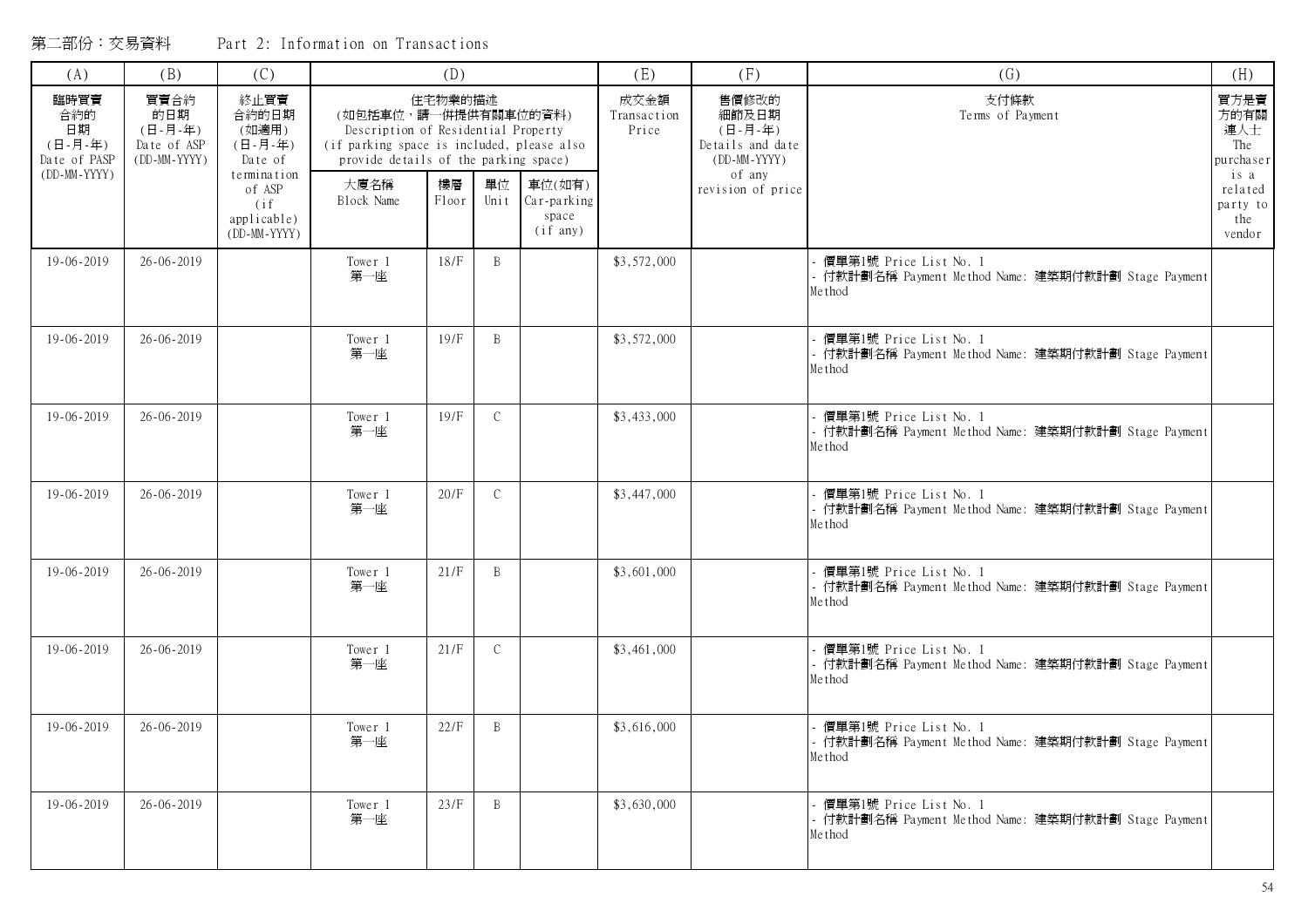|  |  | Part 2: Information on Transactions |  |  |
|--|--|-------------------------------------|--|--|
|--|--|-------------------------------------|--|--|

| (A)                                          | (B)                                                   | (C)                                                            |                                                                                                                                                               | (D)         |                |                                                 | (E)                                                           | (F)                         | (G)                                                                                       | (H)                                          |
|----------------------------------------------|-------------------------------------------------------|----------------------------------------------------------------|---------------------------------------------------------------------------------------------------------------------------------------------------------------|-------------|----------------|-------------------------------------------------|---------------------------------------------------------------|-----------------------------|-------------------------------------------------------------------------------------------|----------------------------------------------|
| 臨時買賣<br>合約的<br>日期<br>(日-月-年)<br>Date of PASP | 買賣合約<br>的日期<br>(日-月-年)<br>Date of ASP<br>(DD-MM-YYYY) | 終止買賣<br>合約的日期<br>(如適用)<br>(日-月-年)<br>Date of                   | 住宅物業的描述<br>(如包括車位,請一併提供有關車位的資料)<br>Description of Residential Property<br>(if parking space is included, please also<br>provide details of the parking space) |             |                | 成交金額<br>Transaction<br>Price                    | 售價修改的<br>細節及日期<br>(日-月-年)<br>Details and date<br>(DD-MM-YYYY) | 支付條款<br>Terms of Payment    | 買方是賣<br>方的有關<br>連人士<br>The<br>purchaser                                                   |                                              |
| (DD-MM-YYYY)                                 |                                                       | termination<br>of ASP<br>$(i$ f<br>applicable)<br>(DD-MM-YYYY) | 大廈名稱<br>Block Name                                                                                                                                            | 樓層<br>Floor | 單位<br>Unit     | 車位(如有)<br>Car-parking<br>space<br>$(i f \nany)$ |                                                               | of any<br>revision of price |                                                                                           | is a<br>related<br>party to<br>the<br>vendor |
| 19-06-2019                                   | $26 - 06 - 2019$                                      |                                                                | Tower 1<br>第一座                                                                                                                                                | 23/F        | $\mathcal{C}$  |                                                 | \$3,489,000                                                   |                             | 價單第1號 Price List No. 1<br>- 付款計劃名稱 Payment Method Name: 建築期付款計劃 Stage Payment<br>Method   |                                              |
| 19-06-2019                                   | $26 - 06 - 2019$                                      |                                                                | Tower 1<br>第一座                                                                                                                                                | 25/F        | $\overline{B}$ |                                                 | \$3,644,000                                                   |                             | - 價單第1號 Price List No. 1<br>- 付款計劃名稱 Payment Method Name: 建築期付款計劃 Stage Payment<br>Method |                                              |
| 19-06-2019                                   | $26 - 06 - 2019$                                      |                                                                | Tower 1<br>第一座                                                                                                                                                | 26/F        | $\overline{B}$ |                                                 | \$3,659,000                                                   |                             | - 價單第1號 Price List No. 1<br>- 付款計劃名稱 Payment Method Name: 建築期付款計劃 Stage Payment<br>Method |                                              |
| 19-06-2019                                   | $26 - 06 - 2019$                                      |                                                                | Tower 1<br>第一座                                                                                                                                                | 27/F        | B              |                                                 | \$3,674,000                                                   |                             | - 價單第1號 Price List No. 1<br>- 付款計劃名稱 Payment Method Name: 建築期付款計劃 Stage Payment<br>Method |                                              |
| 19-06-2019                                   | $26 - 06 - 2019$                                      |                                                                | Tower <sub>2</sub><br>第二座                                                                                                                                     | 5/F         | D              |                                                 | \$3,424,000                                                   |                             | - 價單第1號 Price List No. 1<br>- 付款計劃名稱 Payment Method Name: 建築期付款計劃 Stage Payment<br>Method |                                              |
| 19-06-2019                                   | $26 - 06 - 2019$                                      |                                                                | Tower 2<br>第二座                                                                                                                                                | 6/F         | D              |                                                 | \$3,406,000                                                   |                             | 價單第1號 Price List No. 1<br>- 付款計劃名稱 Payment Method Name: 建築期付款計劃 Stage Payment<br>Method   |                                              |
| 19-06-2019                                   | $26 - 06 - 2019$                                      |                                                                | Tower 2<br>第二座                                                                                                                                                | 6/F         | $\mathbf E$    |                                                 | \$3,406,000                                                   |                             | - 價單第1號 Price List No. 1<br>- 付款計劃名稱 Payment Method Name: 建築期付款計劃 Stage Payment<br>Method |                                              |
| 19-06-2019                                   | $26 - 06 - 2019$                                      |                                                                | Tower 2<br>第二座                                                                                                                                                | 7/F         | $\mathbb{D}$   |                                                 | \$3,420,000                                                   |                             | 價單第1號 Price List No. 1<br>- 付款計劃名稱 Payment Method Name: 建築期付款計劃 Stage Payment<br>Method   |                                              |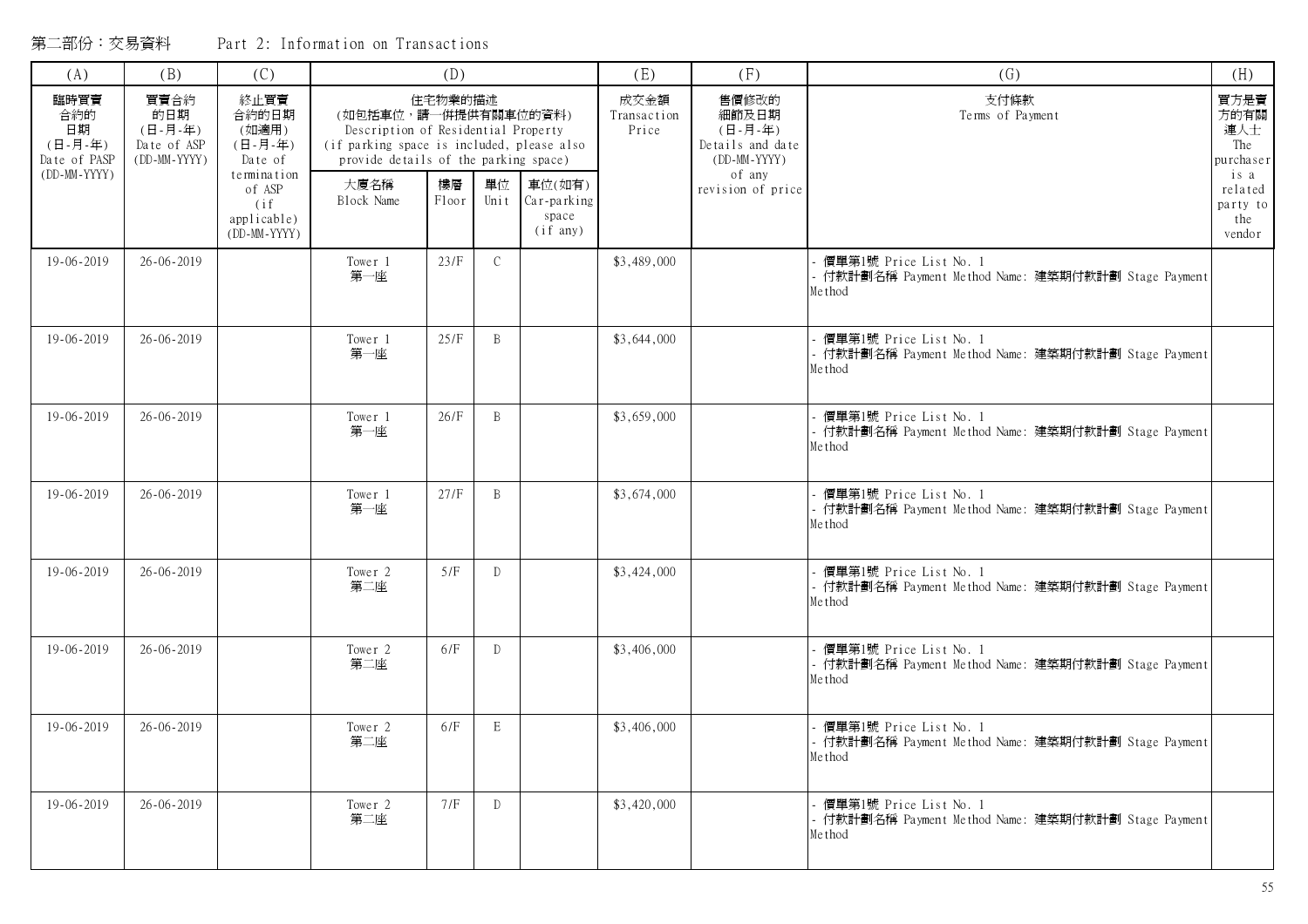| Part 2: Information on Transactions |  |  |  |  |  |  |  |
|-------------------------------------|--|--|--|--|--|--|--|
|-------------------------------------|--|--|--|--|--|--|--|

| (A)                                          | (B)                                                   | (C)                                                            |                                                                                                                                                               | (D)         |              |                                                 | (E)                                                           | (F)                         | (G)                                                                                       | (H)                                          |
|----------------------------------------------|-------------------------------------------------------|----------------------------------------------------------------|---------------------------------------------------------------------------------------------------------------------------------------------------------------|-------------|--------------|-------------------------------------------------|---------------------------------------------------------------|-----------------------------|-------------------------------------------------------------------------------------------|----------------------------------------------|
| 臨時買賣<br>合約的<br>日期<br>(日-月-年)<br>Date of PASP | 買賣合約<br>的日期<br>(日-月-年)<br>Date of ASP<br>(DD-MM-YYYY) | 終止買賣<br>合約的日期<br>(如適用)<br>(日-月-年)<br>Date of                   | 住宅物業的描述<br>(如包括車位,請一併提供有關車位的資料)<br>Description of Residential Property<br>(if parking space is included, please also<br>provide details of the parking space) |             |              | 成交金額<br>Transaction<br>Price                    | 售價修改的<br>細節及日期<br>(日-月-年)<br>Details and date<br>(DD-MM-YYYY) | 支付條款<br>Terms of Payment    | 買方是賣<br>方的有關<br>連人士<br>The<br>purchaser                                                   |                                              |
| (DD-MM-YYYY)                                 |                                                       | termination<br>of ASP<br>$(i$ f<br>applicable)<br>(DD-MM-YYYY) | 大廈名稱<br>Block Name                                                                                                                                            | 樓層<br>Floor | 單位<br>Unit   | 車位(如有)<br>Car-parking<br>space<br>$(i f \nany)$ |                                                               | of any<br>revision of price |                                                                                           | is a<br>related<br>party to<br>the<br>vendor |
| 19-06-2019                                   | $26 - 06 - 2019$                                      |                                                                | Tower 2<br>第二座                                                                                                                                                | 8/F         | D            |                                                 | \$3,447,000                                                   |                             | 價單第1號 Price List No. 1<br>- 付款計劃名稱 Payment Method Name: 建築期付款計劃 Stage Payment<br>Method   |                                              |
| 19-06-2019                                   | $26 - 06 - 2019$                                      |                                                                | Tower 2<br>第二座                                                                                                                                                | 8/F         | E            |                                                 | \$3,447,000                                                   |                             | - 價單第1號 Price List No. 1<br>- 付款計劃名稱 Payment Method Name: 建築期付款計劃 Stage Payment<br>Method |                                              |
| 19-06-2019                                   | $26 - 06 - 2019$                                      |                                                                | Tower 2<br>第二座                                                                                                                                                | 9/F         | $\mathbb{D}$ |                                                 | \$3,447,000                                                   |                             | - 價單第1號 Price List No. 1<br>- 付款計劃名稱 Payment Method Name: 建築期付款計劃 Stage Payment<br>Method |                                              |
| 19-06-2019                                   | $26 - 06 - 2019$                                      |                                                                | Tower 2<br>第二座                                                                                                                                                | 9/F         | E            |                                                 | \$3,447,000                                                   |                             | - 價單第1號 Price List No. 1<br>- 付款計劃名稱 Payment Method Name: 建築期付款計劃 Stage Payment<br>Method |                                              |
| 19-06-2019                                   | $26 - 06 - 2019$                                      |                                                                | Tower <sub>2</sub><br>第二座                                                                                                                                     | 10/F        | D            |                                                 | \$3,461,000                                                   |                             | - 價單第1號 Price List No. 1<br>- 付款計劃名稱 Payment Method Name: 建築期付款計劃 Stage Payment<br>Method |                                              |
| 19-06-2019                                   | $26 - 06 - 2019$                                      |                                                                | Tower 2<br>第二座                                                                                                                                                | 10/F        | E            |                                                 | \$3,461,000                                                   |                             | 價單第1號 Price List No. 1<br>- 付款計劃名稱 Payment Method Name: 建築期付款計劃 Stage Payment<br>Method   |                                              |
| 19-06-2019                                   | $26 - 06 - 2019$                                      |                                                                | Tower 2<br>第二座                                                                                                                                                | 11/F        | $\mathbb{D}$ |                                                 | \$3,475,000                                                   |                             | - 價單第1號 Price List No. 1<br>- 付款計劃名稱 Payment Method Name: 建築期付款計劃 Stage Payment<br>Method |                                              |
| 19-06-2019                                   | $26 - 06 - 2019$                                      |                                                                | Tower 2<br>第二座                                                                                                                                                | 11/F        | E            |                                                 | \$3,475,000                                                   |                             | 價單第1號 Price List No. 1<br>- 付款計劃名稱 Payment Method Name: 建築期付款計劃 Stage Payment<br>Method   |                                              |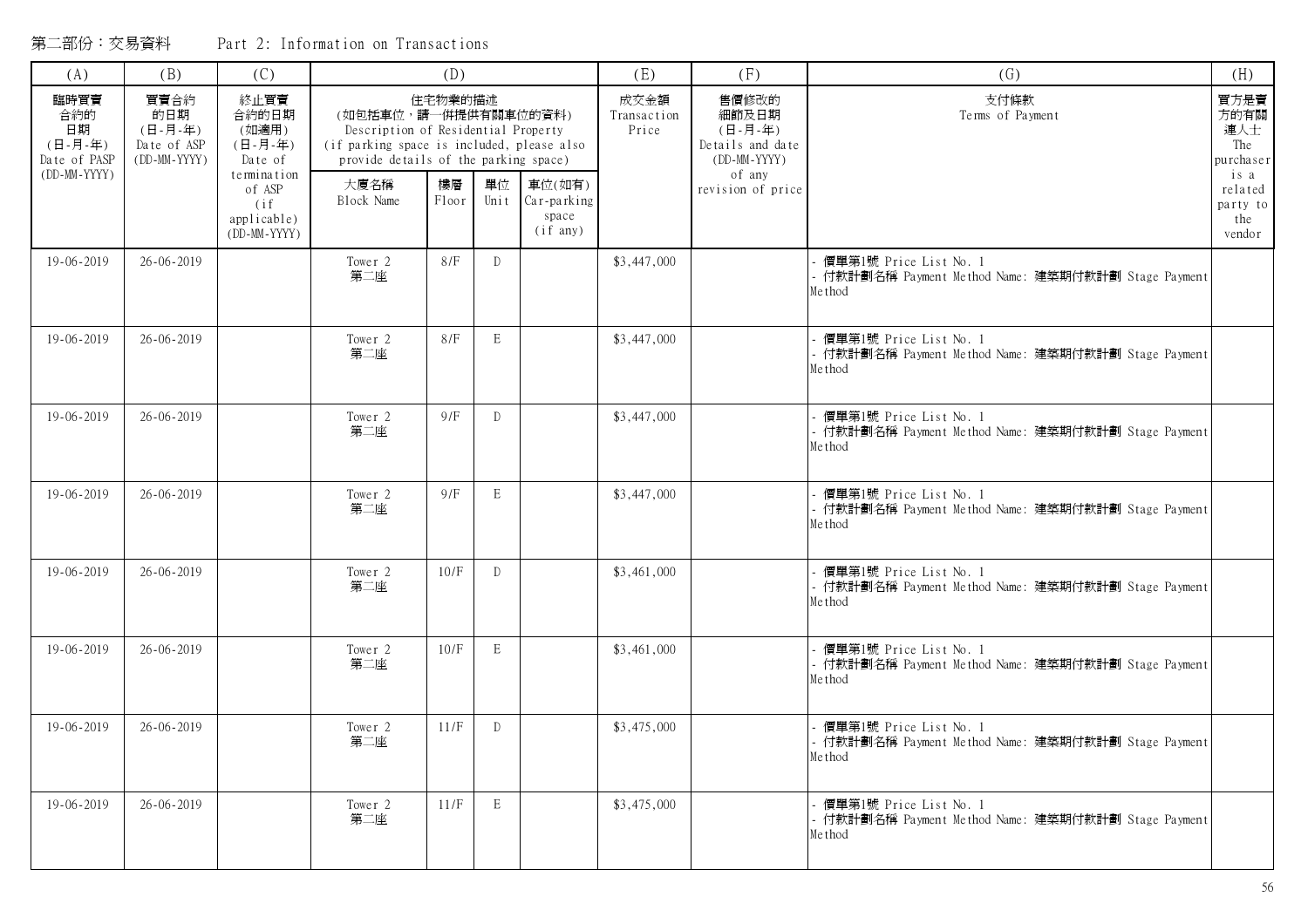| Part 2: Information on Transactions |  |  |  |  |  |  |  |
|-------------------------------------|--|--|--|--|--|--|--|
|-------------------------------------|--|--|--|--|--|--|--|

| (A)                                          | (B)                                                   | (C)                                                            |                                                                                                                                                               | (D)         |              |                                                 | (E)                                                           | (F)                         | (G)                                                                                       | (H)                                          |
|----------------------------------------------|-------------------------------------------------------|----------------------------------------------------------------|---------------------------------------------------------------------------------------------------------------------------------------------------------------|-------------|--------------|-------------------------------------------------|---------------------------------------------------------------|-----------------------------|-------------------------------------------------------------------------------------------|----------------------------------------------|
| 臨時買賣<br>合約的<br>日期<br>(日-月-年)<br>Date of PASP | 買賣合約<br>的日期<br>(日-月-年)<br>Date of ASP<br>(DD-MM-YYYY) | 終止買賣<br>合約的日期<br>(如適用)<br>(日-月-年)<br>Date of                   | 住宅物業的描述<br>(如包括車位,請一併提供有關車位的資料)<br>Description of Residential Property<br>(if parking space is included, please also<br>provide details of the parking space) |             |              | 成交金額<br>Transaction<br>Price                    | 售價修改的<br>細節及日期<br>(日-月-年)<br>Details and date<br>(DD-MM-YYYY) | 支付條款<br>Terms of Payment    | 買方是賣<br>方的有關<br>連人士<br>The<br>purchaser                                                   |                                              |
| (DD-MM-YYYY)                                 |                                                       | termination<br>of ASP<br>$(i$ f<br>applicable)<br>(DD-MM-YYYY) | 大廈名稱<br>Block Name                                                                                                                                            | 樓層<br>Floor | 單位<br>Unit   | 車位(如有)<br>Car-parking<br>space<br>$(i f \nany)$ |                                                               | of any<br>revision of price |                                                                                           | is a<br>related<br>party to<br>the<br>vendor |
| 19-06-2019                                   | $26 - 06 - 2019$                                      |                                                                | Tower 2<br>第二座                                                                                                                                                | 12/F        | D            |                                                 | \$3,489,000                                                   |                             | 價單第1號 Price List No. 1<br>- 付款計劃名稱 Payment Method Name: 建築期付款計劃 Stage Payment<br>Method   |                                              |
| 19-06-2019                                   | $26 - 06 - 2019$                                      |                                                                | Tower 2<br>第二座                                                                                                                                                | 12/F        | E            |                                                 | \$3,489,000                                                   |                             | - 價單第1號 Price List No. 1<br>- 付款計劃名稱 Payment Method Name: 建築期付款計劃 Stage Payment<br>Method |                                              |
| 19-06-2019                                   | $26 - 06 - 2019$                                      |                                                                | Tower 2<br>第二座                                                                                                                                                | 13/F        | $\mathbb{D}$ |                                                 | \$3,503,000                                                   |                             | - 價單第1號 Price List No. 1<br>- 付款計劃名稱 Payment Method Name: 建築期付款計劃 Stage Payment<br>Method |                                              |
| 19-06-2019                                   | $26 - 06 - 2019$                                      |                                                                | Tower 2<br>第二座                                                                                                                                                | 16/F        | $\mathbb{D}$ |                                                 | \$3,531,000                                                   |                             | - 價單第1號 Price List No. 1<br>- 付款計劃名稱 Payment Method Name: 建築期付款計劃 Stage Payment<br>Method |                                              |
| 19-06-2019                                   | $26 - 06 - 2019$                                      |                                                                | Tower <sub>2</sub><br>第二座                                                                                                                                     | 17/F        | D            |                                                 | \$3,545,000                                                   |                             | - 價單第1號 Price List No. 1<br>- 付款計劃名稱 Payment Method Name: 建築期付款計劃 Stage Payment<br>Method |                                              |
| 19-06-2019                                   | $26 - 06 - 2019$                                      |                                                                | Tower 2<br>第二座                                                                                                                                                | 19/F        | D            |                                                 | \$3,574,000                                                   |                             | 價單第1號 Price List No. 1<br>- 付款計劃名稱 Payment Method Name: 建築期付款計劃 Stage Payment<br>Method   |                                              |
| 19-06-2019                                   | $26 - 06 - 2019$                                      |                                                                | Tower 2<br>第二座                                                                                                                                                | 20/F        | $\mathbb{D}$ |                                                 | \$3,589,000                                                   |                             | - 價單第1號 Price List No. 1<br>- 付款計劃名稱 Payment Method Name: 建築期付款計劃 Stage Payment<br>Method |                                              |
| 19-06-2019                                   | $26 - 06 - 2019$                                      |                                                                | Tower 2<br>第二座                                                                                                                                                | 21/F        | $\mathbb{D}$ |                                                 | \$3,603,000                                                   |                             | 價單第1號 Price List No. 1<br>- 付款計劃名稱 Payment Method Name: 建築期付款計劃 Stage Payment<br>Method   |                                              |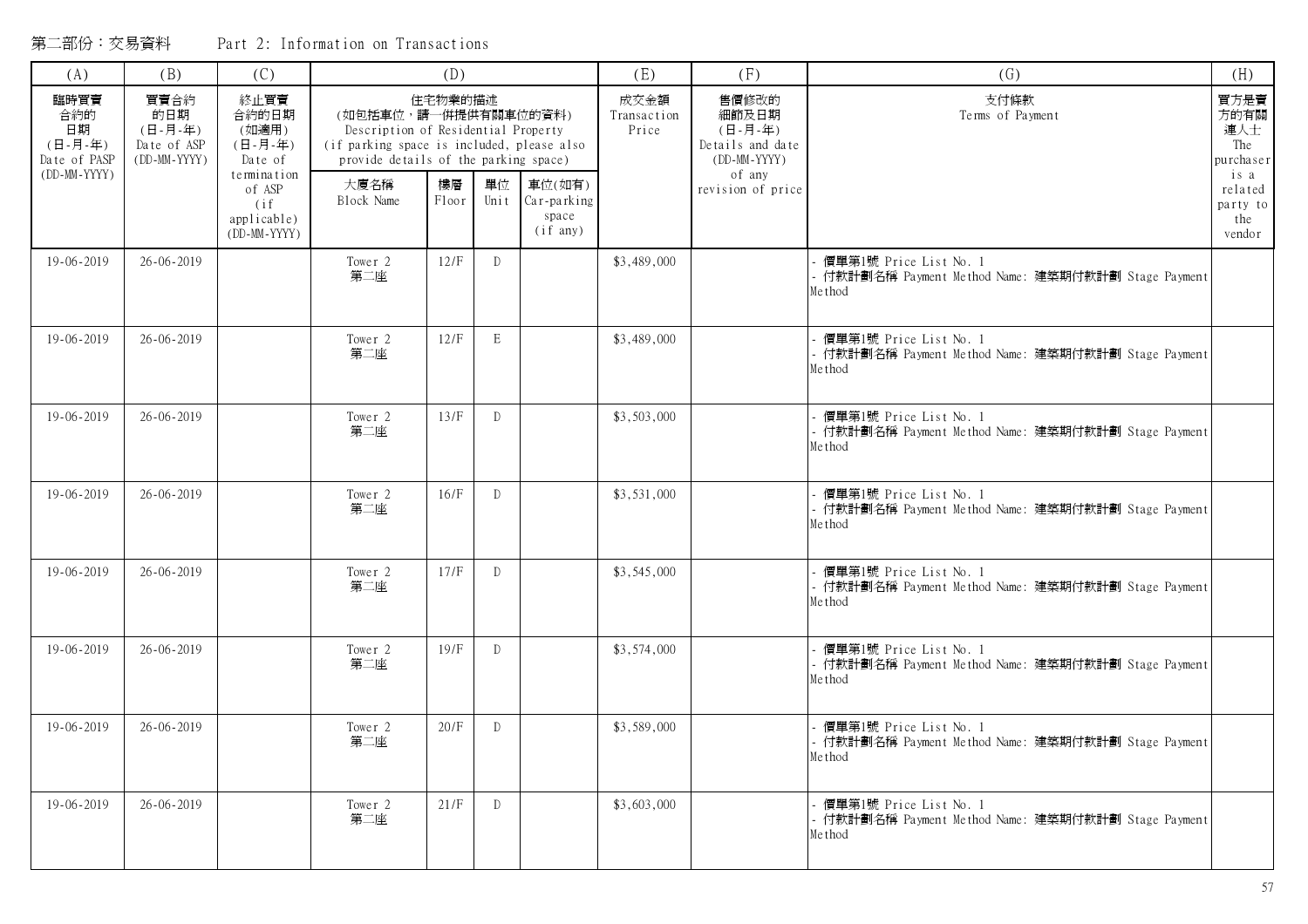| Part 2: Information on Transactions |
|-------------------------------------|
|-------------------------------------|

| (A)                                                          | (B)                                                   | (C)                                                         |                                                                                                                                                               | (D)         |               |                                                 | (E)                          | (F)                                                                     | (G)                                                                                           | (H)                                             |
|--------------------------------------------------------------|-------------------------------------------------------|-------------------------------------------------------------|---------------------------------------------------------------------------------------------------------------------------------------------------------------|-------------|---------------|-------------------------------------------------|------------------------------|-------------------------------------------------------------------------|-----------------------------------------------------------------------------------------------|-------------------------------------------------|
| 臨時買賣<br>合約的<br>日期<br>(日-月-年)<br>Date of PASP<br>(DD-MM-YYYY) | 買賣合約<br>的日期<br>(日-月-年)<br>Date of ASP<br>(DD-MM-YYYY) | 終止買賣<br>合約的日期<br>(如適用)<br>(日-月-年)<br>Date of<br>termination | 住宅物業的描述<br>(如包括車位,請一併提供有關車位的資料)<br>Description of Residential Property<br>(if parking space is included, please also<br>provide details of the parking space) |             |               |                                                 | 成交金額<br>Transaction<br>Price | 售價修改的<br>細節及日期<br>(日-月-年)<br>Details and date<br>(DD-MM-YYYY)<br>of any | 支付條款<br>Terms of Payment                                                                      | 買方是賣<br>方的有關<br>連人士<br>The<br>purchaser<br>is a |
|                                                              |                                                       | of ASP<br>(i f)<br>applicable)<br>(DD-MM-YYYY)              | 大廈名稱<br>Block Name                                                                                                                                            | 樓層<br>Floor | 單位<br>Unit    | 車位(如有)<br>Car-parking<br>space<br>$(i f \nany)$ |                              | revision of price                                                       |                                                                                               | related<br>party to<br>the<br>vendor            |
| 19-06-2019                                                   | $26 - 06 - 2019$                                      |                                                             | Tower 2<br>第二座                                                                                                                                                | 25/F        | D             |                                                 | \$3,646,000                  |                                                                         | 價單第1號 Price List No. 1<br>- 付款計劃名稱 Payment Method Name: 建築期付款計劃 Stage Payment<br>Method       |                                                 |
| $03 - 07 - 2019$                                             | $10 - 07 - 2019$                                      |                                                             | Tower 2<br>第二座                                                                                                                                                | 13/F        | E             |                                                 | \$3,503,000                  |                                                                         | - 價單第1號 Price List No. 1<br>- 付款計劃名稱 Payment Method Name: 建築期付款計劃 Stage Payment<br>Method     |                                                 |
| $27 - 01 - 2021$                                             | $03 - 02 - 2021$                                      |                                                             | Tower 1<br>第一座                                                                                                                                                | 7/F         | $\mathbf{A}$  |                                                 | \$5,083,000                  |                                                                         | 價單第2A號 Price List No. 2A<br>- 付款計劃名稱 Payment Method Name: 90 天付款計劃 90-day Payment<br>Method   |                                                 |
| $27 - 01 - 2021$                                             | $03 - 02 - 2021$                                      |                                                             | Tower 1<br>第一座                                                                                                                                                | 15/F        | A             |                                                 | \$5,228,000                  |                                                                         | - 價單第2A號 Price List No. 2A<br>- 付款計劃名稱 Payment Method Name: 90 天付款計劃 90-day Payment<br>Method |                                                 |
| $27 - 01 - 2021$                                             | $03 - 02 - 2021$                                      |                                                             | Tower 1<br>第一座                                                                                                                                                | 15/F        | $\mathcal G$  |                                                 | \$6,186,000                  |                                                                         | - 價單第2A號 Price List No. 2A<br>- 付款計劃名稱 Payment Method Name: 90 天付款計劃 90-day Payment<br>Method |                                                 |
| $27 - 01 - 2021$                                             | $03 - 02 - 2021$                                      |                                                             | Tower 2<br>第二座                                                                                                                                                | 5/F         | $\mathcal{G}$ |                                                 | \$7,067,000                  |                                                                         | 便單第2A號 Price List No. 2A<br>- 付款計劃名稱 Payment Method Name: 90 天付款計劃 90-day Payment<br>Method   |                                                 |
| $27 - 01 - 2021$                                             | $03 - 02 - 2021$                                      |                                                             | Tower 2<br>第二座                                                                                                                                                | 7/F         | $\mathbf E$   |                                                 | \$3,552,000                  |                                                                         | - 價單第2A號 Price List No. 2A<br>- 付款計劃名稱 Payment Method Name: 90 天付款計劃 90-day Payment<br>Method |                                                 |
| $27 - 01 - 2021$                                             | $03 - 02 - 2021$                                      |                                                             | Tower <sub>2</sub><br>第二座                                                                                                                                     | 7/F         | F             |                                                 | \$3,996,000                  |                                                                         | 價單第2A號 Price List No. 2A<br>- 付款計劃名稱 Payment Method Name: 90 天付款計劃 90-day Payment<br>Method   |                                                 |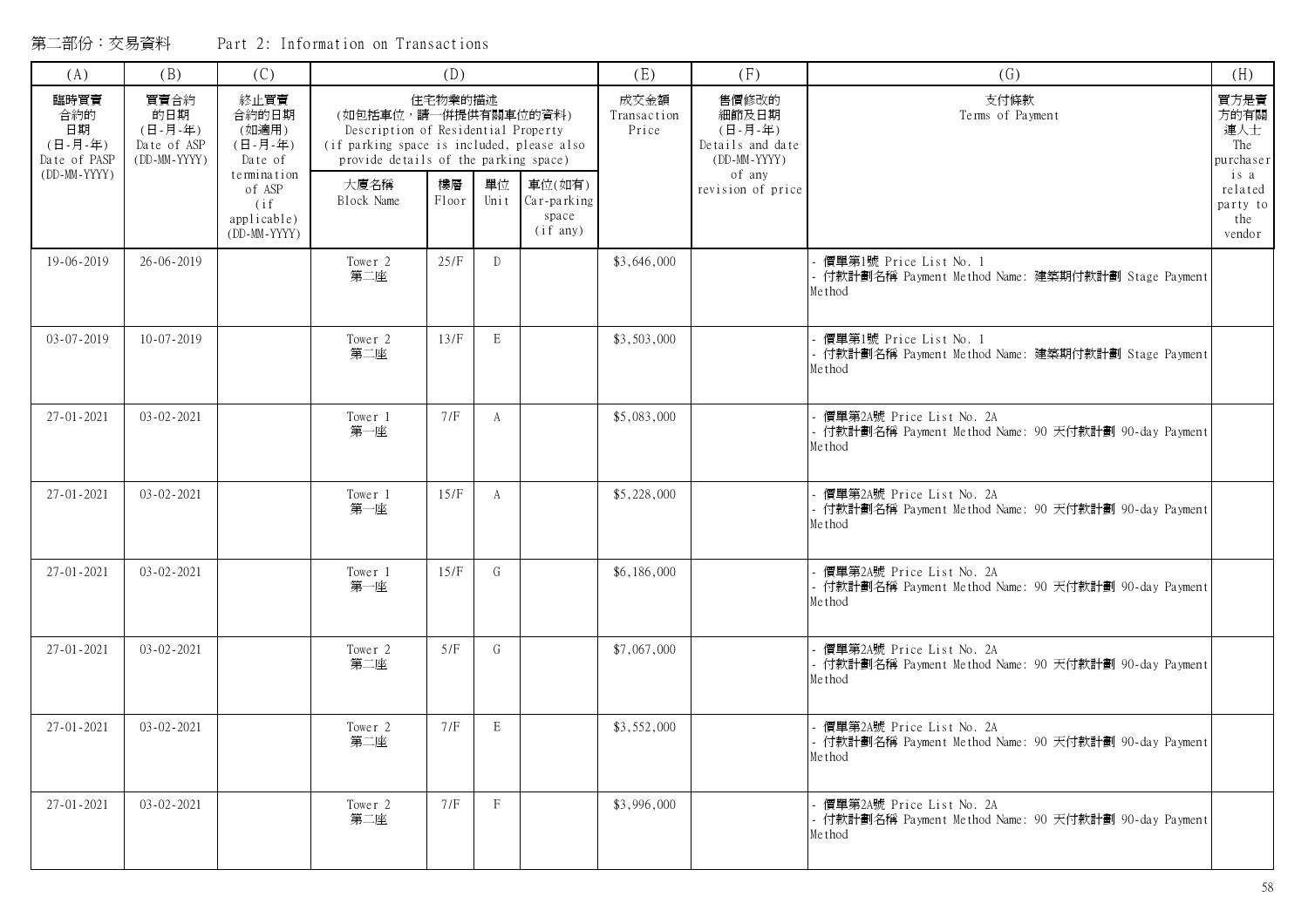| Part 2: Information on Transactions |
|-------------------------------------|
|-------------------------------------|

| (A)                                                          | (B)                                                     | (C)                                                                                                                                                                                                           |                           | (D)         |               |                                                 | (E)                          | (F)                                                             | (G)                                                                                           | (H)                                          |
|--------------------------------------------------------------|---------------------------------------------------------|---------------------------------------------------------------------------------------------------------------------------------------------------------------------------------------------------------------|---------------------------|-------------|---------------|-------------------------------------------------|------------------------------|-----------------------------------------------------------------|-----------------------------------------------------------------------------------------------|----------------------------------------------|
| 臨時買賣<br>合約的<br>日期<br>(日-月-年)<br>Date of PASP<br>(DD-MM-YYYY) | 買賣合約<br>的日期<br>(日-月-年)<br>Date of ASP<br>$(DD-MM-YYYY)$ | 住宅物業的描述<br>終止買賣<br>合約的日期<br>(如包括車位,請一併提供有關車位的資料)<br>(如適用)<br>Description of Residential Property<br>(日-月-年)<br>(if parking space is included, please also<br>provide details of the parking space)<br>Date of |                           |             |               |                                                 | 成交金額<br>Transaction<br>Price | 售價修改的<br>細節及日期<br>(日-月-年)<br>Details and date<br>$(DD-MM-YYYY)$ | 支付條款<br>Terms of Payment                                                                      | 買方是賣<br>方的有關<br>連人士<br>The<br>purchaser      |
|                                                              |                                                         | termination<br>of ASP<br>$(i$ f<br>applicable)<br>(DD-MM-YYYY)                                                                                                                                                | 大廈名稱<br>Block Name        | 樓層<br>Floor | 單位<br>Unit    | 車位(如有)<br>Car-parking<br>space<br>$(i f \nany)$ |                              | of any<br>revision of price                                     |                                                                                               | is a<br>related<br>party to<br>the<br>vendor |
| $27 - 01 - 2021$                                             | $03 - 02 - 2021$                                        |                                                                                                                                                                                                               | Tower 2<br>第二座            | 7/F         | $\mathbf{J}$  |                                                 | \$4,782,000                  |                                                                 | 價單第2A號 Price List No. 2A<br>- 付款計劃名稱 Payment Method Name: 90 天付款計劃 90-day Payment<br>Method   |                                              |
| $27 - 01 - 2021$                                             | $03 - 02 - 2021$                                        |                                                                                                                                                                                                               | Tower 2<br>第二座            | 8/F         | $\mathcal{G}$ |                                                 | \$7,036,000                  |                                                                 | - 價單第2A號 Price List No. 2A<br>- 付款計劃名稱 Payment Method Name: 90 天付款計劃 90-day Payment<br>Method |                                              |
| $27 - 01 - 2021$                                             | $03 - 02 - 2021$                                        |                                                                                                                                                                                                               | Tower <sub>2</sub><br>第二座 | 15/F        | E             |                                                 | \$3,653,000                  |                                                                 | 價單第2A號 Price List No. 2A<br>- 付款計劃名稱 Payment Method Name: 90 天付款計劃 90-day Payment<br>Method   |                                              |
| $27 - 01 - 2021$                                             | $03 - 02 - 2021$                                        |                                                                                                                                                                                                               | Tower <sub>2</sub><br>第二座 | 15/F        | F             |                                                 | \$4,109,000                  |                                                                 | - 價單第2A號 Price List No. 2A<br>- 付款計劃名稱 Payment Method Name: 90 天付款計劃 90-day Payment<br>Method |                                              |
| $27 - 01 - 2021$                                             | $03 - 02 - 2021$                                        |                                                                                                                                                                                                               | Tower <sub>2</sub><br>第二座 | 15/F        | G.            |                                                 | \$7,178,000                  |                                                                 | - 價單第2A號 Price List No. 2A<br>- 付款計劃名稱 Payment Method Name: 90 天付款計劃 90-day Payment<br>Method |                                              |
| $27 - 01 - 2021$                                             | $03 - 02 - 2021$                                        |                                                                                                                                                                                                               | Tower 2<br>第二座            | 16/F        | $\mathcal{G}$ |                                                 | \$7,354,000                  |                                                                 | 價單第2A號 Price List No. 2A<br>- 付款計劃名稱 Payment Method Name: 90 天付款計劃 90-day Payment<br>Method   |                                              |
| $27 - 01 - 2021$                                             | $03 - 02 - 2021$                                        |                                                                                                                                                                                                               | Tower 2<br>第二座            | 17/F        | $\mathcal{G}$ |                                                 | \$7,383,000                  |                                                                 | - 價單第2A號 Price List No. 2A<br>- 付款計劃名稱 Payment Method Name: 90 天付款計劃 90-day Payment<br>Method |                                              |
| $27 - 01 - 2021$                                             | $03 - 02 - 2021$                                        |                                                                                                                                                                                                               | Tower 2<br>第二座            | 18/F        | $\mathcal{G}$ |                                                 | \$7,442,000                  |                                                                 | 價單第2A號 Price List No. 2A<br>- 付款計劃名稱 Payment Method Name: 90 天付款計劃 90-day Payment<br>Method   |                                              |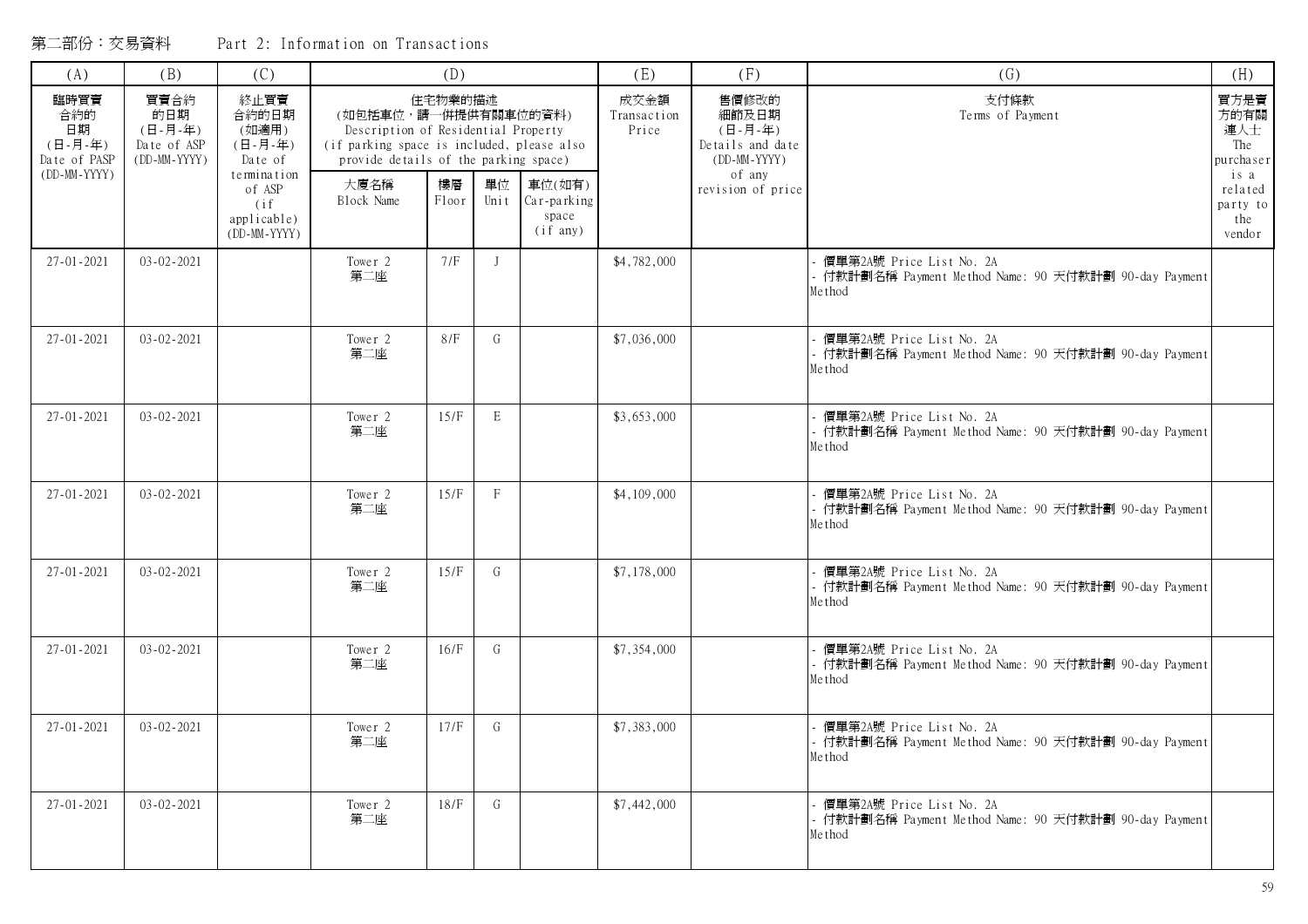| Part 2: Information on Transactions |
|-------------------------------------|
|-------------------------------------|

| (A)                                          | (B)                                                   | (C)                                                            |                                                                                                                                                               | (D)         |               |                                                 | (E)                          | (F)                                                           | (G)                                                                                           | (H)                                          |
|----------------------------------------------|-------------------------------------------------------|----------------------------------------------------------------|---------------------------------------------------------------------------------------------------------------------------------------------------------------|-------------|---------------|-------------------------------------------------|------------------------------|---------------------------------------------------------------|-----------------------------------------------------------------------------------------------|----------------------------------------------|
| 臨時買賣<br>合約的<br>日期<br>(日-月-年)<br>Date of PASP | 買賣合約<br>的日期<br>(日-月-年)<br>Date of ASP<br>(DD-MM-YYYY) | 終止買賣<br>合約的日期<br>(如適用)<br>(日-月-年)<br>Date of                   | 住宅物業的描述<br>(如包括車位,請一併提供有關車位的資料)<br>Description of Residential Property<br>(if parking space is included, please also<br>provide details of the parking space) |             |               |                                                 | 成交金額<br>Transaction<br>Price | 售價修改的<br>細節及日期<br>(日-月-年)<br>Details and date<br>(DD-MM-YYYY) | 支付條款<br>Terms of Payment                                                                      | 買方是賣<br>方的有關<br>連人士<br>The<br>purchaser      |
| (DD-MM-YYYY)                                 |                                                       | termination<br>of ASP<br>$(i$ f<br>applicable)<br>(DD-MM-YYYY) | 大廈名稱<br>Block Name                                                                                                                                            | 樓層<br>Floor | 單位<br>Unit    | 車位(如有)<br>Car-parking<br>space<br>$(i f \nany)$ |                              | of any<br>revision of price                                   |                                                                                               | is a<br>related<br>party to<br>the<br>vendor |
| $27 - 01 - 2021$                             | $03 - 02 - 2021$                                      |                                                                | Tower 2<br>第二座                                                                                                                                                | 20/F        | $\mathcal{G}$ |                                                 | \$7,548,000                  |                                                               | 價單第2A號 Price List No. 2A<br>- 付款計劃名稱 Payment Method Name: 90 天付款計劃 90-day Payment<br>Method   |                                              |
| $27 - 01 - 2021$                             | $03 - 02 - 2021$                                      |                                                                | Tower 2<br>第二座                                                                                                                                                | 26/F        | F             |                                                 | \$4,409,000                  |                                                               | - 價單第2A號 Price List No. 2A<br>- 付款計劃名稱 Payment Method Name: 90 天付款計劃 90-day Payment<br>Method |                                              |
| $27 - 01 - 2021$                             | $03 - 02 - 2021$                                      |                                                                | Tower 2<br>第二座                                                                                                                                                | 26/F        | $\mathsf{L}$  |                                                 | \$5,170,000                  |                                                               | 價單第2A號 Price List No. 2A<br>- 付款計劃名稱 Payment Method Name: 90 天付款計劃 90-day Payment<br>Method   |                                              |
| $27 - 01 - 2021$                             | $03 - 02 - 2021$                                      |                                                                | Tower 2<br>第二座                                                                                                                                                | 33/F        | $\mathcal{G}$ |                                                 | \$7,919,000                  |                                                               | - 價單第2A號 Price List No. 2A<br>- 付款計劃名稱 Payment Method Name: 90 天付款計劃 90-day Payment<br>Method |                                              |
| $27 - 01 - 2021$                             | $03 - 02 - 2021$                                      |                                                                | Tower 2<br>第二座                                                                                                                                                | 35/F        | $\mathcal{G}$ |                                                 | \$7,951,000                  |                                                               | 價單第2A號 Price List No. 2A<br>- 付款計劃名稱 Payment Method Name: 90 天付款計劃 90-day Payment<br>Method   |                                              |
| $29 - 01 - 2021$                             | $05 - 02 - 2021$                                      |                                                                | Tower 2<br>第二座                                                                                                                                                | 7/F         | G             |                                                 | \$6,979,000                  |                                                               | - 價單第2A號 Price List No. 2A<br>- 付款計劃名稱 Payment Method Name: 90 天付款計劃 90-day Payment<br>Method |                                              |
| $29 - 01 - 2021$                             | $05 - 02 - 2021$                                      |                                                                | Tower 2<br>第二座                                                                                                                                                | 9/F         | $\mathcal{G}$ |                                                 | \$7,036,000                  |                                                               | - 價單第2A號 Price List No. 2A<br>- 付款計劃名稱 Payment Method Name: 90 天付款計劃 90-day Payment<br>Method |                                              |
| $29 - 01 - 2021$                             | $05 - 02 - 2021$                                      |                                                                | Tower 2<br>第二座                                                                                                                                                | 10/F        | $\mathcal{G}$ |                                                 | \$7,064,000                  |                                                               | 價單第2A號 Price List No. 2A<br>- 付款計劃名稱 Payment Method Name: 90 天付款計劃 90-day Payment<br>Method   |                                              |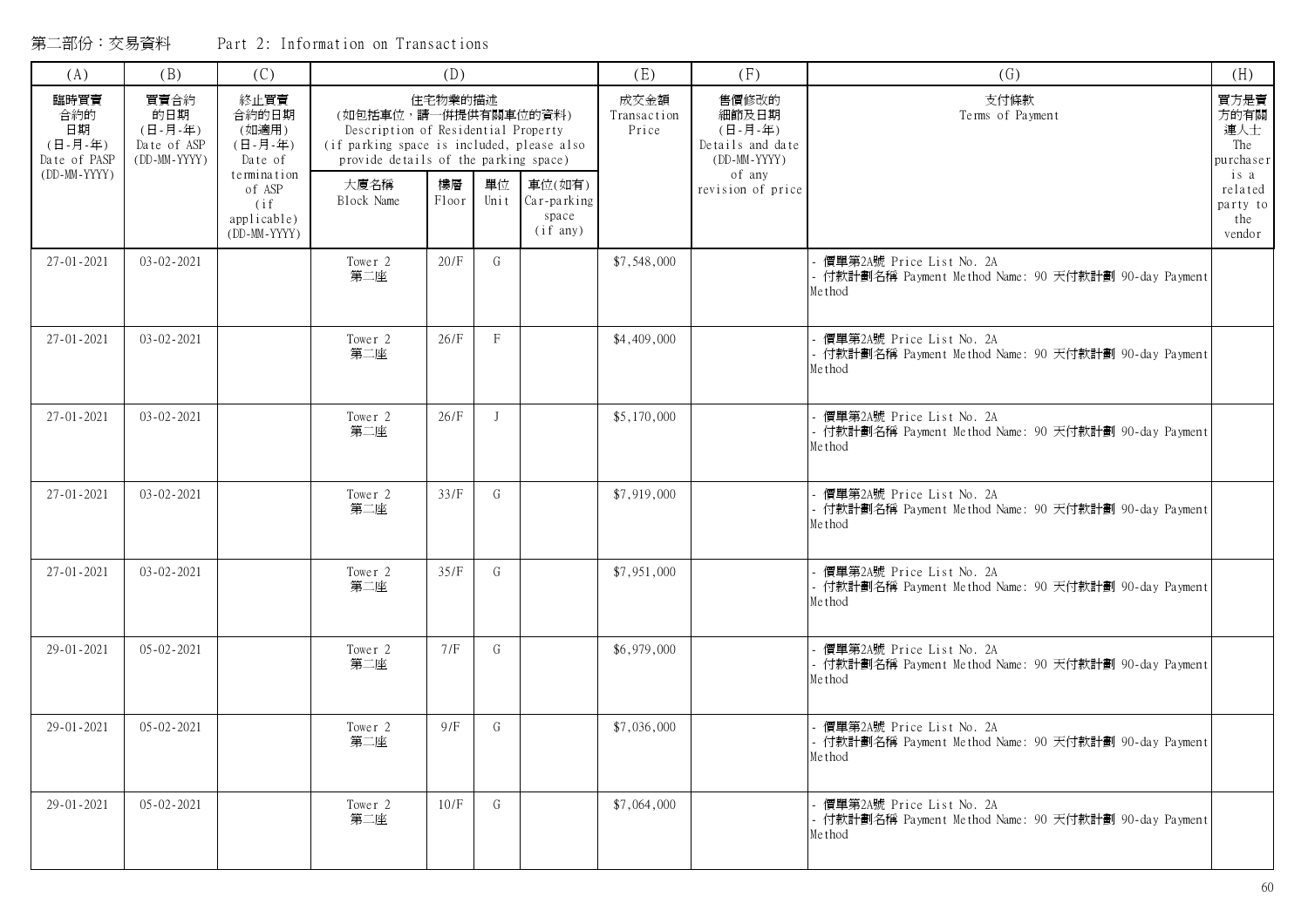| Part 2: Information on Transactions |
|-------------------------------------|
|-------------------------------------|

| (A)                                                          | (B)                                                                  | (C)                                                                                                           | (D)                                                                                                                                                           |             |               |                                                 | (E)                                                             | (F)                         | (G)                                                                                           | (H)                                          |
|--------------------------------------------------------------|----------------------------------------------------------------------|---------------------------------------------------------------------------------------------------------------|---------------------------------------------------------------------------------------------------------------------------------------------------------------|-------------|---------------|-------------------------------------------------|-----------------------------------------------------------------|-----------------------------|-----------------------------------------------------------------------------------------------|----------------------------------------------|
| 臨時買賣<br>合約的<br>日期<br>(日-月-年)<br>Date of PASP<br>(DD-MM-YYYY) | 買賣合約<br>的日期<br>(日-月-年)<br>Date of ASP<br>(DD-MM-YYYY)                | 終止買賣<br>合約的日期<br>(如適用)<br>(日-月-年)<br>Date of<br>termination<br>of ASP<br>(i f)<br>applicable)<br>(DD-MM-YYYY) | 住宅物業的描述<br>(如包括車位,請一併提供有關車位的資料)<br>Description of Residential Property<br>(if parking space is included, please also<br>provide details of the parking space) |             |               | 成交金額<br>Transaction<br>Price                    | 售價修改的<br>細節及日期<br>(日-月-年)<br>Details and date<br>$(DD-MM-YYYY)$ | 支付條款<br>Terms of Payment    | 買方是賣<br>方的有關<br>連人士<br>The<br>purchaser                                                       |                                              |
|                                                              |                                                                      |                                                                                                               | 大廈名稱<br>Block Name                                                                                                                                            | 樓層<br>Floor | 單位<br>Unit    | 車位(如有)<br>Car-parking<br>space<br>$(i f \nany)$ |                                                                 | of any<br>revision of price |                                                                                               | is a<br>related<br>party to<br>the<br>vendor |
| $29 - 01 - 2021$                                             | $05 - 02 - 2021$                                                     |                                                                                                               | Tower <sub>2</sub><br>第二座                                                                                                                                     | 11/F        | G             |                                                 | \$7,092,000                                                     |                             | 價單第2A號 Price List No. 2A<br>- 付款計劃名稱 Payment Method Name: 90 天付款計劃 90-day Payment<br>Method   |                                              |
| $29 - 01 - 2021$                                             | 簽訂臨時買賣合<br>約後交易再未有<br>進展<br>The PASP has<br>not proceeded<br>further |                                                                                                               | Tower 2<br>第二座                                                                                                                                                | 12/F        | $\mathcal{G}$ |                                                 | \$7,120,000                                                     |                             | - 價單第2A號 Price List No. 2A<br>- 付款計劃名稱 Payment Method Name: 90 天付款計劃 90-day Payment<br>Method |                                              |
| 29-01-2021                                                   | $05 - 02 - 2021$                                                     |                                                                                                               | Tower 2<br>第二座                                                                                                                                                | 13/F        | $\mathcal{G}$ |                                                 | \$7,149,000                                                     |                             | 價單第2A號 Price List No. 2A<br>- 付款計劃名稱 Payment Method Name: 90 天付款計劃 90-day Payment<br>Method   |                                              |
| $29 - 01 - 2021$                                             | $05 - 02 - 2021$                                                     |                                                                                                               | Tower 2<br>第二座                                                                                                                                                | 15/F        | $\mathcal{C}$ |                                                 | \$6,357,000                                                     |                             | - 價單第2A號 Price List No. 2A<br>- 付款計劃名稱 Payment Method Name: 90 天付款計劃 90-day Payment<br>Method |                                              |
| $29 - 01 - 2021$                                             | $05 - 02 - 2021$                                                     |                                                                                                               | Tower 2<br>第二座                                                                                                                                                | 19/F        | $\mathcal{G}$ |                                                 | \$7,518,000                                                     |                             | 價單第2A號 Price List No. 2A<br>- 付款計劃名稱 Payment Method Name: 90 天付款計劃 90-day Payment<br>Method   |                                              |
| $29 - 01 - 2021$                                             | $05 - 02 - 2021$                                                     |                                                                                                               | Tower 2<br>第二座                                                                                                                                                | 21/F        | $\mathcal{G}$ |                                                 | \$7,578,000                                                     |                             | - 價單第2A號 Price List No. 2A<br>- 付款計劃名稱 Payment Method Name: 90 天付款計劃 90-day Payment<br>Method |                                              |
| $29 - 01 - 2021$                                             | $05 - 02 - 2021$                                                     |                                                                                                               | Tower 2<br>第二座                                                                                                                                                | 22/F        | G             |                                                 | \$7,608,000                                                     |                             | 價單第2A號 Price List No. 2A<br>- 付款計劃名稱 Payment Method Name: 90 天付款計劃 90-day Payment<br>Method   |                                              |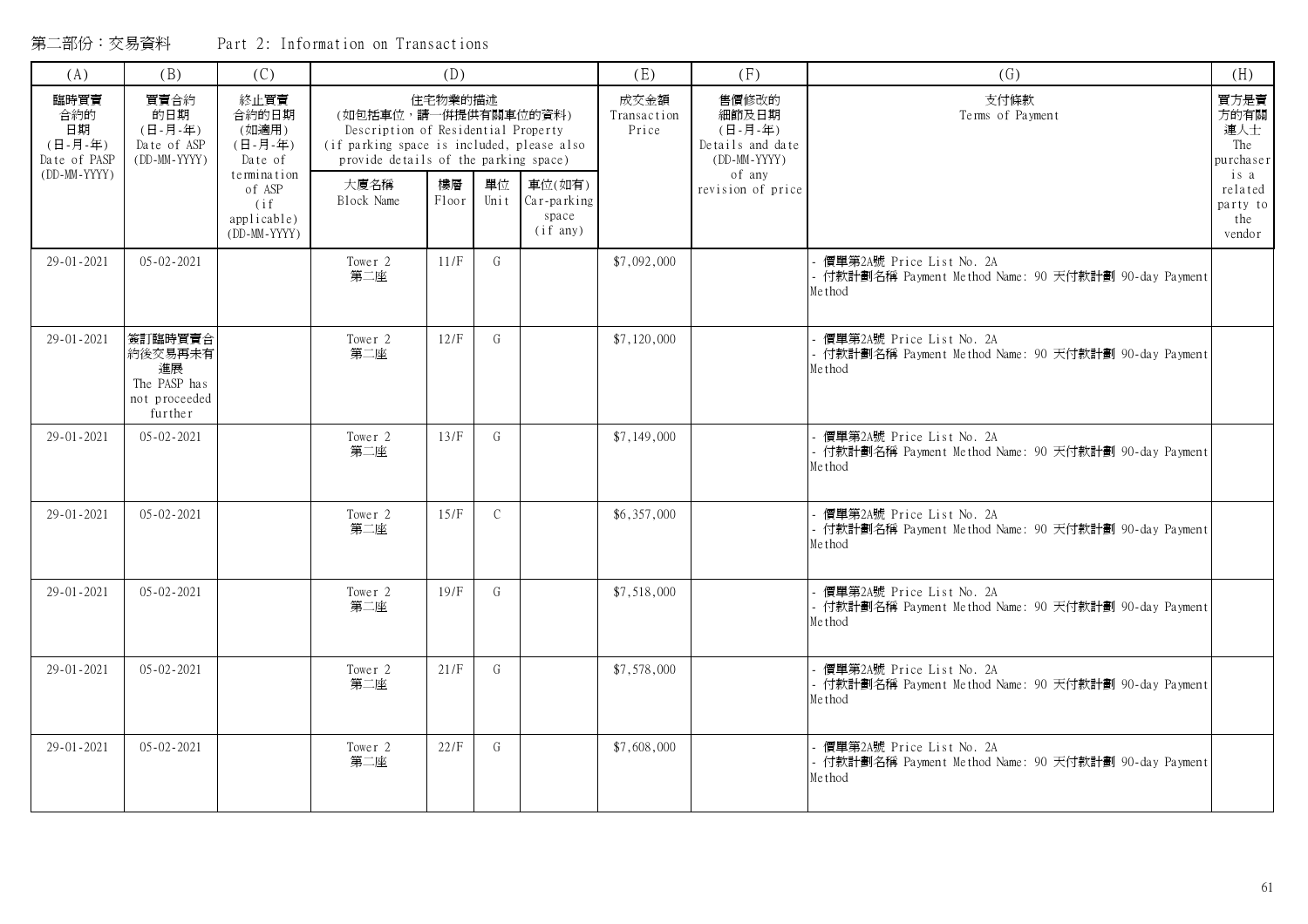| Part 2: Information on Transactions |
|-------------------------------------|
|-------------------------------------|

| (A)                                          | (B)                                                   | (C)                                                            | (D)                                                                                                                                                |             |               |                                                 | (E)                          | (F)                                                           | (G)                                                                                           | (H)                                          |
|----------------------------------------------|-------------------------------------------------------|----------------------------------------------------------------|----------------------------------------------------------------------------------------------------------------------------------------------------|-------------|---------------|-------------------------------------------------|------------------------------|---------------------------------------------------------------|-----------------------------------------------------------------------------------------------|----------------------------------------------|
| 臨時買賣<br>合約的<br>日期<br>(日-月-年)<br>Date of PASP | 買賣合約<br>的日期<br>(日-月-年)<br>Date of ASP<br>(DD-MM-YYYY) | 終止買賣<br>合約的日期<br>(如適用)<br>(日-月-年)<br>Date of                   | (如包括車位,請一併提供有關車位的資料)<br>Description of Residential Property<br>(if parking space is included, please also<br>provide details of the parking space) | 住宅物業的描述     |               |                                                 | 成交金額<br>Transaction<br>Price | 售價修改的<br>細節及日期<br>(日-月-年)<br>Details and date<br>(DD-MM-YYYY) | 支付條款<br>Terms of Payment                                                                      | 買方是賣<br>方的有關<br>連人士<br>The<br>purchaser      |
| (DD-MM-YYYY)                                 |                                                       | termination<br>of ASP<br>$(i$ f<br>applicable)<br>(DD-MM-YYYY) | 大廈名稱<br>Block Name                                                                                                                                 | 樓層<br>Floor | 單位<br>Unit    | 車位(如有)<br>Car-parking<br>space<br>$(i f \nany)$ |                              | of any<br>revision of price                                   |                                                                                               | is a<br>related<br>party to<br>the<br>vendor |
| $29 - 01 - 2021$                             | $05 - 02 - 2021$                                      |                                                                | Tower 2<br>第二座                                                                                                                                     | 23/F        | $\mathcal{G}$ |                                                 | \$7,639,000                  |                                                               | 價單第2A號 Price List No. 2A<br>- 付款計劃名稱 Payment Method Name: 90 天付款計劃 90-day Payment<br>Method   |                                              |
| $29 - 01 - 2021$                             | $05 - 02 - 2021$                                      |                                                                | Tower 2<br>第二座                                                                                                                                     | 25/F        | $\mathcal{G}$ |                                                 | \$7,670,000                  |                                                               | - 價單第2A號 Price List No. 2A<br>- 付款計劃名稱 Payment Method Name: 90 天付款計劃 90-day Payment<br>Method |                                              |
| 29-01-2021                                   | $05 - 02 - 2021$                                      |                                                                | Tower 2<br>第二座                                                                                                                                     | 26/F        | $\mathcal{C}$ |                                                 | \$6,617,000                  |                                                               | 價單第2A號 Price List No. 2A<br>- 付款計劃名稱 Payment Method Name: 90 天付款計劃 90-day Payment<br>Method   |                                              |
| $29 - 01 - 2021$                             | $05 - 02 - 2021$                                      |                                                                | Tower 2<br>第二座                                                                                                                                     | 26/F        | $\mathcal{G}$ |                                                 | \$7,701,000                  |                                                               | - 價單第2A號 Price List No. 2A<br>- 付款計劃名稱 Payment Method Name: 90 天付款計劃 90-day Payment<br>Method |                                              |
| 29-01-2021                                   | $05 - 02 - 2021$                                      |                                                                | Tower 2<br>第二座                                                                                                                                     | 27/F        | $\mathcal{G}$ |                                                 | \$7,732,000                  |                                                               | 價單第2A號 Price List No. 2A<br>- 付款計劃名稱 Payment Method Name: 90 天付款計劃 90-day Payment<br>Method   |                                              |
| $29 - 01 - 2021$                             | $05 - 02 - 2021$                                      |                                                                | Tower 2<br>第二座                                                                                                                                     | 28/F        | $\mathcal{G}$ |                                                 | \$7,793,000                  |                                                               | - 價單第2A號 Price List No. 2A<br>- 付款計劃名稱 Payment Method Name: 90 天付款計劃 90-day Payment<br>Method |                                              |
| $29 - 01 - 2021$                             | $05 - 02 - 2021$                                      |                                                                | Tower 2<br>第二座                                                                                                                                     | 29/F        | $\mathcal{G}$ |                                                 | \$7,793,000                  |                                                               | - 價單第2A號 Price List No. 2A<br>- 付款計劃名稱 Payment Method Name: 90 天付款計劃 90-day Payment<br>Method |                                              |
| $29 - 01 - 2021$                             | $05 - 02 - 2021$                                      |                                                                | Tower 2<br>第二座                                                                                                                                     | 30/F        | $\mathcal{G}$ |                                                 | \$7,825,000                  |                                                               | 價單第2A號 Price List No. 2A<br>- 付款計劃名稱 Payment Method Name: 90 天付款計劃 90-day Payment<br>Method   |                                              |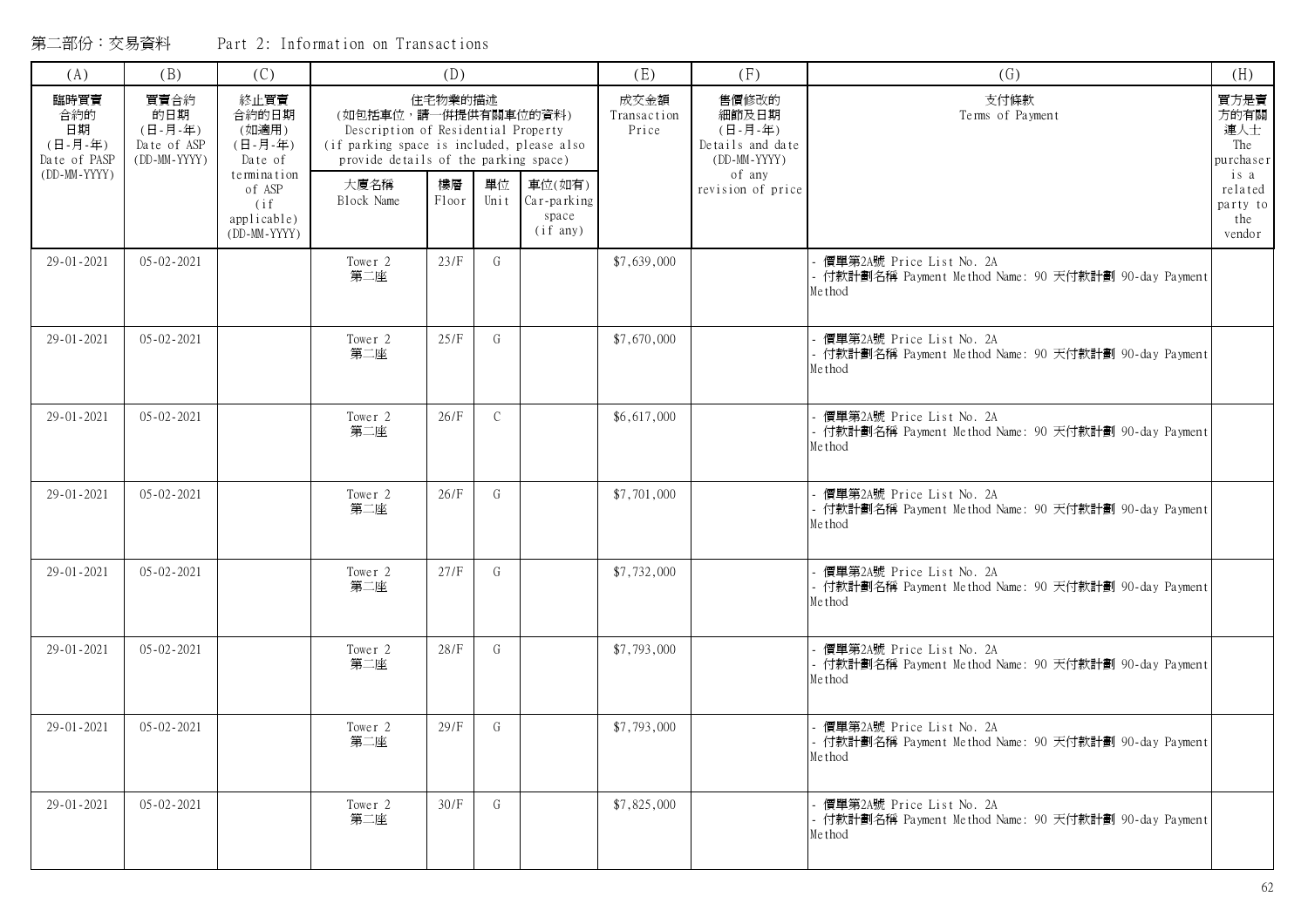|  | Part 2: Information on Transactions |  |
|--|-------------------------------------|--|
|  |                                     |  |

| (A)                                          | (B)                                                   | (C)                                                            | (D)                       |             |                                                                                                                                                    |                                            | (E)                          | (F)                                                           | (G)                                                                                           | (H)                                          |
|----------------------------------------------|-------------------------------------------------------|----------------------------------------------------------------|---------------------------|-------------|----------------------------------------------------------------------------------------------------------------------------------------------------|--------------------------------------------|------------------------------|---------------------------------------------------------------|-----------------------------------------------------------------------------------------------|----------------------------------------------|
| 臨時買賣<br>合約的<br>日期<br>(日-月-年)<br>Date of PASP | 買賣合約<br>的日期<br>(日-月-年)<br>Date of ASP<br>(DD-MM-YYYY) | 終止買賣<br>合約的日期<br>(如適用)<br>(日-月-年)<br>Date of                   |                           | 住宅物業的描述     | (如包括車位,請一併提供有關車位的資料)<br>Description of Residential Property<br>(if parking space is included, please also<br>provide details of the parking space) |                                            | 成交金額<br>Transaction<br>Price | 售價修改的<br>細節及日期<br>(日-月-年)<br>Details and date<br>(DD-MM-YYYY) | 支付條款<br>Terms of Payment                                                                      | 買方是賣<br>方的有關<br>連人士<br>The<br>purchaser      |
| (DD-MM-YYYY)                                 |                                                       | termination<br>of ASP<br>$(i$ f<br>applicable)<br>(DD-MM-YYYY) | 大廈名稱<br>Block Name        | 樓層<br>Floor | 單位<br>Unit                                                                                                                                         | 車位(如有)<br>Car-parking<br>space<br>(if any) |                              | of any<br>revision of price                                   |                                                                                               | is a<br>related<br>party to<br>the<br>vendor |
| $29 - 01 - 2021$                             | $05 - 02 - 2021$                                      |                                                                | Tower 2<br>第二座            | 31/F        | $\mathcal{G}$                                                                                                                                      |                                            | \$7,856,000                  |                                                               | 價單第2A號 Price List No. 2A<br>- 付款計劃名稱 Payment Method Name: 90 天付款計劃 90-day Payment<br>Method   |                                              |
| $29 - 01 - 2021$                             | $05 - 02 - 2021$                                      |                                                                | Tower 2<br>第二座            | 32/F        | $\mathcal{G}$                                                                                                                                      |                                            | \$7,888,000                  |                                                               | 價單第2A號 Price List No. 2A<br>- 付款計劃名稱 Payment Method Name: 90 天付款計劃 90-day Payment<br>Method   |                                              |
| $29 - 01 - 2021$                             | $05 - 02 - 2021$                                      |                                                                | Tower <sub>2</sub><br>第二座 | 36/F        | G                                                                                                                                                  |                                            | \$7,983,000                  |                                                               | 價單第2A號 Price List No. 2A<br>- 付款計劃名稱 Payment Method Name: 90 天付款計劃 90-day Payment<br>Method   |                                              |
| $03 - 02 - 2021$                             | $10 - 02 - 2021$                                      |                                                                | Tower 1<br>第一座            | 7/F         | G                                                                                                                                                  |                                            | \$6,015,000                  |                                                               | 價單第2A號 Price List No. 2A<br>- 付款計劃名稱 Payment Method Name: 90 天付款計劃 90-day Payment<br>Method   |                                              |
| $03 - 02 - 2021$                             | $10 - 02 - 2021$                                      |                                                                | Tower 2<br>第二座            | 6/F         | G                                                                                                                                                  |                                            | \$6,952,000                  |                                                               | - 價單第2A號 Price List No. 2A<br>- 付款計劃名稱 Payment Method Name: 90 天付款計劃 90-day Payment<br>Method |                                              |
| $03 - 02 - 2021$                             | $10 - 02 - 2021$                                      |                                                                | Tower <sub>2</sub><br>第二座 | 7/F         | $\mathcal{C}$                                                                                                                                      |                                            | \$6,181,000                  |                                                               | - 價單第2A號 Price List No. 2A<br>- 付款計劃名稱 Payment Method Name: 90 天付款計劃 90-day Payment<br>Method |                                              |
| $10 - 02 - 2021$                             | $19 - 02 - 2021$                                      |                                                                | Tower <sub>2</sub><br>第二座 | 12/F        | $\mathcal{G}$                                                                                                                                      |                                            | \$7,120,000                  |                                                               | - 價單第2A號 Price List No. 2A<br>- 付款計劃名稱 Payment Method Name: 90 天付款計劃 90-day Payment<br>Method |                                              |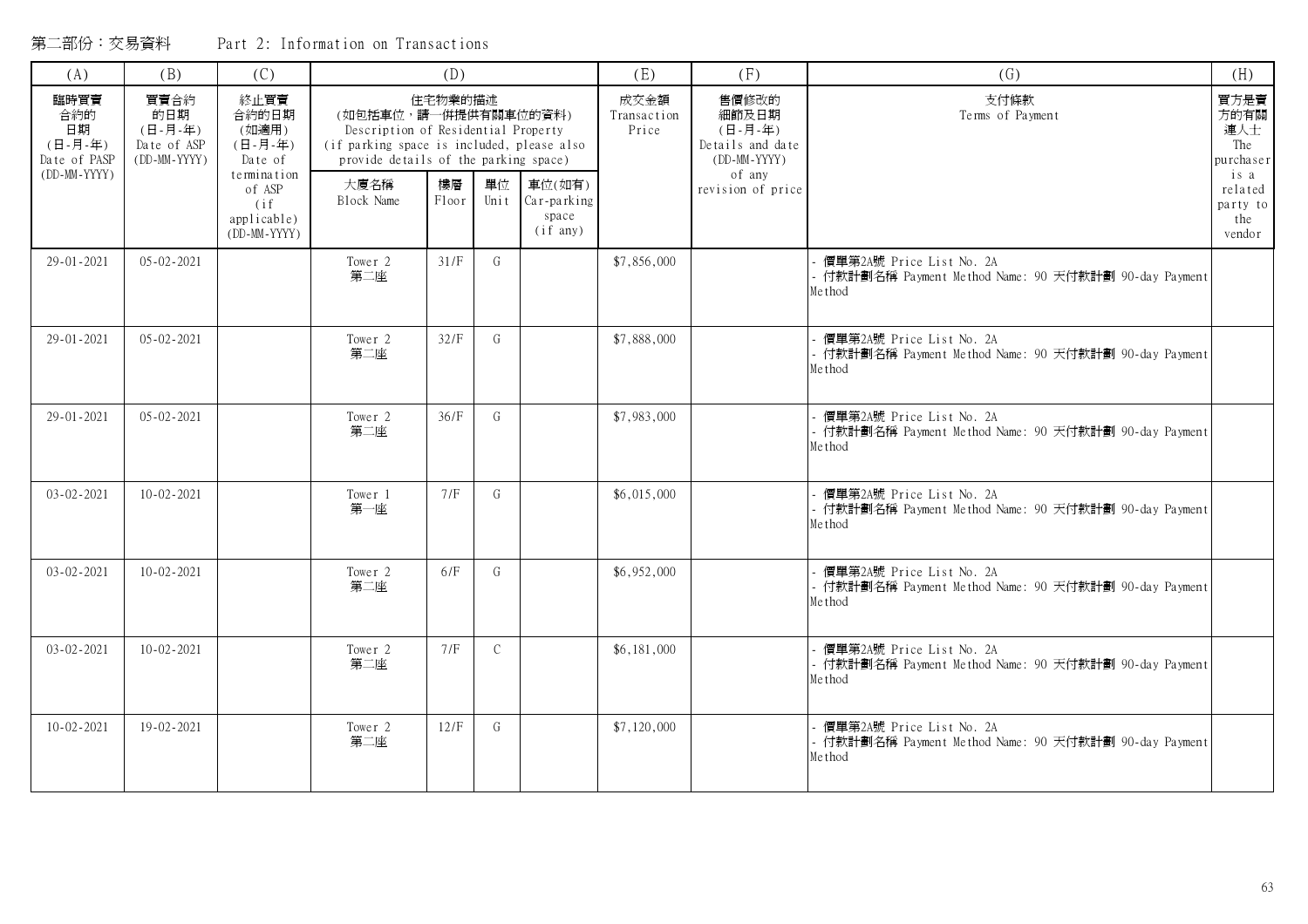1. 關於臨時買賣合約的資料(即(A), (D), (E) ,(G) 及(H) 欄)須於擁有人訂立該等臨時買賣合約之後的24小時內塡入此記錄冊。在擁有人訂立買賣合約之後的1 個工作日之內,賣方須在此紀錄冊內記入該合約的日期及在(H)欄 所述的交易詳情有任何改動的情況下,須在此紀錄冊中修改有關記項。

 Information on the PASPs (i.e. columns (A), (D), (E), (G) and (H)) should be entered into this register within 24 hours after the owner enters into the relevant PASPs. Within 1 working day after the date on which the owner enters into the relevant ASPs, the vendor must enter the date of that agreement in this register and revise the entry in this register if thereis any change in the particulars of the transaction mentioned in column (H).

#### 2. 如買賣合約於某日期遭終止,賣方須在該日期後的1 個工作日內,在此紀錄冊(C)欄記入該日期。

If an ASP is terminated, the vendor must within 1 working day after the date of termination, enter that date in column (C) of this register.

3. 如在簽訂臨時買賣合約的日期之後的5 個工作日內未有簽訂買賣合約,賣方可在該日期之後的第6 個工作日在(B)欄寫上「簽訂臨時買賣合約後交易再未有進展」,以符合一手住宅物業銷售條例第59(2)(c)條的要求。 If the PASP does not proceed to ASP within 5 working days after the date on which the PASP is entered into, in order to fulfill the requirement under section 59(2)(c) of the Residential Properties(First-hand Sales) Ordinance, vendor may state "the PASP has not proceeded further" in column (B) on the sixth working day after that date.

#### 4. 在住宅物業的售價根據一手住宅物業銷售條例第35(2)條修改的日期之後的1 個工作日之內,賣方須將有關細節及該日期記入此紀錄冊(F)欄。

 Within 1 working day after the date on which the price of a residential property is revised under section 35(2) of the Residential Properties (First-hand Sales) Ordinance, the Vendor must enter thedetails and that date in column (F) of this register.

#### 5. 賣方須一直提供此記錄冊,直至發展項目中的每一住宅物業的首份轉讓契均已於土地註冊處註冊的首日完結。

The Vendor should maintain this Register until the first day on which the first assignment of each residential property in the development has been registered in the Land Registry.

#### 6. 本記錄冊會在(H)欄以"√"標示買方是賣方的有關連人士的交易。如有以下情況,某人即屬賣方的有關連人士–

- (a) 該賣方屬法團,而該人是–(i) 該賣方的董事,或該董事的父母、配偶或子女;
- (ii) 該賣方的經理;
- (iii) 上述董事、父母、配偶、子女或經理屬其董事或股東的私人公司;
- (iv) 該賣方的有聯繫法團或控權公司;
- (v) 上述有聯繫法團或控權公司的董事,或該董事的父母、配偶或子女;或
- (vi) 上述有聯繫法團或控權公司的經理;
- (b) 該賣方屬個人,而該人是–
- (i) 該賣方的父母、配偶或子女;或
- (ii) 上述父母、配偶或子女屬其董事或股東的私人公司; 或
- (c) 該賣方屬合夥,而該人是–
- (i) 該賣方的合夥人,或該合夥人的父母、配偶或子女;或
- (ii) 其董事或股東為上述合夥人、父母、配偶或子女的私人公司。

The transactions in which the purchaser is a related party to the vendor will be marked with " $\sqrt{ }$ " in column (H) in this register. A person is a related party to a vendor if – (a) where that vendor is a corporation, the person is –

- (i) a director of that vendor, or a parent, spouse or child of such a director;
- (ii) a manager of that vendor;
- (iii) a private company of which such a director, parent, spouse, child or manager is a director or shareholder;
- (iv) an associate corporation or holding company of that vendor;
- (v) a director of such an associate corporation or holding company, or a parent, spouse or child of such a director; or
- (vi) a manager of such an associate corporation or holding company;
- (b) where that vendor is an individual, the person is –
- (i) a parent, spouse or child of that vendor; or
- (ii) a private company of which such a parent, spouse or child is a director or shareholder; or
- (c) where that vendor is a partnership, the person is –
- (i) a partner of that vendor, or a parent, spouse or child of such a partner; or
- (ii) a private company of which such a partner, parent, spouse, child is a director or shareholder.

## 7. (a) (G) 欄所指的支付條款包括售價的任何折扣,及就該項購買而連帶的贈品、財務優惠或利益。

For column (G), the terms of payment include any discount on the price, and any gift, or any financial advantage or benefit, made available in connection with the purchase.